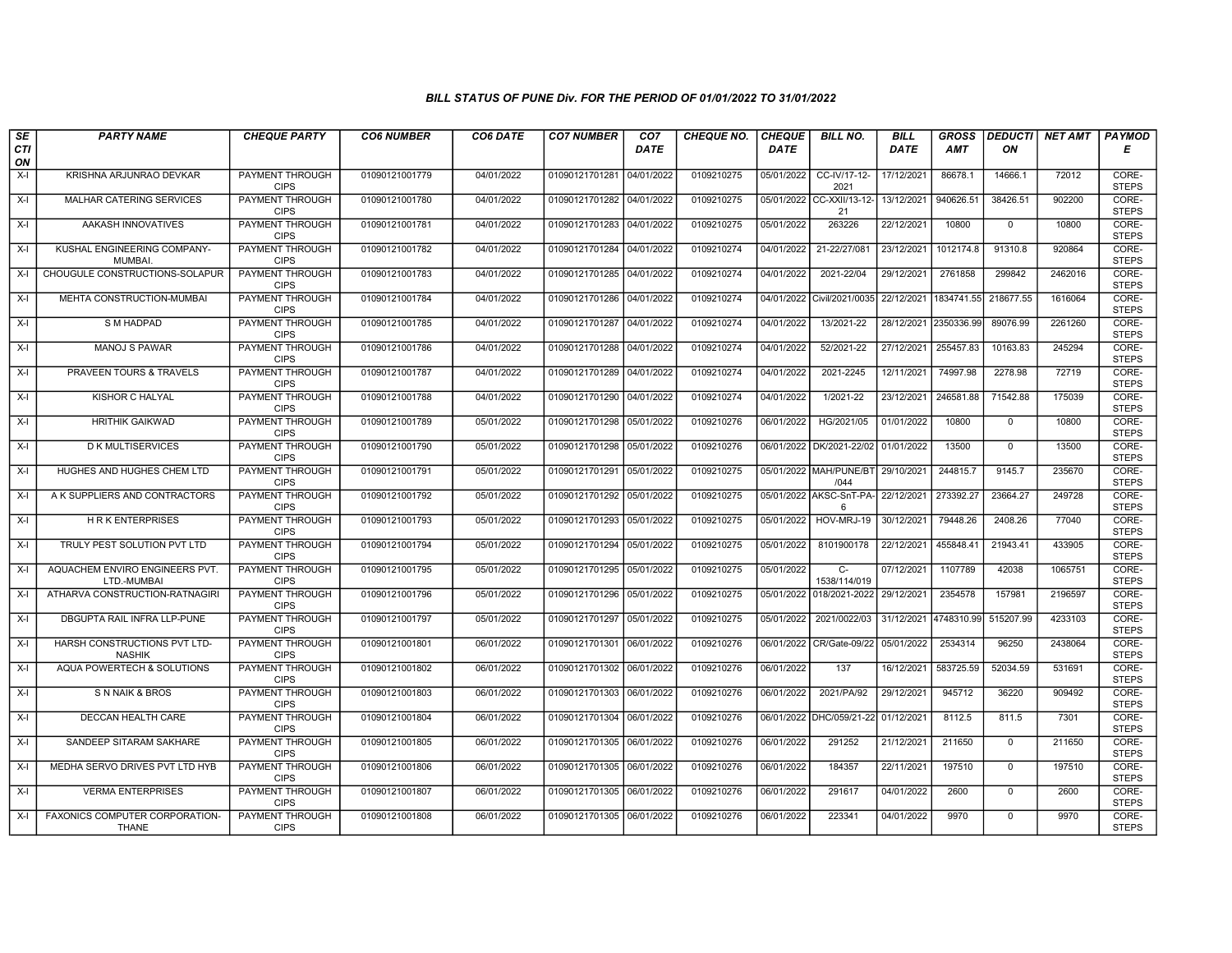| SE        | <b>PARTY NAME</b>                                     | <b>CHEQUE PARTY</b>                   | <b>CO6 NUMBER</b> | CO6 DATE   | <b>CO7 NUMBER</b>         | CO <sub>7</sub> | <b>CHEQUE NO.</b> | <b>CHEQUE</b> | <b>BILL NO.</b>                 | <b>BILL</b> | <b>GROSS</b>          | <b>DEDUCTI</b> | NET AMT  | <b>PAYMOD</b>         |
|-----------|-------------------------------------------------------|---------------------------------------|-------------------|------------|---------------------------|-----------------|-------------------|---------------|---------------------------------|-------------|-----------------------|----------------|----------|-----------------------|
| CTI<br>ON |                                                       |                                       |                   |            |                           | <b>DATE</b>     |                   | <b>DATE</b>   |                                 | DATE        | <b>AMT</b>            | ON             |          | Е                     |
| $X-I$     | PUSHPAK RAIL CONSTRUCTION PVT LTD                     | <b>PAYMENT THROUGH</b><br><b>CIPS</b> | 01090121001809    | 06/01/2022 | 01090121701313 07/01/2022 |                 | 0109210277        | 07/01/2022    | 291255                          | 23/12/2021  | 1254400               | $\mathbf{0}$   | 1254400  | CORE-<br><b>STEPS</b> |
| $X-I$     | PREMIER INDIA AGENCIES PVT LTD                        | <b>PAYMENT THROUGH</b><br><b>CIPS</b> | 01090121001810    | 06/01/2022 | 01090121701306 06/01/2022 |                 | 0109210276        | 06/01/2022    | PIA/AMC-<br>053/2122            | 29/10/2021  | 106593.53             | 4039.53        | 102554   | CORE-<br><b>STEPS</b> |
| $X-I$     | JAGDEV INFRASTRUCTURES PRIVATE<br>LTD                 | PAYMENT THROUGH<br><b>CIPS</b>        | 01090121001811    | 06/01/2022 | 01090121701307 06/01/2022 |                 | 0109210276        | 06/01/2022    | PA-Watering-<br>01              |             | 30/12/2021 3007609.92 | 144298.92      | 2863311  | CORE-<br><b>STEPS</b> |
| $X-I$     | <b>CREST FACILITY MANAGEMENT</b>                      | <b>PAYMENT THROUGH</b><br><b>CIPS</b> | 01090121001813    | 06/01/2022 | 01090121701308 06/01/2022 |                 | 0109210276        | 06/01/2022    | 2021/PA/90                      | 27/12/2021  | 665164.99             | 27247.99       | 637917   | CORE-<br><b>STEPS</b> |
| $X-I$     | RCM CARGO MOVERS & CO.                                | <b>PAYMENT THROUGH</b><br><b>CIPS</b> | 01090121001814    | 06/01/2022 | 01090121701309 06/01/2022 |                 | 0109210276        |               | 06/01/2022 46/RCM/PUNE          | 31/12/2021  | 3605445.59            | 138946.59      | 3466499  | CORE-<br><b>STEPS</b> |
|           | X-I PUNE DISTRICT SECURITY GUARD BOARD<br><b>PUNE</b> | <b>PAYMENT THROUGH</b><br><b>CIPS</b> | 01090121001815    | 06/01/2022 | 01090121701299 06/01/2022 |                 | 0109210276        | 06/01/2022    | CC-XVIII/5-1-<br>22             | 05/01/2022  | 881738                | $\mathbf{0}$   | 881738   | CORE-<br><b>STEPS</b> |
| $X-I$     | R P CHITRODA                                          | PAYMENT THROUGH<br><b>CIPS</b>        | 01090121001816    | 06/01/2022 | 01090121701310 06/01/2022 |                 | 0109210276        | 06/01/2022    | 87/2021-22                      | 23/12/2021  | 721092.84             | 63957.84       | 657135   | CORE-<br><b>STEPS</b> |
| $X-I$     | SHREE GAJANAN ENTERPRISES-PUNE                        | <b>PAYMENT THROUGH</b><br><b>CIPS</b> | 01090121001817    | 06/01/2022 | 01090121701300 06/01/2022 |                 | 0109210276        | 06/01/2022    | 031                             | 01/12/2021  | 39259.73              | 1534.73        | 37725    | CORE-<br><b>STEPS</b> |
| $X-I$     | SHREE GAJANAN ENTERPRISES-PUNE                        | <b>PAYMENT THROUGH</b><br><b>CIPS</b> | 01090121001818    | 06/01/2022 | 01090121701300 06/01/2022 |                 | 0109210276        | 06/01/2022    | 033                             | 27/12/2021  | 39259.73              | 1534.73        | 37725    | CORE-<br><b>STEPS</b> |
| $X-I$     | UNITECH SERVICES GROUP                                | <b>PAYMENT THROUGH</b><br><b>CIPS</b> | 01090121001819    | 06/01/2022 | 01090121701312 07/01/2022 |                 | 0109210277        | 07/01/2022    | <b>USG/21-</b><br>22/00155      | 10/12/2021  | 41929                 | 1619           | 40310    | CORE-<br><b>STEPS</b> |
| $X-I$     | <b>MALATI TRAVELS</b>                                 | PAYMENT THROUGH<br><b>CIPS</b>        | 01090121001821    | 07/01/2022 | 01090121701314 07/01/2022 |                 | 0109210277        | 07/01/2022    | 2021/PA/97                      | 29/12/2021  | 86006.56              | 3776.56        | 82230    | CORE-<br><b>STEPS</b> |
| $X-I$     | <b>CREST FACILITY MANAGEMENT</b>                      | PAYMENT THROUGH<br><b>CIPS</b>        | 01090121001822    | 07/01/2022 | 01090121701315 07/01/2022 |                 | 0109210277        | 07/01/2022    | 2021/PA/89                      |             | 27/12/2021 2028188.99 | 80180.99       | 1948008  | CORE-<br><b>STEPS</b> |
| $X-I$     | ADOR FONTECH LTD                                      | PAYMENT THROUGH<br><b>CIPS</b>        | 01090121001823    | 07/01/2022 | 01090121701316 07/01/2022 |                 | 0109210277        | 07/01/2022    | INP1-21-22-<br>03862            | 02/11/2021  | 422167.5              | 15989.5        | 406178   | CORE-<br><b>STEPS</b> |
| $X-I$     | <b>SAHA ENTERPRISES</b>                               | <b>PAYMENT THROUGH</b><br><b>CIPS</b> | 01090121001824    | 07/01/2022 | 01090121701317 07/01/2022 |                 | 0109210277        | 07/01/2022    | <b>BS011</b>                    | 24/12/2021  | 183539.54             | 3771.54        | 179768   | CORE-<br><b>STEPS</b> |
| $X-I$     | SHALAN HYDRO SYSTEM                                   | PAYMENT THROUGH<br><b>CIPS</b>        | 01090121001825    | 07/01/2022 | 01090121701311 07/01/2022 |                 | 0109210277        | 07/01/2022    | Railway pool/1                  | 31/12/2021  | 21500                 | $\Omega$       | 21500    | CORE-<br><b>STEPS</b> |
| $X-I$     | <b>HRK ENTERPRISES</b>                                | <b>PAYMENT THROUGH</b><br><b>CIPS</b> | 01090121001826    | 07/01/2022 | 01090121701318 07/01/2022 |                 | 0109210277        | 07/01/2022    | TTE/MRJ/05                      | 31/12/2021  | 614607.19             | 19763.19       | 594844   | CORE-<br><b>STEPS</b> |
| $X-I$     | DBGUPTA RAIL INFRA LLP-PUNE                           | <b>PAYMENT THROUGH</b><br><b>CIPS</b> | 01090121001829    | 10/01/2022 | 01090121701321            | 10/01/2022      | 0109210278        | 10/01/2022    | 2022/0020/02                    | 01/01/2022  | 1966114               | 339268         | 1626846  | CORE-<br><b>STEPS</b> |
| $X-I$     | SHIVSHAKTI CONSTRUCTION COMPANY-<br>SANGLI            | <b>PAYMENT THROUGH</b><br><b>CIPS</b> | 01090121001830    | 10/01/2022 | 01090121701322            | 10/01/2022      | 0109210278        | 10/01/2022    | 31                              |             | 07/01/2022 2891675.99 | 109571.99      | 2782104  | CORE-<br><b>STEPS</b> |
| $X-I$     | DEEPAK BALASAHEB PATIL-SANGLI                         | <b>PAYMENT THROUGH</b><br><b>CIPS</b> | 01090121001831    | 10/01/2022 | 01090121701323            | 10/01/2022      | 0109210278        | 10/01/2022    | 50/2021-<br>22/605              | 22/12/2021  | 991496.98             | 46612.98       | 944884   | CORE-<br><b>STEPS</b> |
| $X-I$     | ARYAN DRYCLEANER                                      | PAYMENT THROUGH<br><b>CIPS</b>        | 01090121001832    | 10/01/2022 | 01090121701319            | 10/01/2022      | 0109210278        | 10/01/2022    | CC-VII/10-12-<br>21             | 10/12/2021  | 6560.58               | 1982.58        | 4578     | CORE-<br><b>STEPS</b> |
| $X-I$     | R B CONSTRUCTION-THANE                                | <b>PAYMENT THROUGH</b><br><b>CIPS</b> | 01090121001833    | 10/01/2022 | 01090121701320            | 10/01/2022      | 0109210278        | 10/01/2022    | CC-XII/20-12-<br>21             | 20/12/2021  | 405222.61             | 12173.61       | 393049   | CORE-<br><b>STEPS</b> |
| $X-I$     | <b>HRKENTERPRISES</b>                                 | <b>PAYMENT THROUGH</b><br><b>CIPS</b> | 01090121001834    | 10/01/2022 | 01090121701324 10/01/2022 |                 | 0109210278        | 10/01/2022    | PA-Sand-08                      | 31/12/2021  | 649204.1              | 18334.1        | 630870   | CORE-<br><b>STEPS</b> |
| $X-I$     | SHUBHAM ENTERPRISES                                   | PAYMENT THROUGH<br><b>CIPS</b>        | 01090121001835    | 10/01/2022 | 01090121701325            | 10/01/2022      | 0109210278        | 10/01/2022    | 2021/ENGG/04                    | 04/01/2022  | 128978.86             | 3686.86        | 125292   | CORE-<br><b>STEPS</b> |
| $X-I$     | A2Z INFRA SERVICES LTD                                | PAYMENT THROUGH<br><b>CIPS</b>        | 01090121001837    | 11/01/2022 | 01090121701326            | 11/01/2022      | 0109210279        |               | 11/01/2022 A2ZMH/21/12/<br>0001 | 03/01/2022  | 11217220              | 650304         | 10566916 | CORE-<br><b>STEPS</b> |
| $X-I$     | ARUN AND MAYANK ASSOCIATES                            | PAYMENT THROUGH<br><b>CIPS</b>        | 01090121001838    | 11/01/2022 | 01090121701327 11/01/2022 |                 | 0109210279        | 11/01/2022    | <b>AM004</b>                    | 06/01/2022  | 79196.64              | 3098.64        | 76098    | CORE-<br><b>STEPS</b> |
| $X-I$     | SHUBHAM ENTERPRISES                                   | <b>PAYMENT THROUGH</b><br><b>CIPS</b> | 01090121001839    | 11/01/2022 | 01090121701328 11/01/2022 |                 | 0109210279        |               | 11/01/2022 2022/LNL/S/03        | 01/01/2022  | 58873.99              | 2399.99        | 56474    | CORE-<br><b>STEPS</b> |
| $X-I$     | <b>SANKET ENTERPTISES</b>                             | <b>PAYMENT THROUGH</b><br><b>CIPS</b> | 01090121001840    | 11/01/2022 | 01090121701329 11/01/2022 |                 | 0109210279        | 11/01/2022    | 2021/Store/06                   | 27/12/2021  | 47360                 | 1377           | 45983    | CORE-<br><b>STEPS</b> |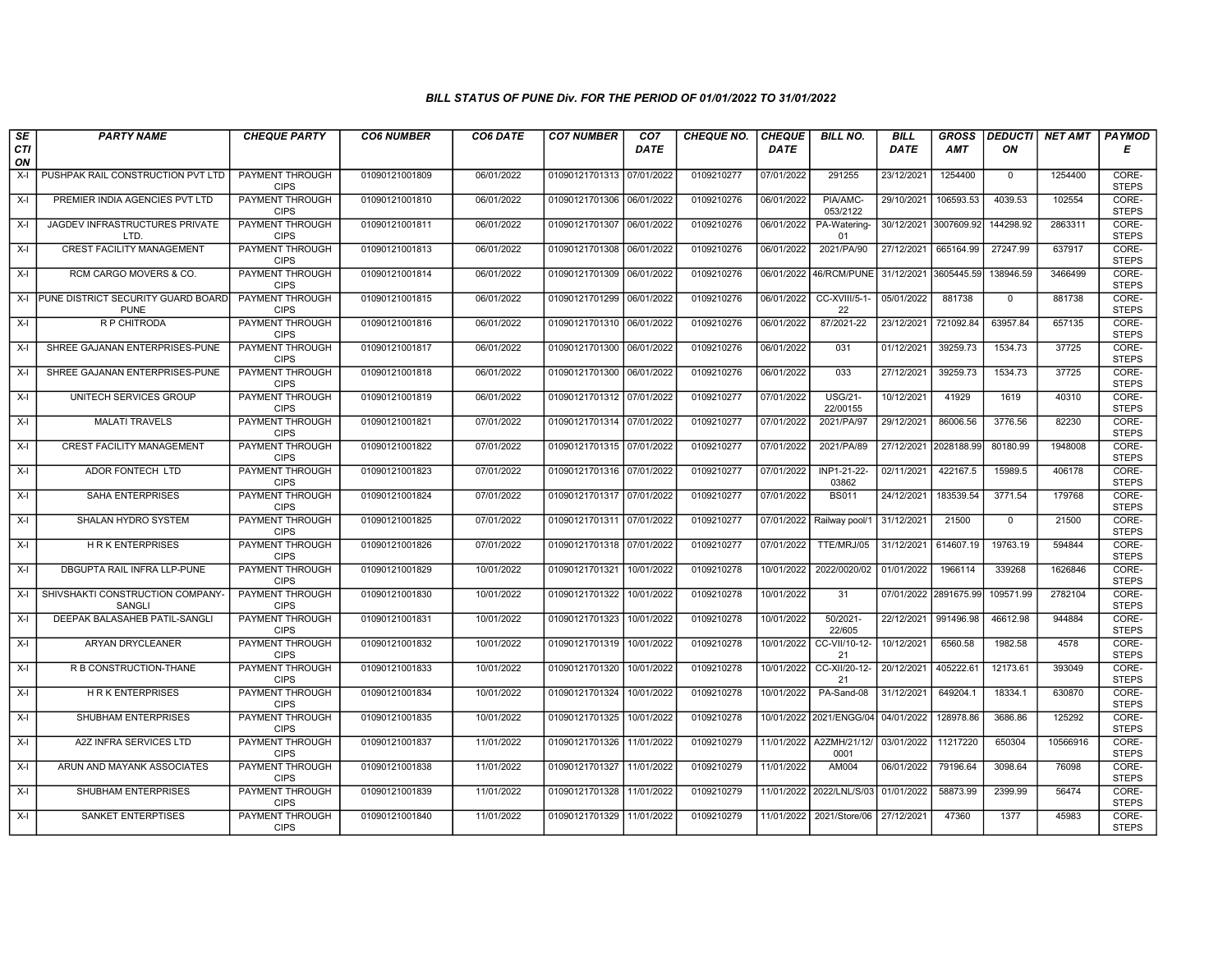| SE        | <b>PARTY NAME</b>                                         | <b>CHEQUE PARTY</b>                   | <b>CO6 NUMBER</b> | CO6 DATE   | <b>CO7 NUMBER</b>         | CO <sub>7</sub> | <b>CHEQUE NO.</b> | <b>CHEQUE</b> | <b>BILL NO.</b>                | <b>BILL</b> | <b>GROSS</b>          |             | <b>DEDUCTI NET AMT</b> | <b>PAYMOD</b>         |
|-----------|-----------------------------------------------------------|---------------------------------------|-------------------|------------|---------------------------|-----------------|-------------------|---------------|--------------------------------|-------------|-----------------------|-------------|------------------------|-----------------------|
| CTI<br>ON |                                                           |                                       |                   |            |                           | <b>DATE</b>     |                   | <b>DATE</b>   |                                | <b>DATE</b> | <b>AMT</b>            | ON          |                        | Е                     |
| $X-I$     | S VIJAY GOPAL                                             | PAYMENT THROUGH<br><b>CIPS</b>        | 01090121001841    | 11/01/2022 | 01090121701330            | 11/01/2022      | 0109210279        | 11/01/2022    | 55/2021-22/S                   | 30/12/2021  | 1348954.4             | 104863.47   | 1244091                | CORE-<br><b>STEPS</b> |
| $X-I$     | <b>HINGNE TOURS &amp; TRAVELS</b>                         | <b>PAYMENT THROUGH</b><br><b>CIPS</b> | 01090121001842    | 11/01/2022 | 01090121701335 11/01/2022 |                 | 0109210280        | 12/01/2022    | CC-XIV/31-12-<br>21            | 31/12/2021  | 217864.66             | 6747.66     | 211117                 | CORE-<br><b>STEPS</b> |
| $X-I$     | N RAMKRISHNA-SANGLI                                       | PAYMENT THROUGH<br><b>CIPS</b>        | 01090121001844    | 11/01/2022 | 01090121701331            | 11/01/2022      | 0109210279        | 11/01/2022    | 2021/517/08                    | 01/01/2022  | 1444299               | 55194       | 1389105                | CORE-<br><b>STEPS</b> |
| $X-I$     | H. H. ENGINEERS-PUNE                                      | <b>PAYMENT THROUGH</b><br><b>CIPS</b> | 01090121001845    | 11/01/2022 | 01090121701332            | 11/01/2022      | 0109210279        | 11/01/2022    | 59/2021-22                     | 31/12/2021  | 11423084.<br>-5       | 1395250.65  | 10027834               | CORE-<br><b>STEPS</b> |
| $X-I$     | R K INFRA JV -MIRAJ                                       | <b>PAYMENT THROUGH</b><br><b>CIPS</b> | 01090121001846    | 11/01/2022 | 01090121701333 11/01/2022 |                 | 0109210279        | 11/01/2022    | 2021/593/17                    | 31/12/2021  | 5092969.9             | 285791.9    | 4807178                | CORE-<br><b>STEPS</b> |
| $X-I$     | MAHESH SHRICHAND ROOPCHANDANI-<br><b>SOLAPUR</b>          | <b>PAYMENT THROUGH</b><br><b>CIPS</b> | 01090121001847    | 11/01/2022 | 01090121701334 11/01/2022 |                 | 0109210279        | 11/01/2022    | 2022/LNL/S/5                   | 05/01/2022  | 1623201.7             | 118198.7    | 1505003                | CORE-<br><b>STEPS</b> |
| $X-I$     | JAY AMBE TOURS AND TRAVELS                                | PAYMENT THROUGH<br><b>CIPS</b>        | 01090121001848    | 12/01/2022 | 01090121701337            | 12/01/2022      | 0109210280        |               | 12/01/2022 CC-XI/05-01-22      | 05/01/2022  | 195242.8              | 40921.8     | 154321                 | CORE-<br><b>STEPS</b> |
| $X-I$     | AADYAM YOGA INSTITUTE                                     | PAYMENT THROUGH<br><b>CIPS</b>        | 01090121001849    | 12/01/2022 | 01090121701336 12/01/2022 |                 | 0109210280        | 12/01/2022    | AYI/2021/05                    | 07/01/2022  | 9900                  | $\mathbf 0$ | 9900                   | CORE-<br><b>STEPS</b> |
| $X-I$     | AADYAM YOGA INSTITUTE                                     | <b>PAYMENT THROUGH</b><br><b>CIPS</b> | 01090121001850    | 12/01/2022 | 01090121701336            | 12/01/2022      | 0109210280        | 12/01/2022    | AYI/2021/06                    | 07/01/2022  | 17100                 | $\mathbf 0$ | 17100                  | CORE-<br><b>STEPS</b> |
| $X-I$     | YV MANE CONSTRUCTIONS PVT LTD-<br><b>PUNE</b>             | <b>PAYMENT THROUGH</b><br><b>CIPS</b> | 01090121001851    | 12/01/2022 | 01090121701338            | 12/01/2022      | 0109210280        | 12/01/2022    | RA/21-22/37                    | 06/01/2022  | 5517708               | 537143      | 4980565                | CORE-<br><b>STEPS</b> |
| X-I       | MALLIKARJUN S BANKAPURE ENGINEERS<br>AND CONTRACTORS-PUNE | PAYMENT THROUGH<br><b>CIPS</b>        | 01090121001852    | 12/01/2022 | 01090121701339            | 12/01/2022      | 0109210280        | 12/01/2022    | 30                             | 07/01/2022  | 1944688.98            | 161794.98   | 1782894                | CORE-<br><b>STEPS</b> |
| $X-I$     | MEHTA CONSTRUCTION-MUMBAI                                 | <b>PAYMENT THROUGH</b><br><b>CIPS</b> | 01090121001853    | 12/01/2022 | 01090121701340            | 12/01/2022      | 0109210280        |               | 12/01/2022 Civil/2021/0036     |             | 30/12/2021 1719093.86 | 209694.86   | 1509399                | CORE-<br><b>STEPS</b> |
| $X-I$     | SANDEEP TRANSPORT                                         | <b>PAYMENT THROUGH</b><br><b>CIPS</b> | 01090121001854    | 12/01/2022 | 01090121701341 12/01/2022 |                 | 0109210280        |               | 12/01/2022 ST/Con/18/21-<br>22 | 24/12/2021  | 667706.01             | 133173.01   | 534533                 | CORE-<br><b>STEPS</b> |
| $X-I$     | TRINITY MAHALASA DURGA SALES AND<br><b>SERVICES</b>       | <b>PAYMENT THROUGH</b><br><b>CIPS</b> | 01090121001855    | 12/01/2022 | 01090121701342            | 12/01/2022      | 0109210280        | 12/01/2022    | CRGR2122030<br>6010            | 26/10/2021  | 10361838.9<br>3       | 884746.93   | 9477092                | CORE-<br><b>STEPS</b> |
| $X-I$     | <b>MK SERVICES</b>                                        | PAYMENT THROUGH<br><b>CIPS</b>        | 01090121001858    | 12/01/2022 | 01090121701343            | 12/01/2022      | 0109210280        | 12/01/2022    | 2645/21-22                     | 30/11/2021  | 561597                | 21805       | 539792                 | CORE-<br><b>STEPS</b> |
| $X-I$     | <b>JANHAVI ENTERPRISES</b>                                | PAYMENT THROUGH<br><b>CIPS</b>        | 01090121001859    | 12/01/2022 | 01090121701344            | 12/01/2022      | 0109210280        | 12/01/2022    | 019/2021-22                    | 15/12/2021  | 414133.99             | 61383.99    | 352750                 | CORE-<br><b>STEPS</b> |
| $X-I$     | ORIENTAL SECURITY SERVICE                                 | PAYMENT THROUGH<br><b>CIPS</b>        | 01090121001863    | 13/01/2022 | 01090121701346            | 14/01/2022      | 0109210282        | 14/01/2022    | PUNE/RR/226                    |             | 11/01/2022 2824419.29 | 113441.29   | 2710978                | CORE-<br><b>STEPS</b> |
| $X-I$     | <b>M/S GENIUS INFOTECH</b>                                | <b>PAYMENT THROUGH</b><br><b>CIPS</b> | 01090121001864    | 13/01/2022 | 01090121701347 14/01/2022 |                 | 0109210282        | 14/01/2022    | RR-MRJ-02                      |             | 10/01/2022 4969513.83 | 150029.83   | 4819484                | CORE-<br><b>STEPS</b> |
| $X-I$     | SERVETECH AUTOMATION PVT LTD                              | PAYMENT THROUGH<br><b>CIPS</b>        | 01090121001865    | 13/01/2022 | 01090121701345            | 13/01/2022      | 0109210281        | 13/01/2022    | SAPL/21-<br>22/0072            | 10/01/2022  | 47999                 | 1875        | 46124                  | CORE-<br><b>STEPS</b> |
| $X-I$     | SHUBHAM ENTERPRISES                                       | <b>PAYMENT THROUGH</b><br><b>CIPS</b> | 01090121001866    | 13/01/2022 | 01090121701345            | 13/01/2022      | 0109210281        | 13/01/2022    | 2021/store/08                  | 04/01/2022  | 40961.98              | 1529.98     | 39432                  | CORE-<br><b>STEPS</b> |
| $X-I$     | HYT ENGINEERING CO PVT LTD                                | <b>PAYMENT THROUGH</b><br><b>CIPS</b> | 01090121001867    | 13/01/2022 | 01090121701348            | 14/01/2022      | 0109210282        | 14/01/2022    | LC-293/21-22                   | 26/08/2021  | 836205.53             | 31142.53    | 805063                 | CORE-<br><b>STEPS</b> |
| $X-I$     | SAHYADRI DESIGNERS PUNE                                   | <b>PAYMENT THROUGH</b><br><b>CIPS</b> | 01090121001869    | 13/01/2022 | 01090121701349            | 14/01/2022      | 0109210282        | 14/01/2022    | $14/21-22$                     | 06/09/2021  | 30820.13              | 1076.13     | 29744                  | CORE-<br><b>STEPS</b> |
| $X-I$     | PACKING HOUSE-MUMBAI.                                     | PAYMENT THROUGH<br><b>CIPS</b>        | 01090121001870    | 13/01/2022 | 01090121701370            | 18/01/2022      | 0109210284        | 18/01/2022    | PH/KPC/CR/01                   | 21/06/2021  | 314217.59             | 40570.59    | 273647                 | CORE-<br><b>STEPS</b> |
| $X-I$     | <b>MALATI TRAVELS</b>                                     | PAYMENT THROUGH<br><b>CIPS</b>        | 01090121001871    | 13/01/2022 | 01090121701350            | 14/01/2022      | 0109210282        | 14/01/2022    | MT/SrDEE/T/9                   | 01/12/2021  | 91988.79              | 2772.79     | 89216                  | CORE-<br><b>STEPS</b> |
| $X-I$     | <b>DURGA ENTERPRISES SATARA</b>                           | <b>PAYMENT THROUGH</b><br><b>CIPS</b> | 01090121001872    | 13/01/2022 | 01090121701351            | 14/01/2022      | 0109210282        | 14/01/2022    | DE/21-22/02                    | 27/12/2021  | 383788                | 29677       | 354111                 | CORE-<br><b>STEPS</b> |
| $X-I$     | A K SUPPLIERS AND CONTRACTORS                             | <b>PAYMENT THROUGH</b><br><b>CIPS</b> | 01090121001873    | 13/01/2022 | 01090121701352            | 14/01/2022      | 0109210282        |               | 14/01/2022 AKSCTempoP<br>une09 | 19/11/2021  | 97330.88              | 2927.88     | 94403                  | CORE-<br><b>STEPS</b> |
| $X-I$     | PANKAJ FABRICATORS AND<br><b>ENGINEERING WORKS-PUNE</b>   | <b>PAYMENT THROUGH</b><br><b>CIPS</b> | 01090121001874    | 13/01/2022 | 01090121701353            | 14/01/2022      | 0109210282        | 14/01/2022    | B4                             |             | 11/01/2022 1133659.83 | 120578.83   | 1013081                | CORE-<br><b>STEPS</b> |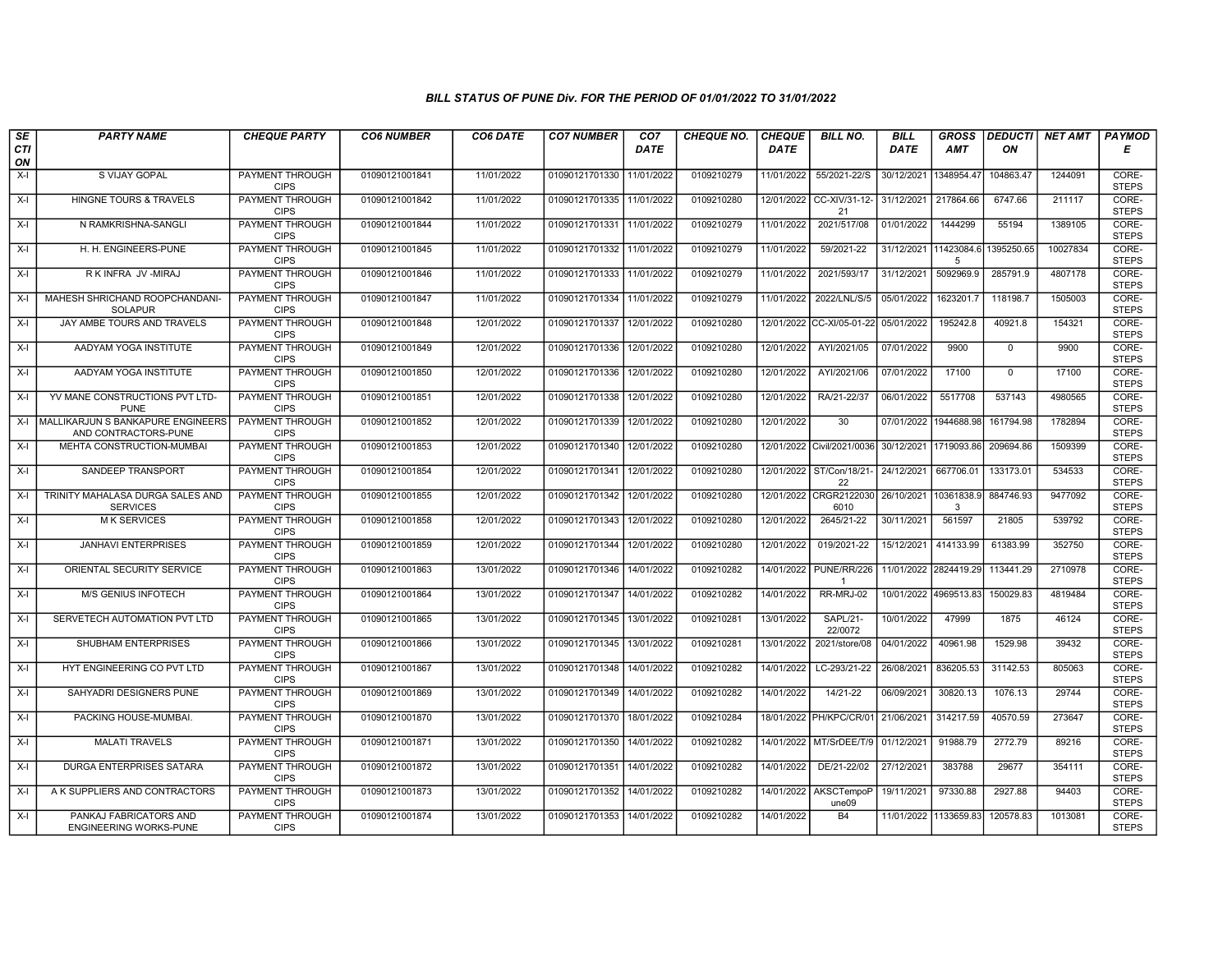| SE        | <b>PARTY NAME</b>                                         | <b>CHEQUE PARTY</b>                                             | <b>CO6 NUMBER</b> | CO6 DATE   | <b>CO7 NUMBER</b>           | CO <sub>7</sub> | <b>CHEQUE NO.</b> | <b>CHEQUE</b> | <b>BILL NO.</b>                    | <b>BILL</b>           | <b>GROSS</b>          |                  | <b>DEDUCTI NET AMT</b> | <b>PAYMOD</b>                  |
|-----------|-----------------------------------------------------------|-----------------------------------------------------------------|-------------------|------------|-----------------------------|-----------------|-------------------|---------------|------------------------------------|-----------------------|-----------------------|------------------|------------------------|--------------------------------|
| CTI<br>ON |                                                           |                                                                 |                   |            |                             | <b>DATE</b>     |                   | <b>DATE</b>   |                                    | <b>DATE</b>           | AMT                   | ON               |                        | Е                              |
| $X-I$     | <b>GRAVITY INFRASTRUCTURE</b>                             | <b>PAYMENT THROUGH</b><br><b>CIPS</b>                           | 01090121001876    | 13/01/2022 | 01090121701354              | 14/01/2022      | 0109210282        | 14/01/2022    | 2021-22/003                        | 07/01/2022            | 113010.36             | 3383.36          | 109627                 | CORE-<br><b>STEPS</b>          |
| $X-I$     | PHOEBUS SOLUTIONS                                         | <b>PAYMENT THROUGH</b><br><b>CIPS</b>                           | 01090121001877    | 13/01/2022 | 01090121701355 14/01/2022   |                 | 0109210282        |               | 14/01/2022 01EMUSLIDIN<br>G        | 05/11/2021            | 507982.98             | 37192.98         | 470790                 | CORE-<br><b>STEPS</b>          |
| X-I       | HOTEL ROYAL TASTE                                         | PAYMENT THROUGH<br><b>CIPS</b>                                  | 01090121001878    | 13/01/2022 | 01090121701356 14/01/2022   |                 | 0109210282        | 14/01/2022    | 06                                 | 03/01/2022            | 261644                | 7151             | 254493                 | CORE-<br><b>STEPS</b>          |
| $X-I$     | SPEEDFAM INDIA PVT LTD                                    | <b>PAYMENT THROUGH</b><br><b>CIPS</b>                           | 01090121001879    | 13/01/2022 | 01090121701357              | 14/01/2022      | 0109210282        | 14/01/2022    | 202021SER02<br>$\mathbf 0$         | 15/01/2021            | 14750                 | 1540             | 13210                  | CORE-<br><b>STEPS</b>          |
| $X-I$     | PROGRESS RAIL INNOVATIONS PRIVATE<br>LIMITED-NOIDA        | <b>PAYMENT THROUGH</b><br><b>CIPS</b>                           | 01090121001880    | 13/01/2022 | 01090121701358              | 14/01/2022      | 0109210282        |               | 14/01/2022 MH202180000<br>3        | 17/02/2021 6173759.84 |                       | 229085.84        | 5944674                | CORE-<br><b>STEPS</b>          |
| $X-I$     | <b>SIEMENS LTD</b>                                        | <b>PAYMENT THROUGH</b><br><b>CIPS</b>                           | 01090121001882    | 13/01/2022 | 01090121701359              | 14/01/2022      | 0109210282        | 14/01/2022    | MH112700526<br>$\overline{7}$      |                       | 16/04/2021 5144799.88 | 191066.88        | 4953733                | CORE-<br><b>STEPS</b>          |
| $X-I$     | AP ENTERPRISES AP STEEL                                   | PAYMENT THROUGH<br><b>CIPS</b>                                  | 01090121001885    | 14/01/2022 | 01090121701360              | 14/01/2022      | 0109210282        | 14/01/2022    | 2021-22/30                         | 10/01/2022            | 124905.99             | 3728.99          | 121177                 | CORE-<br><b>STEPS</b>          |
| $X-I$     | <b>GHAI ENTERPRISES-PUNE</b>                              | PAYMENT THROUGH<br><b>CIPS</b>                                  | 01090121001886    | 14/01/2022 | 01090121701361              | 14/01/2022      | 0109210282        |               | 14/01/2022 GE/LONI/PQR<br>S/04     | 11/01/2022            | 5805802               | 617950           | 5187852                | CORE-<br><b>STEPS</b>          |
| X-I       | MALLIKARJUN S BANKAPURE ENGINEERS<br>AND CONTRACTORS-PUNE | <b>PAYMENT THROUGH</b><br><b>CIPS</b>                           | 01090121001887    | 14/01/2022 | 01090121701362              | 14/01/2022      | 0109210282        | 14/01/2022    | 31/2021-2022                       |                       | 11/01/2022 3225568.99 | 515795.99        | 2709773                | CORE-<br><b>STEPS</b>          |
| $X-I$     | R P CHITRODA-PUNE                                         | <b>PAYMENT THROUGH</b><br><b>CIPS</b>                           | 01090121001888    | 14/01/2022 | 01090121701363 14/01/2022   |                 | 0109210282        | 14/01/2022    | 04/2022                            |                       | 04/01/2022 1434275.99 | 155422.99        | 1278853                | CORE-<br><b>STEPS</b>          |
| $X-I$     | DBGUPTA RAIL INFRA LLP-PUNE                               | <b>PAYMENT THROUGH</b><br><b>CIPS</b>                           | 01090121001889    | 17/01/2022 | 01090121701364              | 17/01/2022      | 0109210283        | 17/01/2022    | 2021/0011/11                       |                       | 13/01/2022 2397388.63 | 115517.63        | 2281871                | CORE-<br><b>STEPS</b>          |
| $X-I$     | UNIQUE ASSOCIATES-NAGPUR                                  | PAYMENT THROUGH<br><b>CIPS</b>                                  | 01090121001890    | 17/01/2022 | 01090121701365 17/01/2022   |                 | 0109210283        | 17/01/2022    | UA-<br>A/1071/PA/07                |                       | 05/01/2022 2064788.99 | 100475.99        | 1964313                | CORE-<br><b>STEPS</b>          |
| $X-I$     | SAI STONE CRUSHER                                         | <b>PAYMENT THROUGH</b><br><b>CIPS</b>                           | 01090121001891    | 17/01/2022 | 01090121701366 17/01/2022   |                 | 0109210283        | 17/01/2022    | $A/31-A$                           |                       | 17/12/2021 3469267.99 | 341616.99        | 3127651                | CORE-<br><b>STEPS</b>          |
| $X-I$     | <b>MOHAN KUMAR</b>                                        | <b>PAYMENT THROUGH</b><br><b>CIPS</b>                           | 01090121001892    | 17/01/2022 | 01090121701367              | 17/01/2022      | 0109210283        | 17/01/2022    | MK21-22/33                         | 03/12/2021            | 174567.09             | 7335.09          | 167232                 | CORE-<br><b>STEPS</b>          |
| $X-I$     | K G N ENTERPRISES KORHALE BK                              | <b>PAYMENT THROUGH</b><br><b>CIPS</b>                           | 01090121001893    | 17/01/2022 | 01090121701368              | 17/01/2022      | 0109210283        | 17/01/2022    | KGN/21-22/01                       | 19/10/2021            | 304469.98             | 23605.98         | 280864                 | CORE-<br><b>STEPS</b>          |
| $X-I$     | <b>MOHAN KUMAR</b>                                        | <b>PAYMENT THROUGH</b><br><b>CIPS</b>                           | 01090121001894    | 17/01/2022 | 01090121701369              | 17/01/2022      | 0109210283        | 17/01/2022    | MK21-22/35                         | 18/09/2021            | 1553302.13            | 59312.13         | 1493990                | CORE-<br><b>STEPS</b>          |
| X-I       | SAHYADRI DESIGNERS PUNE                                   | <b>PAYMENT THROUGH</b><br><b>CIPS</b>                           | 01090121001896    | 18/01/2022 | 01090121701371              | 18/01/2022      | 0109210284        | 18/01/2022    | 15/21-22                           | 06/09/2021            | 35115.21              | 1191.21          | 33924                  | CORE-<br><b>STEPS</b>          |
| $X-I$     | M/S HI TECH SERVICES (JV)                                 | <b>PAYMENT THROUGH</b><br><b>CIPS</b>                           | 01090121001897    | 18/01/2022 | 01090121701372              | 18/01/2022      | 0109210284        | 18/01/2022    | HITECH022                          | 23/12/2021            | 1953499.2             | 76198.21         | 1877301                | CORE-<br><b>STEPS</b>          |
| $X-I$     | PEYUSH TRADERS                                            | <b>PAYMENT THROUGH</b><br><b>CIPS</b>                           | 01090121001898    | 18/01/2022 | 01090121701373 18/01/2022   |                 | 0109210284        |               | 18/01/2022 KOPOBHS/40/<br>PT200    |                       | 10/01/2022 2125042.99 | 347579.99        | 1777463                | CORE-<br><b>STEPS</b>          |
| $X-I$     | YOGESH MADHUKAR SATPUTE                                   | <b>PAYMENT THROUGH</b><br><b>CIPS</b><br><b>PAYMENT THROUGH</b> | 01090121001900    | 18/01/2022 | 01090121701374 18/01/2022   |                 | 0109210284        | 18/01/2022    | YMS-MRJ-<br>Truck-07               | 13/01/2022            | 226206.1              | 9949.1           | 216257                 | CORE-<br><b>STEPS</b>          |
| $X-I$     | AGRAWWAAL TELECOMM SERVICES                               | <b>CIPS</b>                                                     | 01090121001901    | 18/01/2022 | 01090121701375   18/01/2022 |                 | 0109210284        | 18/01/2022    | 2021-22/099                        | 04/01/2022            | 126343.86             | 3769.86<br>82786 | 122574<br>1627498      | CORE-<br><b>STEPS</b><br>CORE- |
| X-I       | SAI STONE CRUSHER-PUNE                                    | <b>PAYMENT THROUGH</b><br><b>CIPS</b>                           | 01090121001902    | 18/01/2022 | 01090121701376 18/01/2022   |                 | 0109210284        | 18/01/2022    | 2020/0012/B3                       | 16/01/2022            | 1710284               |                  |                        | <b>STEPS</b>                   |
| $X-I$     | MALATI TRAVELS                                            | PAYMENT THROUGH<br><b>CIPS</b>                                  | 01090121001904    | 19/01/2022 | 01090121701377              | 19/01/2022      | 0109210286        | 20/01/2022    | CC-XIII/08-12-<br>21               | 08/12/2021            | 50677.65              | 2049.65          | 48628                  | CORE-<br><b>STEPS</b>          |
| $X-I$     | <b>HRK ENTERPRISES</b>                                    | <b>PAYMENT THROUGH</b><br><b>CIPS</b>                           | 01090121001905    | 19/01/2022 | 01090121701379              | 19/01/2022      | 0109210285        | 19/01/2022    | DRM-PA-05                          | 17/01/2022            | 501580.23             | 14718.23         | 486862                 | CORE-<br><b>STEPS</b>          |
| X-I       | SANDEEP TRANSPORT                                         | PAYMENT THROUGH<br><b>CIPS</b>                                  | 01090121001906    | 19/01/2022 | 01090121701380              | 19/01/2022      | 0109210285        | 19/01/2022    | ST/Con/19/21-<br>22                | 12/01/2022            | 1408559.47            | 117101.47        | 1291458                | CORE-<br><b>STEPS</b>          |
| $X-I$     | <b>PAN SYSTEMS</b>                                        | <b>PAYMENT THROUGH</b><br><b>CIPS</b>                           | 01090121001907    | 19/01/2022 | 01090121701381              | 19/01/2022      | 0109210285        |               | 19/01/2022 PAN275/JAN2<br>$1 - 22$ | 13/01/2022            | 198591.33             | 12016.33         | 186575                 | CORE-<br><b>STEPS</b>          |
| X-I       | SHALAN HYDRO SYSTEM                                       | <b>PAYMENT THROUGH</b><br><b>CIPS</b>                           | 01090121001908    | 19/01/2022 | 01090121701378 19/01/2022   |                 | 0109210286        | 20/01/2022    | Railway pool /<br>$\overline{2}$   | 14/01/2022            | 21500                 | $\mathbf 0$      | 21500                  | CORE-<br><b>STEPS</b>          |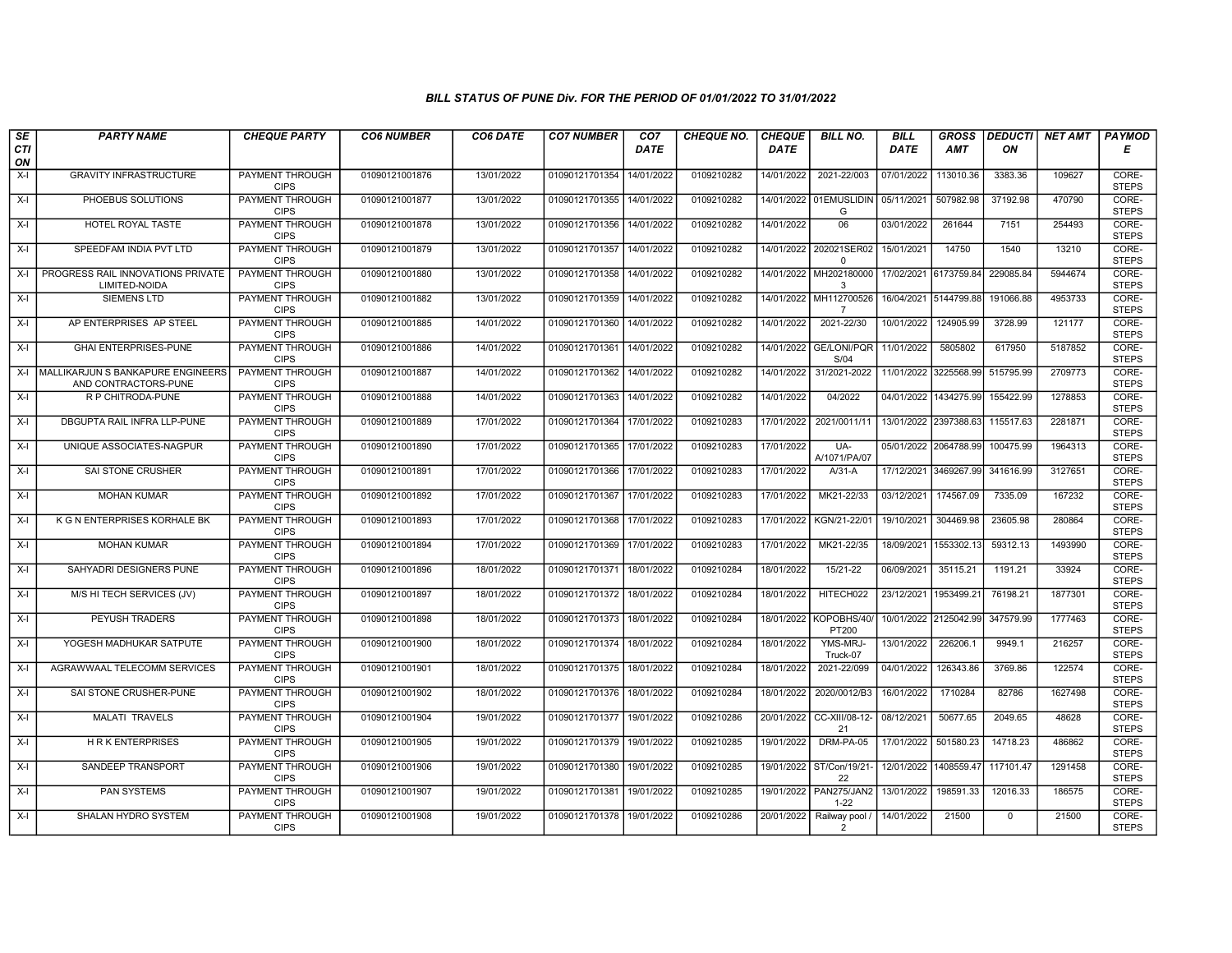| SE               | <b>PARTY NAME</b>                                               | <b>CHEQUE PARTY</b>                   | <b>CO6 NUMBER</b> | CO6 DATE   | <b>CO7 NUMBER</b>         | CO <sub>7</sub> | <b>CHEQUE NO.</b> | <b>CHEQUE</b> | <b>BILL NO.</b>                              | <b>BILL</b> | <b>GROSS</b> |                                  | <b>DEDUCTI NET AMT</b> | <b>PAYMOD</b>         |
|------------------|-----------------------------------------------------------------|---------------------------------------|-------------------|------------|---------------------------|-----------------|-------------------|---------------|----------------------------------------------|-------------|--------------|----------------------------------|------------------------|-----------------------|
| <b>CTI</b><br>ON |                                                                 |                                       |                   |            |                           | <b>DATE</b>     |                   | <b>DATE</b>   |                                              | <b>DATE</b> | <b>AMT</b>   | ΟN                               |                        | Е                     |
| $X-I$            | <b>SK ENTERPRISES</b>                                           | PAYMENT THROUGH<br><b>CIPS</b>        | 01090121001909    | 19/01/2022 | 01090121701383            | 19/01/2022      | 0109210285        | 19/01/2022    | 233275                                       | 10/01/2022  | 11600        | 0                                | 11600                  | CORE-<br><b>STEPS</b> |
| $X-I$            | <b>STAR TRADERS</b>                                             | PAYMENT THROUGH<br><b>CIPS</b>        | 01090121001910    | 19/01/2022 | 01090121701383            | 19/01/2022      | 0109210285        | 19/01/2022    | 233276                                       | 10/01/2022  | 19800        | $\mathbf 0$                      | 19800                  | CORE-<br><b>STEPS</b> |
| X-I              | FAXONICS COMPUTER CORPORATION,<br><b>THANE</b>                  | PAYMENT THROUGH<br><b>CIPS</b>        | 01090121001911    | 19/01/2022 | 01090121701383            | 19/01/2022      | 0109210285        | 19/01/2022    | 223343                                       | 12/01/2022  | 9970         | $\mathbf 0$                      | 9970                   | CORE-<br><b>STEPS</b> |
| X-I              | JAI AMBE RAIL SERVICES                                          | PAYMENT THROUGH<br><b>CIPS</b>        | 01090121001912    | 19/01/2022 | 01090121701383            | 19/01/2022      | 0109210285        | 19/01/2022    | 223342                                       | 12/01/2022  | 49780        | $\mathbf 0$                      | 49780                  | CORE-<br><b>STEPS</b> |
| $X-I$            | ROSHNI MULTI SERVICES                                           | PAYMENT THROUGH<br><b>CIPS</b>        | 01090121001913    | 19/01/2022 | 01090121701383            | 19/01/2022      | 0109210285        | 19/01/2022    | 291324                                       | 07/01/2022  | 222520       | $\mathbf 0$                      | 222520                 | CORE-<br><b>STEPS</b> |
| X-I              | PAWAR MANOJ SAMPATRAO-SANGLI.                                   | <b>PAYMENT THROUGH</b><br><b>CIPS</b> | 01090121001914    | 19/01/2022 | 01090121701382            | 19/01/2022      | 0109210285        | 19/01/2022    | 04/Jan                                       | 14/01/2022  | 2128427.82   | 110816.82                        | 2017611                | CORE-<br><b>STEPS</b> |
| $X-I$            | SADHANA ELECTRICALS-PUNE                                        | PAYMENT THROUGH<br><b>CIPS</b>        | 01090121001915    | 19/01/2022 | 01090121701383            | 19/01/2022      | 0109210285        | 19/01/2022    | 553                                          | 13/01/2022  | 21000        | $\mathbf{0}$                     | 21000                  | CORE-<br><b>STEPS</b> |
| $X-I$            | PARVATE PATIL CONSTRUCTIONS-<br><b>KOLHAPUR</b>                 | <b>PAYMENT THROUGH</b><br><b>CIPS</b> | 01090121001916    | 20/01/2022 | 01090121701387            | 20/01/2022      | 0109210286        | 20/01/2022    | 46/2021-22                                   | 07/12/2021  | 1707254.88   | 66396.88                         | 1640858                | CORE-<br><b>STEPS</b> |
| X-I              | DBGUPTA RAIL INFRA LLP-PUNE                                     | PAYMENT THROUGH<br><b>CIPS</b>        | 01090121001917    | 20/01/2022 | 01090121701388            | 20/01/2022      | 0109210286        | 20/01/2022    | 2021/0023/03                                 | 17/01/2022  | 2600508      | 546101                           | 2054407                | CORE-<br><b>STEPS</b> |
| X-I              | DBGUPTA RAIL INFRA LLP-PUNE                                     | <b>PAYMENT THROUGH</b><br><b>CIPS</b> | 01090121001918    | 20/01/2022 | 01090121701389 20/01/2022 |                 | 0109210286        | 20/01/2022    | 2021/0022/04                                 | 17/01/2022  | 3072324      | 1196162                          | 1876162                | CORE-<br><b>STEPS</b> |
| X-I              | SAI STONE CRUSHER                                               | PAYMENT THROUGH<br><b>CIPS</b>        | 01090121001919    | 20/01/2022 | 01090121701390            | 20/01/2022      | 0109210286        | 20/01/2022    | $A/37-a$                                     | 13/01/2022  | 424123.5     | 20902.5                          | 403221                 | CORE-<br><b>STEPS</b> |
| X-I              | TRULY PEST SOLUTION PVT LTD                                     | PAYMENT THROUGH<br><b>CIPS</b>        | 01090121001920    | 20/01/2022 | 01090121701391 20/01/2022 |                 | 0109210286        | 20/01/2022    | 8101900200                                   | 08/01/2022  | 468304.41    | 27403.41                         | 440901                 | CORE-<br><b>STEPS</b> |
| $X-I$            | <b>GANDHI TOURS AND TRAVELS</b>                                 | <b>PAYMENT THROUGH</b><br><b>CIPS</b> | 01090121001921    | 20/01/2022 | 01090121701385 20/01/2022 |                 | 0109210286        | 20/01/2022    | CC-V/08-12-<br>2021                          | 08/12/2021  | 293986       | 9117                             | 284869                 | CORE-<br><b>STEPS</b> |
| X-I              | HBL POWER SYSTEMS LTD                                           | PAYMENT THROUGH<br><b>CIPS</b>        | 01090121001922    | 20/01/2022 | 01090121701392            | 20/01/2022      | 0109210287        | 20/01/2022    | 362113100222                                 | 27/12/2021  | 430920       | 16022                            | 414898                 | CORE-<br><b>STEPS</b> |
| X-I              | G P P CONSTRUCTION-AHMEDNAGAR                                   | PAYMENT THROUGH<br><b>CIPS</b>        | 01090121001923    | 20/01/2022 | 01090121701393            | 20/01/2022      | 0109210286        | 20/01/2022    | jan-02                                       | 19/01/2022  | 436770.98    | 17259.98                         | 419511                 | CORE-<br><b>STEPS</b> |
| X-I              | MALHAR CATERING SERVICES                                        | PAYMENT THROUGH<br><b>CIPS</b>        | 01090121001924    | 20/01/2022 | 01090121701386            | 20/01/2022      | 0109210286        |               | 20/01/2022 CC-XXIII/03-01-<br>$\overline{2}$ | 03/01/2022  | 466909.16    | 18137.16                         | 448772                 | CORE-<br><b>STEPS</b> |
| X-I              | <b>GHAI ENTERPRISES-PUNE</b>                                    | PAYMENT THROUGH<br><b>CIPS</b>        | 01090121001925    | 20/01/2022 | 01090121701394            | 20/01/2022      | 0109210286        |               | 20/01/2022 GE/PAKRD/TS<br>R/06               | 19/01/2022  | 3958760      | 245851                           | 3712909                | CORE-<br><b>STEPS</b> |
| X-I              | MANIK RAMCHANDRA BABAR-PUNE                                     | <b>PAYMENT THROUGH</b><br><b>CIPS</b> | 01090121001926    | 20/01/2022 | 01090121701395            | 20/01/2022      | 0109210286        | 20/01/2022    | 96/2021-22                                   | 29/12/2021  | 1294806.72   | 49594.72                         | 1245212                | CORE-<br><b>STEPS</b> |
| X-I              | ELECTRONIC DEVELOPMENT & REPAIR<br><b>CENTER</b>                | PAYMENT THROUGH<br><b>CIPS</b>        | 01090121001927    | 20/01/2022 | 01090121701384            | 20/01/2022      | 0109210286        | 20/01/2022    | 263227                                       | 19/01/2022  | 12137        | $\mathbf 0$                      | 12137                  | CORE-<br><b>STEPS</b> |
| X-I              | N RAMKRISHNA-SANGLI                                             | PAYMENT THROUGH<br><b>CIPS</b>        | 01090121001929    | 24/01/2022 | 01090121701396            | 24/01/2022      | 0109210289        | 24/01/2022    | 2021/0009/B7                                 |             |              | 06/01/2022 1911375.99 1052827.99 | 858548                 | CORE-<br><b>STEPS</b> |
| X-I              | HARSH CONSTRUCTIONS PVT LTD-<br><b>NASHIK</b>                   | PAYMENT THROUGH<br><b>CIPS</b>        | 01090121001930    | 24/01/2022 | 01090121701397 24/01/2022 |                 | 0109210289        |               | 24/01/2022   CR/Gate-09/23                   | 13/01/2022  | 2369833      | 90023                            | 2279810                | CORE-<br><b>STEPS</b> |
|                  | X-I   MALLIKARJUN S BANKAPURE ENGINEERS<br>AND CONTRACTORS-PUNE | PAYMENT THROUGH<br><b>CIPS</b>        | 01090121001931    | 24/01/2022 | 01090121701398 24/01/2022 |                 | 0109210289        | 24/01/2022    | 32/2021-2022                                 | 19/01/2022  | 1742106      | 224718                           | 1517388                | CORE-<br><b>STEPS</b> |
| X-I              | M/S GENIUS INFOTECH                                             | PAYMENT THROUGH<br><b>CIPS</b>        | 01090121001932    | 24/01/2022 | 01090121701399            | 24/01/2022      | 0109210289        | 24/01/2022    | Parcel/PA/03                                 | 17/01/2022  | 829636.88    | 76378.88                         | 753258                 | CORE-<br><b>STEPS</b> |
| $X-I$            | PRAVEEN TOURS & TRAVELS                                         | PAYMENT THROUGH<br><b>CIPS</b>        | 01090121001933    | 24/01/2022 | 01090121701400            | 24/01/2022      | 0109210289        | 24/01/2022    | 2021-22/67                                   | 07/01/2022  | 37498.99     | 1189.99                          | 36309                  | CORE-<br><b>STEPS</b> |
| X-I              | <b>SAHA ENTERPRISES</b>                                         | PAYMENT THROUGH<br><b>CIPS</b>        | 01090121001934    | 24/01/2022 | 01090121701401 24/01/2022 |                 | 0109210289        | 24/01/2022    | <b>BS012</b>                                 | 12/01/2022  | 186067       | 11758                            | 174309                 | CORE-<br><b>STEPS</b> |
| $X-I$            | <b>GULMOHAR ELECTRICALS</b>                                     | <b>PAYMENT THROUGH</b><br><b>CIPS</b> | 01090121001935    | 24/01/2022 | 01090121701402 24/01/2022 |                 | 0109210289        | 24/01/2022    | GE202034                                     | 22/11/2021  | 52874.05     | 1844.05                          | 51030                  | CORE-<br><b>STEPS</b> |
| $X-I$            | SAHYADRI DESIGNERS PUNE                                         | PAYMENT THROUGH<br><b>CIPS</b>        | 01090121001936    | 24/01/2022 | 01090121701403 24/01/2022 |                 | 0109210289        | 24/01/2022    | 232122                                       | 06/12/2021  | 35115.21     | 1191.21                          | 33924                  | CORE-<br><b>STEPS</b> |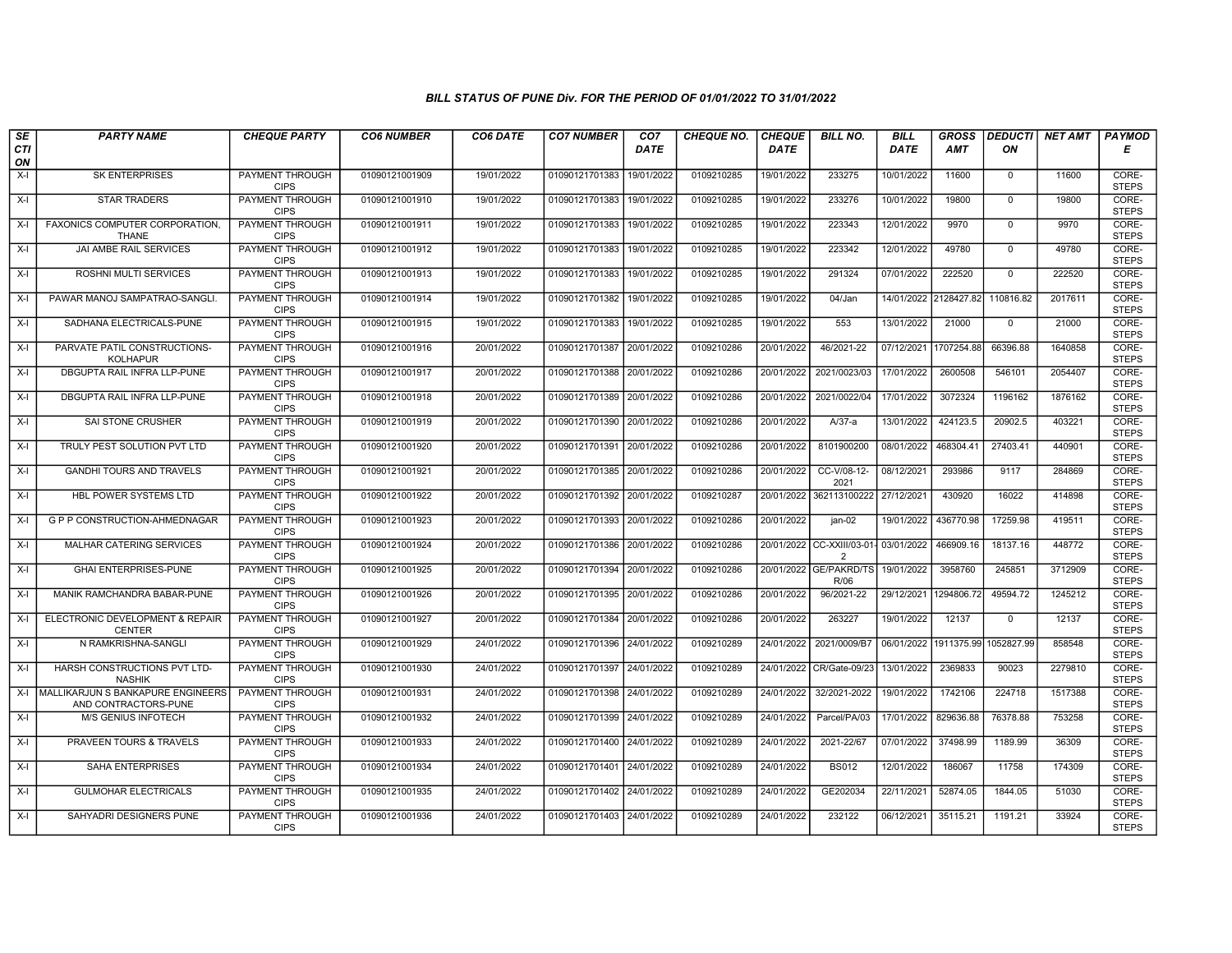| SE               | <b>PARTY NAME</b>                                    | <b>CHEQUE PARTY</b>                   | <b>CO6 NUMBER</b> | CO6 DATE   | <b>CO7 NUMBER</b>         | CO <sub>7</sub> | <b>CHEQUE NO.</b> | <b>CHEQUE</b> | <b>BILL NO.</b>                | <b>BILL</b> | <b>GROSS</b> |              | <b>DEDUCTI</b> NET AMT | <b>PAYMOD</b>         |
|------------------|------------------------------------------------------|---------------------------------------|-------------------|------------|---------------------------|-----------------|-------------------|---------------|--------------------------------|-------------|--------------|--------------|------------------------|-----------------------|
| <b>CTI</b><br>ON |                                                      |                                       |                   |            |                           | <b>DATE</b>     |                   | <b>DATE</b>   |                                | <b>DATE</b> | <b>AMT</b>   | ON           |                        | Е                     |
| X-I              | K SANKARA RAO                                        | PAYMENT THROUGH<br><b>CIPS</b>        | 01090121001937    | 24/01/2022 | 01090121701404            | 24/01/2022      | 0109210289        | 24/01/2022    | 007202122                      | 05/01/2022  | 66624.86     | 8697.86      | 57927                  | CORE-<br><b>STEPS</b> |
| X-I              | ESDS SOFTWARE SOLUTION PVT. LTD                      | <b>PAYMENT THROUGH</b><br><b>CIPS</b> | 01090121001938    | 24/01/2022 | 01090121701405 24/01/2022 |                 | 0109210289        | 24/01/2022    | EI5521                         | 23/11/2021  | 33468        | 1237         | 32231                  | CORE-<br><b>STEPS</b> |
| $X-I$            | SHREE GANESH ENTERPRISES MB                          | PAYMENT THROUGH<br><b>CIPS</b>        | 01090121001939    | 24/01/2022 | 01090121701406 24/01/2022 |                 | 0109210289        | 24/01/2022    | <b>SGE/16</b>                  | 24/11/2021  | 499764.19    | 38559.19     | 461205                 | CORE-<br><b>STEPS</b> |
| $X-I$            | <b>ATIQ ENTERPRISES</b>                              | <b>PAYMENT THROUGH</b><br><b>CIPS</b> | 01090121001940    | 24/01/2022 | 01090121701407            | 24/01/2022      | 0109210289        | 24/01/2022    | AE202104                       | 20/12/2021  | 182152.82    | 5009.82      | 177143                 | CORE-<br><b>STEPS</b> |
| $X-I$            | MOTILAL DHOOT INFRASTRUCTURE<br>PRIVATE LIMITED-PUNE | <b>PAYMENT THROUGH</b><br><b>CIPS</b> | 01090121001941    | 24/01/2022 | 01090121701408 24/01/2022 |                 | 0109210289        | 24/01/2022    | 291259                         | 19/01/2022  | 1435987      | $\mathbf{0}$ | 1435987                | CORE-<br><b>STEPS</b> |
| X-I              | S D ENTERPRISES-DAUSA                                | <b>PAYMENT THROUGH</b><br><b>CIPS</b> | 01090121001942    | 24/01/2022 | 01090121701408 24/01/2022 |                 | 0109210289        | 24/01/2022    | 291260                         | 20/01/2022  | 439618       | $\mathbf{0}$ | 439618                 | CORE-<br><b>STEPS</b> |
| X-I              | PROGRESS RAIL INNOVATIONS PRIVATE<br>LIMITED-NOIDA   | PAYMENT THROUGH<br><b>CIPS</b>        | 01090121001944    | 25/01/2022 | 01090121701409 25/01/2022 |                 | 0109210291        | 25/01/2022    | MH202180000<br>$\overline{4}$  | 06/03/2021  | 6688239.85   | 247660.85    | 6440579                | CORE-<br><b>STEPS</b> |
| X-I              | <b>SANKET ENTERPTISES</b>                            | PAYMENT THROUGH<br><b>CIPS</b>        | 01090121001945    | 25/01/2022 | 01090121701410            | 25/01/2022      | 0109210291        | 25/01/2022    | 2021/03/KH                     | 01/01/2022  | 73999.99     | 2149.99      | 71850                  | CORE-<br><b>STEPS</b> |
| $X-I$            | AP ENTERPRISES AP STEEL                              | PAYMENT THROUGH<br><b>CIPS</b>        | 01090121001946    | 25/01/2022 | 01090121701411 25/01/2022 |                 | 0109210291        | 25/01/2022    | 2021-22/41                     | 18/01/2022  | 101288.87    | 3042.87      | 98246                  | CORE-<br><b>STEPS</b> |
| X-I              | SHUBHAM ENTERPRISES                                  | <b>PAYMENT THROUGH</b><br><b>CIPS</b> | 01090121001947    | 25/01/2022 | 01090121701412 25/01/2022 |                 | 0109210291        | 25/01/2022    | SE/SnT/TGN/0<br>$\overline{2}$ | 18/01/2022  | 43596.64     | 1366.64      | 42230                  | CORE-<br><b>STEPS</b> |
| $X-I$            | R P CHITRODA-PUNE                                    | PAYMENT THROUGH<br><b>CIPS</b>        | 01090121001950    | 27/01/2022 | 01090121701413 27/01/2022 |                 | 0109210292        | 27/01/2022    | 0002/B3                        | 14/01/2022  | 826389.99    | 33192.99     | 793197                 | CORE-<br><b>STEPS</b> |
| X-I              | PAN SYSTEMS-PUNE.                                    | PAYMENT THROUGH<br><b>CIPS</b>        | 01090121001951    | 27/01/2022 | 01090121701414 27/01/2022 |                 | 0109210292        | 27/01/2022    | PAN281/JAN2<br>$1 - 22$        | 21/01/2022  | 203057.74    | 17999.74     | 185058                 | CORE-<br><b>STEPS</b> |
| $X-I$            | NELCO NETWORK PRODUCTS LIMITED                       | <b>PAYMENT THROUGH</b><br><b>CIPS</b> | 01090121001953    | 27/01/2022 | 01090121701415 27/01/2022 |                 | 0109210292        | 27/01/2022    | 223340                         | 03/01/2022  | 552727       | $\mathbf 0$  | 552727                 | CORE-<br><b>STEPS</b> |
| $X-I$            | DBGUPTA RAIL INFRA LLP-PUNE                          | <b>PAYMENT THROUGH</b><br><b>CIPS</b> | 01090121001955    | 28/01/2022 | 01090121701416 28/01/2022 |                 | 0109210293        | 28/01/2022    | 2022/518/07                    | 17/01/2022  | 1043193      | 50857        | 992336                 | CORE-<br><b>STEPS</b> |
| $X-I$            | AP ENTERPRISES AP STEEL                              | PAYMENT THROUGH<br><b>CIPS</b>        | 01090121001956    | 28/01/2022 | 01090121701417 28/01/2022 |                 | 0109210293        | 28/01/2022    | 2021-22/31                     | 10/01/2022  | 171333       | 7277         | 164056                 | CORE-<br><b>STEPS</b> |
| $X-I$            | SHREE TULJAI ELECTRICAL PVT LTD                      | <b>PAYMENT THROUGH</b><br><b>CIPS</b> | 01090121001957    | 28/01/2022 | 01090121701418 28/01/2022 |                 | 0109210293        | 28/01/2022    | 206252                         | 04/01/2022  | 105116       | $\mathbf 0$  | 105116                 | CORE-<br><b>STEPS</b> |
| X-I              | DEEPAK BALASAHEB PATIL-SANGLI                        | <b>PAYMENT THROUGH</b><br><b>CIPS</b> | 01090121001958    | 28/01/2022 | 01090121701418 28/01/2022 |                 | 0109210293        | 28/01/2022    | 291258                         | 18/01/2022  | 47014        | $\mathbf 0$  | 47014                  | CORE-<br><b>STEPS</b> |
| X-I              | MAHARASHTRA ENVIRO POWER LTD                         | PAYMENT THROUGH<br><b>CIPS</b>        | 01090121001961    | 31/01/2022 | 01090121701423 02/02/2022 |                 | 0109210299        | 02/02/2022    | 330220010555                   | 28/01/2021  | 158508       | 16638        | 141870                 | CORE-<br><b>STEPS</b> |
| $X-I$            | <b>HRK ENTERPRISES</b>                               | PAYMENT THROUGH<br><b>CIPS</b>        | 01090121001962    | 31/01/2022 | 01090121701424 02/02/2022 |                 | 0109210299        | 02/02/2022    | RR-KOP-22                      | 30/12/2021  | 425251.38    | 12210.38     | 413041                 | CORE-<br><b>STEPS</b> |
| $X-I$            | AGRAWWAAL TELECOMM SERVICES                          | PAYMENT THROUGH<br><b>CIPS</b>        | 01090121001963    | 31/01/2022 | 01090121701425 02/02/2022 |                 | 0109210299        | 02/02/2022    | 2021-22/100                    | 04/01/2022  | 185223.42    | 5480.42      | 179743                 | CORE-<br><b>STEPS</b> |
| $X-I$            | R B CONSTRUCTION-THANE                               | <b>PAYMENT THROUGH</b><br><b>CIPS</b> | 01090121001964    | 31/01/2022 | 01090121701426 02/02/2022 |                 | 0109210299        | 02/02/2022    | RB/PA/2021/1                   | 31/12/2021  | 1324976.5    | 92515.5      | 1232461                | CORE-<br><b>STEPS</b> |
| X-I              | <b>MANOJ S PAWAR</b>                                 | PAYMENT THROUGH<br><b>CIPS</b>        | 01090121001965    | 31/01/2022 | 01090121701427 02/02/2022 |                 | 0109210299        | 02/02/2022    | $Jan-05$                       | 25/01/2022  | 540514       | 198660       | 341854                 | CORE-<br><b>STEPS</b> |
| $X-I$            | <b>AMAR ENTERPRISES</b>                              | PAYMENT THROUGH<br><b>CIPS</b>        | 01090121001966    | 31/01/2022 | 01090121701419 31/01/2022 |                 | 0109210297        | 01/02/2022    | AE/ADRM/07/A                   | 10/01/2022  | 42551        | 1662         | 40889                  | CORE-<br><b>STEPS</b> |
| $X-I$            | İMARULARADHYA SIDRAM PATIL-SOLAPUR                   | PAYMENT THROUGH<br><b>CIPS</b>        | 01090121001967    | 31/01/2022 | 01090121701428            | 02/02/2022      | 0109210299        | 02/02/2022    | 2021/0003/09                   | 24/01/2022  | 4636610      | 181049       | 4455561                | CORE-<br><b>STEPS</b> |
| X-I              | MAHARASHTRA ENVIRO POWER LTD                         | PAYMENT THROUGH<br><b>CIPS</b>        | 01090121001968    | 31/01/2022 | 01090121701429 02/02/2022 |                 | 0109210299        | 02/02/2022    | 330221006280                   | 31/08/2021  | 229521.14    | 8664.14      | 220857                 | CORE-<br><b>STEPS</b> |
| X-I              | Shree Sainath Transport                              | <b>PAYMENT THROUGH</b><br><b>CIPS</b> | 01090121001970    | 31/01/2022 | 01090121701430 02/02/2022 |                 | 0109210299        | 02/02/2022    | 2022-23/Jan-<br>01             | 10/01/2022  | 867511.68    | 25299.68     | 842212                 | CORE-<br><b>STEPS</b> |
| X-I              | P AND B CONSTRUCTIONS-PUNE                           | PAYMENT THROUGH<br><b>CIPS</b>        | 01090121001971    | 31/01/2022 | 01090121701431 02/02/2022 |                 | 0109210299        | 02/02/2022    | PB/006/21-22                   | 19/01/2022  | 609759.71    | 65867.71     | 543892                 | CORE-<br><b>STEPS</b> |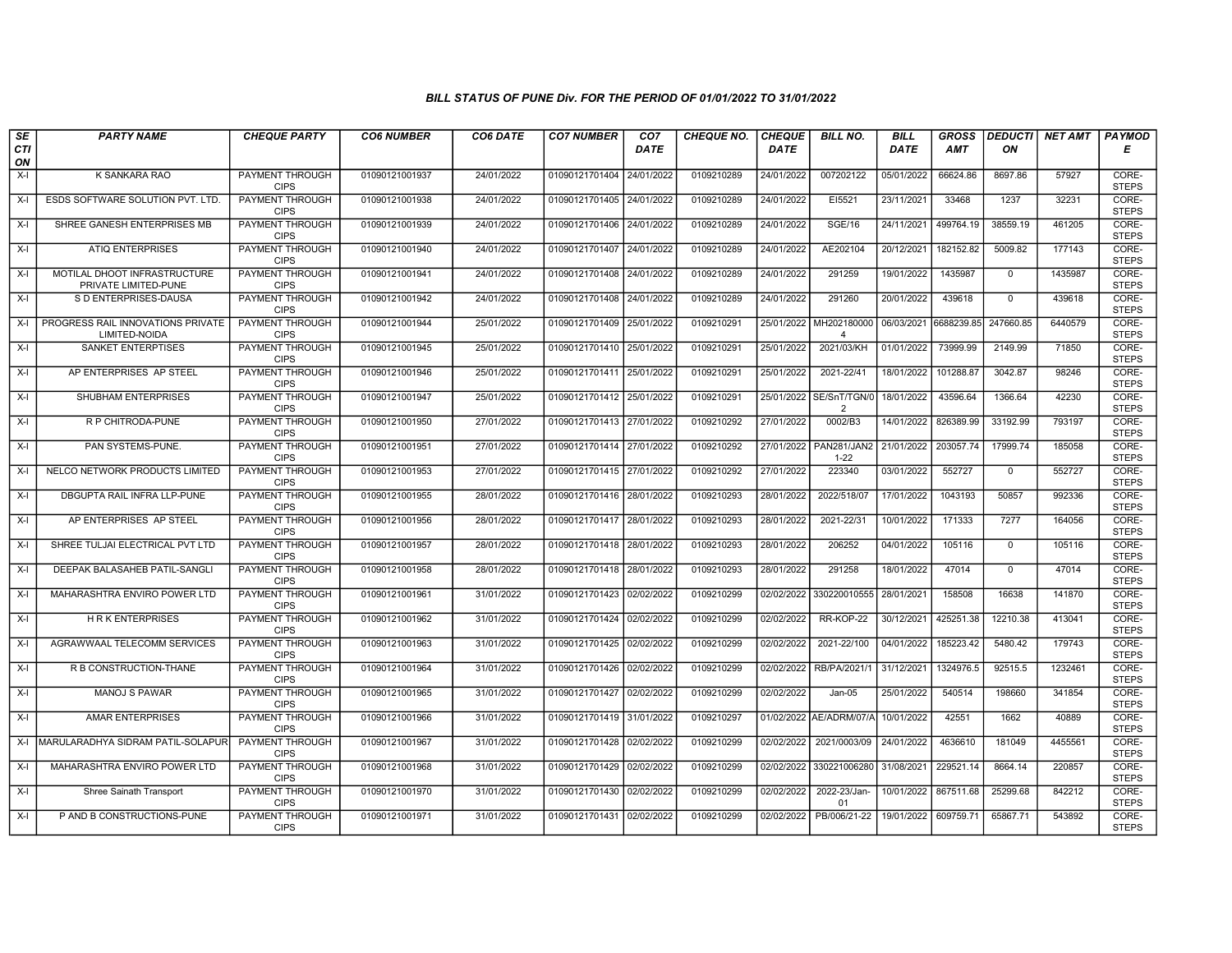| SE               | <b>PARTY NAME</b>                     | <b>CHEQUE PARTY</b>                   | <b>CO6 NUMBER</b> | CO6 DATE   | <b>CO7 NUMBER</b>         | CO <sub>7</sub> | <b>CHEQUE NO.</b> | <b>CHEQUE</b> | <b>BILL NO.</b>                      | <b>BILL</b> | <b>GROSS</b> | <b>DEDUCTI</b> | NET AMT | <b>PAYMOD</b>         |
|------------------|---------------------------------------|---------------------------------------|-------------------|------------|---------------------------|-----------------|-------------------|---------------|--------------------------------------|-------------|--------------|----------------|---------|-----------------------|
| <b>CTI</b><br>ON |                                       |                                       |                   |            |                           | <b>DATE</b>     |                   | <b>DATE</b>   |                                      | <b>DATE</b> | AMT          | ΟN             |         | Е                     |
| X-I              | N RAMKRISHNA-SANGLI                   | <b>PAYMENT THROUGH</b><br><b>CIPS</b> | 01090121001972    | 31/01/2022 | 01090121701432 02/02/2022 |                 | 0109210299        |               | 02/02/2022 2022/LNL/S/07             | 18/01/2022  | 4516364      | 219084         | 4297280 | CORE-<br><b>STEPS</b> |
|                  | X-I MARULARADHYA SIDRAM PATIL-SOLAPUR | PAYMENT THROUGH<br><b>CIPS</b>        | 01090121001973    | 31/01/2022 | 01090121701433 02/02/2022 |                 | 0109210299        | 02/02/2022    | 2021/0019/B4                         | 07/01/2022  | 350351.71    | 34702.71       | 315649  | CORE-<br><b>STEPS</b> |
| $X-II$           | <b>IRICEN OFFICE</b>                  | PAYMENT THROUGH<br><b>CIPS</b>        | 01090221005440    | 04/01/2022 | 01090221701386 04/01/2022 |                 | 0109210275        | 05/01/2022    | 151                                  | 28/12/2021  | 19532        | $\mathbf{0}$   | 19532   | CORE-<br><b>STEPS</b> |
| $X-H$            | <b>IRICEN OFFICE COMPUTER</b>         | <b>PAYMENT THROUGH</b><br><b>CIPS</b> | 01090221005441    | 04/01/2022 | 01090221701386 04/01/2022 |                 | 0109210275        | 05/01/2022    | $C482/1-8$                           | 29/12/2021  | 39972        | $\overline{0}$ | 39972   | CORE-<br><b>STEPS</b> |
| X-II             | <b>IRICEN OFFICE LIBRARY IMPREST</b>  | <b>PAYMENT THROUGH</b><br><b>CIPS</b> | 01090221005442    | 04/01/2022 | 01090221701386 04/01/2022 |                 | 0109210275        | 05/01/2022    | 404-5780814-<br>0541                 | 28/11/2021  | 9452         | $\overline{0}$ | 9452    | CORE-<br><b>STEPS</b> |
| $X-H$            | <b>SANTOSH DESAI</b>                  | <b>PAYMENT THROUGH</b><br><b>CIPS</b> | 01090221005444    | 04/01/2022 | 01090221701388 04/01/2022 |                 | 0109210275        | 05/01/2022    | 814314                               | 10/12/2021  | 2500         | $\overline{0}$ | 2500    | CORE-<br><b>STEPS</b> |
| $X-I$            | <b>MANOJ KUMAR</b>                    | PAYMENT THROUGH<br><b>CIPS</b>        | 01090221005446    | 04/01/2022 | 01090221701388 04/01/2022 |                 | 0109210275        | 05/01/2022    | 814317                               | 10/12/2021  | 2500         | $\mathbf 0$    | 2500    | CORE-<br><b>STEPS</b> |
| $X-H$            | LEKHRAJ MEENA                         | <b>PAYMENT THROUGH</b><br><b>CIPS</b> | 01090221005447    | 04/01/2022 | 01090221701388 04/01/2022 |                 | 0109210275        | 05/01/2022    | 814318                               | 10/12/2021  | 2500         | $\overline{0}$ | 2500    | CORE-<br><b>STEPS</b> |
| X-II             | <b>SATYAND SINGH</b>                  | <b>PAYMENT THROUGH</b><br><b>CIPS</b> | 01090221005448    | 04/01/2022 | 01090221701388 04/01/2022 |                 | 0109210275        | 05/01/2022    | 814322                               | 20/12/2021  | 10000        | $\mathbf{0}$   | 10000   | CORE-<br><b>STEPS</b> |
| $X-II$           | DRM(W)PA GENL                         | <b>PAYMENT THROUGH</b><br><b>CIPS</b> | 01090221005449    | 04/01/2022 | 01090221701390 04/01/2022 |                 | 0109210274        | 04/01/2022    | 1085                                 | 10/12/2021  | 10520        | $\mathbf{0}$   | 10520   | CORE-<br><b>STEPS</b> |
| X-II             | <b>HARIOM NARAYAN</b>                 | PAYMENT THROUGH<br><b>CIPS</b>        | 01090221005450    | 04/01/2022 | 01090221701388 04/01/2022 |                 | 0109210275        | 05/01/2022    | 814324                               | 20/12/2021  | 2500         | $\mathbf{0}$   | 2500    | CORE-<br><b>STEPS</b> |
| X-II             | <b>S M KULKARNI</b>                   | <b>PAYMENT THROUGH</b><br><b>CIPS</b> | 01090221005451    | 04/01/2022 | 01090221701388 04/01/2022 |                 | 0109210275        | 05/01/2022    | 814325                               | 20/12/2021  | 1000         | $\overline{0}$ | 1000    | CORE-<br><b>STEPS</b> |
| X-II             | HRISHIKESH M SALUNKE                  | PAYMENT THROUGH<br><b>CIPS</b>        | 01090221005452    | 04/01/2022 | 01090221701388 04/01/2022 |                 | 0109210275        | 05/01/2022    | 814327                               | 20/12/2021  | 5000         | $\overline{0}$ | 5000    | CORE-<br><b>STEPS</b> |
| $X-H$            | RAJU R N                              | <b>PAYMENT THROUGH</b><br><b>CIPS</b> | 01090221005453    | 04/01/2022 | 01090221701388 04/01/2022 |                 | 0109210275        | 05/01/2022    | 814328                               | 20/12/2021  | 7500         | $\overline{0}$ | 7500    | CORE-<br><b>STEPS</b> |
| X-II             | RELIANCE JIO INFOCOMM                 | PAYMENT THROUGH<br><b>CIPS</b>        | 01090221005454    | 04/01/2022 | 01090221701387 04/01/2022 |                 | 0109210275        |               | 05/01/2022 536000112762              | 01/01/2022  | 8396.88      | 0.88           | 8396    | CORE-<br><b>STEPS</b> |
| $X-H$            | <b>ADEN(S)LNL PETROL</b>              | <b>PAYMENT THROUGH</b><br><b>CIPS</b> | 01090221005455    | 04/01/2022 | 01090221701389 04/01/2022 |                 | 0109210274        |               | 04/01/2022 PETROL/IMP/0<br>0905      | 16/10/2021  | 8750         | $\overline{0}$ | 8750    | CORE-<br><b>STEPS</b> |
| X-II             | <b>SSE PW BVQ</b>                     | <b>PAYMENT THROUGH</b><br><b>CIPS</b> | 01090221005456    | 04/01/2022 | 01090221701389 04/01/2022 |                 | 0109210274        | 04/01/2022    | 20211202                             | 28/12/2021  | 9548         | $\overline{0}$ | 9548    | CORE-<br><b>STEPS</b> |
| X-II             | <b>CMS PA STORES</b>                  | PAYMENT THROUGH<br><b>CIPS</b>        | 01090221005457    | 04/01/2022 | 01090221701389 04/01/2022 |                 | 0109210274        | 04/01/2022    | <b>IMPREST</b>                       | 30/12/2021  | 64380        | $\overline{0}$ | 64380   | CORE-<br><b>STEPS</b> |
| X-II             | <b>SM LONI</b>                        | PAYMENT THROUGH<br><b>CIPS</b>        | 01090221005458    | 04/01/2022 | 01090221701389 04/01/2022 |                 | 0109210274        | 04/01/2022    | 6988                                 | 24/11/2021  | 10000        | $\mathbf 0$    | 10000   | CORE-<br><b>STEPS</b> |
| $X-II$           | <b>SM BARAMATI</b>                    | PAYMENT THROUGH<br><b>CIPS</b>        | 01090221005459    | 04/01/2022 | 01090221701389 04/01/2022 |                 | 0109210274        | 04/01/2022    | 327                                  | 20/12/2021  | 8590         | $\Omega$       | 8590    | CORE-<br><b>STEPS</b> |
| $X-H$            | RPF THANA PUNE                        | <b>PAYMENT THROUGH</b><br><b>CIPS</b> | 01090221005460    | 04/01/2022 | 01090221701389 04/01/2022 |                 | 0109210274        | 04/01/2022    | 887                                  | 06/12/2021  | 5000         | $\overline{0}$ | 5000    | CORE-<br><b>STEPS</b> |
| $X-H$            | <b>RPF DEHR</b>                       | <b>PAYMENT THROUGH</b><br><b>CIPS</b> | 01090221005461    | 04/01/2022 | 01090221701389 04/01/2022 |                 | 0109210274        | 04/01/2022    | $\overline{27}$                      | 24/12/2021  | 5000         | $\overline{0}$ | 5000    | CORE-<br><b>STEPS</b> |
| X-II             | RPF CHOWKI CHINCHVAD                  | PAYMENT THROUGH<br><b>CIPS</b>        | 01090221005462    | 04/01/2022 | 01090221701390 04/01/2022 |                 | 0109210274        | 04/01/2022    | $\overline{27}$                      | 24/12/2021  | 3000         | $\mathbf 0$    | 3000    | CORE-<br><b>STEPS</b> |
| X-II             | SATYAJIT NEWS AGENCY                  | PAYMENT THROUGH<br><b>CIPS</b>        | 01090221005463    | 04/01/2022 | 01090221701389 04/01/2022 |                 | 0109210274        | 04/01/2022    | 166                                  | 21/12/2021  | 849          | $\Omega$       | 849     | CORE-<br><b>STEPS</b> |
| X-II             | RPF BARRACK DEHUROAD                  | PAYMENT THROUGH<br><b>CIPS</b>        | 01090221005464    | 04/01/2022 | 01090221701389 04/01/2022 |                 | 0109210274        | 04/01/2022    | 43A                                  | 24/12/2021  | 5000         | $\overline{0}$ | 5000    | CORE-<br><b>STEPS</b> |
| $X-I$            | <b>SR DFM PA GENL</b>                 | <b>PAYMENT THROUGH</b><br><b>CIPS</b> | 01090221005465    | 04/01/2022 | 01090221701390 04/01/2022 |                 | 0109210274        | 04/01/2022    | 676121                               | 31/12/2021  | 943          | $\mathbf{0}$   | 943     | CORE-<br><b>STEPS</b> |
| X-II             | SSE(C&W)MRJ FUEL                      | <b>PAYMENT THROUGH</b><br><b>CIPS</b> | 01090221005466    | 04/01/2022 | 01090221701390 04/01/2022 |                 | 0109210274        | 04/01/2022    | $\overline{s}$<br>11/Imprest/HS<br>D | 18/12/2021  | 4818         | $\Omega$       | 4818    | CORE-<br><b>STEPS</b> |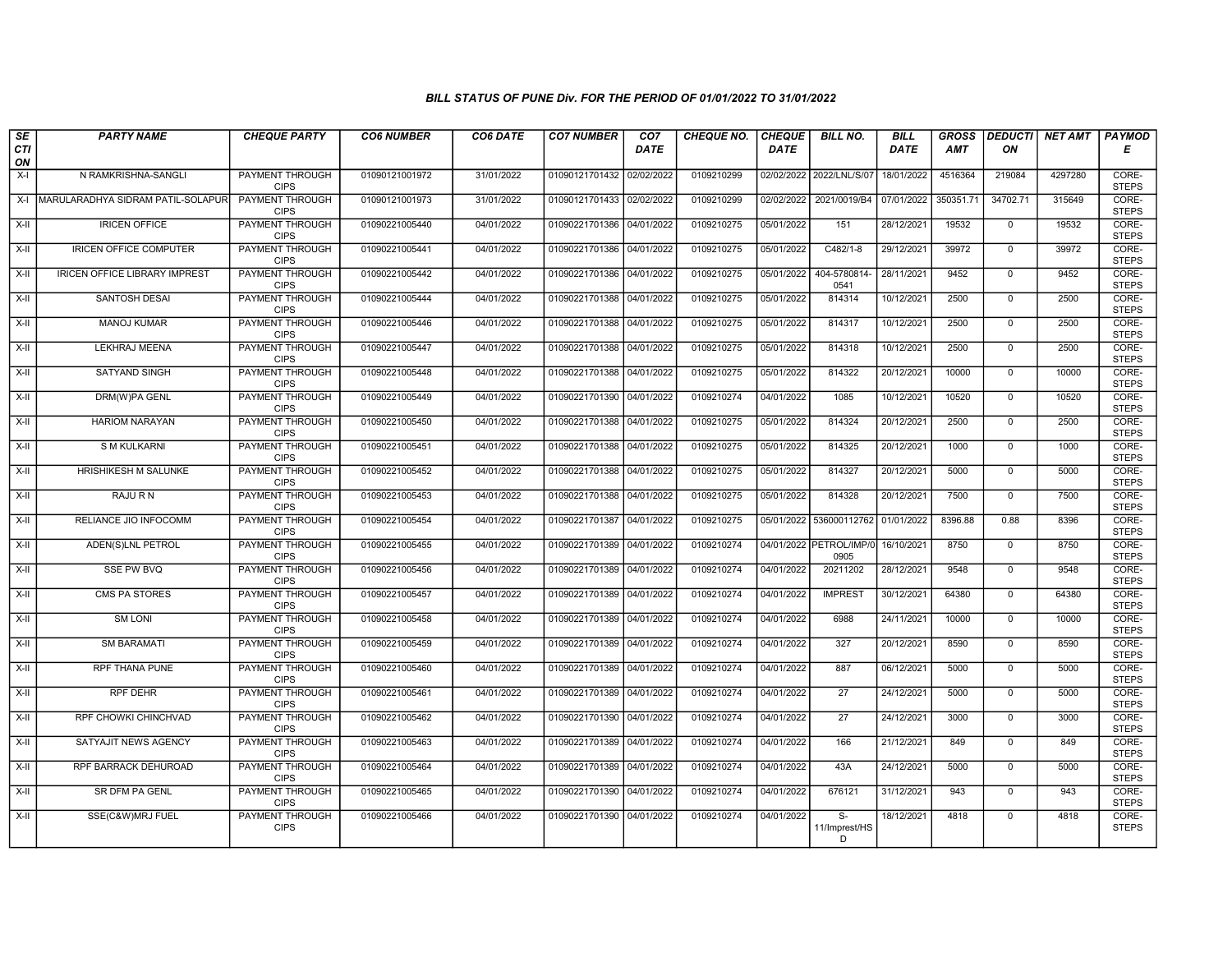| $\sqrt{SE}$ | <b>PARTY NAME</b>                        | <b>CHEQUE PARTY</b>                   | <b>CO6 NUMBER</b> | CO6 DATE   | <b>CO7 NUMBER</b>         | CO <sub>7</sub> | CHEQUE NO. | <b>CHEQUE</b> | <b>BILL NO.</b>     | <b>BILL</b> | <b>GROSS</b> |                | DEDUCTI  NET AMT | <b>PAYMOD</b>         |
|-------------|------------------------------------------|---------------------------------------|-------------------|------------|---------------------------|-----------------|------------|---------------|---------------------|-------------|--------------|----------------|------------------|-----------------------|
| CTI<br>ON   |                                          |                                       |                   |            |                           | <b>DATE</b>     |            | <b>DATE</b>   |                     | <b>DATE</b> | <b>AMT</b>   | ON             |                  | Е                     |
| X-II        | SSE PW YD PA                             | <b>PAYMENT THROUGH</b><br><b>CIPS</b> | 01090221005467    | 04/01/2022 | 01090221701390 04/01/2022 |                 | 0109210274 | 04/01/2022    | 05 IMP              | 10/09/2021  | 9999         | $\mathsf{O}$   | 9999             | CORE-<br><b>STEPS</b> |
| X-II        | <b>ADEN TM KK</b>                        | <b>PAYMENT THROUGH</b><br><b>CIPS</b> | 01090221005468    | 04/01/2022 | 01090221701390 04/01/2022 |                 | 0109210274 | 04/01/2022    | General<br>Imprest  | 18/12/2021  | 29718        | $\mathbf{0}$   | 29718            | CORE-<br><b>STEPS</b> |
| X-II        | ADEN(M)MRJ GENL                          | PAYMENT THROUGH<br><b>CIPS</b>        | 01090221005469    | 04/01/2022 | 01090221701390            | 04/01/2022      | 0109210274 | 04/01/2022    | 74/General<br>Impre | 20/12/2021  | 19993        | $\mathbf 0$    | 19993            | CORE-<br><b>STEPS</b> |
| X-II        | INLAKS AND BUDHRANI HOSPITAL PUNE        | <b>PAYMENT THROUGH</b><br><b>CIPS</b> | 01090221005470    | 04/01/2022 | 01090221701391 04/01/2022 |                 | 0109210275 | 05/01/2022    | F0338162            | 24/06/2021  | 102347       | $\overline{0}$ | 102347           | CORE-<br><b>STEPS</b> |
| X-II        | <b>INLAKS AND BUDHRANI HOSPITAL PUNE</b> | <b>PAYMENT THROUGH</b><br><b>CIPS</b> | 01090221005471    | 04/01/2022 | 01090221701391 04/01/2022 |                 | 0109210275 | 05/01/2022    | F0339172            | 30/07/2021  | 622949       | $\mathbf 0$    | 622949           | CORE-<br><b>STEPS</b> |
| X-II        | PAWANA HOSPITAL TALEGAON/PUNE            | <b>PAYMENT THROUGH</b><br><b>CIPS</b> | 01090221005472    | 04/01/2022 | 01090221701391 04/01/2022 |                 | 0109210275 | 05/01/2022    | 2241                | 04/07/2021  | 566668       | $\mathbf{0}$   | 566668           | CORE-<br><b>STEPS</b> |
| X-II        | LT181020002934                           | PAYMENT THROUGH<br><b>CIPS</b>        | 01090221005473    | 05/01/2022 | 01090221701392            | 05/01/2022      | 0109210275 | 05/01/2022    | 181020002934        | 28/12/2021  | 8310         | $\mathbf 0$    | 8310             | CORE-<br><b>STEPS</b> |
| X-II        | Yourself for D.D                         | Yourself for D.D                      | 01090221005474    | 05/01/2022 | 01090221701392            | 05/01/2022      | 970363     | 05/01/2022    | 187220101773        | 13/12/2021  | 100          | $\mathbf 0$    | 100              | <b>BANK</b><br>CHEQUE |
| X-II        | LT170262131150                           | <b>PAYMENT THROUGH</b><br><b>CIPS</b> | 01090221005475    | 05/01/2022 | 01090221701392 05/01/2022 |                 | 0109210275 | 05/01/2022    | 170262131150        | 25/12/2021  | 470          | $\overline{0}$ | 470              | CORE-<br><b>STEPS</b> |
| X-II        | LT198160005569                           | <b>PAYMENT THROUGH</b><br><b>CIPS</b> | 01090221005476    | 05/01/2022 | 01090221701392 05/01/2022 |                 | 0109210275 | 05/01/2022    | 198160005569        | 23/12/2021  | 6830         | $\mathbf 0$    | 6830             | CORE-<br><b>STEPS</b> |
| X-II        | LT188181583401                           | PAYMENT THROUGH<br><b>CIPS</b>        | 01090221005477    | 05/01/2022 | 01090221701392 05/01/2022 |                 | 0109210275 | 05/01/2022    | 188181583401        | 29/12/2021  | 380          | $\mathbf 0$    | 380              | CORE-<br><b>STEPS</b> |
| X-II        | LT192400093446                           | PAYMENT THROUGH<br><b>CIPS</b>        | 01090221005478    | 05/01/2022 | 01090221701392 05/01/2022 |                 | 0109210275 | 05/01/2022    | 192400093446        | 28/12/2021  | 18630        | $\mathbf 0$    | 18630            | CORE-<br><b>STEPS</b> |
| X-II        | LT173630004014                           | <b>PAYMENT THROUGH</b><br><b>CIPS</b> | 01090221005479    | 05/01/2022 | 01090221701392            | 05/01/2022      | 0109210275 | 05/01/2022    | 173630004014        | 28/12/2021  | 540          | $\mathbf 0$    | 540              | CORE-<br><b>STEPS</b> |
| X-II        | LT197400045842                           | PAYMENT THROUGH<br><b>CIPS</b>        | 01090221005480    | 05/01/2022 | 01090221701392 05/01/2022 |                 | 0109210275 | 05/01/2022    | 197400045842        | 25/12/2021  | 18870        | $\mathbf{0}$   | 18870            | CORE-<br><b>STEPS</b> |
| X-II        | LT190180056495                           | PAYMENT THROUGH<br><b>CIPS</b>        | 01090221005481    | 05/01/2022 | 01090221701392 05/01/2022 |                 | 0109210275 | 05/01/2022    | 190180056495        | 25/12/2021  | 1630         | $\mathbf 0$    | 1630             | CORE-<br><b>STEPS</b> |
| X-II        | LT197403208670                           | <b>PAYMENT THROUGH</b><br><b>CIPS</b> | 01090221005482    | 05/01/2022 | 01090221701392 05/01/2022 |                 | 0109210275 | 05/01/2022    | 197403208670        | 25/12/2021  | 290          | $\overline{0}$ | 290              | CORE-<br><b>STEPS</b> |
| X-II        | LT202360697900                           | <b>PAYMENT THROUGH</b><br><b>CIPS</b> | 01090221005483    | 05/01/2022 | 01090221701392 05/01/2022 |                 | 0109210275 | 05/01/2022    | 202360697900        | 23/12/2021  | 14880        | $\mathbf 0$    | 14880            | CORE-<br><b>STEPS</b> |
| X-II        | LT173630004880                           | <b>PAYMENT THROUGH</b><br><b>CIPS</b> | 01090221005484    | 05/01/2022 | 01090221701392 05/01/2022 |                 | 0109210275 | 05/01/2022    | 173630004880        | 25/12/2021  | 520          | $\mathbf 0$    | 520              | CORE-<br><b>STEPS</b> |
| X-II        | LT187681912048                           | PAYMENT THROUGH<br><b>CIPS</b>        | 01090221005485    | 05/01/2022 | 01090221701392 05/01/2022 |                 | 0109210275 | 05/01/2022    | 187681912048        | 25/12/2021  | 3920         | $\Omega$       | 3920             | CORE-<br><b>STEPS</b> |
| X-II        | LT192271712339                           | PAYMENT THROUGH<br><b>CIPS</b>        | 01090221005486    | 05/01/2022 | 01090221701393 05/01/2022 |                 | 0109210275 | 05/01/2022    | 192271712339        | 24/12/2021  | 4010         | $\mathbf 0$    | 4010             | CORE-<br><b>STEPS</b> |
| $X-H$       | LT198540000276                           | <b>PAYMENT THROUGH</b><br><b>CIPS</b> | 01090221005487    | 05/01/2022 | 01090221701393 05/01/2022 |                 | 0109210275 | 05/01/2022    | 198540000276        | 23/12/2021  | 290          | $\overline{0}$ | 290              | CORE-<br><b>STEPS</b> |
| X-II        | LT198160004058                           | <b>PAYMENT THROUGH</b><br><b>CIPS</b> | 01090221005488    | 05/01/2022 | 01090221701393 05/01/2022 |                 | 0109210275 | 05/01/2022    | 198160004058        | 23/12/2021  | 690          | $\mathbf 0$    | 690              | CORE-<br><b>STEPS</b> |
| X-II        | LT198160005569                           | PAYMENT THROUGH<br><b>CIPS</b>        | 01090221005489    | 05/01/2022 | 01090221701393            | 05/01/2022      | 0109210275 | 05/01/2022    | 198160005569        | 23/12/2021  | 6830         | $\mathbf{0}$   | 6830             | CORE-<br><b>STEPS</b> |
| X-II        | LT160238820798                           | PAYMENT THROUGH<br><b>CIPS</b>        | 01090221005490    | 05/01/2022 | 01090221701393 05/01/2022 |                 | 0109210275 | 05/01/2022    | 160238820798        | 24/12/2021  | 2040         | $\mathbf{0}$   | 2040             | CORE-<br><b>STEPS</b> |
| X-II        | LT186840413507                           | PAYMENT THROUGH<br><b>CIPS</b>        | 01090221005491    | 05/01/2022 | 01090221701393 05/01/2022 |                 | 0109210275 | 05/01/2022    | 186840413507        | 20/12/2021  | 790          | $\mathbf 0$    | 790              | CORE-<br><b>STEPS</b> |
| X-II        | LT170018394840                           | <b>PAYMENT THROUGH</b><br><b>CIPS</b> | 01090221005492    | 05/01/2022 | 01090221701393 05/01/2022 |                 | 0109210275 | 05/01/2022    | 170018394840        | 22/12/2021  | 560          | $\mathsf{O}$   | 560              | CORE-<br><b>STEPS</b> |
| X-II        | LT170018372871                           | <b>PAYMENT THROUGH</b><br><b>CIPS</b> | 01090221005493    | 05/01/2022 | 01090221701393 05/01/2022 |                 | 0109210275 | 05/01/2022    | 170018372871        | 22/12/2021  | 1370         | $\mathsf{O}$   | 1370             | CORE-<br><b>STEPS</b> |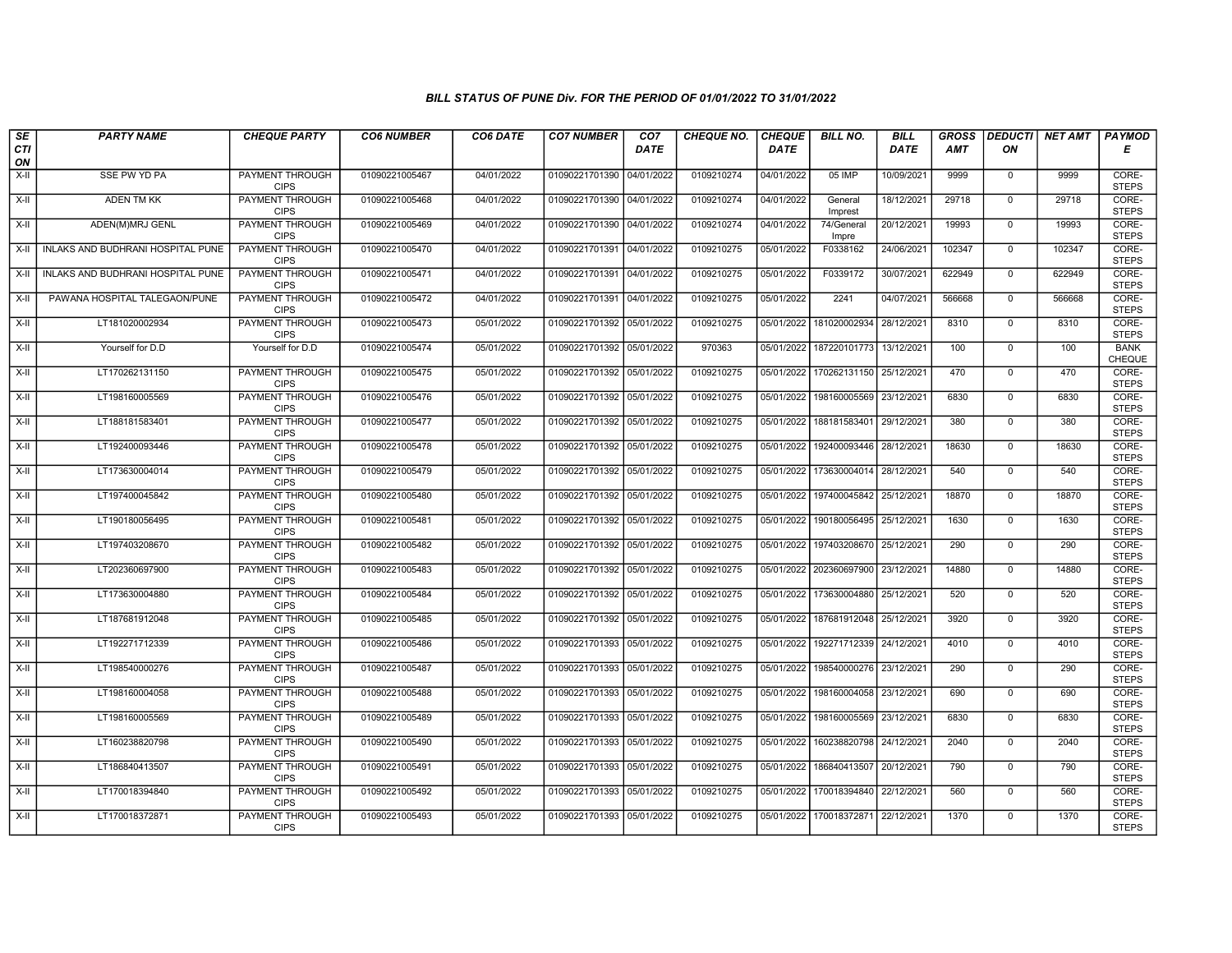| SE                 | <b>PARTY NAME</b> | <b>CHEQUE PARTY</b>                   | <b>CO6 NUMBER</b> | CO6 DATE   | <b>CO7 NUMBER</b>         | CO <sub>7</sub> | <b>CHEQUE NO.</b> | <b>CHEQUE</b> | <b>BILL NO.</b>                    | <b>BILL</b> | <b>GROSS</b><br><b>AMT</b> | ON             | <b>DEDUCTI</b> NET AMT | <b>PAYMOD</b>                |
|--------------------|-------------------|---------------------------------------|-------------------|------------|---------------------------|-----------------|-------------------|---------------|------------------------------------|-------------|----------------------------|----------------|------------------------|------------------------------|
| <b>CTI</b><br>ON   |                   |                                       |                   |            |                           | <b>DATE</b>     |                   | <b>DATE</b>   |                                    | <b>DATE</b> |                            |                |                        | Е                            |
| $X-H$              | LT170018231215    | <b>PAYMENT THROUGH</b><br><b>CIPS</b> | 01090221005494    | 05/01/2022 | 01090221701393 05/01/2022 |                 | 0109210275        | 05/01/2022    | 170018231215                       | 22/12/2021  | 4460                       | 0              | 4460                   | CORE-<br><b>STEPS</b>        |
| $X-H$              | LT186841351564    | <b>PAYMENT THROUGH</b><br><b>CIPS</b> | 01090221005495    | 05/01/2022 | 01090221701393 05/01/2022 |                 | 0109210275        | 05/01/2022    | 186841351564                       | 21/12/2021  | 750                        | $\mathbf{0}$   | 750                    | CORE-<br><b>STEPS</b>        |
| $X-II$             | LT190650002125    | PAYMENT THROUGH<br><b>CIPS</b>        | 01090221005496    | 05/01/2022 | 01090221701393 05/01/2022 |                 | 0109210275        | 05/01/2022    | 190650002125                       | 22/12/2021  | 450                        | $\mathbf 0$    | 450                    | CORE-<br><b>STEPS</b>        |
| X-II               | LT203520000311    | PAYMENT THROUGH<br><b>CIPS</b>        | 01090221005497    | 05/01/2022 | 01090221701393 05/01/2022 |                 | 0109210275        | 05/01/2022    | 203520000311                       | 21/12/2021  | 1180                       | $\mathbf 0$    | 1180                   | CORE-<br><b>STEPS</b>        |
| $X-H$              | LT187400104347    | <b>PAYMENT THROUGH</b><br><b>CIPS</b> | 01090221005498    | 05/01/2022 | 01090221701393 05/01/2022 |                 | 0109210275        | 05/01/2022    | 187400104347                       | 22/12/2021  | 910                        | $\mathbf 0$    | 910                    | CORE-<br><b>STEPS</b>        |
| $X-H$              | Yourself for D.D  | Yourself for D.D                      | 01090221005499    | 05/01/2022 | 01090221701393 05/01/2022 |                 | 970363            | 05/01/2022    | 160010095341                       | 24/12/2021  | 350                        | $\overline{0}$ | 350                    | <b>BANK</b><br>CHEQUE        |
| $\overline{x}$ -II | Yourself for D.D  | Yourself for D.D                      | 01090221005500    | 05/01/2022 | 01090221701394 05/01/2022 |                 | 970363            | 05/01/2022    | 170014461739                       | 20/12/2021  | 220                        | $\mathbf{0}$   | 220                    | <b>BANK</b><br>CHEQUE        |
| $X-H$              | Yourself for D.D  | Yourself for D.D                      | 01090221005501    | 05/01/2022 | 01090221701394 05/01/2022 |                 | 970363            | 05/01/2022    | 160015000527                       | 24/12/2021  | 660                        | $\overline{0}$ | 660                    | <b>BANK</b><br>CHEQUE        |
| X-II               | Yourself for D.D  | Yourself for D.D                      | 01090221005502    | 05/01/2022 | 01090221701394 05/01/2022 |                 | 970363            | 05/01/2022    | 170014345216                       | 20/12/2021  | 240                        | $\mathbf 0$    | 240                    | <b>BANK</b><br>CHEQUE        |
| $X-H$              | Yourself for D.D  | Yourself for D.D                      | 01090221005503    | 05/01/2022 | 01090221701394 05/01/2022 |                 | 970363            |               | 05/01/2022 170014344767            | 20/12/2021  | 1990                       | 0              | 1990                   | <b>BANK</b><br><b>CHEQUE</b> |
| $X-II$             | LT197400057077    | PAYMENT THROUGH<br><b>CIPS</b>        | 01090221005504    | 05/01/2022 | 01090221701394 05/01/2022 |                 | 0109210275        |               | 05/01/2022 197400057077            | 25/12/2021  | 2780                       | $\mathbf 0$    | 2780                   | CORE-<br><b>STEPS</b>        |
| $X-II$             | LT279130015543    | PAYMENT THROUGH<br><b>CIPS</b>        | 01090221005505    | 05/01/2022 | 01090221701394 05/01/2022 |                 | 0109210275        |               | 05/01/2022 279130015543            | 20/12/2021  | 450                        | $\mathbf 0$    | 450                    | CORE-<br><b>STEPS</b>        |
| $X-H$              | LT281570071628    | <b>PAYMENT THROUGH</b><br><b>CIPS</b> | 01090221005506    | 05/01/2022 | 01090221701394 05/01/2022 |                 | 0109210275        |               | 05/01/2022 281570071628            | 23/12/2021  | 21820                      | $\overline{0}$ | 21820                  | CORE-<br><b>STEPS</b>        |
| $X-I$              | LT281570071636    | <b>PAYMENT THROUGH</b><br><b>CIPS</b> | 01090221005507    | 05/01/2022 | 01090221701394 05/01/2022 |                 | 0109210275        |               | 05/01/2022 281570071636            | 23/12/2021  | 16730                      | $\mathbf 0$    | 16730                  | CORE-<br><b>STEPS</b>        |
| $X-II$             | LT281800457491    | PAYMENT THROUGH<br><b>CIPS</b>        | 01090221005508    | 05/01/2022 | 01090221701394 05/01/2022 |                 | 0109210275        |               | 05/01/2022 281800457491            | 21/12/2021  | 9420                       | $\Omega$       | 9420                   | CORE-<br><b>STEPS</b>        |
| $X-II$             | LT281800005573    | PAYMENT THROUGH<br><b>CIPS</b>        | 01090221005509    | 05/01/2022 | 01090221701394 05/01/2022 |                 | 0109210275        |               | 05/01/2022 281800005573            | 21/12/2021  | 19230                      | $\mathbf 0$    | 19230                  | CORE-<br><b>STEPS</b>        |
| $X-H$              | LT210361740399    | PAYMENT THROUGH<br><b>CIPS</b>        | 01090221005510    | 05/01/2022 | 01090221701394 05/01/2022 |                 | 0109210275        |               | 05/01/2022 210361740399            | 27/12/2021  | 490                        | $\overline{0}$ | 490                    | CORE-<br><b>STEPS</b>        |
| $X-H$              | LT188181571771    | <b>PAYMENT THROUGH</b><br><b>CIPS</b> | 01090221005511    | 05/01/2022 | 01090221701394            | 05/01/2022      | 0109210275        | 05/01/2022    | 188181571771                       | 27/12/2021  | 570                        | $\mathbf 0$    | 570                    | CORE-<br><b>STEPS</b>        |
| $X-H$              | LT279940114980    | PAYMENT THROUGH<br><b>CIPS</b>        | 01090221005512    | 05/01/2022 | 01090221701394 05/01/2022 |                 | 0109210275        |               | 05/01/2022 279940114980            | 24/12/2021  | 400                        | $\mathbf 0$    | 400                    | CORE-<br><b>STEPS</b>        |
| $X-H$              | LT281760375453    | PAYMENT THROUGH<br><b>CIPS</b>        | 01090221005513    | 05/01/2022 | 01090221701394 05/01/2022 |                 | 0109210275        |               | 05/01/2022 281760375453            | 24/12/2021  | 750                        | $\mathbf{0}$   | 750                    | CORE-<br><b>STEPS</b>        |
| $X-II$             | LT281530440361    | <b>PAYMENT THROUGH</b><br><b>CIPS</b> | 01090221005514    | 05/01/2022 | 01090221701395 05/01/2022 |                 | 0109210275        |               | 05/01/2022 281530440361            | 28/12/2021  | 1250                       | $\mathbf 0$    | 1250                   | CORE-<br><b>STEPS</b>        |
| X-II               | LT170016896589    | <b>PAYMENT THROUGH</b><br><b>CIPS</b> | 01090221005515    | 05/01/2022 | 01090221701395 05/01/2022 |                 | 0109210275        | 05/01/2022    | 170016896589                       | 22/12/2021  | 370                        | $\mathbf{0}$   | 370                    | CORE-<br><b>STEPS</b>        |
| $X-II$             | LT173343528240    | PAYMENT THROUGH<br><b>CIPS</b>        | 01090221005516    | 05/01/2022 | 01090221701395 05/01/2022 |                 | 0109210275        | 05/01/2022    | 173343528240                       | 23/12/2021  | 2180                       | $\mathbf 0$    | 2180                   | CORE-<br><b>STEPS</b>        |
| $X-II$             | LT170565569506    | PAYMENT THROUGH<br><b>CIPS</b>        | 01090221005517    | 05/01/2022 | 01090221701395 05/01/2022 |                 | 0109210275        | 05/01/2022    | 170565569506                       | 25/12/2021  | 890                        | $\mathbf{0}$   | 890                    | CORE-<br><b>STEPS</b>        |
| $X-H$              | LT160230613696    | PAYMENT THROUGH<br><b>CIPS</b>        | 01090221005518    | 05/01/2022 | 01090221701395 05/01/2022 |                 | 0109210275        | 05/01/2022    | 160230613696                       | 27/12/2021  | 230                        | $\mathbf 0$    | 230                    | CORE-<br><b>STEPS</b>        |
| $X-H$              | LT170563766029    | <b>PAYMENT THROUGH</b><br><b>CIPS</b> | 01090221005519    | 05/01/2022 | 01090221701395 05/01/2022 |                 | 0109210275        |               | 05/01/2022 170563766029 27/12/2021 |             | 960                        | $\mathbf 0$    | 960                    | CORE-<br><b>STEPS</b>        |
| $X-H$              | LT170563766002    | <b>PAYMENT THROUGH</b><br><b>CIPS</b> | 01090221005520    | 05/01/2022 | 01090221701395 05/01/2022 |                 | 0109210275        |               | 05/01/2022   170563766002          | 27/12/2021  | 1780                       | $\mathbf 0$    | 1780                   | CORE-<br><b>STEPS</b>        |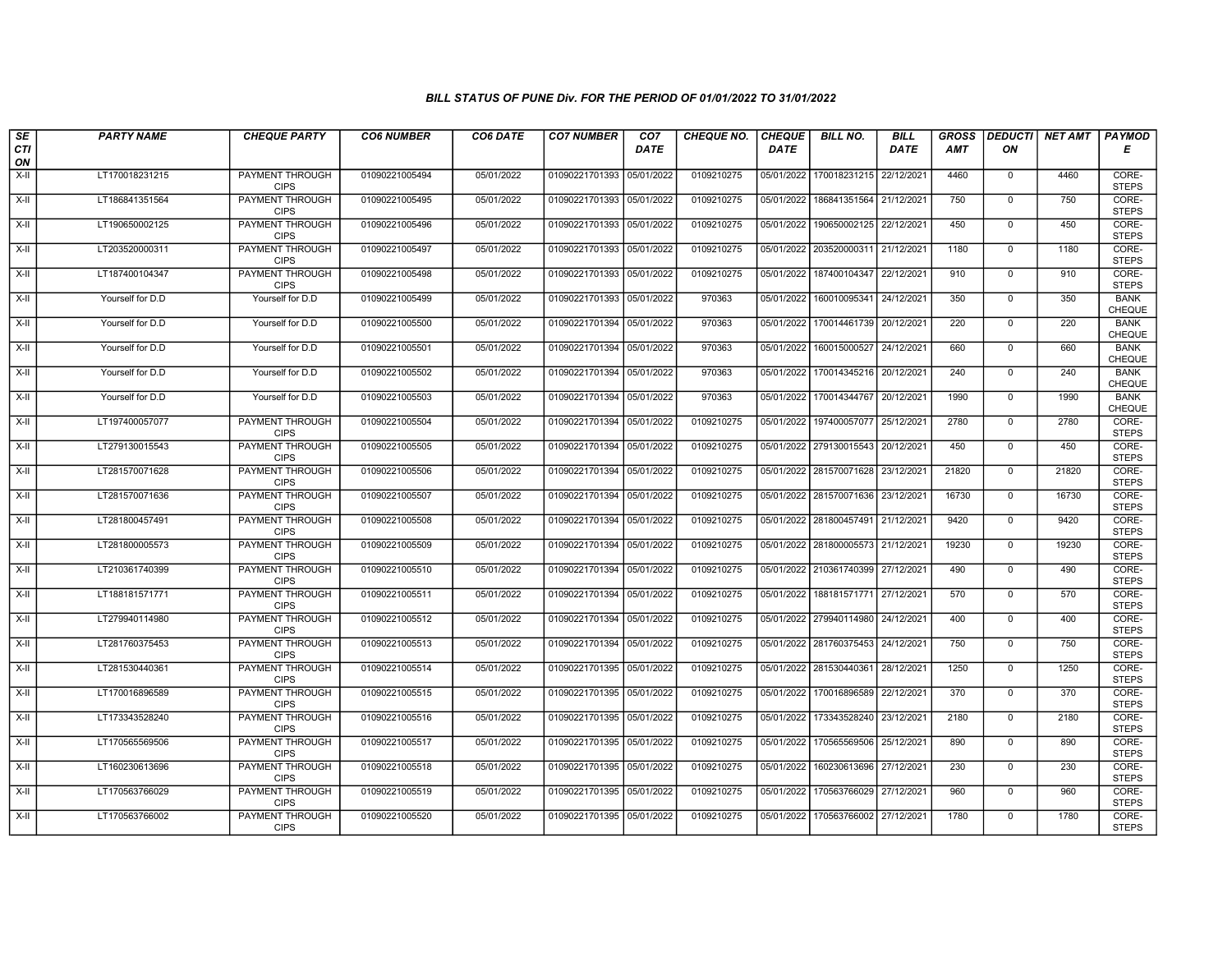| SE               | <b>PARTY NAME</b>               | <b>CHEQUE PARTY</b>                   | <b>CO6 NUMBER</b> | CO6 DATE   | <b>CO7 NUMBER</b>         | CO <sub>7</sub> | <b>CHEQUE NO.</b> | <b>CHEQUE</b> | <b>BILL NO.</b>                       | <b>BILL</b> | <b>GROSS</b> |                | DEDUCTI NET AMT | <b>PAYMOD</b>         |
|------------------|---------------------------------|---------------------------------------|-------------------|------------|---------------------------|-----------------|-------------------|---------------|---------------------------------------|-------------|--------------|----------------|-----------------|-----------------------|
| <b>CTI</b><br>ON |                                 |                                       |                   |            |                           | <b>DATE</b>     |                   | <b>DATE</b>   |                                       | <b>DATE</b> | <b>AMT</b>   | ON             |                 | Е                     |
| $X-H$            | LT160232572440                  | PAYMENT THROUGH<br><b>CIPS</b>        | 01090221005521    | 05/01/2022 | 01090221701395 05/01/2022 |                 | 0109210275        | 05/01/2022    | 160232572440                          | 27/12/2021  | 230          | 0              | 230             | CORE-<br><b>STEPS</b> |
| $X-H$            | LT170250365287                  | <b>PAYMENT THROUGH</b><br><b>CIPS</b> | 01090221005522    | 05/01/2022 | 01090221701395 05/01/2022 |                 | 0109210275        | 05/01/2022    | 170250365287                          | 27/12/2021  | 1940         | $\mathbf 0$    | 1940            | CORE-<br><b>STEPS</b> |
| $X-II$           | LT160254585375                  | PAYMENT THROUGH<br><b>CIPS</b>        | 01090221005523    | 05/01/2022 | 01090221701395 05/01/2022 |                 | 0109210275        | 05/01/2022    | 160254585375                          | 27/12/2021  | 190          | $\mathbf 0$    | 190             | CORE-<br><b>STEPS</b> |
| X-II             | LT170250354013                  | PAYMENT THROUGH<br><b>CIPS</b>        | 01090221005524    | 05/01/2022 | 01090221701395 05/01/2022 |                 | 0109210275        | 05/01/2022    | 170250354013                          | 27/12/2021  | 340          | $\mathbf 0$    | 340             | CORE-<br><b>STEPS</b> |
| $X-H$            | LT170250354196                  | <b>PAYMENT THROUGH</b><br><b>CIPS</b> | 01090221005525    | 05/01/2022 | 01090221701396 05/01/2022 |                 | 0109210275        | 05/01/2022    | 170250354196                          | 27/12/2021  | 470          | $\mathbf{0}$   | 470             | CORE-<br><b>STEPS</b> |
| $X-H$            | LT170250354021                  | <b>PAYMENT THROUGH</b><br><b>CIPS</b> | 01090221005526    | 05/01/2022 | 01090221701396 05/01/2022 |                 | 0109210275        | 05/01/2022    | 170250354021                          | 27/12/2021  | 430          | $\Omega$       | 430             | CORE-<br><b>STEPS</b> |
| $X-II$           | LT160250796746                  | PAYMENT THROUGH<br><b>CIPS</b>        | 01090221005527    | 05/01/2022 | 01090221701396 05/01/2022 |                 | 0109210275        | 05/01/2022    | 160250796746                          | 27/12/2021  | 490          | $\mathbf 0$    | 490             | CORE-<br><b>STEPS</b> |
| $X-H$            | LT160250796576                  | <b>PAYMENT THROUGH</b><br><b>CIPS</b> | 01090221005528    | 05/01/2022 | 01090221701396 05/01/2022 |                 | 0109210275        | 05/01/2022    | 160250796576                          | 27/12/2021  | 480          | $\overline{0}$ | 480             | CORE-<br><b>STEPS</b> |
| X-II             | LT160250793992                  | PAYMENT THROUGH<br><b>CIPS</b>        | 01090221005529    | 05/01/2022 | 01090221701396 05/01/2022 |                 | 0109210275        | 05/01/2022    | 160250793992                          | 27/12/2021  | 520          | $\mathbf{0}$   | 520             | CORE-<br><b>STEPS</b> |
| $X-H$            | LT160250793984                  | <b>PAYMENT THROUGH</b><br><b>CIPS</b> | 01090221005530    | 05/01/2022 | 01090221701396 05/01/2022 |                 | 0109210275        | 05/01/2022    | 160250793984                          | 27/12/2021  | 410          | $\overline{0}$ | 410             | CORE-<br><b>STEPS</b> |
| $X-II$           | LT160250793941                  | PAYMENT THROUGH<br><b>CIPS</b>        | 01090221005531    | 05/01/2022 | 01090221701396            | 05/01/2022      | 0109210275        | 05/01/2022    | 160250793941                          | 27/12/2021  | 420          | $\mathbf 0$    | 420             | CORE-<br><b>STEPS</b> |
| X-II             | LT160250793933                  | PAYMENT THROUGH<br><b>CIPS</b>        | 01090221005532    | 05/01/2022 | 01090221701396 05/01/2022 |                 | 0109210275        | 05/01/2022    | 160250793933                          | 27/12/2021  | 450          | $\mathbf 0$    | 450             | CORE-<br><b>STEPS</b> |
| $X-H$            | BALAJI SALES AGENCY-MUMBAI      | <b>PAYMENT THROUGH</b><br><b>CIPS</b> | 01090221005533    | 05/01/2022 | 01090221701399 05/01/2022 |                 | 0109210276        | 06/01/2022    | BSA/44/21-22                          | 18/10/2021  | 108324       | $\mathbf 0$    | 108324          | CORE-<br><b>STEPS</b> |
| X-II             | AP ENTERPRISES AP STEEL         | <b>PAYMENT THROUGH</b><br><b>CIPS</b> | 01090221005534    | 05/01/2022 | 01090221701397            | 05/01/2022      | 0109210275        | 05/01/2022    | 2021-22/26                            | 24/12/2021  | 284443       | 8363           | 276080          | CORE-<br><b>STEPS</b> |
| X-II             | PAMM ADVERTISING and MARKETING  | PAYMENT THROUGH<br><b>CIPS</b>        | 01090221005535    | 05/01/2022 | 01090221701398 05/01/2022 |                 | 0109210275        |               | 05/01/2022 Mum/2021/09/1<br>63        | 02/09/2021  | 24470.88     | 0.88           | 24470           | CORE-<br><b>STEPS</b> |
| $X-II$           | SAI ADVERTISERS                 | PAYMENT THROUGH<br><b>CIPS</b>        | 01090221005536    | 05/01/2022 | 01090221701398 05/01/2022 |                 | 0109210275        | 05/01/2022    | 30526                                 | 15/12/2021  | 7233.66      | 0.66           | 7233            | CORE-<br><b>STEPS</b> |
| X-II             | VENTURES ADVERTISING PVT. LTD.  | PAYMENT THROUGH<br><b>CIPS</b>        | 01090221005537    | 05/01/2022 | 01090221701398            | 05/01/2022      | 0109210275        | 05/01/2022    | M0023766                              | 30/10/2021  | 9421         | $\mathsf{O}$   | 9421            | CORE-<br><b>STEPS</b> |
| X-II             | ANJ CREATIONS PVT LTD           | <b>PAYMENT THROUGH</b><br><b>CIPS</b> | 01090221005538    | 05/01/2022 | 01090221701398 05/01/2022 |                 | 0109210275        | 05/01/2022    | 348                                   | 20/09/2021  | 8767         | $\mathbf 0$    | 8767            | CORE-<br><b>STEPS</b> |
| X-II             | ANJ CREATIONS PVT LTD           | PAYMENT THROUGH<br><b>CIPS</b>        | 01090221005539    | 05/01/2022 | 01090221701398 05/01/2022 |                 | 0109210275        | 05/01/2022    | 2122347                               | 20/09/2021  | 11194.64     | 0.64           | 11194           | CORE-<br><b>STEPS</b> |
| $X-H$            | M/S.SRISHTI SANCHAR ADVERTISING | PAYMENT THROUGH<br><b>CIPS</b>        | 01090221005540    | 05/01/2022 | 01090221701398 05/01/2022 |                 | 0109210275        | 05/01/2022    | 096                                   | 18/09/2021  | 6211         | $\mathbf{0}$   | 6211            | CORE-<br><b>STEPS</b> |
| $X-II$           | M/S.SRISHTI SANCHAR ADVERTISING | PAYMENT THROUGH<br><b>CIPS</b>        | 01090221005541    | 05/01/2022 | 01090221701398 05/01/2022 |                 | 0109210275        | 05/01/2022    | 342/2021-22                           | 18/09/2021  | 20623        | $\mathsf{O}$   | 20623           | CORE-<br><b>STEPS</b> |
| X-II             | ASC RPF PA STORE                | PAYMENT THROUGH<br><b>CIPS</b>        | 01090221005543    | 05/01/2022 | 01090221701401 06/01/2022 |                 | 0109210276        | 06/01/2022    | DQM/GI/2021                           | 29/12/2021  | 6000         | $\mathbf 0$    | 6000            | CORE-<br><b>STEPS</b> |
| $X-II$           | LT170161211411                  | PAYMENT THROUGH<br><b>CIPS</b>        | 01090221005545    | 06/01/2022 | 01090221701402 06/01/2022 |                 | 0109210276        | 06/01/2022    | 170161211411                          | 30/12/2021  | 1070         | $\mathbf 0$    | 1070            | CORE-<br><b>STEPS</b> |
| $X-II$           | LT174002526261                  | PAYMENT THROUGH<br><b>CIPS</b>        | 01090221005546    | 06/01/2022 | 01090221701402 06/01/2022 |                 | 0109210276        |               | 06/01/2022 174002526261               | 28/12/2021  | 33860        | $\mathbf 0$    | 33860           | CORE-<br><b>STEPS</b> |
| X-II             | NILA SWAPNIL DHANRAJ            | PAYMENT THROUGH<br><b>CIPS</b>        | 01090221005547    | 06/01/2022 | 01090221701403 07/01/2022 |                 | 0109210277        | 07/01/2022    | 788929                                | 06/01/2022  | 100300       | $\mathbf 0$    | 100300          | CORE-<br><b>STEPS</b> |
| $X-H$            | CHARANJEET SINGH CHHABRA        | <b>PAYMENT THROUGH</b><br><b>CIPS</b> | 01090221005548    | 06/01/2022 | 01090221701404 07/01/2022 |                 | 0109210277        |               | 07/01/2022 PA/OPTG/DC/<br><b>B-08</b> | 01/01/2022  | 2808.4       | 48.4           | 2760            | CORE-<br><b>STEPS</b> |
| X-II             | CHARANJEET SINGH CHHABRA        | PAYMENT THROUGH<br><b>CIPS</b>        | 01090221005549    | 06/01/2022 | 01090221701404 07/01/2022 |                 | 0109210277        | 07/01/2022    | PA/DST/DC/E   01/01/2022<br>$E-25$    |             | 12266.1      | 208.1          | 12058           | CORE-<br><b>STEPS</b> |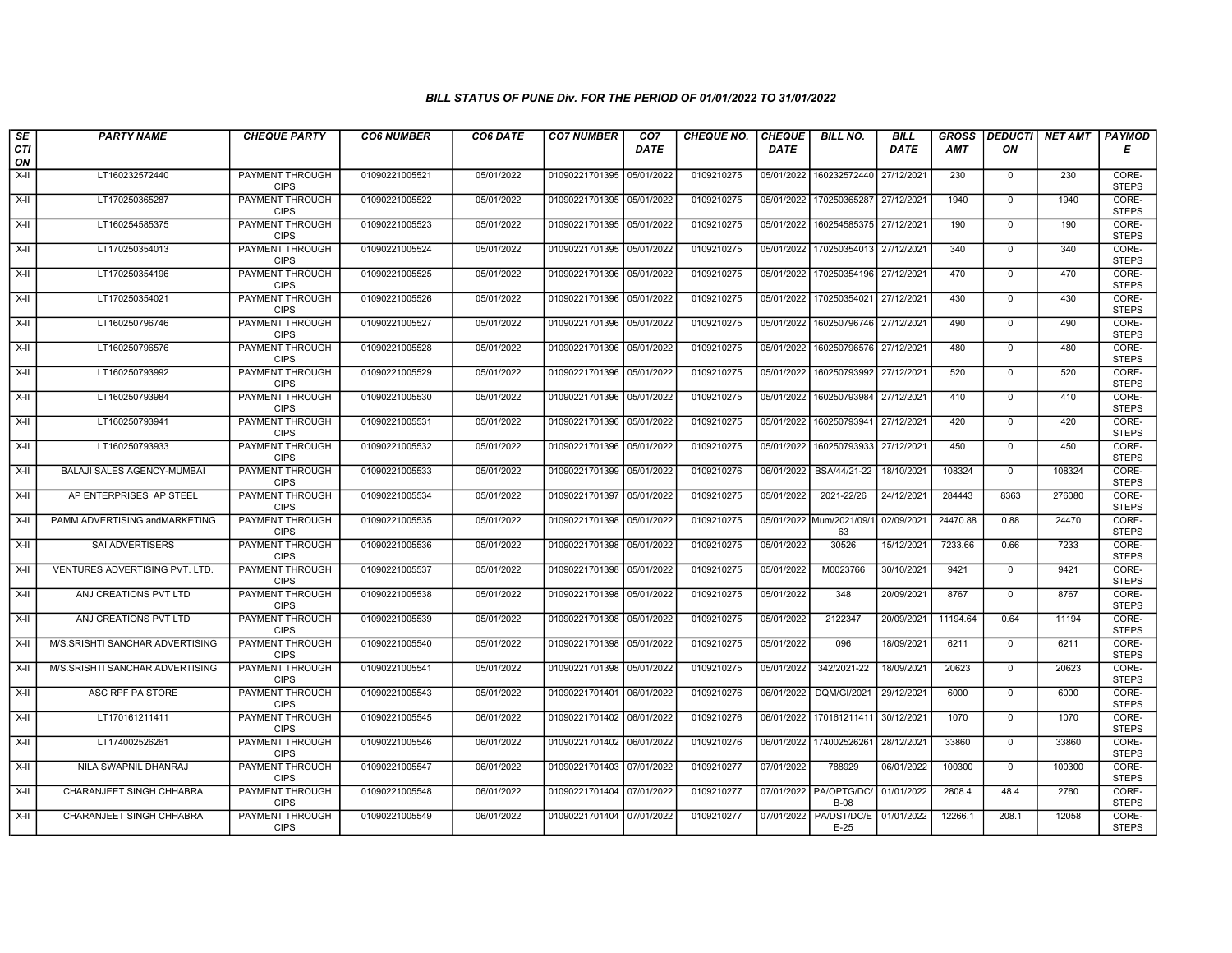| SE               | <b>PARTY NAME</b>                                               | <b>CHEQUE PARTY</b>                   | <b>CO6 NUMBER</b> | CO6 DATE   | <b>CO7 NUMBER</b>         | CO7         | <b>CHEQUE NO.</b> | <b>CHEQUE</b> | <b>BILL NO.</b>                    | <b>BILL</b> | <b>GROSS</b> | <b>DEDUCTI</b> | <b>NET AMT</b> | <b>PAYMOD</b>         |
|------------------|-----------------------------------------------------------------|---------------------------------------|-------------------|------------|---------------------------|-------------|-------------------|---------------|------------------------------------|-------------|--------------|----------------|----------------|-----------------------|
| <b>CTI</b><br>ON |                                                                 |                                       |                   |            |                           | <b>DATE</b> |                   | <b>DATE</b>   |                                    | DATE        | <b>AMT</b>   | ON             |                | Е                     |
| X-II             | CHARANJEET SINGH CHHABRA                                        | <b>PAYMENT THROUGH</b><br><b>CIPS</b> | 01090221005550    | 06/01/2022 | 01090221701404            | 07/01/2022  | 0109210277        |               | 07/01/2022 PA/ENGG/DC/<br>$A-27$   | 01/01/2022  | 35630.1      | 604.1          | 35026          | CORE-<br><b>STEPS</b> |
| $X-H$            | <b>CHARANJEET SINGH CHHABRA</b>                                 | <b>PAYMENT THROUGH</b><br><b>CIPS</b> | 01090221005551    | 06/01/2022 | 01090221701404 07/01/2022 |             | 0109210277        |               | 07/01/2022 Pune/DST/DC/<br>$D-27$  | 01/01/2022  | 1752.3       | 30.3           | 1722           | CORE-<br><b>STEPS</b> |
| X-II             | <b>BPCL E CMS</b>                                               | PAYMENT THROUGH<br><b>CIPS</b>        | 01090221005552    | 07/01/2022 | 01090221701405 07/01/2022 |             | 0109210277        | 07/01/2022    | ttm imprest                        | 06/01/2022  | 457380       | $\mathbf{0}$   | 457380         | CORE-<br><b>STEPS</b> |
| $X-H$            | RAJESH KUMAR SHEKHAWAT                                          | <b>PAYMENT THROUGH</b><br><b>CIPS</b> | 01090221005553    | 07/01/2022 | 01090221701406 07/01/2022 |             | 0109210277        | 07/01/2022    | 814339                             | 04/01/2022  | 5546         | $\overline{0}$ | 5546           | CORE-<br><b>STEPS</b> |
| X-II             | ASSOCIATION FOR ASSISTANCE TO<br><b>IRICEN TRAINEE OFFICERS</b> | <b>PAYMENT THROUGH</b><br><b>CIPS</b> | 01090221005554    | 07/01/2022 | 01090221701408 07/01/2022 |             | 0109210277        | 07/01/2022    | 814336                             | 04/01/2022  | 380          | $\mathbf 0$    | 380            | CORE-<br><b>STEPS</b> |
| X-II             | ASSOCIATION FOR ASSISTANCE TO<br><b>IRICEN TRAINEE OFFICERS</b> | <b>PAYMENT THROUGH</b><br><b>CIPS</b> | 01090221005555    | 07/01/2022 | 01090221701408 07/01/2022 |             | 0109210277        | 07/01/2022    | 814344                             | 04/01/2022  | 21800        | $\mathbf{0}$   | 21800          | CORE-<br><b>STEPS</b> |
| $X-H$            | DRM(W)PA SR DEN(CO)PA FUEL                                      | PAYMENT THROUGH<br><b>CIPS</b>        | 01090221005556    | 07/01/2022 | 01090221701410 07/01/2022 |             | 0109210277        | 07/01/2022    | fuel imprest                       | 27/12/2021  | 10000        | $\Omega$       | 10000          | CORE-<br><b>STEPS</b> |
| $X-II$           | <b>LALIT ANEJA</b>                                              | PAYMENT THROUGH<br><b>CIPS</b>        | 01090221005558    | 07/01/2022 | 01090221701409 07/01/2022 |             | 0109210277        | 07/01/2022    | 814342                             | 04/01/2022  | 15000        | $\mathbf{0}$   | 15000          | CORE-<br><b>STEPS</b> |
| $X-H$            | <b>LALIT ANEJA</b>                                              | <b>PAYMENT THROUGH</b><br><b>CIPS</b> | 01090221005559    | 07/01/2022 | 01090221701409 07/01/2022 |             | 0109210277        | 07/01/2022    | 814341                             | 04/01/2022  | 15000        | $\overline{0}$ | 15000          | CORE-<br><b>STEPS</b> |
| X-II             | <b>CHIEF OS IRICEN</b>                                          | <b>PAYMENT THROUGH</b><br><b>CIPS</b> | 01090221005560    | 07/01/2022 | 01090221701407 07/01/2022 |             | 0109210277        | 07/01/2022    | 814337                             | 04/01/2022  | 2400         | $\Omega$       | 2400           | CORE-<br><b>STEPS</b> |
| X-II             | CHIEF OS IRICEN                                                 | PAYMENT THROUGH<br><b>CIPS</b>        | 01090221005561    | 07/01/2022 | 01090221701407 07/01/2022 |             | 0109210277        | 07/01/2022    | 814338                             | 04/01/2022  | 2400         | $\mathbf{0}$   | 2400           | CORE-<br><b>STEPS</b> |
| $X-H$            | ASSOCIATION FOR ASSISTANCE TO<br><b>IRICEN TRAINEE OFFICERS</b> | PAYMENT THROUGH<br><b>CIPS</b>        | 01090221005562    | 07/01/2022 | 01090221701408 07/01/2022 |             | 0109210277        | 07/01/2022    | 814340                             | 04/01/2022  | 2380         | $\Omega$       | 2380           | CORE-<br><b>STEPS</b> |
| $X-II$           | ASSOCIATION FOR ASSISTANCE TO<br><b>IRICEN TRAINEE OFFICERS</b> | PAYMENT THROUGH<br><b>CIPS</b>        | 01090221005563    | 07/01/2022 | 01090221701408 07/01/2022 |             | 0109210277        | 07/01/2022    | 814331                             | 03/01/2022  | 3910         | $\mathbf{0}$   | 3910           | CORE-<br><b>STEPS</b> |
| $X-H$            | ASSOCIATION FOR ASSISTANCE TO<br><b>IRICEN TRAINEE OFFICERS</b> | <b>PAYMENT THROUGH</b><br><b>CIPS</b> | 01090221005564    | 07/01/2022 | 01090221701408 07/01/2022 |             | 0109210277        | 07/01/2022    | 814332                             | 03/01/2022  | 4335         | $\overline{0}$ | 4335           | CORE-<br><b>STEPS</b> |
| $X-II$           | ADEN(S)LNL PETROL                                               | <b>PAYMENT THROUGH</b><br><b>CIPS</b> | 01090221005565    | 07/01/2022 | 01090221701418 10/01/2022 |             | 0109210278        |               | 10/01/2022 PETROL/IMP/0<br>0905    | 26/10/2021  | 8780         | $\Omega$       | 8780           | CORE-<br><b>STEPS</b> |
| $X-II$           | ASSOCIATION FOR ASSISTANCE TO<br><b>IRICEN TRAINEE OFFICERS</b> | PAYMENT THROUGH<br><b>CIPS</b>        | 01090221005566    | 07/01/2022 | 01090221701408 07/01/2022 |             | 0109210277        | 07/01/2022    | 814334                             | 03/01/2022  | 700          | $\overline{0}$ | 700            | CORE-<br><b>STEPS</b> |
| $X-II$           | ASSOCIATION FOR ASSISTANCE TO<br><b>IRICEN TRAINEE OFFICERS</b> | PAYMENT THROUGH<br><b>CIPS</b>        | 01090221005567    | 07/01/2022 | 01090221701408 07/01/2022 |             | 0109210277        | 07/01/2022    | 814333                             | 03/01/2022  | 3788         | $\mathbf 0$    | 3788           | CORE-<br><b>STEPS</b> |
| X-II             | <b>SSE PW URI</b>                                               | <b>PAYMENT THROUGH</b><br><b>CIPS</b> | 01090221005568    | 07/01/2022 | 01090221701418 10/01/2022 |             | 0109210278        | 10/01/2022    | $\overline{38}$                    | 03/01/2022  | 9990         | $\mathbf{0}$   | 9990           | CORE-<br><b>STEPS</b> |
| $X-H$            | DTC PA UNDER DRM(W)PA                                           | PAYMENT THROUGH<br><b>CIPS</b>        | 01090221005569    | 07/01/2022 | 01090221701418            | 10/01/2022  | 0109210278        | 10/01/2022    | Imp/09/21-22                       | 28/12/2021  | 1000         | $\Omega$       | 1000           | CORE-<br><b>STEPS</b> |
| X-II             | <b>ART MRJ</b>                                                  | PAYMENT THROUGH<br><b>CIPS</b>        | 01090221005570    | 07/01/2022 | 01090221701410 07/01/2022 |             | 0109210277        | 07/01/2022    | 7A                                 | 03/01/2022  | 17790        | $\mathbf{0}$   | 17790          | CORE-<br><b>STEPS</b> |
| $X-H$            | <b>SSE PW WTR</b>                                               | <b>PAYMENT THROUGH</b><br><b>CIPS</b> | 01090221005571    | 07/01/2022 | 01090221701410 07/01/2022 |             | 0109210277        | 07/01/2022    | WTR/40/09                          | 29/12/2021  | 9990         | $\overline{0}$ | 9990           | CORE-<br><b>STEPS</b> |
| X-II             | <b>SR DSTE PA FUEL</b>                                          | <b>PAYMENT THROUGH</b><br><b>CIPS</b> | 01090221005572    | 07/01/2022 | 01090221701410 07/01/2022 |             | 0109210277        |               | 07/01/2022 PA.NM.FUEL-<br>11       | 28/12/2021  | 6000         | $\Omega$       | 6000           | CORE-<br><b>STEPS</b> |
| X-II             | <b>ADEN MIRAJ</b>                                               | PAYMENT THROUGH<br><b>CIPS</b>        | 01090221005573    | 07/01/2022 | 01090221701410 07/01/2022 |             | 0109210277        | 07/01/2022    | 74/Imp/Petrol                      | 31/12/2021  | 11600        | $\mathbf 0$    | 11600          | CORE-<br><b>STEPS</b> |
| $X-H$            | LT267090009733                                                  | PAYMENT THROUGH<br><b>CIPS</b>        | 01090221005574    | 10/01/2022 | 01090221701414            | 10/01/2022  | 0109210278        |               | 10/01/2022 267090009733            | 21/12/2021  | 5130         | $\Omega$       | 5130           | CORE-<br><b>STEPS</b> |
| X-II             | LT250070011332                                                  | PAYMENT THROUGH<br><b>CIPS</b>        | 01090221005575    | 10/01/2022 | 01090221701414            | 10/01/2022  | 0109210278        |               | 10/01/2022 250070011332            | 20/12/2021  | 660          | $\Omega$       | 660            | CORE-<br><b>STEPS</b> |
| $X-H$            | LT267090012921                                                  | <b>PAYMENT THROUGH</b><br><b>CIPS</b> | 01090221005576    | 10/01/2022 | 01090221701414            | 10/01/2022  | 0109210278        |               | 10/01/2022 267090012921 25/12/2021 |             | 380          | $\Omega$       | 380            | CORE-<br><b>STEPS</b> |
| X-II             | <b>GAlaxy Enterprises</b>                                       | <b>PAYMENT THROUGH</b><br><b>CIPS</b> | 01090221005577    | 10/01/2022 | 01090221701411 10/01/2022 |             | 0109210278        | 10/01/2022    | Gal/21-22/36                       | 06/01/2022  | 85499.91     | 4275.91        | 81224          | CORE-<br><b>STEPS</b> |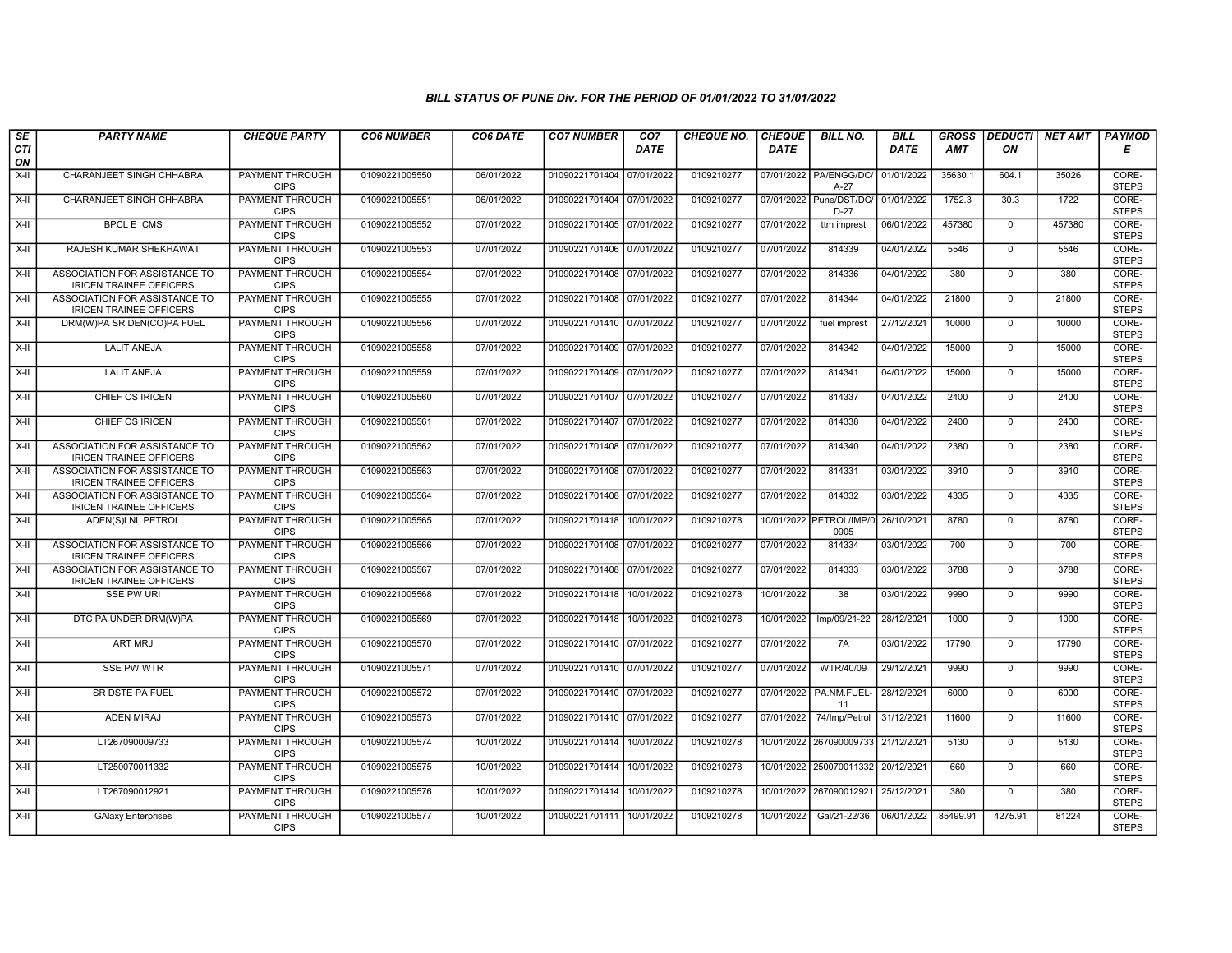| SE        | <b>PARTY NAME</b>                       | <b>CHEQUE PARTY</b>                   | <b>CO6 NUMBER</b> | CO6 DATE   | <b>CO7 NUMBER</b>         | CO <sub>7</sub> | <b>CHEQUE NO.</b> | <b>CHEQUE</b> | <b>BILL NO.</b>                | <b>BILL</b> | <b>GROSS</b> | <b>DEDUCTI</b> | NET AMT | <b>PAYMOD</b>         |
|-----------|-----------------------------------------|---------------------------------------|-------------------|------------|---------------------------|-----------------|-------------------|---------------|--------------------------------|-------------|--------------|----------------|---------|-----------------------|
| CTI<br>ON |                                         |                                       |                   |            |                           | <b>DATE</b>     |                   | <b>DATE</b>   |                                | <b>DATE</b> | <b>AMT</b>   | ON             |         | Е                     |
| $X-H$     | SR DSTE(W)PA                            | PAYMENT THROUGH<br><b>CIPS</b>        | 01090221005578    | 10/01/2022 | 01090221701412            | 10/01/2022      | 0109210278        |               | 10/01/2022 PA.NM.Wks.12        | 06/01/2022  | 1991         | $\mathbf 0$    | 1991    | CORE-<br><b>STEPS</b> |
| $X-H$     | Yourself for D.D                        | Yourself for D.D                      | 01090221005579    | 10/01/2022 | 01090221701413 10/01/2022 |                 | 970366            | 10/01/2022    | 659877                         | 06/01/2022  | 1794         | $\overline{0}$ | 1794    | <b>BANK</b><br>CHEQUE |
| X-II      | <b>PRO</b>                              | PAYMENT THROUGH<br><b>CIPS</b>        | 01090221005580    | 10/01/2022 | 01090221701413            | 10/01/2022      | 0109210278        | 10/01/2022    | 08                             | 30/12/2021  | 2000         | $\mathbf 0$    | 2000    | CORE-<br><b>STEPS</b> |
| $X-H$     | <b>DRM PA GENL</b>                      | <b>PAYMENT THROUGH</b><br><b>CIPS</b> | 01090221005581    | 10/01/2022 | 01090221701413            | 10/01/2022      | 0109210278        | 10/01/2022    | 789011                         | 07/01/2022  | 10000        | $\mathbf 0$    | 10000   | CORE-<br><b>STEPS</b> |
| $X-H$     | SR DPO PA                               | <b>PAYMENT THROUGH</b><br><b>CIPS</b> | 01090221005582    | 10/01/2022 | 01090221701413            | 10/01/2022      | 0109210278        | 10/01/2022    | 808543                         | 07/01/2022  | 5000         | $\mathbf 0$    | 5000    | CORE-<br><b>STEPS</b> |
| $X-H$     | HT170019004719                          | PAYMENT THROUGH<br><b>CIPS</b>        | 01090221005583    | 10/01/2022 | 01090221701416            | 10/01/2022      | 0109210278        | 10/01/2022    | 170019004719                   | 05/01/2022  | 1183050      | $\overline{0}$ | 1183050 | CORE-<br><b>STEPS</b> |
| X-II      | HT170019005065                          | PAYMENT THROUGH<br><b>CIPS</b>        | 01090221005584    | 10/01/2022 | 01090221701416            | 10/01/2022      | 0109210278        | 10/01/2022    | 170019005065                   | 05/01/2022  | 235430       | $\mathbf{0}$   | 235430  | CORE-<br><b>STEPS</b> |
| X-II      | HT170019005260                          | PAYMENT THROUGH<br><b>CIPS</b>        | 01090221005585    | 10/01/2022 | 01090221701416            | 10/01/2022      | 0109210278        | 10/01/2022    | 170019005260                   | 05/01/2022  | 244700       | $\mathbf 0$    | 244700  | CORE-<br><b>STEPS</b> |
| $X-H$     | HT170019023810                          | <b>PAYMENT THROUGH</b><br><b>CIPS</b> | 01090221005586    | 10/01/2022 | 01090221701416            | 10/01/2022      | 0109210278        | 10/01/2022    | 170019023810                   | 05/01/2022  | 209800       | $\mathbf 0$    | 209800  | CORE-<br><b>STEPS</b> |
| X-II      | Yourself for D.D                        | Yourself for D.D                      | 01090221005587    | 10/01/2022 | 01090221701416            | 10/01/2022      | 970366            | 10/01/2022    | 170019036200                   | 05/01/2022  | 258598       | $\mathbf 0$    | 258598  | <b>BANK</b><br>CHEQUE |
| $X-H$     | HT170019023840                          | PAYMENT THROUGH<br><b>CIPS</b>        | 01090221005588    | 10/01/2022 | 01090221701416            | 10/01/2022      | 0109210278        | 10/01/2022    | 170019023840                   | 05/01/2022  | 237830       | $\mathbf 0$    | 237830  | CORE-<br><b>STEPS</b> |
| $X-II$    | HT170019024910                          | <b>PAYMENT THROUGH</b><br><b>CIPS</b> | 01090221005589    | 10/01/2022 | 01090221701416            | 10/01/2022      | 0109210278        | 10/01/2022    | 170019024910                   | 05/01/2022  | 116400       | $\overline{0}$ | 116400  | CORE-<br><b>STEPS</b> |
| X-II      | HT170259001415                          | PAYMENT THROUGH<br><b>CIPS</b>        | 01090221005590    | 10/01/2022 | 01090221701416            | 10/01/2022      | 0109210278        | 10/01/2022    | 170259001415                   | 05/01/2022  | 111010       | $\mathbf 0$    | 111010  | CORE-<br><b>STEPS</b> |
| $X-H$     | HT190569006027                          | <b>PAYMENT THROUGH</b><br><b>CIPS</b> | 01090221005591    | 10/01/2022 | 01090221701416            | 10/01/2022      | 0109210278        | 10/01/2022    | 190569006027                   | 05/01/2022  | 200970       | $\mathbf{0}$   | 200970  | CORE-<br><b>STEPS</b> |
| $X-II$    | HT170019080030                          | PAYMENT THROUGH<br><b>CIPS</b>        | 01090221005592    | 10/01/2022 | 01090221701416            | 10/01/2022      | 0109210278        | 10/01/2022    | 170019080030                   | 05/01/2022  | 256230       | $\mathbf 0$    | 256230  | CORE-<br><b>STEPS</b> |
| $X-H$     | Yourself for D.D                        | Yourself for D.D                      | 01090221005593    | 10/01/2022 | 01090221701416            | 10/01/2022      | 970366            | 10/01/2022    | 170019007084                   | 05/01/2022  | 471638       | $\overline{0}$ | 471638  | <b>BANK</b><br>CHEQUE |
| $X-II$    | <b>DFM IRICEN</b>                       | <b>PAYMENT THROUGH</b><br><b>CIPS</b> | 01090221005594    | 10/01/2022 | 01090221701415            | 10/01/2022      | 0109210278        | 10/01/2022    | ADFM/IRICEN<br><b>IMPR</b>     | 06/01/2022  | 500          | $\mathbf{0}$   | 500     | CORE-<br><b>STEPS</b> |
| X-II      | $APT-1$                                 | PAYMENT THROUGH<br><b>CIPS</b>        | 01090221005595    | 10/01/2022 | 01090221701415 10/01/2022 |                 | 0109210278        | 10/01/2022    | It 1041-1060                   | 05/01/2022  | 49913        | $\mathbf 0$    | 49913   | CORE-<br><b>STEPS</b> |
| $X-H$     | <b>IRICEN OFFICE LABORATORY IMPREST</b> | <b>PAYMENT THROUGH</b><br><b>CIPS</b> | 01090221005596    | 10/01/2022 | 01090221701415            | 10/01/2022      | 0109210278        |               | 10/01/2022 310/MTL/LAB/<br>mpr | 04/01/2022  | 9308         | $\mathbf 0$    | 9308    | CORE-<br><b>STEPS</b> |
| X-II      | SR DME(D)PA GENERAL                     | PAYMENT THROUGH<br><b>CIPS</b>        | 01090221005597    | 10/01/2022 | 01090221701417 10/01/2022 |                 | 0109210278        | 10/01/2022    | 489928                         | 05/01/2022  | 3000         | $\mathbf{0}$   | 3000    | CORE-<br><b>STEPS</b> |
| $X-H$     | SR DME(D)PA GENERAL                     | PAYMENT THROUGH<br><b>CIPS</b>        | 01090221005598    | 10/01/2022 | 01090221701417            | 10/01/2022      | 0109210278        | 10/01/2022    | 489927                         | 22/10/2021  | 8000         | $\overline{0}$ | 8000    | CORE-<br><b>STEPS</b> |
| X-II      | SR DSTE(W)PA                            | <b>PAYMENT THROUGH</b><br><b>CIPS</b> | 01090221005599    | 10/01/2022 | 01090221701417            | 10/01/2022      | 0109210278        | 10/01/2022    | 700914                         | 05/01/2022  | 20000        | $\mathbf{0}$   | 20000   | CORE-<br><b>STEPS</b> |
| X-II      | SR DPO PA                               | PAYMENT THROUGH<br><b>CIPS</b>        | 01090221005600    | 10/01/2022 | 01090221701417            | 10/01/2022      | 0109210278        | 10/01/2022    | 808613                         | 04/01/2022  | 10020        | $\mathbf 0$    | 10020   | CORE-<br><b>STEPS</b> |
| X-II      | DR REENA BHARGAVA                       | <b>PAYMENT THROUGH</b><br><b>CIPS</b> | 01090221005601    | 10/01/2022 | 01090221701417            | 10/01/2022      | 0109210278        | 10/01/2022    | 464231                         | 18/11/2021  | 16414        | $\mathbf{0}$   | 16414   | CORE-<br><b>STEPS</b> |
| X-II      | HT170019006401                          | <b>PAYMENT THROUGH</b><br><b>CIPS</b> | 01090221005602    | 10/01/2022 | 01090221701419 10/01/2022 |                 | 0109210278        | 10/01/2022    | 170019006401                   | 05/01/2022  | 479520       | $\mathbf 0$    | 479520  | CORE-<br><b>STEPS</b> |
| X-II      | HT266519100291                          | PAYMENT THROUGH<br><b>CIPS</b>        | 01090221005603    | 10/01/2022 | 01090221701419            | 10/01/2022      | 0109210278        |               | 10/01/2022 266519100291        | 05/01/2022  | 374430       | $\mathbf{0}$   | 374430  | CORE-<br><b>STEPS</b> |
| X-II      | <b>ADME MRJ</b>                         | <b>PAYMENT THROUGH</b><br><b>CIPS</b> | 01090221005604    | 10/01/2022 | 01090221701418 10/01/2022 |                 | 0109210278        | 10/01/2022    | S/37                           | 06/01/2022  | 1999         | $\mathbf 0$    | 1999    | CORE-<br><b>STEPS</b> |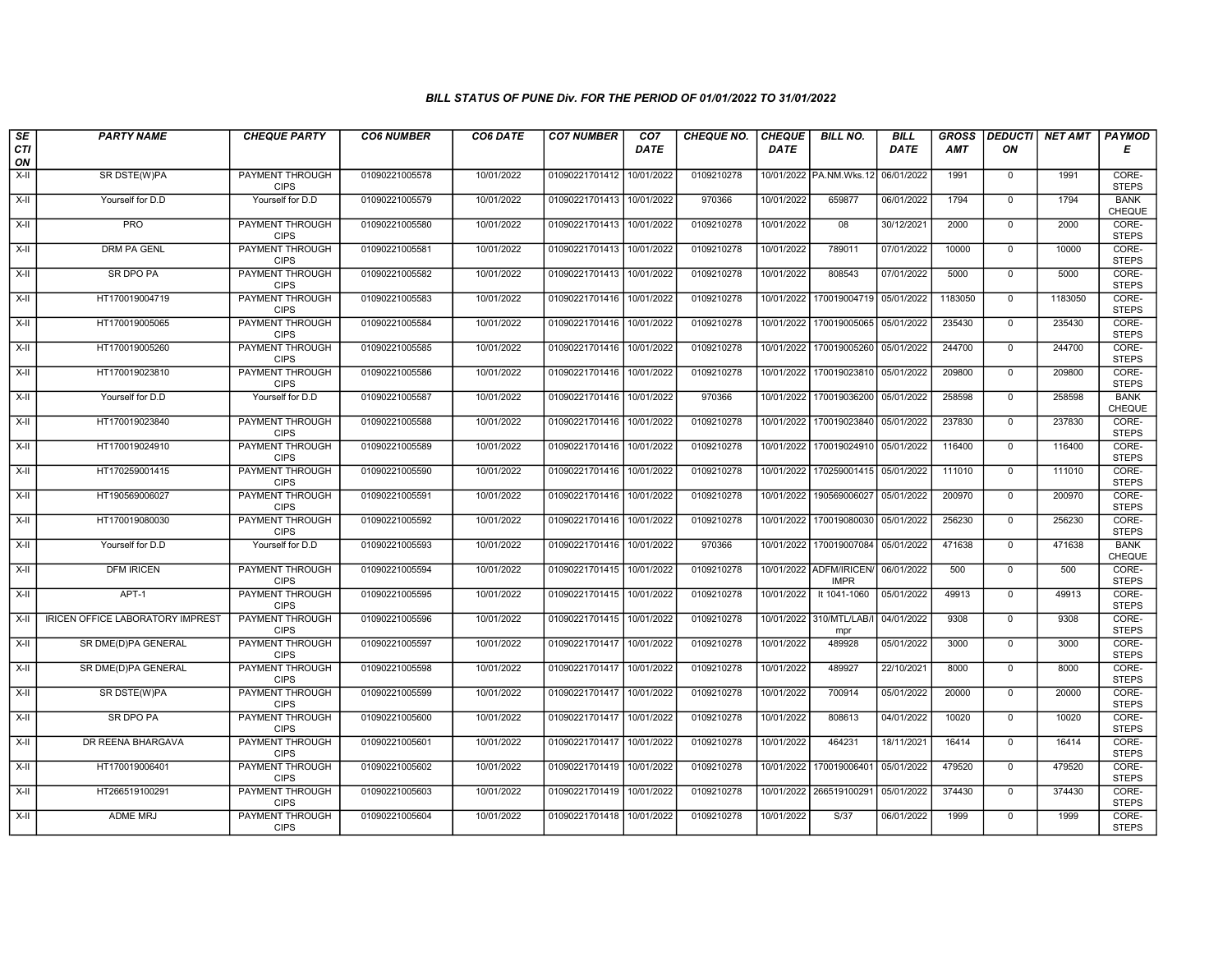| SE        | <b>PARTY NAME</b>                                    | <b>CHEQUE PARTY</b>                   | <b>CO6 NUMBER</b> | CO6 DATE   | <b>CO7 NUMBER</b>         | CO <sub>7</sub> | <b>CHEQUE NO.</b> | <b>CHEQUE</b> | <b>BILL NO.</b>                    | <b>BILL</b> | <b>GROSS</b> |                | <b>DEDUCTI NET AMT</b> | <b>PAYMOD</b>         |
|-----------|------------------------------------------------------|---------------------------------------|-------------------|------------|---------------------------|-----------------|-------------------|---------------|------------------------------------|-------------|--------------|----------------|------------------------|-----------------------|
| CTI<br>ON |                                                      |                                       |                   |            |                           | <b>DATE</b>     |                   | <b>DATE</b>   |                                    | DATE        | AMT          | ON             |                        | Е                     |
| X-II      | INLAKS AND BUDHRANI HOSPITAL PUNE                    | <b>PAYMENT THROUGH</b><br><b>CIPS</b> | 01090221005605    | 10/01/2022 | 01090221701420            | 10/01/2022      | 0109210278        | 10/01/2022    | OPBMN02210<br>461646               | 05/05/2021  | 150764       | $\mathbf 0$    | 150764                 | CORE-<br><b>STEPS</b> |
| $X-H$     | <b>GLOBAL HOSPITAL AND RESEARCH</b><br>INSTITUE-PUNE | <b>PAYMENT THROUGH</b><br><b>CIPS</b> | 01090221005606    | 10/01/2022 | 01090221701420 10/01/2022 |                 | 0109210278        | 10/01/2022    | 1848/2021                          | 21/07/2021  | 266870       | $\mathbf 0$    | 266870                 | CORE-<br><b>STEPS</b> |
| $X-H$     | GLOBAL HOSPITAL AND RESEARCH<br>INSTITUE-PUNE        | PAYMENT THROUGH<br><b>CIPS</b>        | 01090221005607    | 10/01/2022 | 01090221701420            | 10/01/2022      | 0109210278        | 10/01/2022    | 4427/2020                          | 07/12/2020  | 204178       | $\mathbf 0$    | 204178                 | CORE-<br><b>STEPS</b> |
| $X-II$    | LT181040048477                                       | <b>PAYMENT THROUGH</b><br><b>CIPS</b> | 01090221005608    | 10/01/2022 | 01090221701421            | 10/01/2022      | 0109210279        | 11/01/2022    | 181040048477                       | 06/01/2022  | 6460         | $\overline{0}$ | 6460                   | CORE-<br><b>STEPS</b> |
| X-II      | LT181213500524                                       | <b>PAYMENT THROUGH</b><br><b>CIPS</b> | 01090221005609    | 10/01/2022 | 01090221701421            | 10/01/2022      | 0109210279        |               | 11/01/2022 181213500524            | 06/01/2022  | 400          | $\mathbf 0$    | 400                    | CORE-<br><b>STEPS</b> |
| X-II      | LT181043519411                                       | <b>PAYMENT THROUGH</b><br><b>CIPS</b> | 01090221005610    | 10/01/2022 | 01090221701421            | 10/01/2022      | 0109210279        |               | 11/01/2022 181043519411            | 06/01/2022  | 620          | $\Omega$       | 620                    | CORE-<br><b>STEPS</b> |
| $X-H$     | LT170147824826                                       | PAYMENT THROUGH<br><b>CIPS</b>        | 01090221005611    | 10/01/2022 | 01090221701421            | 10/01/2022      | 0109210279        |               | 11/01/2022 170147824826            | 06/01/2022  | 14920        | $\mathbf 0$    | 14920                  | CORE-<br><b>STEPS</b> |
| $X-H$     | LT170146382323                                       | <b>PAYMENT THROUGH</b><br><b>CIPS</b> | 01090221005612    | 10/01/2022 | 01090221701421            | 10/01/2022      | 0109210279        |               | 11/01/2022 170146382323            | 06/01/2022  | 79420        | $\overline{0}$ | 79420                  | CORE-<br><b>STEPS</b> |
| X-II      | LT181092171595                                       | <b>PAYMENT THROUGH</b><br><b>CIPS</b> | 01090221005613    | 10/01/2022 | 01090221701421            | 10/01/2022      | 0109210279        |               | 11/01/2022 181092171595            | 06/01/2022  | 65170        | $\mathbf 0$    | 65170                  | CORE-<br><b>STEPS</b> |
| X-II      | <b>IRICEN OFFICE COMPUTER</b>                        | <b>PAYMENT THROUGH</b><br><b>CIPS</b> | 01090221005614    | 11/01/2022 | 01090221701425 11/01/2022 |                 | 0109210280        | 12/01/2022    | $C483/1-10$                        | 08/01/2022  | 39939        | $\mathbf 0$    | 39939                  | CORE-<br><b>STEPS</b> |
| X-II      | K AKBAR ALI                                          | <b>PAYMENT THROUGH</b><br><b>CIPS</b> | 01090221005615    | 11/01/2022 | 01090221701424 11/01/2022 |                 | 0109210280        | 12/01/2022    | 814313                             | 10/12/2021  | 2475         | $\mathbf 0$    | 2475                   | CORE-<br><b>STEPS</b> |
| $X-II$    | <b>LALIT ANEJA</b>                                   | <b>PAYMENT THROUGH</b><br><b>CIPS</b> | 01090221005616    | 11/01/2022 | 01090221701424 11/01/2022 |                 | 0109210280        | 12/01/2022    | 814335                             | 04/01/2022  | 2500         | $\overline{0}$ | 2500                   | CORE-<br><b>STEPS</b> |
| X-II      | <b>SSTW IMPREST</b>                                  | <b>PAYMENT THROUGH</b><br><b>CIPS</b> | 01090221005617    | 11/01/2022 | 01090221701425 11/01/2022 |                 | 0109210280        | 12/01/2022    | SSTW/HS/74                         | 23/12/2021  | 6750         | $\mathbf 0$    | 6750                   | CORE-<br><b>STEPS</b> |
| X-II      | <b>ACM PA DG PRS</b>                                 | <b>PAYMENT THROUGH</b><br><b>CIPS</b> | 01090221005618    | 11/01/2022 | 01090221701422 11/01/2022 |                 | 0109210279        | 11/01/2022    | $\overline{1}$                     | 05/01/2022  | 4515         | $\mathbf 0$    | 4515                   | CORE-<br><b>STEPS</b> |
| X-II      | SSE PW GPR                                           | <b>PAYMENT THROUGH</b><br><b>CIPS</b> | 01090221005619    | 11/01/2022 | 01090221701422            | 11/01/2022      | 0109210279        | 11/01/2022    | 10/Imprest/202                     | 01/01/2022  | 9980         | $\mathbf{0}$   | 9980                   | CORE-<br><b>STEPS</b> |
| $X-H$     | SR DME(D)PA GENERAL                                  | <b>PAYMENT THROUGH</b><br><b>CIPS</b> | 01090221005620    | 11/01/2022 | 01090221701422 11/01/2022 |                 | 0109210279        | 11/01/2022    | 725                                | 26/11/2021  | 24676        | $\mathbf 0$    | 24676                  | CORE-<br><b>STEPS</b> |
| $X-II$    | <b>RCD PA</b>                                        | <b>PAYMENT THROUGH</b><br><b>CIPS</b> | 01090221005621    | 11/01/2022 | 01090221701422 11/01/2022 |                 | 0109210279        | 11/01/2022    | General<br>Imprest                 | 06/01/2022  | 2684         | $\overline{0}$ | 2684                   | CORE-<br><b>STEPS</b> |
| X-II      | SSE(C&W)FRT TRAIN MRJ                                | <b>PAYMENT THROUGH</b><br><b>CIPS</b> | 01090221005622    | 11/01/2022 | 01090221701422 11/01/2022 |                 | 0109210279        | 11/01/2022    | $\overline{s}$ -<br>11/Imprest/Gen | 04/01/2022  | 2899         | $\mathbf 0$    | 2899                   | CORE-<br><b>STEPS</b> |
| $X-H$     | ADEN(S)PA GENL                                       | <b>PAYMENT THROUGH</b><br><b>CIPS</b> | 01090221005623    | 11/01/2022 | 01090221701422 11/01/2022 |                 | 0109210279        | 11/01/2022    | PA/S/03/Genl<br>Imp                | 04/01/2022  | 9998         | $\overline{0}$ | 9998                   | CORE-<br><b>STEPS</b> |
| $X-H$     | <b>SSE BRIDGE PUNE</b>                               | <b>PAYMENT THROUGH</b><br><b>CIPS</b> | 01090221005624    | 11/01/2022 | 01090221701422 11/01/2022 |                 | 0109210279        | 11/01/2022    | imprest                            | 08/12/2021  | 8704         | $\overline{0}$ | 8704                   | CORE-<br><b>STEPS</b> |
| X-II      | ADEN DD FUEL JEEP                                    | <b>PAYMENT THROUGH</b><br><b>CIPS</b> | 01090221005625    | 11/01/2022 | 01090221701422 11/01/2022 |                 | 0109210279        | 11/01/2022    | DD/JEEP/IMP                        | 24/12/2021  | 6000         | $\mathbf 0$    | 6000                   | CORE-<br><b>STEPS</b> |
| $X-H$     | CNC VALIVADE                                         | PAYMENT THROUGH<br><b>CIPS</b>        | 01090221005626    | 11/01/2022 | 01090221701422 11/01/2022 |                 | 0109210279        | 11/01/2022    | 212022                             | 02/01/2022  | 13792        | $\mathbf 0$    | 13792                  | CORE-<br><b>STEPS</b> |
| $X-II$    | ARME SPL GPR ((HRD)                                  | <b>PAYMENT THROUGH</b><br><b>CIPS</b> | 01090221005627    | 11/01/2022 | 01090221701422 11/01/2022 |                 | 0109210279        | 11/01/2022    | ARME/SCALE-<br>1/PA                | 04/01/2022  | 5856         | $\overline{0}$ | 5856                   | CORE-<br><b>STEPS</b> |
| X-II      | AP ENTERPRISES-PUNE                                  | <b>PAYMENT THROUGH</b><br><b>CIPS</b> | 01090221005628    | 11/01/2022 | 01090221701422            | 11/01/2022      | 0109210279        | 11/01/2022    | 2021-22/29                         | 10/01/2022  | 14924.99     | 0.99           | 14924                  | CORE-<br><b>STEPS</b> |
| X-II      | <b>UBIXA</b>                                         | <b>PAYMENT THROUGH</b><br><b>CIPS</b> | 01090221005629    | 11/01/2022 | 01090221701426 11/01/2022 |                 | 0109210279        | 11/01/2022    | 12969622                           | 03/05/2021  | 8920         | $\mathbf 0$    | 8920                   | CORE-<br><b>STEPS</b> |
| $X-H$     | <b>BPCL E CMS</b>                                    | PAYMENT THROUGH<br><b>CIPS</b>        | 01090221005630    | 11/01/2022 | 01090221701423 11/01/2022 |                 | 0109210279        | 11/01/2022    | ttm imprest                        | 11/01/2022  | 480958       | $\mathbf 0$    | 480958                 | CORE-<br><b>STEPS</b> |
| $X-II$    | <b>SRDFM COMPUTERS</b>                               | <b>PAYMENT THROUGH</b><br><b>CIPS</b> | 01090221005631    | 11/01/2022 | 01090221701427 11/01/2022 |                 | 0109210279        | 11/01/2022    | comp imprest                       | 11/01/2022  | 5000         | $\overline{0}$ | 5000                   | CORE-<br><b>STEPS</b> |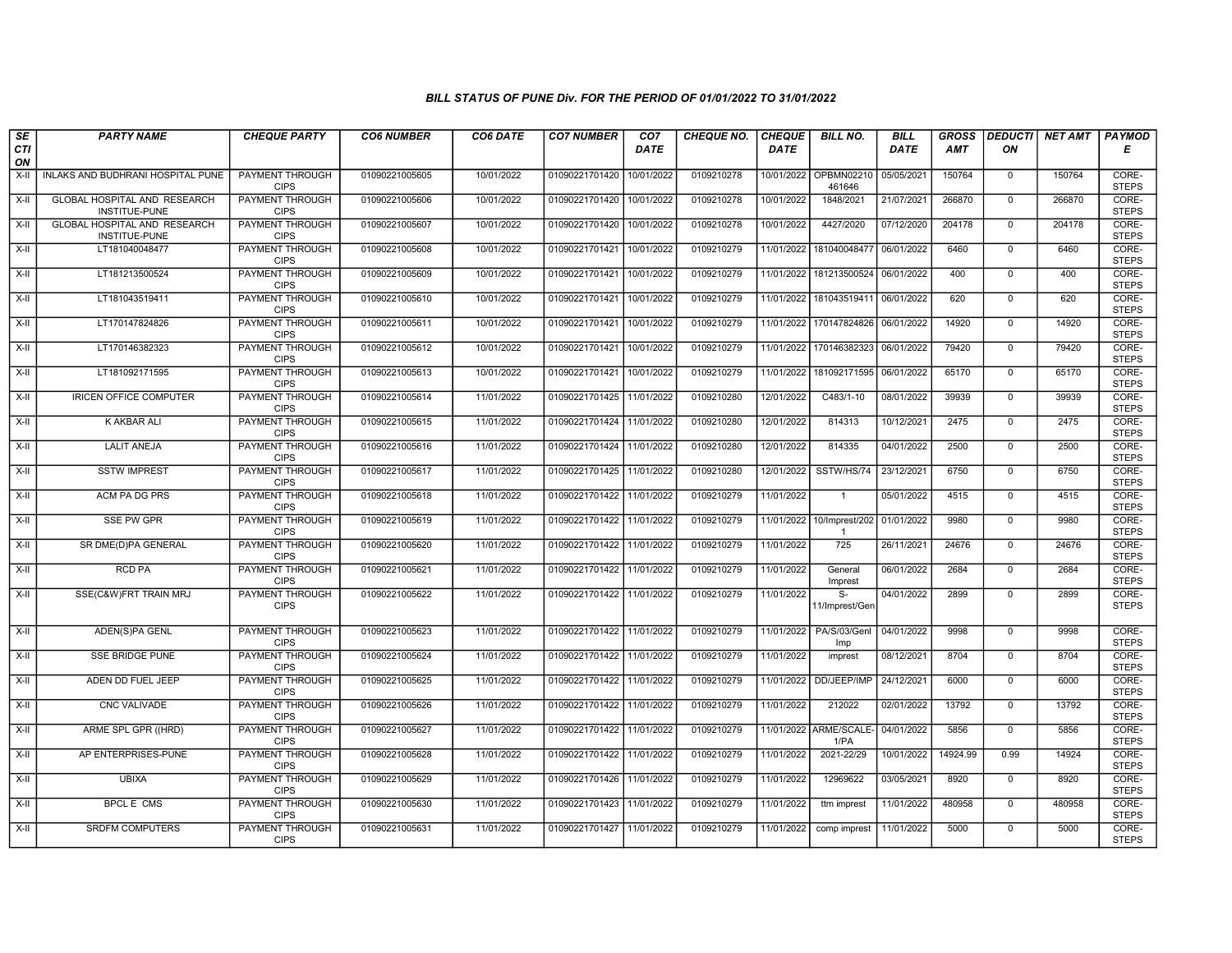| SE               | <b>PARTY NAME</b>                                               | <b>CHEQUE PARTY</b>                   | <b>CO6 NUMBER</b> | CO6 DATE   | <b>CO7 NUMBER</b>         | CO <sub>7</sub> | <b>CHEQUE NO.</b> | <b>CHEQUE</b> | <b>BILL NO.</b>          | <b>BILL</b> | <b>GROSS</b> | <b>DEDUCTI</b> | NET AMT | <b>PAYMOD</b>         |
|------------------|-----------------------------------------------------------------|---------------------------------------|-------------------|------------|---------------------------|-----------------|-------------------|---------------|--------------------------|-------------|--------------|----------------|---------|-----------------------|
| <b>CTI</b><br>ON |                                                                 |                                       |                   |            |                           | <b>DATE</b>     |                   | <b>DATE</b>   |                          | <b>DATE</b> | <b>AMT</b>   | ΟN             |         | Е                     |
| X-II             | CMS PA GENL                                                     | PAYMENT THROUGH<br><b>CIPS</b>        | 01090221005632    | 11/01/2022 | 01090221701427            | 11/01/2022      | 0109210279        | 11/01/2022    | 2454047                  | 17/05/2021  | 13000        | $\mathbf 0$    | 13000   | CORE-<br><b>STEPS</b> |
| $X-II$           | <b>SM KIRLOSKARWADI</b>                                         | <b>PAYMENT THROUGH</b><br><b>CIPS</b> | 01090221005633    | 11/01/2022 | 01090221701427            | 11/01/2022      | 0109210279        | 11/01/2022    | $\mathbf{1}$             | 08/12/2021  | 14547        | $\Omega$       | 14547   | CORE-<br><b>STEPS</b> |
| X-II             | <b>SM ADARKI</b>                                                | PAYMENT THROUGH<br><b>CIPS</b>        | 01090221005634    | 11/01/2022 | 01090221701459            | 18/01/2022      | 0109210285        | 19/01/2022    | 1296                     | 26/12/2021  | 9660         | $\mathbf 0$    | 9660    | CORE-<br><b>STEPS</b> |
| $X-H$            | CHI PUNE                                                        | <b>PAYMENT THROUGH</b><br><b>CIPS</b> | 01090221005635    | 11/01/2022 | 01090221701459            | 18/01/2022      | 0109210285        | 19/01/2022    | 13                       | 06/01/2022  | 23699        | $\mathbf 0$    | 23699   | CORE-<br><b>STEPS</b> |
| $X-H$            | I INLAKS AND BUDHRANI HOSPITAL PUNE                             | <b>PAYMENT THROUGH</b><br><b>CIPS</b> | 01090221005636    | 11/01/2022 | 01090221701428            | 12/01/2022      | 0109210280        | 12/01/2022    | f0337652                 | 18/06/2021  | 408011       | $\mathbf 0$    | 408011  | CORE-<br><b>STEPS</b> |
| X-II             | INLAKS AND BUDHRANI HOSPITAL PUNE                               | <b>PAYMENT THROUGH</b><br><b>CIPS</b> | 01090221005637    | 11/01/2022 | 01090221701428            | 12/01/2022      | 0109210280        | 12/01/2022    | F0338946                 | 12/07/2021  | 464515       | $\mathbf{0}$   | 464515  | CORE-<br><b>STEPS</b> |
| X-II             | INLAKS AND BUDHRANI HOSPITAL PUNE                               | PAYMENT THROUGH<br><b>CIPS</b>        | 01090221005638    | 11/01/2022 | 01090221701428            | 12/01/2022      | 0109210280        | 12/01/2022    | F0340659                 | 12/08/2021  | 758380       | $\mathbf 0$    | 758380  | CORE-<br><b>STEPS</b> |
| X-II             | RUCHIRA PHYSIOTHERAPY CENTRE                                    | PAYMENT THROUGH<br><b>CIPS</b>        | 01090221005639    | 11/01/2022 | 01090221701428            | 12/01/2022      | 0109210280        | 12/01/2022    | 28                       | 31/10/2021  | 26361        | $\mathbf 0$    | 26361   | CORE-<br><b>STEPS</b> |
| $X-H$            | PRIYA BOOK DISTRIBUTORS                                         | <b>PAYMENT THROUGH</b><br><b>CIPS</b> | 01090221005640    | 12/01/2022 | 01090221701430            | 12/01/2022      | 0109210280        | 12/01/2022    | 9304                     | 30/12/2021  | 10639        | $\mathbf 0$    | 10639   | CORE-<br><b>STEPS</b> |
| $X-H$            | HT279019000553                                                  | <b>PAYMENT THROUGH</b><br><b>CIPS</b> | 01090221005641    | 12/01/2022 | 01090221701429            | 12/01/2022      | 0109210280        |               | 12/01/2022 279019000553  | 06/01/2022  | 784390       | $\mathbf 0$    | 784390  | CORE-<br><b>STEPS</b> |
| X-II             | ASSOCIATION FOR ASSISTANCE TO<br><b>IRICEN TRAINEE OFFICERS</b> | PAYMENT THROUGH<br><b>CIPS</b>        | 01090221005642    | 12/01/2022 | 01090221701431            | 12/01/2022      | 0109210280        | 12/01/2022    | 814353                   | 10/01/2022  | 3570         | $\mathbf{0}$   | 3570    | CORE-<br><b>STEPS</b> |
| X-II             | ASSOCIATION FOR ASSISTANCE TO<br><b>IRICEN TRAINEE OFFICERS</b> | PAYMENT THROUGH<br><b>CIPS</b>        | 01090221005643    | 12/01/2022 | 01090221701431            | 12/01/2022      | 0109210280        | 12/01/2022    | 814354                   | 10/01/2022  | 1654         | $\Omega$       | 1654    | CORE-<br><b>STEPS</b> |
| X-II             | ASSOCIATION FOR ASSISTANCE TO<br><b>IRICEN TRAINEE OFFICERS</b> | <b>PAYMENT THROUGH</b><br><b>CIPS</b> | 01090221005644    | 12/01/2022 | 01090221701431            | 12/01/2022      | 0109210280        | 12/01/2022    | 814355                   | 10/01/2022  | 1323         | $\mathbf 0$    | 1323    | CORE-<br><b>STEPS</b> |
| $X-H$            | <b>S M KULKARNI</b>                                             | <b>PAYMENT THROUGH</b><br><b>CIPS</b> | 01090221005645    | 12/01/2022 | 01090221701432            | 12/01/2022      | 0109210280        | 12/01/2022    | 814345                   | 10/01/2022  | 1000         | $\mathbf 0$    | 1000    | CORE-<br><b>STEPS</b> |
| X-II             | <b>EKNATH BALU PATIL</b>                                        | <b>PAYMENT THROUGH</b><br><b>CIPS</b> | 01090221005646    | 12/01/2022 | 01090221701432            | 12/01/2022      | 0109210280        | 12/01/2022    | 814346                   | 10/01/2022  | 2500         | $\Omega$       | 2500    | CORE-<br><b>STEPS</b> |
| $X-II$           | <b>AKASH KHAKRE</b>                                             | PAYMENT THROUGH<br><b>CIPS</b>        | 01090221005647    | 12/01/2022 | 01090221701432            | 12/01/2022      | 0109210280        | 12/01/2022    | 814347                   | 10/01/2022  | 2500         | $\mathbf{0}$   | 2500    | CORE-<br><b>STEPS</b> |
| X-II             | TALLA RAMACHANDRAN                                              | PAYMENT THROUGH<br><b>CIPS</b>        | 01090221005648    | 12/01/2022 | 01090221701432            | 12/01/2022      | 0109210280        | 12/01/2022    | 814348                   | 10/01/2022  | 2500         | $\mathbf 0$    | 2500    | CORE-<br><b>STEPS</b> |
| $X-II$           | SHANTI LAL PUROHIT                                              | <b>PAYMENT THROUGH</b><br><b>CIPS</b> | 01090221005649    | 12/01/2022 | 01090221701432            | 12/01/2022      | 0109210280        | 12/01/2022    | 814349                   | 10/01/2022  | 5000         | $\mathbf 0$    | 5000    | CORE-<br><b>STEPS</b> |
| X-II             | <b>SHANKAR PASWAN</b>                                           | PAYMENT THROUGH<br><b>CIPS</b>        | 01090221005651    | 12/01/2022 | 01090221701432            | 12/01/2022      | 0109210280        | 12/01/2022    | 814352                   | 10/01/2022  | 1000         | $\Omega$       | 1000    | CORE-<br><b>STEPS</b> |
| X-II             | HT170019038400                                                  | PAYMENT THROUGH<br><b>CIPS</b>        | 01090221005652    | 12/01/2022 | 01090221701433            | 12/01/2022      | 0109210280        | 12/01/2022    | 170019038400             | 07/01/2022  | 696340       | $\mathbf 0$    | 696340  | CORE-<br><b>STEPS</b> |
| $X-H$            | HT170019024380                                                  | <b>PAYMENT THROUGH</b><br><b>CIPS</b> | 01090221005653    | 12/01/2022 | 01090221701433            | 12/01/2022      | 0109210280        | 12/01/2022    | 170019024380             | 08/01/2022  | 126310       | $\mathbf 0$    | 126310  | CORE-<br><b>STEPS</b> |
| X-II             | HT170019006690                                                  | <b>PAYMENT THROUGH</b><br><b>CIPS</b> | 01090221005654    | 12/01/2022 | 01090221701433            | 12/01/2022      | 0109210280        | 12/01/2022    | 170019006690             | 07/01/2022  | 563360       | $\mathbf 0$    | 563360  | CORE-<br><b>STEPS</b> |
| X-II             | IRICEN OFFICE GARDEN IMPREST                                    | PAYMENT THROUGH<br><b>CIPS</b>        | 01090221005655    | 12/01/2022 | 01090221701434            | 12/01/2022      | 0109210280        | 12/01/2022    | Garden imprest           | 11/01/2022  | 14820        | $\mathbf 0$    | 14820   | CORE-<br><b>STEPS</b> |
|                  | X-II STPL HORTICULTURE PVT. LTD (LOC-DRM<br>OFFICE, PA)         | PAYMENT THROUGH<br><b>CIPS</b>        | 01090221005656    | 12/01/2022 | 01090221701435            | 12/01/2022      | 0109210280        |               | 12/01/2022 CR/13/2021-22 | 01/10/2021  | 16941        | $\mathbf 0$    | 16941   | CORE-<br><b>STEPS</b> |
|                  | X-II STPL HORTICULTURE PVT. LTD (LOC-DRM<br>OFFICE, PA)         | PAYMENT THROUGH<br><b>CIPS</b>        | 01090221005657    | 12/01/2022 | 01090221701435            | 12/01/2022      | 0109210280        | 12/01/2022    | CR/14/2021/22            | 01/10/2021  | 41307        | $\Omega$       | 41307   | CORE-<br><b>STEPS</b> |
| $X-H$            | <b>IRICEN OFFICE SPORTS</b>                                     | <b>PAYMENT THROUGH</b><br><b>CIPS</b> | 01090221005658    | 12/01/2022 | 01090221701434            | 12/01/2022      | 0109210280        | 12/01/2022    | Sports imprest           | 11/01/2022  | 9401         | 0              | 9401    | CORE-<br><b>STEPS</b> |
|                  | X-II STPL HORTICULTURE PVT. LTD (LOC-DRM<br>OFFICE, PA)         | PAYMENT THROUGH<br><b>CIPS</b>        | 01090221005659    | 12/01/2022 | 01090221701435 12/01/2022 |                 | 0109210280        |               | 12/01/2022 CR/15/2021-22 | 01/11/2021  | 53455        | $\mathbf 0$    | 53455   | CORE-<br><b>STEPS</b> |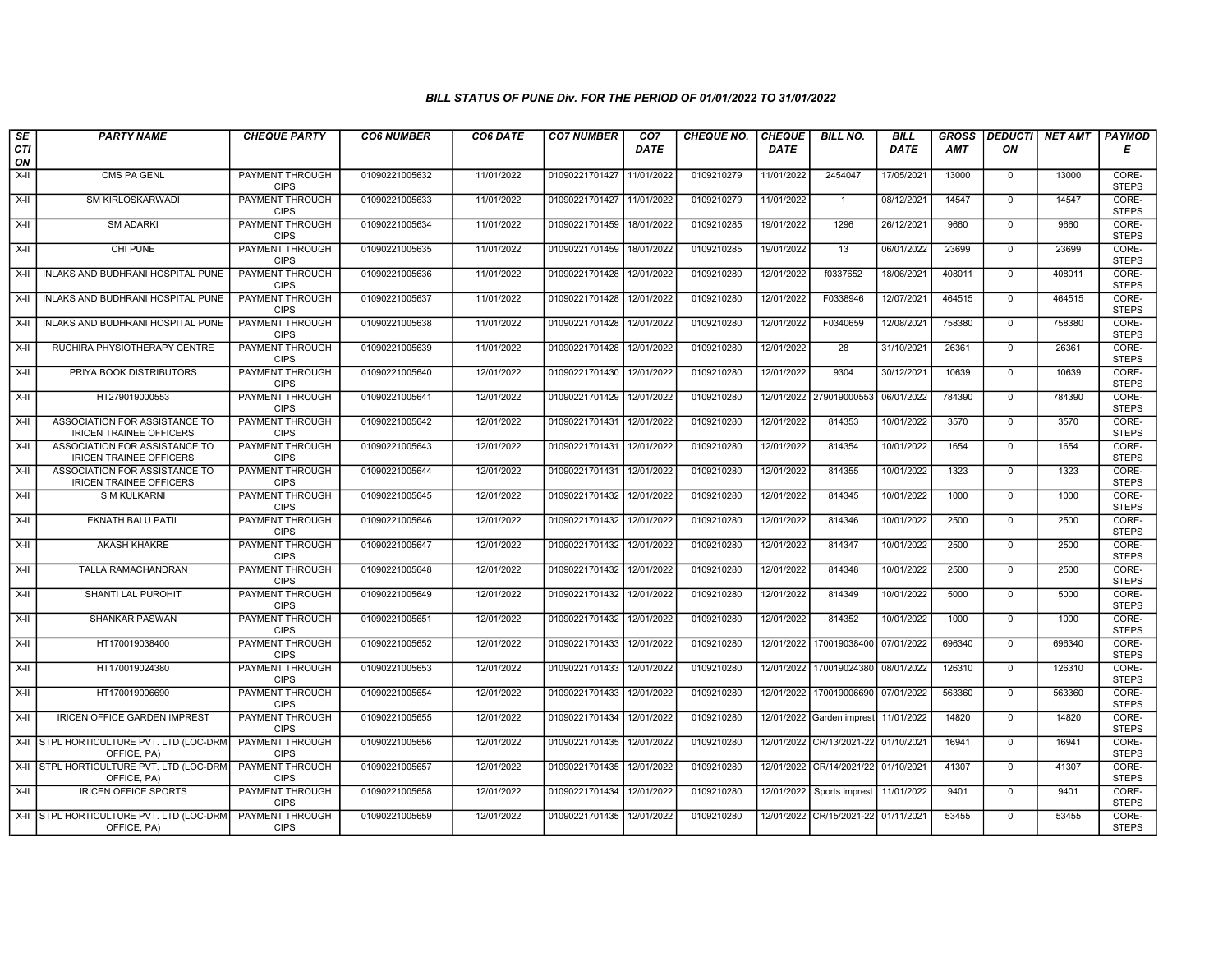| SE               | <b>PARTY NAME</b>                                         | <b>CHEQUE PARTY</b>                   | <b>CO6 NUMBER</b> | CO6 DATE   | <b>CO7 NUMBER</b>         | CO <sub>7</sub> | <b>CHEQUE NO.</b> | <b>CHEQUE</b> | <b>BILL NO.</b>                 | <b>BILL</b> | <b>GROSS</b> | <b>DEDUCTI</b> | NET AMT | <b>PAYMOD</b>         |
|------------------|-----------------------------------------------------------|---------------------------------------|-------------------|------------|---------------------------|-----------------|-------------------|---------------|---------------------------------|-------------|--------------|----------------|---------|-----------------------|
| <b>CTI</b><br>ON |                                                           |                                       |                   |            |                           | <b>DATE</b>     |                   | <b>DATE</b>   |                                 | DATE        | AMT          | ON             |         | Е                     |
| X-II             | <b>STPL HORTICULTURE PVT. LTD (LOC-DRM</b><br>OFFICE, PA) | <b>PAYMENT THROUGH</b><br><b>CIPS</b> | 01090221005660    | 12/01/2022 | 01090221701435            | 12/01/2022      | 0109210280        |               | 12/01/2022 CR/23/2021-22        | 01/12/2021  | 45301        | $\mathbf 0$    | 45301   | CORE-<br><b>STEPS</b> |
| $X-H$            | STPL HORTICULTURE PVT. LTD (LOC-<br>SVJR STN, PF NO. 1)   | <b>PAYMENT THROUGH</b><br><b>CIPS</b> | 01090221005661    | 12/01/2022 | 01090221701435 12/01/2022 |                 | 0109210280        |               | 12/01/2022 CR/20/2021-22        | 06/11/2021  | 23426        | $\Omega$       | 23426   | CORE-<br><b>STEPS</b> |
| X-II             | STPL HORTICULTURE PVT. LTD (LOC-<br>SVJR STN, PF NO. 1)   | PAYMENT THROUGH<br><b>CIPS</b>        | 01090221005662    | 12/01/2022 | 01090221701435            | 12/01/2022      | 0109210280        | 12/01/2022    | CR/28/2021-22                   | 01/12/2021  | 20525        | $\mathbf 0$    | 20525   | CORE-<br><b>STEPS</b> |
| $X-II$           | STPL HORTICULTURE PVT. LTD (LOC-KK<br>STN, PF NO 1)       | <b>PAYMENT THROUGH</b><br><b>CIPS</b> | 01090221005663    | 12/01/2022 | 01090221701435 12/01/2022 |                 | 0109210280        |               | 12/01/2022 CR/19/2021-22        | 06/11/2021  | 19807        | $\overline{0}$ | 19807   | CORE-<br><b>STEPS</b> |
| $X-H$            | STPL HORTICULTURE PVT. LTD (LOC-KK<br>STN, PF NO 1)       | <b>PAYMENT THROUGH</b><br><b>CIPS</b> | 01090221005664    | 12/01/2022 | 01090221701435 12/01/2022 |                 | 0109210280        |               | 12/01/2022 CR/27/2021-22        | 01/12/2021  | 15587        | $\mathbf 0$    | 15587   | CORE-<br><b>STEPS</b> |
| X-II             | RITES LIMITED, NAVI MUMBAI                                | <b>PAYMENT THROUGH</b><br><b>CIPS</b> | 01090221005665    | 12/01/2022 | 01090221701436 12/01/2022 |                 | 0109210280        |               | 12/01/2022   R27T21/00016       | 30/04/2021  | 701356       | 11888          | 689468  | CORE-<br><b>STEPS</b> |
| X-II             | <b>JAY MOTORS</b>                                         | PAYMENT THROUGH<br><b>CIPS</b>        | 01090221005666    | 12/01/2022 | 01090221701437            | 12/01/2022      | 0109210280        | 12/01/2022    | INV008913DE0<br>1017            | 03/12/2021  | 9779.44      | 0.44           | 9779    | CORE-<br><b>STEPS</b> |
| $X-II$           | <b>IPFRPFRCT PA</b>                                       | PAYMENT THROUGH<br><b>CIPS</b>        | 01090221005667    | 12/01/2022 | 01090221701442            | 13/01/2022      | 0109210281        | 13/01/2022    | 1650                            | 01/10/2021  | 4999         | $\mathbf 0$    | 4999    | CORE-<br><b>STEPS</b> |
| $X-H$            | <b>ADEN TM KK</b>                                         | <b>PAYMENT THROUGH</b><br><b>CIPS</b> | 01090221005669    | 12/01/2022 | 01090221701442 13/01/2022 |                 | 0109210281        | 13/01/2022    | General<br>Imprest              | 28/12/2021  | 28400        | $\Omega$       | 28400   | CORE-<br><b>STEPS</b> |
| $X-H$            | <b>SR DPO PA</b>                                          | PAYMENT THROUGH<br><b>CIPS</b>        | 01090221005670    | 12/01/2022 | 01090221701442 13/01/2022 |                 | 0109210281        | 13/01/2022    | pa/p/store                      | 05/01/2022  | 7991         | $\mathbf 0$    | 7991    | CORE-<br><b>STEPS</b> |
| X-II             | DIVISIONAL SAFETY OFFICER PA                              | PAYMENT THROUGH<br><b>CIPS</b>        | 01090221005671    | 12/01/2022 | 01090221701442            | 13/01/2022      | 0109210281        | 13/01/2022    | PA/S/26/2021                    | 28/12/2021  | 2782         | $\mathbf 0$    | 2782    | CORE-<br><b>STEPS</b> |
| X-II             | SR DEE TR PA MATADORMFC 821                               | PAYMENT THROUGH<br><b>CIPS</b>        | 01090221005672    | 12/01/2022 | 01090221701442 13/01/2022 |                 | 0109210281        |               | 13/01/2022 L/E/TR/PA/IMP<br>/50 | 04/01/2022  | 5930         | $\Omega$       | 5930    | CORE-<br><b>STEPS</b> |
| X-II             | CMS PA OXYGEN                                             | <b>PAYMENT THROUGH</b><br><b>CIPS</b> | 01090221005673    | 12/01/2022 | 01090221701442            | 13/01/2022      | 0109210281        | 13/01/2022    | 369                             | 11/12/2021  | 37998        | $\mathbf 0$    | 37998   | CORE-<br><b>STEPS</b> |
| $X-H$            | <b>SM ALANDI</b>                                          | <b>PAYMENT THROUGH</b><br><b>CIPS</b> | 01090221005674    | 12/01/2022 | 01090221701442 13/01/2022 |                 | 0109210281        | 13/01/2022    | 145                             | 30/12/2021  | 10000        | $\overline{0}$ | 10000   | CORE-<br><b>STEPS</b> |
| X-II             | <b>SM SHENOLI</b>                                         | PAYMENT THROUGH<br><b>CIPS</b>        | 01090221005675    | 12/01/2022 | 01090221701442 13/01/2022 |                 | 0109210281        | 13/01/2022    | $\mathbf{1}$                    | 26/09/2021  | 9944         | $\Omega$       | 9944    | CORE-<br><b>STEPS</b> |
| $X-II$           | SSE PW YD PA                                              | PAYMENT THROUGH<br><b>CIPS</b>        | 01090221005676    | 12/01/2022 | 01090221701442            | 13/01/2022      | 0109210281        | 13/01/2022    | 05 IMP                          | 22/09/2021  | 9999         | $\overline{0}$ | 9999    | CORE-<br><b>STEPS</b> |
| $X-H$            | LT170161243127                                            | PAYMENT THROUGH<br><b>CIPS</b>        | 01090221005678    | 13/01/2022 | 01090221701438 13/01/2022 |                 | 0109210281        | 13/01/2022    | 170161243127                    | 06/01/2022  | 8320         | $\Omega$       | 8320    | CORE-<br><b>STEPS</b> |
| X-II             | LT173988506062                                            | <b>PAYMENT THROUGH</b><br><b>CIPS</b> | 01090221005679    | 13/01/2022 | 01090221701438            | 13/01/2022      | 0109210281        | 13/01/2022    | 173988506062                    | 10/01/2022  | 580          | $\mathbf 0$    | 580     | CORE-<br><b>STEPS</b> |
| X-II             | LT173212534457                                            | PAYMENT THROUGH<br><b>CIPS</b>        | 01090221005680    | 13/01/2022 | 01090221701438 13/01/2022 |                 | 0109210281        |               | 13/01/2022 173212534457         | 06/01/2022  | 760          | $\Omega$       | 760     | CORE-<br><b>STEPS</b> |
| X-II             | LT173933534709                                            | PAYMENT THROUGH<br><b>CIPS</b>        | 01090221005681    | 13/01/2022 | 01090221701438            | 13/01/2022      | 0109210281        | 13/01/2022    | 173933534709                    | 06/01/2022  | 1680         | $\Omega$       | 1680    | CORE-<br><b>STEPS</b> |
| $X-II$           | LT174000230837                                            | <b>PAYMENT THROUGH</b><br><b>CIPS</b> | 01090221005682    | 13/01/2022 | 01090221701438            | 13/01/2022      | 0109210281        | 13/01/2022    | 174000230837                    | 08/01/2022  | 1800         | $\overline{0}$ | 1800    | CORE-<br><b>STEPS</b> |
| X-II             | LT173250040689                                            | <b>PAYMENT THROUGH</b><br><b>CIPS</b> | 01090221005683    | 13/01/2022 | 01090221701438 13/01/2022 |                 | 0109210281        | 13/01/2022    | 173250040689                    | 08/01/2022  | 8880         | $\Omega$       | 8880    | CORE-<br><b>STEPS</b> |
| X-II             | LT173251588254                                            | PAYMENT THROUGH<br><b>CIPS</b>        | 01090221005684    | 13/01/2022 | 01090221701438            | 13/01/2022      | 0109210281        | 13/01/2022    | 173251588254                    | 08/01/2022  | 3460         | $\mathbf 0$    | 3460    | CORE-<br><b>STEPS</b> |
| $X-II$           | LT173402546966                                            | PAYMENT THROUGH<br><b>CIPS</b>        | 01090221005685    | 13/01/2022 | 01090221701438            | 13/01/2022      | 0109210281        | 13/01/2022    | 173402546966                    | 08/01/2022  | 11920        | $\Omega$       | 11920   | CORE-<br><b>STEPS</b> |
| $X-II$           | LT173872547276                                            | PAYMENT THROUGH<br><b>CIPS</b>        | 01090221005686    | 13/01/2022 | 01090221701438            | 13/01/2022      | 0109210281        | 13/01/2022    | 173402546966                    | 08/01/2022  | 600          | $\Omega$       | 600     | CORE-<br><b>STEPS</b> |
| $X-H$            | LT170301963338                                            | <b>PAYMENT THROUGH</b><br><b>CIPS</b> | 01090221005687    | 13/01/2022 | 01090221701438 13/01/2022 |                 | 0109210281        |               | 13/01/2022 170301963338         | 07/01/2022  | 1330         | $\mathbf 0$    | 1330    | CORE-<br><b>STEPS</b> |
| X-II             | LT171511958805                                            | <b>PAYMENT THROUGH</b><br><b>CIPS</b> | 01090221005688    | 13/01/2022 | 01090221701438 13/01/2022 |                 | 0109210281        |               | 13/01/2022 171511958805         | 10/01/2022  | 780          | $\mathbf{0}$   | 780     | CORE-<br><b>STEPS</b> |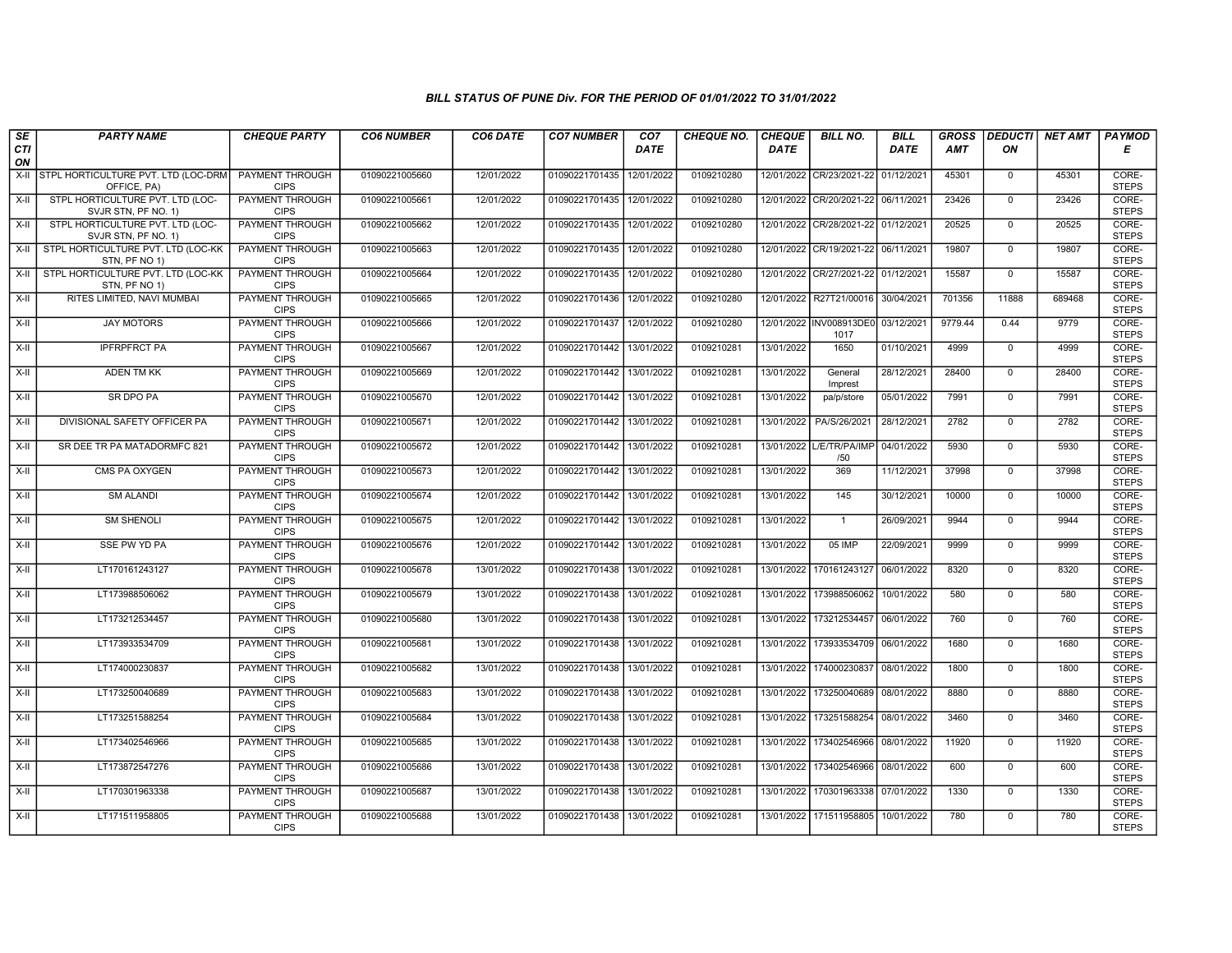| SE               | <b>PARTY NAME</b>                | <b>CHEQUE PARTY</b>                   | <b>CO6 NUMBER</b> | CO6 DATE   | <b>CO7 NUMBER</b>         | CO <sub>7</sub> | <b>CHEQUE NO.</b> | <b>CHEQUE</b> | <b>BILL NO.</b>         | <b>BILL</b> | <b>GROSS</b> | <b>DEDUCTI</b> | NET AMT | <b>PAYMOD</b>         |
|------------------|----------------------------------|---------------------------------------|-------------------|------------|---------------------------|-----------------|-------------------|---------------|-------------------------|-------------|--------------|----------------|---------|-----------------------|
| <b>CTI</b><br>ON |                                  |                                       |                   |            |                           | <b>DATE</b>     |                   | <b>DATE</b>   |                         | DATE        | <b>AMT</b>   | ON             |         | Е                     |
| $X-H$            | LT181060057511                   | <b>PAYMENT THROUGH</b><br><b>CIPS</b> | 01090221005689    | 13/01/2022 | 01090221701438            | 13/01/2022      | 0109210281        | 13/01/2022    | 181060057511            | 10/01/2022  | 11090        | $\mathbf 0$    | 11090   | CORE-<br><b>STEPS</b> |
| $X-H$            | <b>IRICEN OFFICE MAINTENANCE</b> | <b>PAYMENT THROUGH</b><br><b>CIPS</b> | 01090221005690    | 13/01/2022 | 01090221701440            | 13/01/2022      | 0109210282        | 14/01/2022    | 423/Imprest             | 04/01/2022  | 49310        | $\mathbf{0}$   | 49310   | CORE-<br><b>STEPS</b> |
| X-II             | LT183871382287                   | PAYMENT THROUGH<br><b>CIPS</b>        | 01090221005691    | 13/01/2022 | 01090221701438            | 13/01/2022      | 0109210281        | 13/01/2022    | 183871382287            | 08/01/2022  | 2050         | $\mathbf 0$    | 2050    | CORE-<br><b>STEPS</b> |
| $X-H$            | LT170147223369                   | <b>PAYMENT THROUGH</b><br><b>CIPS</b> | 01090221005692    | 13/01/2022 | 01090221701438            | 13/01/2022      | 0109210281        | 13/01/2022    | 170147223369            | 06/01/2022  | 34900        | $\overline{0}$ | 34900   | CORE-<br><b>STEPS</b> |
| $X-H$            | LT183871382261                   | <b>PAYMENT THROUGH</b><br><b>CIPS</b> | 01090221005693    | 13/01/2022 | 01090221701438            | 13/01/2022      | 0109210281        | 13/01/2022    | 183871382261            | 08/01/2022  | 2750         | $\mathbf 0$    | 2750    | CORE-<br><b>STEPS</b> |
| X-II             | LT181040048558                   | <b>PAYMENT THROUGH</b><br><b>CIPS</b> | 01090221005694    | 13/01/2022 | 01090221701438            | 13/01/2022      | 0109210281        |               | 13/01/2022 181040048558 | 07/01/2022  | 380          | $\mathbf{0}$   | 380     | CORE-<br><b>STEPS</b> |
| X-II             | SPAN COMMUNICATIONS              | PAYMENT THROUGH<br><b>CIPS</b>        | 01090221005695    | 13/01/2022 | 01090221701439            | 13/01/2022      | 0109210281        | 13/01/2022    | MUM/633/2021<br>22      | 05/12/2021  | 9342.48      | 0.48           | 9342    | CORE-<br><b>STEPS</b> |
| $X-H$            | SAI ADVERTISERS                  | PAYMENT THROUGH<br><b>CIPS</b>        | 01090221005696    | 13/01/2022 | 01090221701439            | 13/01/2022      | 0109210281        | 13/01/2022    | 30376                   | 07/01/2022  | 9082.58      | 0.58           | 9082    | CORE-<br><b>STEPS</b> |
| $X-H$            | ANJ CREATIONS PVT LTD            | <b>PAYMENT THROUGH</b><br><b>CIPS</b> | 01090221005697    | 13/01/2022 | 01090221701439            | 13/01/2022      | 0109210281        | 13/01/2022    | 2122094                 | 06/01/2022  | 18502.72     | 0.72           | 18502   | CORE-<br><b>STEPS</b> |
| $X-H$            | <b>DRM PA</b>                    | <b>PAYMENT THROUGH</b><br><b>CIPS</b> | 01090221005698    | 13/01/2022 | 01090221701442 13/01/2022 |                 | 0109210281        | 13/01/2022    | 1112917241              | 29/11/2021  | 14000        | $\mathbf 0$    | 14000   | CORE-<br><b>STEPS</b> |
| X-II             | AJIT KUMAR                       | PAYMENT THROUGH<br><b>CIPS</b>        | 01090221005699    | 13/01/2022 | 01090221701441            | 13/01/2022      | 0109210282        | 14/01/2022    | 814350                  | 10/01/2022  | 7500         | $\mathbf 0$    | 7500    | CORE-<br><b>STEPS</b> |
| X-II             | <b>SM YAVAT</b>                  | PAYMENT THROUGH<br><b>CIPS</b>        | 01090221005700    | 13/01/2022 | 01090221701445            | 14/01/2022      | 0109210282        | 14/01/2022    | 32                      | 14/01/2021  | 40           | $\Omega$       | 40      | CORE-<br><b>STEPS</b> |
| X-II             | <b>SSE PW KRD</b>                | PAYMENT THROUGH<br><b>CIPS</b>        | 01090221005701    | 13/01/2022 | 01090221701444            | 14/01/2022      | 0109210282        | 14/01/2022    | KRD.12.01               | 13/12/2021  | 9998         | $\mathbf 0$    | 9998    | CORE-<br><b>STEPS</b> |
| $X-H$            | <b>SM DAUNDAJ</b>                | <b>PAYMENT THROUGH</b><br><b>CIPS</b> | 01090221005702    | 13/01/2022 | 01090221701444            | 14/01/2022      | 0109210282        | 14/01/2022    | 2556                    | 10/12/2021  | 10000        | $\mathbf 0$    | 10000   | CORE-<br><b>STEPS</b> |
| $X-II$           | <b>SM RAJEWADI</b>               | PAYMENT THROUGH<br><b>CIPS</b>        | 01090221005703    | 13/01/2022 | 01090221701444            | 14/01/2022      | 0109210282        | 14/01/2022    | 3192                    | 30/12/2021  | 9325         | $\mathbf 0$    | 9325    | CORE-<br><b>STEPS</b> |
| $X-II$           | <b>SM BHAWANINAGAR</b>           | <b>PAYMENT THROUGH</b><br><b>CIPS</b> | 01090221005704    | 13/01/2022 | 01090221701444            | 14/01/2022      | 0109210282        | 14/01/2022    | 313                     | 02/01/2022  | 9257         | $\overline{0}$ | 9257    | CORE-<br><b>STEPS</b> |
| $X-H$            | CHEIF CONTROLLER OPERATING       | <b>PAYMENT THROUGH</b><br><b>CIPS</b> | 01090221005705    | 13/01/2022 | 01090221701444 14/01/2022 |                 | 0109210282        | 14/01/2022    | 737                     | 01/10/2021  | 9972         | $\mathbf 0$    | 9972    | CORE-<br><b>STEPS</b> |
| X-II             | <b>CYM GIT</b>                   | <b>PAYMENT THROUGH</b><br><b>CIPS</b> | 01090221005706    | 13/01/2022 | 01090221701444            | 14/01/2022      | 0109210282        | 14/01/2022    | 740                     | 01/12/2021  | 14859        | $\mathbf 0$    | 14859   | CORE-<br><b>STEPS</b> |
| $X-H$            | LT250020097929                   | PAYMENT THROUGH<br><b>CIPS</b>        | 01090221005707    | 14/01/2022 | 01090221701443            | 14/01/2022      | 0109210282        |               | 14/01/2022 250020097929 | 28/12/2021  | 930          | $\Omega$       | 930     | CORE-<br><b>STEPS</b> |
| X-II             | LT267160023046                   | PAYMENT THROUGH<br><b>CIPS</b>        | 01090221005708    | 14/01/2022 | 01090221701443            | 14/01/2022      | 0109210282        |               | 14/01/2022 267160023046 | 29/12/2021  | 3830         | $\mathbf 0$    | 3830    | CORE-<br><b>STEPS</b> |
| $X-H$            | LT250070000250                   | <b>PAYMENT THROUGH</b><br><b>CIPS</b> | 01090221005709    | 14/01/2022 | 01090221701443            | 14/01/2022      | 0109210282        |               | 14/01/2022 250070000250 | 06/01/2022  | 29530        | $\overline{0}$ | 29530   | CORE-<br><b>STEPS</b> |
| $X-H$            | LT181092297009                   | <b>PAYMENT THROUGH</b><br><b>CIPS</b> | 01090221005710    | 14/01/2022 | 01090221701443 14/01/2022 |                 | 0109210282        | 14/01/2022    | 181092297009            | 10/01/2022  | 1540         | $\mathbf 0$    | 1540    | CORE-<br><b>STEPS</b> |
| $X-II$           | LT181033519430                   | PAYMENT THROUGH<br><b>CIPS</b>        | 01090221005711    | 14/01/2022 | 01090221701443            | 14/01/2022      | 0109210282        | 14/01/2022    | 181033519430            | 10/01/2022  | 2350         | 0              | 2350    | CORE-<br><b>STEPS</b> |
| X-II             | LT182041965925                   | PAYMENT THROUGH<br><b>CIPS</b>        | 01090221005712    | 14/01/2022 | 01090221701443            | 14/01/2022      | 0109210282        | 14/01/2022    | 182041965925            | 10/01/2022  | 490          | $\mathbf 0$    | 490     | CORE-<br><b>STEPS</b> |
| $X-H$            | LT181093651469                   | PAYMENT THROUGH<br><b>CIPS</b>        | 01090221005713    | 14/01/2022 | 01090221701443            | 14/01/2022      | 0109210282        | 14/01/2022    | 181093651469            | 10/01/2022  | 2040         | $\mathbf 0$    | 2040    | CORE-<br><b>STEPS</b> |
| $X-H$            | LT160234911136                   | <b>PAYMENT THROUGH</b><br><b>CIPS</b> | 01090221005714    | 14/01/2022 | 01090221701443            | 14/01/2022      | 0109210282        | 14/01/2022    | 160234911136            | 08/01/2022  | 151070       | $\mathbf 0$    | 151070  | CORE-<br><b>STEPS</b> |
| X-II             | LT181033519391                   | PAYMENT THROUGH<br><b>CIPS</b>        | 01090221005715    | 14/01/2022 | 01090221701443 14/01/2022 |                 | 0109210282        | 14/01/2022    | 181033519391            | 10/01/2022  | 1590         | $\mathbf 0$    | 1590    | CORE-<br><b>STEPS</b> |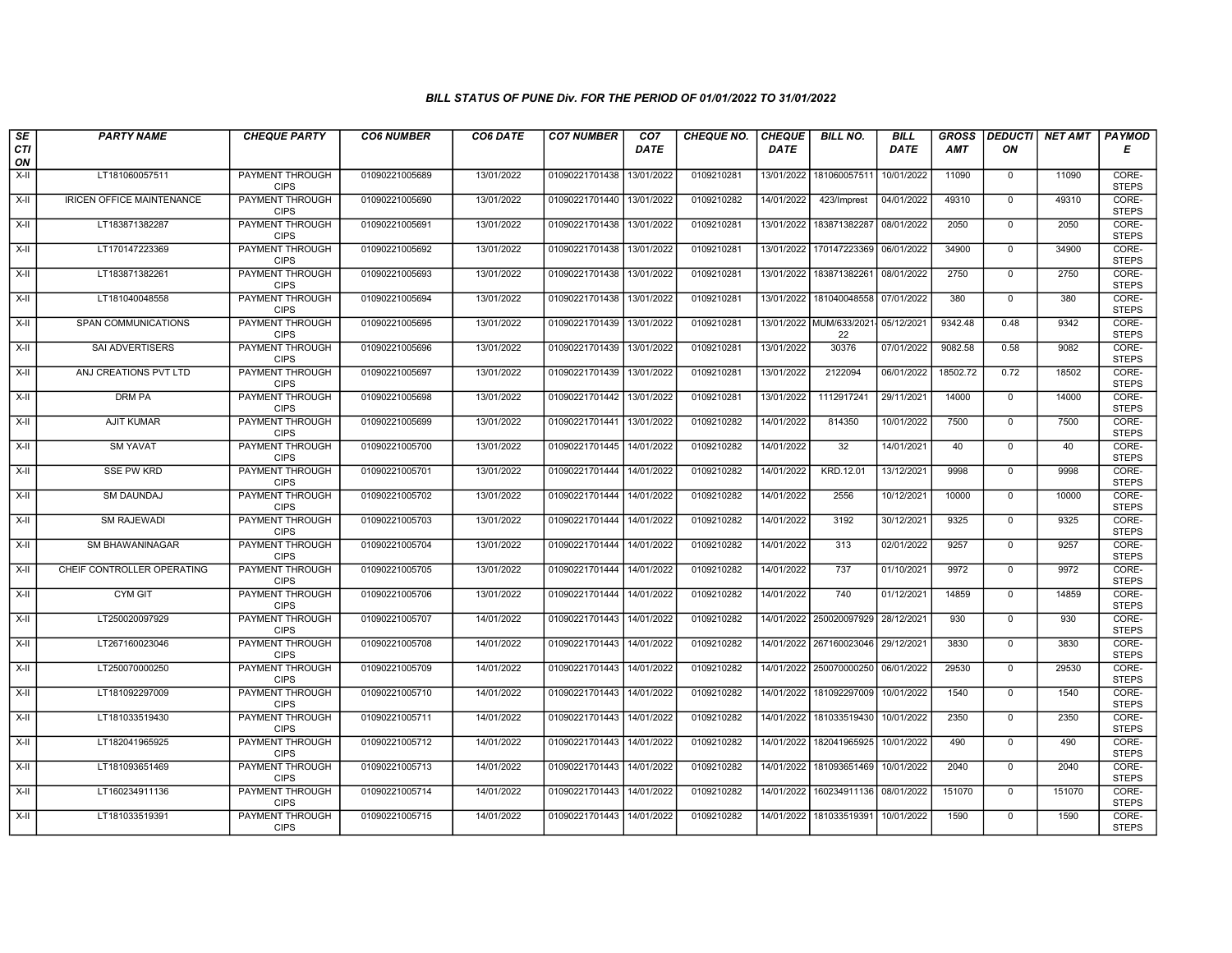| SE                 | <b>PARTY NAME</b>        | <b>CHEQUE PARTY</b>                   | <b>CO6 NUMBER</b> | CO6 DATE   | <b>CO7 NUMBER</b>         | CO <sub>7</sub> | <b>CHEQUE NO.</b> | <b>CHEQUE</b> | <b>BILL NO.</b>                | <b>BILL</b> | <b>GROSS</b> |                | DEDUCTI NET AMT | <b>PAYMOD</b>         |
|--------------------|--------------------------|---------------------------------------|-------------------|------------|---------------------------|-----------------|-------------------|---------------|--------------------------------|-------------|--------------|----------------|-----------------|-----------------------|
| CTI<br>ON          |                          |                                       |                   |            |                           | <b>DATE</b>     |                   | <b>DATE</b>   |                                | <b>DATE</b> | <b>AMT</b>   | ON             |                 | Е                     |
| $X-H$              | LT281761028111           | PAYMENT THROUGH<br><b>CIPS</b>        | 01090221005716    | 14/01/2022 | 01090221701443            | 14/01/2022      | 0109210282        |               | 14/01/2022 281761028111        | 08/01/2022  | 1870         | $\mathbf 0$    | 1870            | CORE-<br><b>STEPS</b> |
| $X-H$              | LT279010105476           | <b>PAYMENT THROUGH</b><br><b>CIPS</b> | 01090221005717    | 14/01/2022 | 01090221701443 14/01/2022 |                 | 0109210282        |               | 14/01/2022 279010105476        | 08/01/2022  | 1100         | $\overline{0}$ | 1100            | CORE-<br><b>STEPS</b> |
| $X-II$             | LT282040817005           | PAYMENT THROUGH<br><b>CIPS</b>        | 01090221005719    | 14/01/2022 | 01090221701443            | 14/01/2022      | 0109210282        | 14/01/2022    | 282040817005                   | 10/01/2022  | 1840         | $\mathbf 0$    | 1840            | CORE-<br><b>STEPS</b> |
| $X-H$              | LT281900501021           | PAYMENT THROUGH<br><b>CIPS</b>        | 01090221005720    | 14/01/2022 | 01090221701443            | 14/01/2022      | 0109210282        |               | 14/01/2022 281900501021        | 10/01/2022  | 1510         | $\mathsf{O}$   | 1510            | CORE-<br><b>STEPS</b> |
| $X-H$              | LT280060004547           | <b>PAYMENT THROUGH</b><br><b>CIPS</b> | 01090221005721    | 14/01/2022 | 01090221701443            | 14/01/2022      | 0109210282        |               | 14/01/2022 280060004547        | 06/01/2022  | 10200        | $\mathbf 0$    | 10200           | CORE-<br><b>STEPS</b> |
| $X-H$              | LT279940129791           | <b>PAYMENT THROUGH</b><br><b>CIPS</b> | 01090221005722    | 14/01/2022 | 01090221701443            | 14/01/2022      | 0109210282        |               | 14/01/2022 279940129791        | 06/01/2022  | 50140        | $\overline{0}$ | 50140           | CORE-<br><b>STEPS</b> |
| $X-H$              | <b>DMO SATARA</b>        | PAYMENT THROUGH<br><b>CIPS</b>        | 01090221005724    | 14/01/2022 | 01090221701444            | 14/01/2022      | 0109210282        | 14/01/2022    | 120                            | 16/11/2021  | 863          | $\mathbf{0}$   | 863             | CORE-<br><b>STEPS</b> |
| X-II               | ADEN MRJ FUEL IMP        | <b>PAYMENT THROUGH</b><br><b>CIPS</b> | 01090221005725    | 14/01/2022 | 01090221701444 14/01/2022 |                 | 0109210282        | 14/01/2022    | 74/Fuel Imprest 31/12/2021     |             | 10000        | $\mathbf 0$    | 10000           | CORE-<br><b>STEPS</b> |
| X-II               | ADEN(M)MRJ GENL          | <b>PAYMENT THROUGH</b><br><b>CIPS</b> | 01090221005726    | 14/01/2022 | 01090221701444            | 14/01/2022      | 0109210282        | 14/01/2022    | 74/General<br>Impre            | 05/01/2022  | 19997        | $\mathbf{0}$   | 19997           | CORE-<br><b>STEPS</b> |
| $\overline{x}$ -II | SS MRJ                   | <b>PAYMENT THROUGH</b><br><b>CIPS</b> | 01090221005728    | 14/01/2022 | 01090221701451 17/01/2022 |                 | 0109210283        | 17/01/2022    | 45                             | 28/11/2021  | 16120        | $\mathbf{0}$   | 16120           | CORE-<br><b>STEPS</b> |
| X-II               | SSE(C&W)PA TOOL VAN      | PAYMENT THROUGH<br><b>CIPS</b>        | 01090221005729    | 14/01/2022 | 01090221701446            | 14/01/2022      | 0109210282        | 14/01/2022    | Imprest                        | 29/11/2021  | 7886         | $\mathsf 0$    | 7886            | CORE-<br><b>STEPS</b> |
| $X-H$              | RPF DOG SQUAD MIRAJ      | <b>PAYMENT THROUGH</b><br><b>CIPS</b> | 01090221005730    | 14/01/2022 | 01090221701446            | 14/01/2022      | 0109210282        |               | 14/01/2022 RPF/DS/MRJ/J<br>122 | 05/01/2022  | 1585         | $\overline{0}$ | 1585            | CORE-<br><b>STEPS</b> |
| X-II               | <b>CCCOR LOBBY GPR</b>   | <b>PAYMENT THROUGH</b><br><b>CIPS</b> | 01090221005731    | 14/01/2022 | 01090221701446 14/01/2022 |                 | 0109210282        | 14/01/2022    | General<br>Imprest             | 10/01/2022  | 2880         | $\mathbf 0$    | 2880            | CORE-<br><b>STEPS</b> |
| $X-H$              | <b>SSE E MRJ</b>         | <b>PAYMENT THROUGH</b><br><b>CIPS</b> | 01090221005732    | 14/01/2022 | 01090221701446            | 14/01/2022      | 0109210282        | 14/01/2022    | DEE/G/PUNE                     | 11/01/2022  | 36996        | $\mathbf{0}$   | 36996           | CORE-<br><b>STEPS</b> |
| $X-H$              | SR DPO PA                | PAYMENT THROUGH<br><b>CIPS</b>        | 01090221005733    | 14/01/2022 | 01090221701446            | 14/01/2022      | 0109210282        | 14/01/2022    | 808544                         | 11/01/2022  | 35000        | $\mathbf 0$    | 35000           | CORE-<br><b>STEPS</b> |
| X-II               | SR DME FR & OP PA FUEL   | PAYMENT THROUGH<br><b>CIPS</b>        | 01090221005734    | 14/01/2022 | 01090221701446            | 14/01/2022      | 0109210282        | 14/01/2022    | PA/Mech/Imp                    | 12/01/2022  | 6000         | $\overline{0}$ | 6000            | CORE-<br><b>STEPS</b> |
| $X-H$              | <b>SM WALHA</b>          | <b>PAYMENT THROUGH</b><br><b>CIPS</b> | 01090221005735    | 14/01/2022 | 01090221701446            | 14/01/2022      | 0109210282        | 14/01/2022    | 77                             | 20/12/2021  | 8685         | $\mathbf{0}$   | 8685            | CORE-<br><b>STEPS</b> |
| X-II               | <b>SM SANGALI DIESEL</b> | <b>PAYMENT THROUGH</b><br><b>CIPS</b> | 01090221005736    | 14/01/2022 | 01090221701446 14/01/2022 |                 | 0109210282        | 14/01/2022    | 4133                           | 30/12/2020  | 7000         | $\mathbf 0$    | 7000            | CORE-<br><b>STEPS</b> |
| X-II               | SR DOM PA                | PAYMENT THROUGH<br><b>CIPS</b>        | 01090221005737    | 14/01/2022 | 01090221701446            | 14/01/2022      | 0109210282        | 14/01/2022    | 1213                           | 27/10/2021  | 14468        | $\mathbf 0$    | 14468           | CORE-<br><b>STEPS</b> |
| $X-H$              | <b>SM SHIRWADE</b>       | PAYMENT THROUGH<br><b>CIPS</b>        | 01090221005738    | 14/01/2022 | 01090221701446            | 14/01/2022      | 0109210282        | 14/01/2022    | $\mathbf{1}$                   | 06/11/2021  | 10000        | $\mathbf 0$    | 10000           | CORE-<br><b>STEPS</b> |
| $X-H$              | <b>SM RAHIMATPUR</b>     | <b>PAYMENT THROUGH</b><br><b>CIPS</b> | 01090221005739    | 14/01/2022 | 01090221701447            | 14/01/2022      | 0109210282        | 14/01/2022    | 666                            | 28/12/2021  | 10000        | $\mathsf{O}$   | 10000           | CORE-<br><b>STEPS</b> |
| $X-H$              | ADEN(S)LNL GENL          | <b>PAYMENT THROUGH</b><br><b>CIPS</b> | 01090221005740    | 14/01/2022 | 01090221701447            | 14/01/2022      | 0109210282        |               | 14/01/2022 GEN/IMP/0090<br>512 | 30/11/2021  | 9999         | $\mathbf{0}$   | 9999            | CORE-<br><b>STEPS</b> |
| X-II               | <b>XEN TM PA</b>         | PAYMENT THROUGH<br><b>CIPS</b>        | 01090221005741    | 14/01/2022 | 01090221701447            | 14/01/2022      | 0109210282        | 14/01/2022    | 2122905901                     | 29/12/2021  | 2000         | $\mathbf 0$    | 2000            | CORE-<br><b>STEPS</b> |
| $X-H$              | <b>XEN TM PA</b>         | PAYMENT THROUGH<br><b>CIPS</b>        | 01090221005742    | 14/01/2022 | 01090221701447            | 14/01/2022      | 0109210282        | 14/01/2022    | CM00454                        | 10/12/2021  | 22430        | $\mathbf{0}$   | 22430           | CORE-<br><b>STEPS</b> |
| $X-H$              | <b>SM TAKARI</b>         | <b>PAYMENT THROUGH</b><br><b>CIPS</b> | 01090221005743    | 14/01/2022 | 01090221701447 14/01/2022 |                 | 0109210282        | 14/01/2022    | 897                            | 23/12/2021  | 9797         | $\mathbf 0$    | 9797            | CORE-<br><b>STEPS</b> |
| $X-H$              | <b>CYM GIT</b>           | <b>PAYMENT THROUGH</b><br><b>CIPS</b> | 01090221005744    | 14/01/2022 | 01090221701447            | 14/01/2022      | 0109210282        | 14/01/2022    | 422                            | 16/12/2021  | 13839        | $\mathbf 0$    | 13839           | CORE-<br><b>STEPS</b> |
| X-II               | AO BSNL PUNE             | PAYMENT THROUGH<br><b>CIPS</b>        | 01090221005745    | 17/01/2022 | 01090221701450 17/01/2022 |                 | 0109210284        | 18/01/2022    | 101946525701<br>20             | 06/01/2022  | 14365.5      | 0.5            | 14365           | CORE-<br><b>STEPS</b> |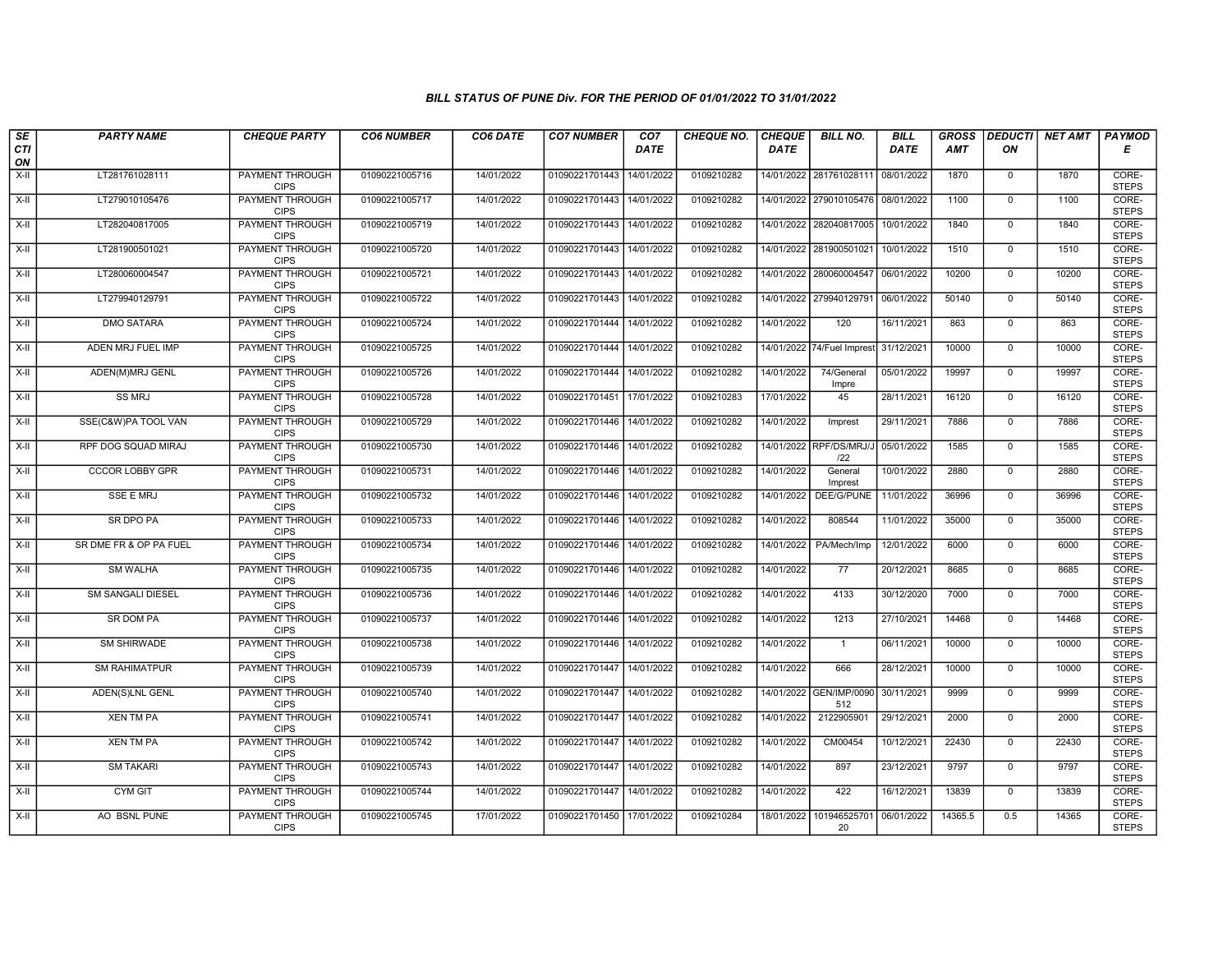| SE        | <b>PARTY NAME</b>               | <b>CHEQUE PARTY</b>                   | <b>CO6 NUMBER</b> | CO6 DATE   | <b>CO7 NUMBER</b>         | CO <sub>7</sub> | <b>CHEQUE NO.</b> | <b>CHEQUE</b> | <b>BILL NO.</b>                 | <b>BILL</b> | <b>GROSS</b> | <b>DEDUCTI</b> | NET AMT | <b>PAYMOD</b>         |
|-----------|---------------------------------|---------------------------------------|-------------------|------------|---------------------------|-----------------|-------------------|---------------|---------------------------------|-------------|--------------|----------------|---------|-----------------------|
| CTI<br>ON |                                 |                                       |                   |            |                           | <b>DATE</b>     |                   | <b>DATE</b>   |                                 | <b>DATE</b> | <b>AMT</b>   | ON             |         | Е                     |
| $X-H$     | VODAFONE ESSAR CELLULAR LIMITED | <b>PAYMENT THROUGH</b><br><b>CIPS</b> | 01090221005746    | 17/01/2022 | 01090221701448            | 17/01/2022      | 0109210283        |               | 17/01/2022 MHSO1401226<br>68846 | 01/01/2022  | 10323.72     | 0.72           | 10323   | CORE-<br><b>STEPS</b> |
| $X-H$     | <b>BSNL PUNE</b>                | <b>PAYMENT THROUGH</b><br><b>CIPS</b> | 01090221005750    | 17/01/2022 | 01090221701448 17/01/2022 |                 | 0109210283        | 17/01/2022    | 101946696301<br>20              | 06/01/2022  | 91544.18     | 16.18          | 91528   | CORE-<br><b>STEPS</b> |
| X-II      | <b>BSNL SATARA</b>              | PAYMENT THROUGH<br><b>CIPS</b>        | 01090221005751    | 17/01/2022 | 01090221701448            | 17/01/2022      | 0109210283        | 17/01/2022    | 101065921601<br>39              | 07/01/2022  | 4620.88      | 0.88           | 4620    | CORE-<br><b>STEPS</b> |
| $X-II$    | <b>BSNL KOLHAPUR</b>            | <b>PAYMENT THROUGH</b><br><b>CIPS</b> | 01090221005752    | 17/01/2022 | 01090221701448            | 17/01/2022      | 0109210283        | 17/01/2022    | 101767301701<br>21              | 06/01/2022  | 3965.98      | 0.98           | 3965    | CORE-<br><b>STEPS</b> |
| $X-H$     | AO CASH BSNLGMTD SANGLI         | <b>PAYMENT THROUGH</b><br><b>CIPS</b> | 01090221005753    | 17/01/2022 | 01090221701448            | 17/01/2022      | 0109210283        | 17/01/2022    | 101493359601<br>33              | 06/01/2022  | 10081.92     | 0.92           | 10081   | CORE-<br><b>STEPS</b> |
| $X-H$     | <b>BSNL PUNE</b>                | <b>PAYMENT THROUGH</b><br><b>CIPS</b> | 01090221005754    | 17/01/2022 | 01090221701448            | 17/01/2022      | 0109210283        | 17/01/2022    | 468324876                       | 09/01/2022  | 1355.78      | 0.78           | 1355    | CORE-<br><b>STEPS</b> |
| X-II      | <b>BSNL PUNE</b>                | PAYMENT THROUGH<br><b>CIPS</b>        | 01090221005755    | 17/01/2022 | 01090221701448            | 17/01/2022      | 0109210283        | 17/01/2022    | 469189503                       | 09/01/2022  | 5840.58      | 0.58           | 5840    | CORE-<br><b>STEPS</b> |
| $X-H$     | <b>BSNL SATARA</b>              | <b>PAYMENT THROUGH</b><br><b>CIPS</b> | 01090221005756    | 17/01/2022 | 01090221701448 17/01/2022 |                 | 0109210283        | 17/01/2022    | 467848281                       | 09/01/2022  | 292.86       | 0.86           | 292     | CORE-<br><b>STEPS</b> |
| $X-H$     | <b>BSNL SATARA</b>              | <b>PAYMENT THROUGH</b><br><b>CIPS</b> | 01090221005757    | 17/01/2022 | 01090221701448            | 17/01/2022      | 0109210283        | 17/01/2022    | 467847898                       | 09/01/2022  | 292.86       | 0.86           | 292     | CORE-<br><b>STEPS</b> |
| $X-H$     | D M MALU AND ASSOCIATES, SANGLI | <b>PAYMENT THROUGH</b><br><b>CIPS</b> | 01090221005758    | 17/01/2022 | 01090221701457 18/01/2022 |                 | 0109210284        | 18/01/2022    | 219256                          | 05/01/2022  | 80400        | 0              | 80400   | CORE-<br><b>STEPS</b> |
| $X-H$     | DR BHARAT DIXIT                 | PAYMENT THROUGH<br><b>CIPS</b>        | 01090221005759    | 17/01/2022 | 01090221701449            | 17/01/2022      | 0109210283        | 17/01/2022    | 464240                          | 10/01/2022  | 138800       | $\mathbf{0}$   | 138800  | CORE-<br><b>STEPS</b> |
| X-II      | DR PRANNOY KUNDE                | <b>PAYMENT THROUGH</b><br><b>CIPS</b> | 01090221005760    | 17/01/2022 | 01090221701449            | 17/01/2022      | 0109210283        | 17/01/2022    | 464238                          | 10/01/2022  | 21600        | $\mathbf 0$    | 21600   | CORE-<br><b>STEPS</b> |
| $X-II$    | DR ROHAN SATISH VALSANGKAR      | <b>PAYMENT THROUGH</b><br><b>CIPS</b> | 01090221005761    | 17/01/2022 | 01090221701449 17/01/2022 |                 | 0109210283        | 17/01/2022    | 464239                          | 10/01/2022  | 56400        | $\overline{0}$ | 56400   | CORE-<br><b>STEPS</b> |
| $X-H$     | <b>GAUTAM SALUNKHE</b>          | PAYMENT THROUGH<br><b>CIPS</b>        | 01090221005762    | 17/01/2022 | 01090221701449            | 17/01/2022      | 0109210283        | 17/01/2022    | 464241                          | 10/01/2022  | 37200        | $\mathbf 0$    | 37200   | CORE-<br><b>STEPS</b> |
| X-II      | DR ABHIJIT S JOSHI              | PAYMENT THROUGH<br><b>CIPS</b>        | 01090221005763    | 17/01/2022 | 01090221701449            | 17/01/2022      | 0109210283        | 17/01/2022    | 464242                          | 10/01/2022  | 23800        | $\Omega$       | 23800   | CORE-<br><b>STEPS</b> |
| X-II      | SR DME(D)PA GENERAL             | PAYMENT THROUGH<br><b>CIPS</b>        | 01090221005764    | 17/01/2022 | 01090221701449            | 17/01/2022      | 0109210283        | 17/01/2022    | 489929                          | 11/01/2021  | 487          | $\mathbf{0}$   | 487     | CORE-<br><b>STEPS</b> |
| X-II      | Earth solutions                 | <b>PAYMENT THROUGH</b><br><b>CIPS</b> | 01090221005765    | 17/01/2022 | 01090221701453            | 18/01/2022      | 0109210284        | 18/01/2022    | 2021/13                         | 15/11/2021  | 2333         | 92             | 2241    | CORE-<br><b>STEPS</b> |
| $X-H$     | DRM(W)PA GENL                   | <b>PAYMENT THROUGH</b><br><b>CIPS</b> | 01090221005766    | 17/01/2022 | 01090221701451            | 17/01/2022      | 0109210283        | 17/01/2022    | 9989                            | 21/12/2021  | 10863        | $\mathbf 0$    | 10863   | CORE-<br><b>STEPS</b> |
| X-II      | <b>RPF MRJ POST</b>             | PAYMENT THROUGH<br><b>CIPS</b>        | 01090221005767    | 17/01/2022 | 01090221701451 17/01/2022 |                 | 0109210283        | 17/01/2022    | RPF/DS/MRJ/<br>G/22             | 05/01/2021  | 903          | $\mathbf 0$    | 903     | CORE-<br><b>STEPS</b> |
| X-II      | <b>RPF MRJ POST</b>             | PAYMENT THROUGH<br><b>CIPS</b>        | 01090221005768    | 17/01/2022 | 01090221701451 17/01/2022 |                 | 0109210283        |               | 17/01/2022 RPF/DS/MRJ/f/<br>22  | 04/12/2021  | 33039        | $\overline{0}$ | 33039   | CORE-<br><b>STEPS</b> |
| X-II      | RPF DOG SQUAD PUNE MEDICINE     | <b>PAYMENT THROUGH</b><br><b>CIPS</b> | 01090221005769    | 17/01/2022 | 01090221701451 17/01/2022 |                 | 0109210283        |               | 17/01/2022 RPF/DS/SVJR/<br>PA/7 | 24/12/2021  | 9766         | $\mathbf{0}$   | 9766    | CORE-<br><b>STEPS</b> |
| X-II      | <b>RPF MRJ POST</b>             | <b>PAYMENT THROUGH</b><br><b>CIPS</b> | 01090221005770    | 17/01/2022 | 01090221701451 17/01/2022 |                 | 0109210283        | 17/01/2022    | RPF/DS/MRJ/<br>M/22             | 05/01/2021  | 4285         | $\Omega$       | 4285    | CORE-<br><b>STEPS</b> |
| $X-H$     | RPF DOG SQUAD PUNE FEEDING      | PAYMENT THROUGH<br><b>CIPS</b>        | 01090221005771    | 17/01/2022 | 01090221701451            | 17/01/2022      | 0109210283        |               | 17/01/2022 RPF/DS/SVJR/<br>PA/5 | 24/12/2021  | 55822        | $\mathbf 0$    | 55822   | CORE-<br><b>STEPS</b> |
| $X-II$    | ADEN DD FUEL JEEP               | PAYMENT THROUGH<br><b>CIPS</b>        | 01090221005772    | 17/01/2022 | 01090221701451            | 17/01/2022      | 0109210283        | 17/01/2022    | DD/JEEP/IMP                     | 12/01/2022  | 7000         | $\Omega$       | 7000    | CORE-<br><b>STEPS</b> |
| $X-H$     | <b>SSE PW ML PA</b>             | PAYMENT THROUGH<br><b>CIPS</b>        | 01090221005773    | 17/01/2022 | 01090221701451 17/01/2022 |                 | 0109210283        | 17/01/2022    | PA/ML/Imp/19                    | 29/12/2021  | 9470         | $\Omega$       | 9470    | CORE-<br><b>STEPS</b> |
| $X-H$     | <b>CCCOR LOBBY PA</b>           | <b>PAYMENT THROUGH</b><br><b>CIPS</b> | 01090221005774    | 17/01/2022 | 01090221701451 17/01/2022 |                 | 0109210283        | 17/01/2022    | General<br>Imprest              | 10/01/2022  | 2939         | $\mathbf 0$    | 2939    | CORE-<br><b>STEPS</b> |
| X-II      | HT170019007416                  | PAYMENT THROUGH<br><b>CIPS</b>        | 01090221005775    | 18/01/2022 | 01090221701452 18/01/2022 |                 | 0109210284        | 18/01/2022    | 170019007416                    | 12/01/2022  | 123580       | $\mathbf{0}$   | 123580  | CORE-<br><b>STEPS</b> |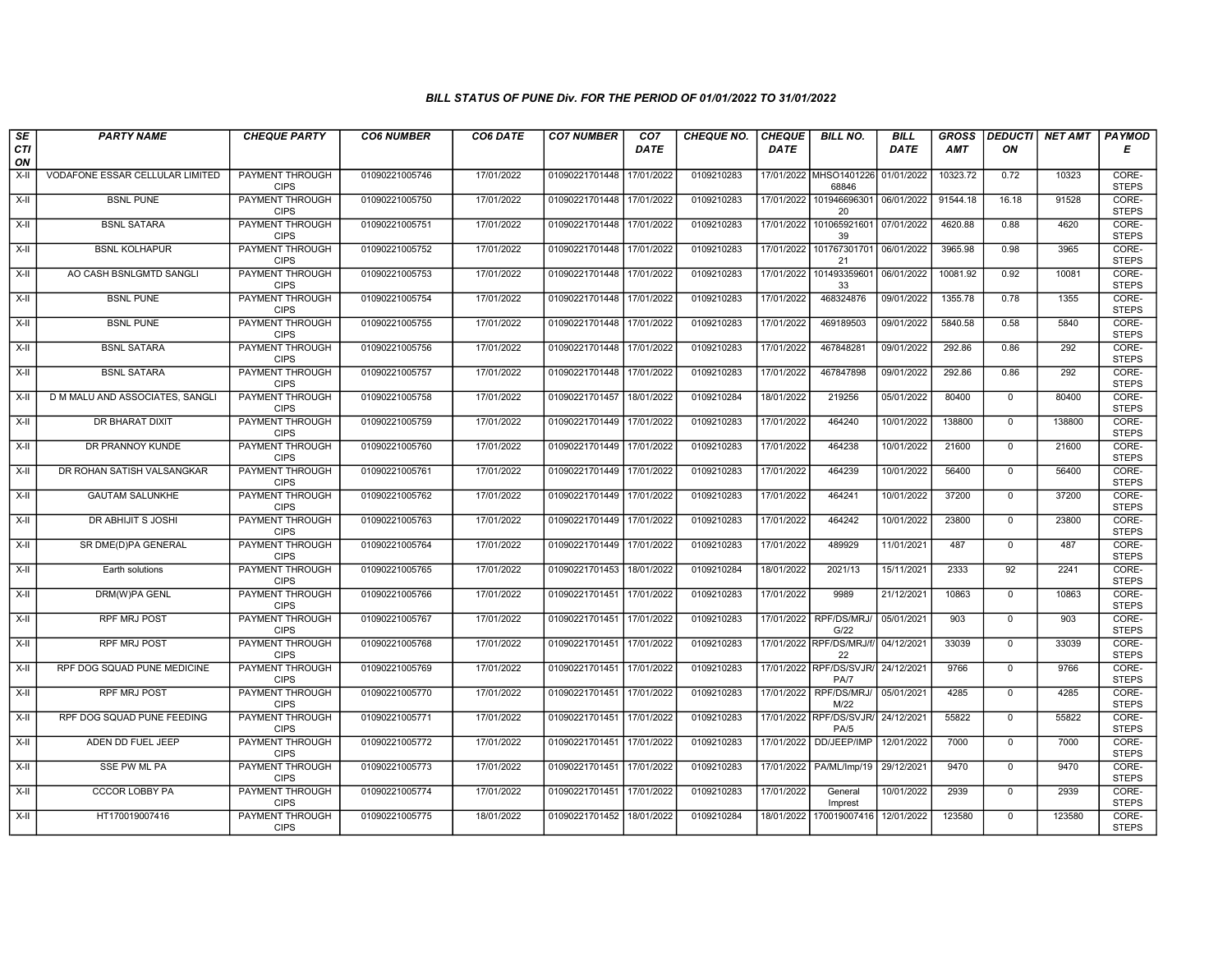| SE                 | <b>PARTY NAME</b>       | <b>CHEQUE PARTY</b>                   | <b>CO6 NUMBER</b> | CO6 DATE   | <b>CO7 NUMBER</b>         | CO <sub>7</sub> | CHEQUE NO. | <b>CHEQUE</b> | <b>BILL NO.</b>                                        | <b>BILL</b> | <b>GROSS</b> |                | DEDUCTI NET AMT | <b>PAYMOD</b>         |
|--------------------|-------------------------|---------------------------------------|-------------------|------------|---------------------------|-----------------|------------|---------------|--------------------------------------------------------|-------------|--------------|----------------|-----------------|-----------------------|
| <b>CTI</b><br>ON   |                         |                                       |                   |            |                           | <b>DATE</b>     |            | <b>DATE</b>   |                                                        | <b>DATE</b> | AMT          | ON             |                 | Е                     |
| $X-H$              | LT197460066709          | <b>PAYMENT THROUGH</b><br><b>CIPS</b> | 01090221005776    | 18/01/2022 | 01090221701455            | 18/01/2022      | 0109210284 | 18/01/2022    | 197460066709                                           | 08/01/2022  | 5760         | 0              | 5760            | CORE-<br><b>STEPS</b> |
| $X-H$              | LT192190029529          | <b>PAYMENT THROUGH</b><br><b>CIPS</b> | 01090221005777    | 18/01/2022 | 01090221701455 18/01/2022 |                 | 0109210284 | 18/01/2022    | 192190029529                                           | 06/01/2022  | 24350        | $\mathbf{0}$   | 24350           | CORE-<br><b>STEPS</b> |
| $X-H$              | LT192191700071          | PAYMENT THROUGH<br><b>CIPS</b>        | 01090221005778    | 18/01/2022 | 01090221701455 18/01/2022 |                 | 0109210284 | 18/01/2022    | 192191700071 06/01/2022                                |             | 11300        | $\mathbf 0$    | 11300           | CORE-<br><b>STEPS</b> |
| $X-H$              | LT170280062475          | PAYMENT THROUGH<br><b>CIPS</b>        | 01090221005779    | 18/01/2022 | 01090221701455            | 18/01/2022      | 0109210284 | 18/01/2022    | 170280062475                                           | 06/01/2022  | 4360         | $\mathbf 0$    | 4360            | CORE-<br><b>STEPS</b> |
| $X-H$              | LT198400128965          | <b>PAYMENT THROUGH</b><br><b>CIPS</b> | 01090221005780    | 18/01/2022 | 01090221701455            | 18/01/2022      | 0109210284 | 18/01/2022    | 198400128965                                           | 06/01/2022  | 48730        | $\mathbf{0}$   | 48730           | CORE-<br><b>STEPS</b> |
| $X-H$              | LT202450580149          | <b>PAYMENT THROUGH</b><br><b>CIPS</b> | 01090221005781    | 18/01/2022 | 01090221701455            | 18/01/2022      | 0109210284 |               | 18/01/2022 202450580149                                | 07/01/2022  | 370          | $\mathbf 0$    | 370             | CORE-<br><b>STEPS</b> |
| $X-II$             | LT198350023261          | PAYMENT THROUGH<br><b>CIPS</b>        | 01090221005782    | 18/01/2022 | 01090221701455            | 18/01/2022      | 0109210284 | 18/01/2022    | 198350023261                                           | 06/01/2022  | 4730         | $\mathbf 0$    | 4730            | CORE-<br><b>STEPS</b> |
| $X-H$              | LT197460063998          | <b>PAYMENT THROUGH</b><br><b>CIPS</b> | 01090221005783    | 18/01/2022 | 01090221701455 18/01/2022 |                 | 0109210284 | 18/01/2022    | 197460063998                                           | 06/01/2022  | 18160        | $\overline{0}$ | 18160           | CORE-<br><b>STEPS</b> |
| X-II               | LT187401594526          | PAYMENT THROUGH<br><b>CIPS</b>        | 01090221005784    | 18/01/2022 | 01090221701455 18/01/2022 |                 | 0109210284 | 18/01/2022    | 187401594526                                           | 08/01/2022  | 15500        | $\mathbf{0}$   | 15500           | CORE-<br><b>STEPS</b> |
| $X-H$              | LT187460134385          | <b>PAYMENT THROUGH</b><br><b>CIPS</b> | 01090221005785    | 18/01/2022 | 01090221701455 18/01/2022 |                 | 0109210284 |               | 18/01/2022 187460134385 08/01/2022                     |             | 14530        | $\overline{0}$ | 14530           | CORE-<br><b>STEPS</b> |
| $X-II$             | LT187220011618          | PAYMENT THROUGH<br><b>CIPS</b>        | 01090221005786    | 18/01/2022 | 01090221701455            | 18/01/2022      | 0109210284 | 18/01/2022    | 187220011618                                           | 08/01/2022  | 34550        | $\mathbf 0$    | 34550           | CORE-<br><b>STEPS</b> |
| $X-H$              | LT187311793325          | PAYMENT THROUGH<br><b>CIPS</b>        | 01090221005787    | 18/01/2022 | 01090221701455            | 18/01/2022      | 0109210284 | 18/01/2022    | 187311793325                                           | 08/01/2022  | 6260         | $\mathbf 0$    | 6260            | CORE-<br><b>STEPS</b> |
| $X-H$              | LT194330073526          | <b>PAYMENT THROUGH</b><br><b>CIPS</b> | 01090221005788    | 18/01/2022 | 01090221701455 18/01/2022 |                 | 0109210284 | 18/01/2022    | 194330073526 06/01/2022                                |             | 13950        | $\overline{0}$ | 13950           | CORE-<br><b>STEPS</b> |
| X-II               | LT202570002211          | <b>PAYMENT THROUGH</b><br><b>CIPS</b> | 01090221005789    | 18/01/2022 | 01090221701455            | 18/01/2022      | 0109210284 | 18/01/2022    | 202570002211                                           | 10/01/2022  | 4520         | $\mathbf 0$    | 4520            | CORE-<br><b>STEPS</b> |
| $\overline{X}$ -II | LT186841450911          | PAYMENT THROUGH<br><b>CIPS</b>        | 01090221005790    | 18/01/2022 | 01090221701455 18/01/2022 |                 | 0109210284 | 18/01/2022    | 186841450911                                           | 10/01/2022  | 5300         | $\mathbf 0$    | 5300            | CORE-<br><b>STEPS</b> |
| $X-II$             | LT170016897003          | PAYMENT THROUGH<br><b>CIPS</b>        | 01090221005791    | 18/01/2022 | 01090221701455            | 18/01/2022      | 0109210284 | 18/01/2022    | 170016897003                                           | 10/01/2022  | 760          | $\mathbf 0$    | 760             | CORE-<br><b>STEPS</b> |
| $X-H$              | LT186840002591          | PAYMENT THROUGH<br><b>CIPS</b>        | 01090221005792    | 18/01/2022 | 01090221701455            | 18/01/2022      | 0109210284 | 18/01/2022    | 186840002591                                           | 10/01/2022  | 16350        | $\mathsf{O}$   | 16350           | CORE-<br><b>STEPS</b> |
| $X-H$              | LT170274167591          | <b>PAYMENT THROUGH</b><br><b>CIPS</b> | 01090221005793    | 18/01/2022 | 01090221701455            | 18/01/2022      | 0109210284 | 18/01/2022    | 170274167591                                           | 10/01/2022  | 3810         | $\mathbf 0$    | 3810            | CORE-<br><b>STEPS</b> |
| $X-H$              | LT187081378137          | PAYMENT THROUGH<br><b>CIPS</b>        | 01090221005794    | 18/01/2022 | 01090221701455            | 18/01/2022      | 0109210284 |               | 18/01/2022 187081378137                                | 10/01/2022  | 4680         | $\mathbf 0$    | 4680            | CORE-<br><b>STEPS</b> |
| $X-H$              | LT174000229651          | PAYMENT THROUGH<br><b>CIPS</b>        | 01090221005795    | 18/01/2022 | 01090221701455            | 18/01/2022      | 0109210284 | 18/01/2022    | 174000229651                                           | 10/01/2022  | 6740         | $\mathbf{0}$   | 6740            | CORE-<br><b>STEPS</b> |
| $X-H$              | LT170016369864          | PAYMENT THROUGH<br><b>CIPS</b>        | 01090221005796    | 18/01/2022 | 01090221701455            | 18/01/2022      | 0109210284 | 18/01/2022    | 170016369864                                           | 12/01/2022  | 370          | $\mathsf{O}$   | 370             | CORE-<br><b>STEPS</b> |
| $X-H$              | LT181032265817          | <b>PAYMENT THROUGH</b><br><b>CIPS</b> | 01090221005797    | 18/01/2022 | 01090221701455 18/01/2022 |                 | 0109210284 | 18/01/2022    | 181032265817                                           | 10/01/2022  | 1970         | $\mathbf 0$    | 1970            | CORE-<br><b>STEPS</b> |
| $X-II$             | LT183871382287          | PAYMENT THROUGH<br><b>CIPS</b>        | 01090221005798    | 18/01/2022 | 01090221701455            | 18/01/2022      | 0109210284 | 18/01/2022    | 183871382287                                           | 08/01/2022  | 2050         | $\mathbf 0$    | 2050            | CORE-<br><b>STEPS</b> |
| $X-II$             | LT183871382279          | PAYMENT THROUGH<br><b>CIPS</b>        | 01090221005799    | 18/01/2022 | 01090221701455            | 18/01/2022      | 0109210284 | 18/01/2022    | 183871382279                                           | 08/01/2022  | 36460        | $\mathbf{0}$   | 36460           | CORE-<br><b>STEPS</b> |
| $X-H$              | LT170143701100          | PAYMENT THROUGH<br><b>CIPS</b>        | 01090221005800    | 18/01/2022 | 01090221701455            | 18/01/2022      | 0109210284 | 18/01/2022    | 170143701100                                           | 11/01/2022  | 6190         | $\mathbf 0$    | 6190            | CORE-<br><b>STEPS</b> |
| $X-H$              | <b>IPF RPF SIB PUNE</b> | <b>PAYMENT THROUGH</b><br><b>CIPS</b> | 01090221005801    | 18/01/2022 | 01090221701454            | 18/01/2022      | 0109210284 |               | 18/01/2022 IPF/SIB/Fuel/2 11/01/2022<br>$\overline{2}$ |             | 1200         | $\mathbf 0$    | 1200            | CORE-<br><b>STEPS</b> |
| $X-H$              | LT172491916571          | <b>PAYMENT THROUGH</b><br><b>CIPS</b> | 01090221005802    | 18/01/2022 | 01090221701455 18/01/2022 |                 | 0109210284 | 18/01/2022    | 172491916571 08/01/2022                                |             | 1970         | $\mathsf{O}$   | 1970            | CORE-<br><b>STEPS</b> |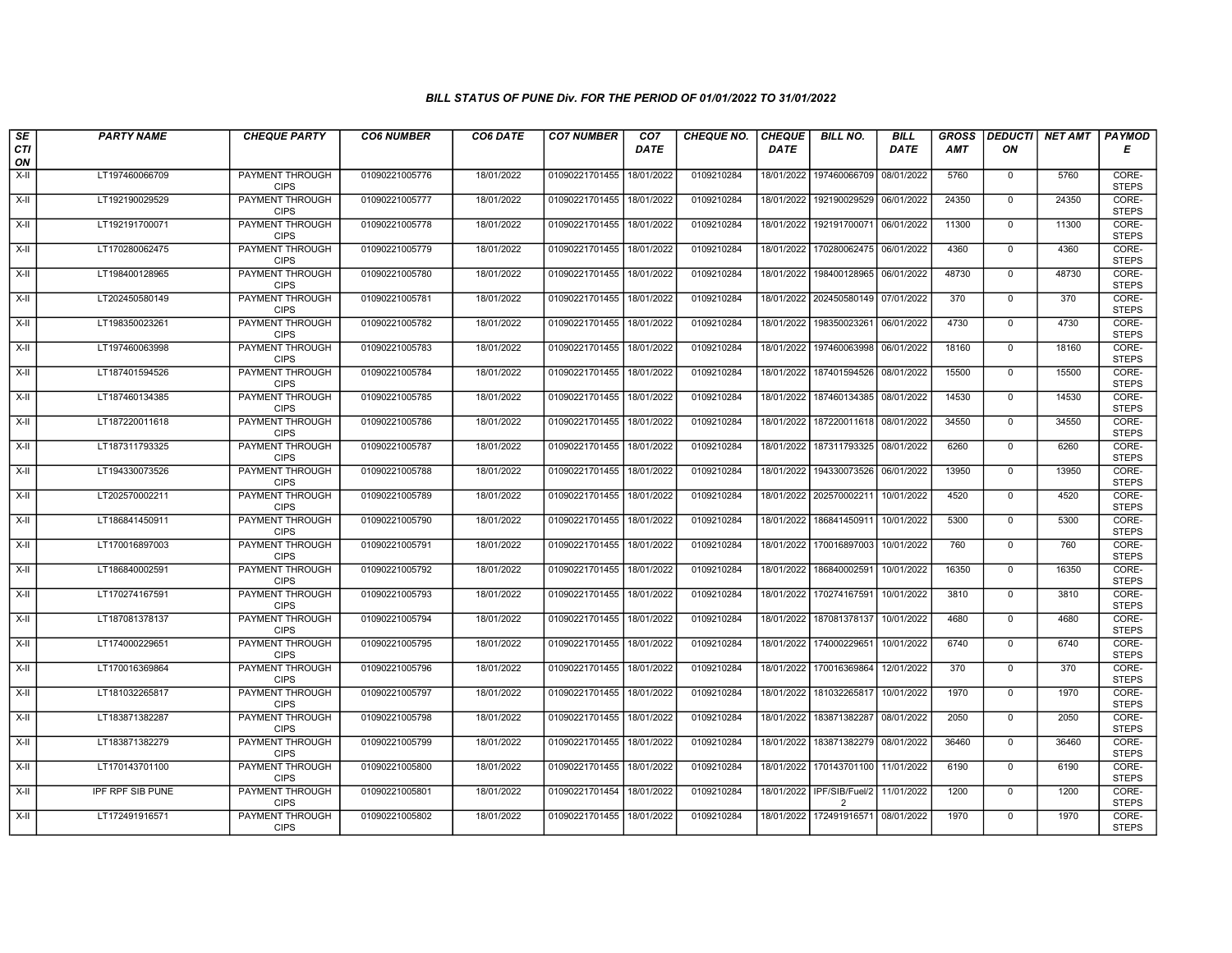| SE        | <b>PARTY NAME</b>                             | <b>CHEQUE PARTY</b>                   | <b>CO6 NUMBER</b> | CO6 DATE   | <b>CO7 NUMBER</b>         | CO <sub>7</sub> | <b>CHEQUE NO.</b> | <b>CHEQUE</b> | <b>BILL NO.</b>                | <b>BILL</b> | <b>GROSS</b> | <b>DEDUCTI</b> | <b>NET AMT</b> | <b>PAYMOD</b>         |
|-----------|-----------------------------------------------|---------------------------------------|-------------------|------------|---------------------------|-----------------|-------------------|---------------|--------------------------------|-------------|--------------|----------------|----------------|-----------------------|
| CTI<br>ON |                                               |                                       |                   |            |                           | <b>DATE</b>     |                   | <b>DATE</b>   |                                | DATE        | AMT          | ON             |                | Е                     |
| X-II      | <b>RPF DEHR</b>                               | <b>PAYMENT THROUGH</b><br><b>CIPS</b> | 01090221005803    | 18/01/2022 | 01090221701454            | 18/01/2022      | 0109210284        |               | 18/01/2022 IPF/CCH/FUEL<br>122 | 11/01/2021  | 1200         | $\mathbf 0$    | 1200           | CORE-<br><b>STEPS</b> |
| $X-H$     | <b>RPF CHOWKI LONAND</b>                      | <b>PAYMENT THROUGH</b><br><b>CIPS</b> | 01090221005804    | 18/01/2022 | 01090221701454 18/01/2022 |                 | 0109210284        | 18/01/2022    | SI/FUEL/22                     | 11/01/2022  | 1200         | $\Omega$       | 1200           | CORE-<br><b>STEPS</b> |
| X-II      | RPF CHOWKI JEJURI                             | PAYMENT THROUGH<br><b>CIPS</b>        | 01090221005805    | 18/01/2022 | 01090221701454 18/01/2022 |                 | 0109210284        | 18/01/2022    | SI/FUEL/22                     | 11/01/2022  | 1200         | $\mathbf 0$    | 1200           | CORE-<br><b>STEPS</b> |
| $X-II$    | <b>RPF THANA PUNE</b>                         | <b>PAYMENT THROUGH</b><br><b>CIPS</b> | 01090221005806    | 18/01/2022 | 01090221701454            | 18/01/2022      | 0109210284        | 18/01/2022    | IPF<br>/PA/FUEL/22             | 11/01/2022  | 1200         | $\overline{0}$ | 1200           | CORE-<br><b>STEPS</b> |
| $X-H$     | <b>SM SASWAD ROAD</b>                         | <b>PAYMENT THROUGH</b><br><b>CIPS</b> | 01090221005807    | 18/01/2022 | 01090221701458 18/01/2022 |                 | 0109210284        | 18/01/2022    | 1167                           | 30/12/2021  | 10000        | $\mathbf 0$    | 10000          | CORE-<br><b>STEPS</b> |
| X-II      | SS HATKANANGALE                               | <b>PAYMENT THROUGH</b><br><b>CIPS</b> | 01090221005808    | 18/01/2022 | 01090221701458            | 18/01/2022      | 0109210284        | 18/01/2022    | 128                            | 31/12/2021  | 14714        | $\mathbf{0}$   | 14714          | CORE-<br><b>STEPS</b> |
| X-II      | <b>SM MASUR</b>                               | PAYMENT THROUGH<br><b>CIPS</b>        | 01090221005809    | 18/01/2022 | 01090221701458            | 18/01/2022      | 0109210284        | 18/01/2022    | 91                             | 30/12/2021  | 10000        | $\Omega$       | 10000          | CORE-<br><b>STEPS</b> |
| $X-II$    | <b>SM SHINDWANE</b>                           | PAYMENT THROUGH<br><b>CIPS</b>        | 01090221005810    | 18/01/2022 | 01090221701458            | 18/01/2022      | 0109210284        | 18/01/2022    | 2597                           | 30/11/2021  | 9858         | $\mathbf 0$    | 9858           | CORE-<br><b>STEPS</b> |
| $X-H$     | <b>SM TALEGAON</b>                            | <b>PAYMENT THROUGH</b><br><b>CIPS</b> | 01090221005811    | 18/01/2022 | 01090221701458            | 18/01/2022      | 0109210284        | 18/01/2022    | 5363                           | 31/12/2021  | 15256        | $\mathbf 0$    | 15256          | CORE-<br><b>STEPS</b> |
| $X-H$     | <b>SM AMBALE</b>                              | <b>PAYMENT THROUGH</b><br><b>CIPS</b> | 01090221005812    | 18/01/2022 | 01090221701458 18/01/2022 |                 | 0109210284        | 18/01/2022    | 838                            | 30/11/2021  | 10000        | $\mathbf 0$    | 10000          | CORE-<br><b>STEPS</b> |
| $X-H$     | ADEN DD FUEL                                  | PAYMENT THROUGH<br><b>CIPS</b>        | 01090221005813    | 18/01/2022 | 01090221701458            | 18/01/2022      | 0109210284        | 18/01/2022    | DD/PTRL/IMP                    | 05/01/2022  | 9632         | $\mathbf 0$    | 9632           | CORE-<br><b>STEPS</b> |
| X-II      | CMS PA GENL                                   | PAYMENT THROUGH<br><b>CIPS</b>        | 01090221005814    | 18/01/2022 | 01090221701458 18/01/2022 |                 | 0109210284        | 18/01/2022    | 078                            | 24/11/2021  | 37985        | $\Omega$       | 37985          | CORE-<br><b>STEPS</b> |
| X-II      | <b>RRGPR</b>                                  | PAYMENT THROUGH<br><b>CIPS</b>        | 01090221005815    | 18/01/2022 | 01090221701458            | 18/01/2022      | 0109210284        | 18/01/2022    | <b>IMPREST BILI</b>            | 07/01/2022  | 7966         | $\mathbf 0$    | 7966           | CORE-<br><b>STEPS</b> |
| $X-H$     | <b>BPCLE CMS</b>                              | <b>PAYMENT THROUGH</b><br><b>CIPS</b> | 01090221005816    | 18/01/2022 | 01090221701456            | 18/01/2022      | 0109210284        | 18/01/2022    | ttm imprest                    | 18/01/2022  | 449468       | $\mathbf 0$    | 449468         | CORE-<br><b>STEPS</b> |
| X-II      | R R SATARA                                    | PAYMENT THROUGH<br><b>CIPS</b>        | 01090221005817    | 18/01/2022 | 01090221701458            | 18/01/2022      | 0109210284        | 18/01/2022    | <b>IMPREST BILL</b>            | 07/01/2022  | 8000         | $\Omega$       | 8000           | CORE-<br><b>STEPS</b> |
| $X-II$    | SNT ENGINEERS-GAUTAM BUDHH NAGAR              | <b>PAYMENT THROUGH</b><br><b>CIPS</b> | 01090221005818    | 18/01/2022 | 01090221701460            | 19/01/2022      | 0109210285        | 19/01/2022    | 140467                         | 08/07/2021  | 54520        | $\overline{0}$ | 54520          | CORE-<br><b>STEPS</b> |
| X-II      | ADEE TD PA                                    | <b>PAYMENT THROUGH</b><br><b>CIPS</b> | 01090221005819    | 18/01/2022 | 01090221701459 18/01/2022 |                 | 0109210285        | 19/01/2022    | 103                            | 17/01/2022  | 3397         | $\Omega$       | 3397           | CORE-<br><b>STEPS</b> |
| X-II      | SR DME(D)PA GENERAL                           | <b>PAYMENT THROUGH</b><br><b>CIPS</b> | 01090221005820    | 18/01/2022 | 01090221701459            | 18/01/2022      | 0109210285        | 19/01/2022    | PA/MD/M&P<br><b>IMPRES</b>     | 15/01/2022  | 41460        | $\mathbf 0$    | 41460          | CORE-<br><b>STEPS</b> |
| $X-II$    | GLOBAL HOSPITAL AND RESEARCH<br>INSTITUE-PUNE | PAYMENT THROUGH<br><b>CIPS</b>        | 01090221005821    | 18/01/2022 | 01090221701462 19/01/2022 |                 | 0109210285        | 19/01/2022    | 1731/2021                      | 10/07/2021  | 425817       | $\Omega$       | 425817         | CORE-<br><b>STEPS</b> |
| X-II      | GLOBAL HOSPITAL AND RESEARCH<br>INSTITUE-PUNE | PAYMENT THROUGH<br><b>CIPS</b>        | 01090221005822    | 18/01/2022 | 01090221701462            | 19/01/2022      | 0109210285        | 19/01/2022    | 1877/2021                      | 22/07/2021  | 231695       | $\mathbf 0$    | 231695         | CORE-<br><b>STEPS</b> |
| $X-H$     | INLAKS AND BUDHRANI HOSPITAL PUNE             | <b>PAYMENT THROUGH</b><br><b>CIPS</b> | 01090221005823    | 18/01/2022 | 01090221701462            | 19/01/2022      | 0109210285        | 19/01/2022    | F0337314                       | 17/06/2021  | 89837        | $\overline{0}$ | 89837          | CORE-<br><b>STEPS</b> |
| $X-H$     | INLAKS AND BUDHRANI HOSPITAL PUNE             | <b>PAYMENT THROUGH</b><br><b>CIPS</b> | 01090221005824    | 19/01/2022 | 01090221701465 19/01/2022 |                 | 0109210285        | 19/01/2022    | F0338161                       | 22/06/2021  | 82063        | $\mathbf 0$    | 82063          | CORE-<br><b>STEPS</b> |
| X-II      | <b>IRICEN OFFICE</b>                          | PAYMENT THROUGH<br><b>CIPS</b>        | 01090221005825    | 19/01/2022 | 01090221701461            | 19/01/2022      | 0109210286        | 20/01/2022    | 511                            | 17/01/2022  | 16295        | $\mathbf{0}$   | 16295          | CORE-<br><b>STEPS</b> |
| $X-H$     | <b>IRICEN OFFICE HOSTEL</b>                   | PAYMENT THROUGH<br><b>CIPS</b>        | 01090221005826    | 19/01/2022 | 01090221701461            | 19/01/2022      | 0109210286        | 20/01/2022    | <b>NIL</b>                     | 24/12/2021  | 11199        | $\Omega$       | 11199          | CORE-<br><b>STEPS</b> |
| X-II      | <b>SM AKURDI</b>                              | PAYMENT THROUGH<br><b>CIPS</b>        | 01090221005828    | 19/01/2022 | 01090221701463            | 19/01/2022      | 0109210285        | 19/01/2022    | SrDCM/GIMP<br><b>AKRD</b>      | 14/01/2022  | 19835        | $\mathbf 0$    | 19835          | CORE-<br><b>STEPS</b> |
| $X-H$     | <b>SM WADGAON</b>                             | <b>PAYMENT THROUGH</b><br><b>CIPS</b> | 01090221005829    | 19/01/2022 | 01090221701463 19/01/2022 |                 | 0109210285        |               | 19/01/2022 PA/C/GIMP/VD<br>G   | 17/01/2022  | 18827        | $\mathsf{O}$   | 18827          | CORE-<br><b>STEPS</b> |
| X-II      | <b>SM BEGADEWADI</b>                          | PAYMENT THROUGH<br><b>CIPS</b>        | 01090221005830    | 19/01/2022 | 01090221701463 19/01/2022 |                 | 0109210285        | 19/01/2022    | SrDCM/GIMP<br><b>BGWD</b>      | 14/01/2022  | 14909        | $\mathbf 0$    | 14909          | CORE-<br><b>STEPS</b> |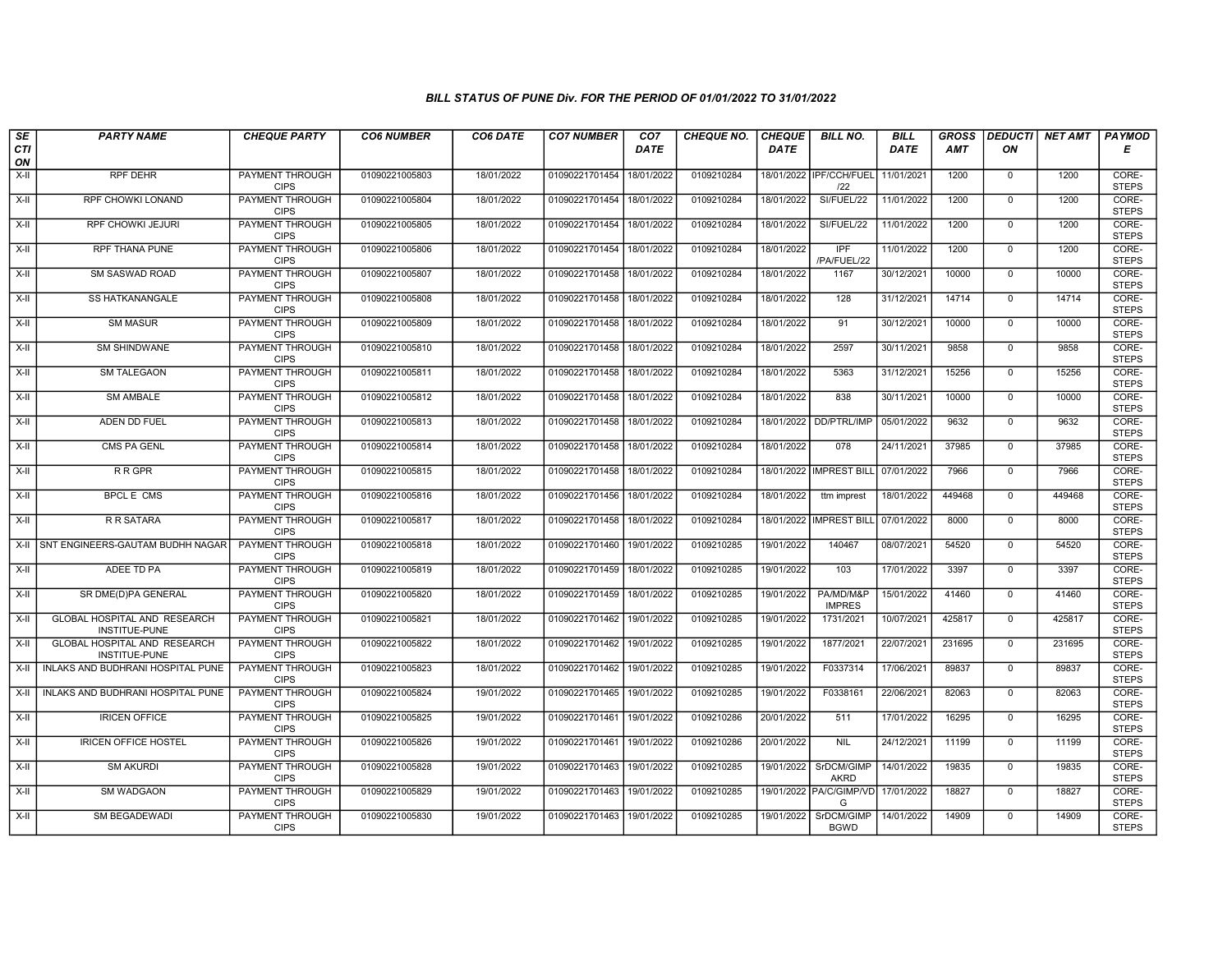| SE               | <b>PARTY NAME</b>                                 | <b>CHEQUE PARTY</b>                   | <b>CO6 NUMBER</b> | CO6 DATE   | <b>CO7 NUMBER</b>         | CO <sub>7</sub> | <b>CHEQUE NO.</b> | <b>CHEQUE</b> | <b>BILL NO.</b>           | <b>BILL</b> | <b>GROSS</b> | <b>DEDUCTI</b> | NET AMT | <b>PAYMOD</b>                |
|------------------|---------------------------------------------------|---------------------------------------|-------------------|------------|---------------------------|-----------------|-------------------|---------------|---------------------------|-------------|--------------|----------------|---------|------------------------------|
| <b>CTI</b><br>ON |                                                   |                                       |                   |            |                           | <b>DATE</b>     |                   | <b>DATE</b>   |                           | DATE        | <b>AMT</b>   | ON             |         | Е                            |
| $X-H$            | <b>SM GHORAWADI</b>                               | <b>PAYMENT THROUGH</b><br><b>CIPS</b> | 01090221005831    | 19/01/2022 | 01090221701463            | 19/01/2022      | 0109210285        | 19/01/2022    | SrDCM/GIMP<br><b>GRWD</b> | 14/01/2022  | 14971        | $\mathbf 0$    | 14971   | CORE-<br><b>STEPS</b>        |
| $X-H$            | DRM(W)PA SR DEN(CO)PA FUEL                        | <b>PAYMENT THROUGH</b><br><b>CIPS</b> | 01090221005832    | 19/01/2022 | 01090221701463            | 19/01/2022      | 0109210285        | 19/01/2022    | Fuel imprest              | 11/01/2022  | 10000        | $\Omega$       | 10000   | CORE-<br><b>STEPS</b>        |
| X-II             | <b>ADEN TM KK</b>                                 | PAYMENT THROUGH<br><b>CIPS</b>        | 01090221005833    | 19/01/2022 | 01090221701463            | 19/01/2022      | 0109210285        | 19/01/2022    | General<br>Imprest        | 14/01/2022  | 28513        | $\mathbf 0$    | 28513   | CORE-<br><b>STEPS</b>        |
| $X-H$            | <b>SSE PW DD</b>                                  | <b>PAYMENT THROUGH</b><br><b>CIPS</b> | 01090221005834    | 19/01/2022 | 01090221701463            | 19/01/2022      | 0109210285        | 19/01/2022    | 23                        | 28/12/2021  | 9992         | $\overline{0}$ | 9992    | CORE-<br><b>STEPS</b>        |
| $X-H$            | <b>SRDCM PUNE</b>                                 | <b>PAYMENT THROUGH</b><br><b>CIPS</b> | 01090221005835    | 19/01/2022 | 01090221701463            | 19/01/2022      | 0109210285        | 19/01/2022    | SrDCM/SCI<br><b>GIMP</b>  | 14/01/2022  | 5945         | $\Omega$       | 5945    | CORE-<br><b>STEPS</b>        |
| X-II             | CHI PUNE                                          | <b>PAYMENT THROUGH</b><br><b>CIPS</b> | 01090221005836    | 19/01/2022 | 01090221701463            | 19/01/2022      | 0109210285        | 19/01/2022    | 07                        | 14/01/2022  | 4770         | $\mathbf{0}$   | 4770    | CORE-<br><b>STEPS</b>        |
| X-II             | SM JARANDESHWAR                                   | PAYMENT THROUGH<br><b>CIPS</b>        | 01090221005837    | 19/01/2022 | 01090221701463            | 19/01/2022      | 0109210285        | 19/01/2022    | 9488                      | 27/12/2021  | 10000        | $\Omega$       | 10000   | CORE-<br><b>STEPS</b>        |
| $X-II$           | NOBLE HOSPITALS PVT.LTD.-<br>HADAPSAR/PUNE        | PAYMENT THROUGH<br><b>CIPS</b>        | 01090221005838    | 19/01/2022 | 01090221701465            | 19/01/2022      | 0109210285        | 19/01/2022    | 20201231                  | 31/12/2020  | 4160         | $\mathbf 0$    | 4160    | CORE-<br><b>STEPS</b>        |
| $X-H$            | <b>NOBLE HOSPITALS PVT.LTD.-</b><br>HADAPSAR/PUNE | <b>PAYMENT THROUGH</b><br><b>CIPS</b> | 01090221005839    | 19/01/2022 | 01090221701465            | 19/01/2022      | 0109210285        | 19/01/2022    | 200900935                 | 21/09/2020  | 45512        | $\mathbf 0$    | 45512   | CORE-<br><b>STEPS</b>        |
| $X-H$            | NOBLE HOSPITALS PVT.LTD.-<br><b>HADAPSAR/PUNE</b> | <b>PAYMENT THROUGH</b><br><b>CIPS</b> | 01090221005840    | 19/01/2022 | 01090221701465 19/01/2022 |                 | 0109210285        | 19/01/2022    | 20201215                  | 15/12/2020  | 4596         | $\mathbf 0$    | 4596    | CORE-<br><b>STEPS</b>        |
| X-II             | GLOBAL HOSPITAL AND RESEARCH<br>INSTITUE-PUNE     | PAYMENT THROUGH<br><b>CIPS</b>        | 01090221005841    | 19/01/2022 | 01090221701465            | 19/01/2022      | 0109210285        | 19/01/2022    | 1258/2021                 | 04/06/2021  | 165300       | $\mathbf{0}$   | 165300  | CORE-<br><b>STEPS</b>        |
| $X-H$            | INLAKS AND BUDHRANI HOSPITAL PUNE                 | <b>PAYMENT THROUGH</b><br><b>CIPS</b> | 01090221005843    | 19/01/2022 | 01090221701465            | 19/01/2022      | 0109210285        | 19/01/2022    | f0337351                  | 19/06/2021  | 156954       | $\Omega$       | 156954  | CORE-<br><b>STEPS</b>        |
| X-II             | LT170014147422                                    | <b>PAYMENT THROUGH</b><br><b>CIPS</b> | 01090221005844    | 19/01/2022 | 01090221701464            | 19/01/2022      | 0109210285        | 19/01/2022    | 170014147422              | 11/01/2022  | 730          | $\mathbf 0$    | 730     | CORE-<br><b>STEPS</b>        |
| $X-H$            | LT170148926771                                    | <b>PAYMENT THROUGH</b><br><b>CIPS</b> | 01090221005845    | 19/01/2022 | 01090221701464            | 19/01/2022      | 0109210285        | 19/01/2022    | 170148926771              | 11/01/2022  | 14880        | $\mathbf 0$    | 14880   | CORE-<br><b>STEPS</b>        |
| X-II             | SR DME PA FUEL                                    | PAYMENT THROUGH<br><b>CIPS</b>        | 01090221005846    | 19/01/2022 | 01090221701463            | 19/01/2022      | 0109210285        | 19/01/2022    | PA/Mech/Imp               | 18/01/2022  | 7000         | $\Omega$       | 7000    | CORE-<br><b>STEPS</b>        |
| $X-II$           | LT160210017426                                    | <b>PAYMENT THROUGH</b><br><b>CIPS</b> | 01090221005847    | 19/01/2022 | 01090221701464            | 19/01/2022      | 0109210285        | 19/01/2022    | 160210017426              | 12/01/2022  | 340          | $\mathbf 0$    | 340     | CORE-<br><b>STEPS</b>        |
| X-II             | LT186840002582                                    | PAYMENT THROUGH<br><b>CIPS</b>        | 01090221005848    | 19/01/2022 | 01090221701464            | 19/01/2022      | 0109210285        | 19/01/2022    | 186840002582              | 10/01/2022  | 5830         | $\Omega$       | 5830    | CORE-<br><b>STEPS</b>        |
| X-II             | LT170272101038                                    | <b>PAYMENT THROUGH</b><br><b>CIPS</b> | 01090221005850    | 19/01/2022 | 01090221701464            | 19/01/2022      | 0109210285        | 19/01/2022    | 170272101038              | 11/01/2022  | 460          | $\mathbf 0$    | 460     | CORE-<br><b>STEPS</b>        |
| X-II             | LT197220014426                                    | PAYMENT THROUGH<br><b>CIPS</b>        | 01090221005851    | 19/01/2022 | 01090221701464            | 19/01/2022      | 0109210285        | 19/01/2022    | 197220014426              | 06/01/2022  | 500          | $\Omega$       | 500     | CORE-<br><b>STEPS</b>        |
| X-II             | LT197220014434                                    | PAYMENT THROUGH<br><b>CIPS</b>        | 01090221005852    | 19/01/2022 | 01090221701464            | 19/01/2022      | 0109210285        | 19/01/2022    | 197220014434              | 06/01/2022  | 950          | $\Omega$       | 950     | CORE-<br><b>STEPS</b>        |
| $X-II$           | Yourself for D.D                                  | Yourself for D.D                      | 01090221005853    | 19/01/2022 | 01090221701464            | 19/01/2022      | 970367            | 19/01/2022    | 160017156613              | 10/01/2022  | 70590        | $\overline{0}$ | 70590   | <b>BANK</b><br><b>CHEQUE</b> |
| X-II             | <b>SSE PW KRD</b>                                 | <b>PAYMENT THROUGH</b><br><b>CIPS</b> | 01090221005854    | 19/01/2022 | 01090221701463 19/01/2022 |                 | 0109210285        | 19/01/2022    | KRD.12.02                 | 18/12/2021  | 9994         | $\Omega$       | 9994    | CORE-<br><b>STEPS</b>        |
| X-II             | DOSHI HOSPICARE-MUMBAI                            | PAYMENT THROUGH<br><b>CIPS</b>        | 01090221005857    | 19/01/2022 | 01090221701467            | 20/01/2022      | 0109210286        | 20/01/2022    | DH/679                    | 28/09/2021  | 10023.56     | 0.56           | 10023   | CORE-<br><b>STEPS</b>        |
| $X-II$           | RISHABH TRADING CO                                | PAYMENT THROUGH<br><b>CIPS</b>        | 01090221005859    | 19/01/2022 | 01090221701467            | 20/01/2022      | 0109210286        | 20/01/2022    | RTC/2122/545              | 07/10/2021  | 19712        | 20             | 19692   | CORE-<br><b>STEPS</b>        |
| X-II             | NANDANA SURGUCALS-MUMBAI                          | <b>PAYMENT THROUGH</b><br><b>CIPS</b> | 01090221005860    | 19/01/2022 | 01090221701467 20/01/2022 |                 | 0109210286        | 20/01/2022    | NSI/0530/2122             | 12/10/2021  | 15456        | 16             | 15440   | CORE-<br><b>STEPS</b>        |
| $X-H$            | <b>SEVEN SEAS ENTERPRISES</b>                     | <b>PAYMENT THROUGH</b><br><b>CIPS</b> | 01090221005861    | 19/01/2022 | 01090221701467 20/01/2022 |                 | 0109210286        | 20/01/2022    | 1523                      | 14/10/2021  | 2192.96      | 0.96           | 2192    | CORE-<br><b>STEPS</b>        |
| X-II             | ARIHANT MEDITECH-PUNE                             | <b>PAYMENT THROUGH</b><br><b>CIPS</b> | 01090221005862    | 19/01/2022 | 01090221701467 20/01/2022 |                 | 0109210286        | 20/01/2022    | P/725                     | 20/10/2021  | 7245         | $\mathbf 0$    | 7245    | CORE-<br><b>STEPS</b>        |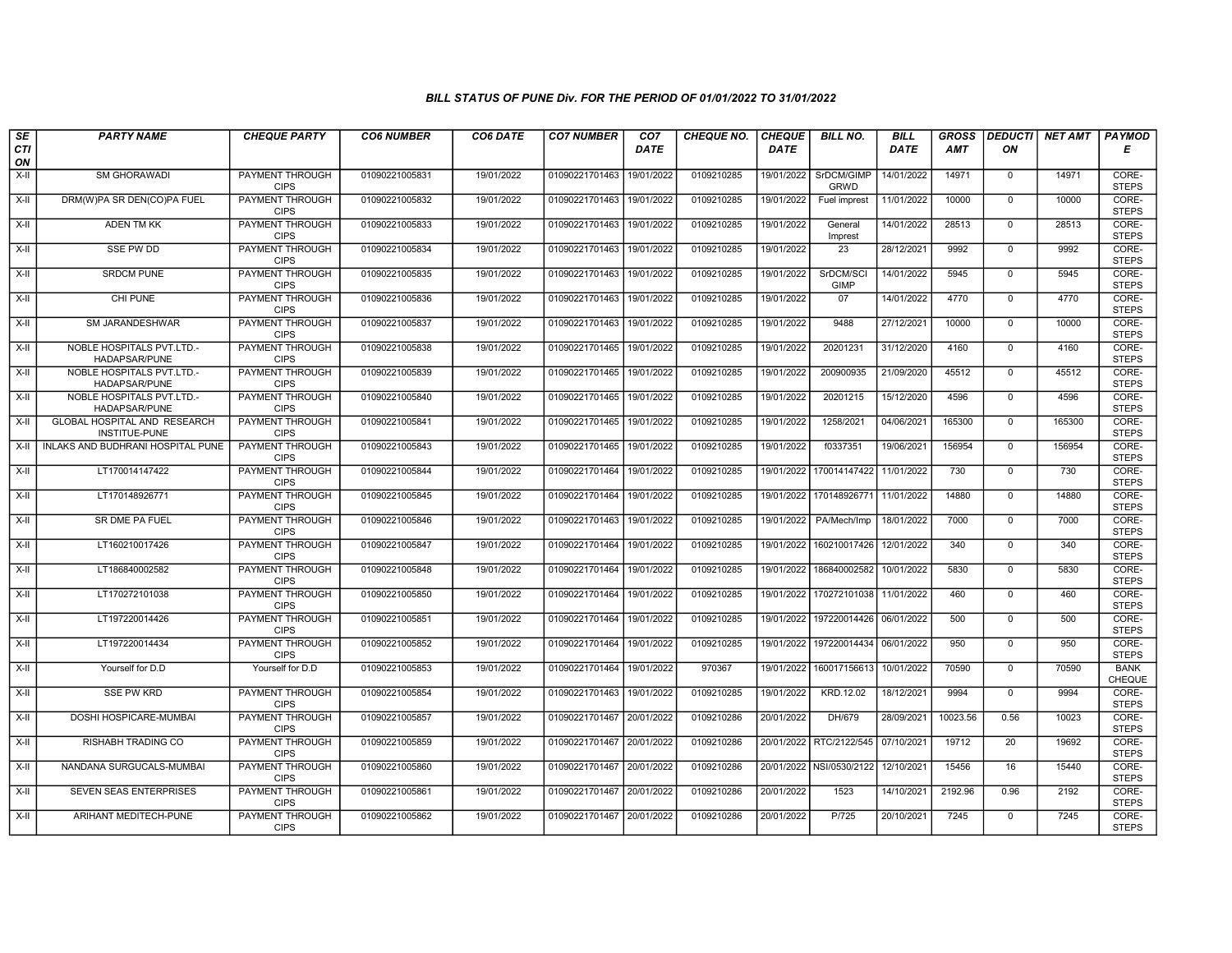| SE               | <b>PARTY NAME</b>                                               | <b>CHEQUE PARTY</b>                   | <b>CO6 NUMBER</b> | CO6 DATE   | <b>CO7 NUMBER</b>         | CO <sub>7</sub> | <b>CHEQUE NO.</b> | <b>CHEQUE</b> | <b>BILL NO.</b>                          | <b>BILL</b> | <b>GROSS</b> | <b>DEDUCTI</b> | <b>NET AMT</b> | <b>PAYMOD</b>         |
|------------------|-----------------------------------------------------------------|---------------------------------------|-------------------|------------|---------------------------|-----------------|-------------------|---------------|------------------------------------------|-------------|--------------|----------------|----------------|-----------------------|
| <b>CTI</b><br>ON |                                                                 |                                       |                   |            |                           | <b>DATE</b>     |                   | <b>DATE</b>   |                                          | DATE        | <b>AMT</b>   | ON             |                | Е                     |
| $X-H$            | APEX DIAGNOSTICS MUMBAI                                         | <b>PAYMENT THROUGH</b><br><b>CIPS</b> | 01090221005863    | 19/01/2022 | 01090221701467            | 20/01/2022      | 0109210286        | 20/01/2022    | 261                                      | 22/10/2021  | 15792        | $\mathbf{0}$   | 15792          | CORE-<br><b>STEPS</b> |
| $X-H$            | <b>KEPS PHARMA MUMBAI</b>                                       | <b>PAYMENT THROUGH</b><br><b>CIPS</b> | 01090221005864    | 19/01/2022 | 01090221701467 20/01/2022 |                 | 0109210286        | 20/01/2022    | <b>JSI/2048</b>                          | 27/10/2021  | 17640        | 18             | 17622          | CORE-<br><b>STEPS</b> |
| X-II             | S S PHARMA AGENCY DADAR MUMBAI                                  | PAYMENT THROUGH<br><b>CIPS</b>        | 01090221005866    | 19/01/2022 | 01090221701467            | 20/01/2022      | 0109210286        | 20/01/2022    | Y/1020                                   | 04/10/2021  | 853.52       | 1.52           | 852            | CORE-<br><b>STEPS</b> |
| $X-H$            | K ENTERPRISES GOREGAON                                          | <b>PAYMENT THROUGH</b><br><b>CIPS</b> | 01090221005867    | 19/01/2022 | 01090221701467 20/01/2022 |                 | 0109210286        | 20/01/2022    | KE/8036                                  | 04/10/2021  | 8429.56      | 8.56           | 8421           | CORE-<br><b>STEPS</b> |
| $X-H$            | <b>IRICEN OFFICE</b>                                            | <b>PAYMENT THROUGH</b><br><b>CIPS</b> | 01090221005871    | 20/01/2022 | 01090221701466 20/01/2022 |                 | 0109210286        | 20/01/2022    | 511                                      | 18/01/2022  | 16728        | $\mathbf{0}$   | 16728          | CORE-<br><b>STEPS</b> |
| X-II             | IRICEN OFFICE COMPUTER                                          | <b>PAYMENT THROUGH</b><br><b>CIPS</b> | 01090221005872    | 20/01/2022 | 01090221701466 20/01/2022 |                 | 0109210286        | 20/01/2022    | C484/1-12                                | 18/01/2022  | 39995        | $\mathbf{0}$   | 39995          | CORE-<br><b>STEPS</b> |
| X-II             | <b>IRICEN OFFICE LIBRARY IMPREST</b>                            | PAYMENT THROUGH<br><b>CIPS</b>        | 01090221005873    | 20/01/2022 | 01090221701466            | 20/01/2022      | 0109210286        | 20/01/2022    | 9303                                     | 29/12/2021  | 9218         | $\Omega$       | 9218           | CORE-<br><b>STEPS</b> |
| X-II             | CHIEF OS IRICEN                                                 | PAYMENT THROUGH<br><b>CIPS</b>        | 01090221005874    | 20/01/2022 | 01090221701466            | 20/01/2022      | 0109210286        | 20/01/2022    | 814356                                   | 20/01/2021  | 100000       | $\mathbf 0$    | 100000         | CORE-<br><b>STEPS</b> |
| $X-H$            | ASG HOSPITAL PVT LTD                                            | <b>PAYMENT THROUGH</b><br><b>CIPS</b> | 01090221005875    | 20/01/2022 | 01090221701468 20/01/2022 |                 | 0109210286        |               | 20/01/2022 PUNE/22/HI/75<br>$\mathbf{0}$ | 23/09/2021  | 21624        | $\Omega$       | 21624          | CORE-<br><b>STEPS</b> |
| X-II             | DR D Y PATIL HOSPITAL AND RESEARCH<br><b>CENTRE</b>             | <b>PAYMENT THROUGH</b><br><b>CIPS</b> | 01090221005876    | 20/01/2022 | 01090221701468 20/01/2022 |                 | 0109210286        | 20/01/2022    | RLWY 14                                  | 09/09/2021  | 11510        | $\mathbf 0$    | 11510          | CORE-<br><b>STEPS</b> |
| X-II             | DR D Y PATIL HOSPITAL AND RESEARCH<br><b>CENTRE</b>             | PAYMENT THROUGH<br><b>CIPS</b>        | 01090221005877    | 20/01/2022 | 01090221701468            | 20/01/2022      | 0109210286        | 20/01/2022    | RLWY 24                                  | 20/11/2021  | 84359        | $\mathbf{0}$   | 84359          | CORE-<br><b>STEPS</b> |
| X-II             | DR D Y PATIL HOSPITAL AND RESEARCH<br><b>CENTRE</b>             | PAYMENT THROUGH<br><b>CIPS</b>        | 01090221005878    | 20/01/2022 | 01090221701468 20/01/2022 |                 | 0109210286        | 20/01/2022    | RLWY <sub>23</sub>                       | 19/11/2021  | 7607         | $\Omega$       | 7607           | CORE-<br><b>STEPS</b> |
| X-II             | GLOBAL HOSPITAL AND RESEARCH<br>INSTITUE-PUNE                   | <b>PAYMENT THROUGH</b><br><b>CIPS</b> | 01090221005879    | 20/01/2022 | 01090221701469            | 20/01/2022      | 0109210286        | 20/01/2022    | 2108/2021                                | 25/08/2021  | 531267       | $\mathbf 0$    | 531267         | CORE-<br><b>STEPS</b> |
| $X-H$            | MANOJ MURALIDHAR BAUSKAR                                        | <b>PAYMENT THROUGH</b><br><b>CIPS</b> | 01090221005881    | 21/01/2022 | 01090221701472 21/01/2022 |                 | 0109210288        | 21/01/2022    | 464243                                   | 13/01/2022  | 17600        | $\mathbf{0}$   | 17600          | CORE-<br><b>STEPS</b> |
| X-II             | DTC PA UNDER DRM(W)PA                                           | <b>PAYMENT THROUGH</b><br><b>CIPS</b> | 01090221005882    | 21/01/2022 | 01090221701473 21/01/2022 |                 | 0109210288        | 21/01/2022    | IMP/10/2021<br>22                        | 13/01/2022  | 1000         | $\Omega$       | 1000           | CORE-<br><b>STEPS</b> |
| $X-H$            | ADEN(M)MRJ GENL                                                 | PAYMENT THROUGH<br><b>CIPS</b>        | 01090221005883    | 21/01/2022 | 01090221701473 21/01/2022 |                 | 0109210288        | 21/01/2022    | 74/Genl<br>Imprest                       | 11/01/2022  | 19997        | 655.92         | 19341          | CORE-<br><b>STEPS</b> |
| X-II             | SAI ADVERTISERS                                                 | PAYMENT THROUGH<br><b>CIPS</b>        | 01090221005884    | 21/01/2022 | 01090221701485 27/01/2022 |                 | 0109210292        | 27/01/2022    | 30379                                    | 21/10/2021  | 14863.76     | 0.76           | 14863          | CORE-<br><b>STEPS</b> |
| X-II             | MOULIS ADVERTISING SERVICES<br>PRIVATE LIMITED                  | <b>PAYMENT THROUGH</b><br><b>CIPS</b> | 01090221005885    | 21/01/2022 | 01090221701474 21/01/2022 |                 | 0109210288        | 21/01/2022    | 0000513                                  | 30/11/2021  | 23901.19     | 0.19           | 23901          | CORE-<br><b>STEPS</b> |
| $X-II$           | <b>IRICEN OFFICE DIESEL IMPREST</b>                             | PAYMENT THROUGH<br><b>CIPS</b>        | 01090221005886    | 21/01/2022 | 01090221701470 21/01/2022 |                 | 0109210291        |               | 25/01/2022 Electric Imprest              | 07/12/2021  | 22960        | $\Omega$       | 22960          | CORE-<br><b>STEPS</b> |
| X-II             | <b>ADEN MIRAJ</b>                                               | PAYMENT THROUGH<br><b>CIPS</b>        | 01090221005887    | 21/01/2022 | 01090221701473 21/01/2022 |                 | 0109210288        | 21/01/2022    | 74/Petrol<br>impres                      | 10/01/2022  | 11950        | $\mathbf 0$    | 11950          | CORE-<br><b>STEPS</b> |
| $X-II$           | ASSOCIATION FOR ASSISTANCE TO<br><b>IRICEN TRAINEE OFFICERS</b> | <b>PAYMENT THROUGH</b><br><b>CIPS</b> | 01090221005888    | 21/01/2022 | 01090221701471 21/01/2022 |                 | 0109210291        | 25/01/2022    | 814357                                   | 20/01/2021  | 330          | $\overline{0}$ | 330            | CORE-<br><b>STEPS</b> |
| X-II             | SSE(C&W)PA GEN STORE                                            | <b>PAYMENT THROUGH</b><br><b>CIPS</b> | 01090221005889    | 21/01/2022 | 01090221701473 21/01/2022 |                 | 0109210288        |               | 21/01/2022 Pune/Mech/CD<br>O/Im          | 28/12/2021  | 90800        | $\Omega$       | 90800          | CORE-<br><b>STEPS</b> |
| X-II             | DIVISIONAL SAFETY OFFICER PA                                    | PAYMENT THROUGH<br><b>CIPS</b>        | 01090221005890    | 21/01/2022 | 01090221701473 21/01/2022 |                 | 0109210288        | 21/01/2022    | PA/S/26/2021                             | 17/01/2022  | 2950         | $\mathbf 0$    | 2950           | CORE-<br><b>STEPS</b> |
| $X-H$            | RAJBHASHA ANUBHAG PA                                            | PAYMENT THROUGH<br><b>CIPS</b>        | 01090221005891    | 21/01/2022 | 01090221701472 21/01/2022 |                 | 0109210288        | 21/01/2022    | 575159                                   | 04/01/2022  | 40604        | $\Omega$       | 40604          | CORE-<br><b>STEPS</b> |
| X-II             | ADEE TD PA                                                      | PAYMENT THROUGH<br><b>CIPS</b>        | 01090221005892    | 21/01/2022 | 01090221701472 21/01/2022 |                 | 0109210288        | 21/01/2022    | 700864                                   | 22/12/2021  | 2000         | $\Omega$       | 2000           | CORE-<br><b>STEPS</b> |
| $X-H$            | ADEE TD PA                                                      | <b>PAYMENT THROUGH</b><br><b>CIPS</b> | 01090221005893    | 21/01/2022 | 01090221701472 21/01/2022 |                 | 0109210288        | 21/01/2022    | 700681                                   | 20/12/2021  | 5000         | $\mathbf 0$    | 5000           | CORE-<br><b>STEPS</b> |
| X-II             | <b>PRO</b>                                                      | <b>PAYMENT THROUGH</b><br><b>CIPS</b> | 01090221005894    | 21/01/2022 | 01090221701472 21/01/2022 |                 | 0109210288        | 21/01/2022    | 659582                                   | 19/01/2022  | 2000         | $\Omega$       | 2000           | CORE-<br><b>STEPS</b> |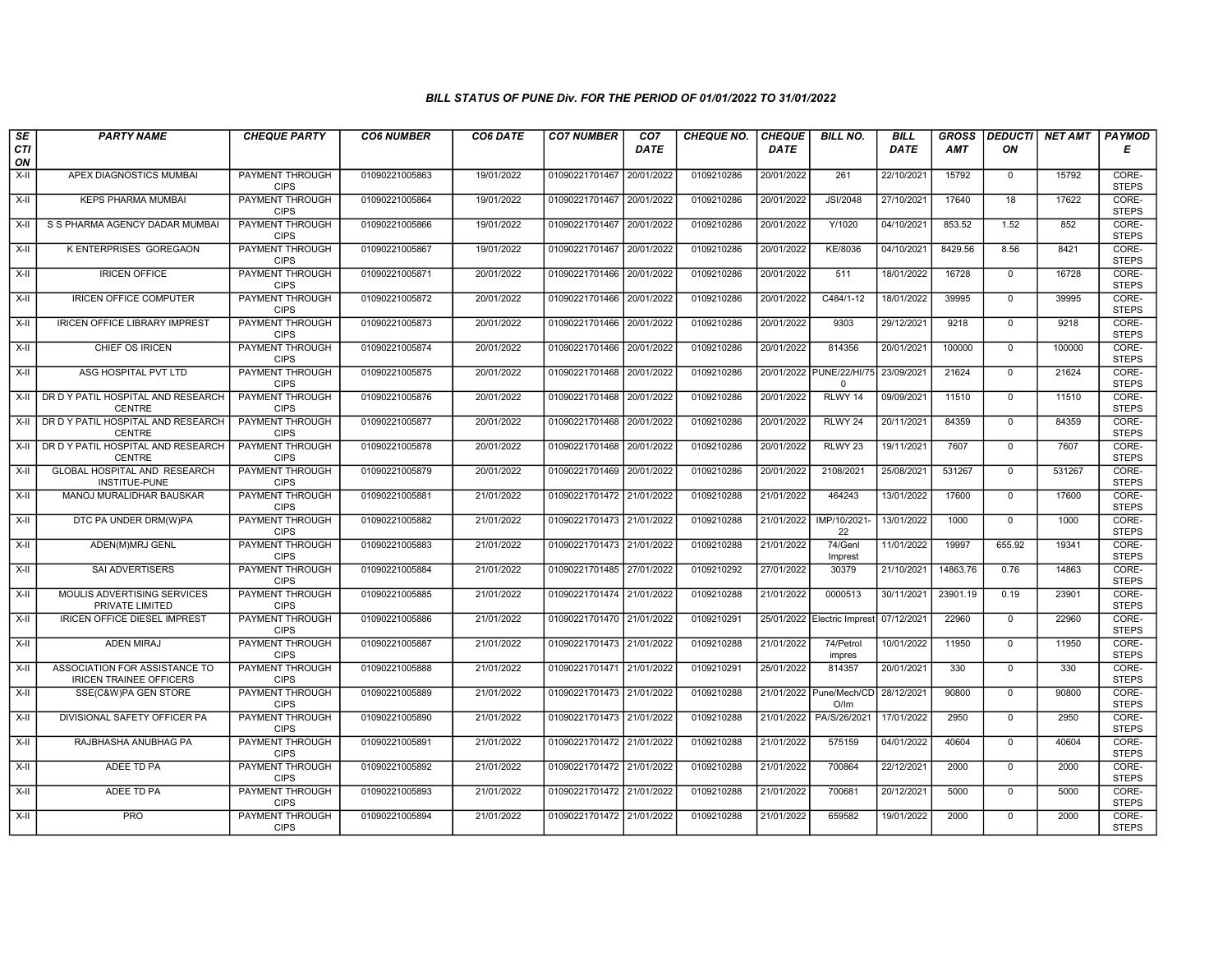| SE               | <b>PARTY NAME</b>                             | <b>CHEQUE PARTY</b>                   | <b>CO6 NUMBER</b> | CO6 DATE   | <b>CO7 NUMBER</b>         | CO <sub>7</sub> | <b>CHEQUE NO.</b> | <b>CHEQUE</b> | <b>BILL NO.</b>                 | <b>BILL</b> | <b>GROSS</b> |                | DEDUCTI NET AMT | <b>PAYMOD</b>         |
|------------------|-----------------------------------------------|---------------------------------------|-------------------|------------|---------------------------|-----------------|-------------------|---------------|---------------------------------|-------------|--------------|----------------|-----------------|-----------------------|
| <b>CTI</b><br>ON |                                               |                                       |                   |            |                           | <b>DATE</b>     |                   | <b>DATE</b>   |                                 | <b>DATE</b> | AMT          | ON             |                 | Е                     |
| $X-H$            | ADEE TD PA                                    | PAYMENT THROUGH<br><b>CIPS</b>        | 01090221005895    | 21/01/2022 | 01090221701472 21/01/2022 |                 | 0109210288        | 21/01/2022    | 700863                          | 20/12/2021  | 4000         | $\mathbf{0}$   | 4000            | CORE-<br><b>STEPS</b> |
| $X-H$            | <b>SM PALSI</b>                               | <b>PAYMENT THROUGH</b><br><b>CIPS</b> | 01090221005896    | 21/01/2022 | 01090221701473 21/01/2022 |                 | 0109210288        | 21/01/2022    | 103                             | 04/01/2022  | 10000        | $\mathbf{0}$   | 10000           | CORE-<br><b>STEPS</b> |
| X-II             | RPF CHOWKI JEJURI                             | PAYMENT THROUGH<br><b>CIPS</b>        | 01090221005897    | 21/01/2022 | 01090221701473 21/01/2022 |                 | 0109210288        | 21/01/2022    | 1988                            | 27/10/2021  | 3000         | $\mathbf 0$    | 3000            | CORE-<br><b>STEPS</b> |
| $X-H$            | <b>RPF GPR POST</b>                           | PAYMENT THROUGH<br><b>CIPS</b>        | 01090221005898    | 21/01/2022 | 01090221701473 21/01/2022 |                 | 0109210288        | 21/01/2022    | 553                             | 17/10/2021  | 5000         | $\mathbf 0$    | 5000            | CORE-<br><b>STEPS</b> |
| $X-H$            | <b>DSCR RPF PUNE</b>                          | <b>PAYMENT THROUGH</b><br><b>CIPS</b> | 01090221005899    | 21/01/2022 | 01090221701473 21/01/2022 |                 | 0109210288        |               | 21/01/2022 IPF/DSCR/GI/2<br>021 | 20/12/2021  | 5000         | $\mathbf 0$    | 5000            | CORE-<br><b>STEPS</b> |
| X-II             | PAWANA HOSPITAL TALEGAON/PUNE                 | <b>PAYMENT THROUGH</b><br><b>CIPS</b> | 01090221005900    | 21/01/2022 | 01090221701475 21/01/2022 |                 | 0109210288        | 21/01/2022    | 5028                            | 02/11/2021  | 29691        | $\Omega$       | 29691           | CORE-<br><b>STEPS</b> |
| $X-II$           | <b>IPF RPF SIB PUNE</b>                       | PAYMENT THROUGH<br><b>CIPS</b>        | 01090221005901    | 21/01/2022 | 01090221701473 21/01/2022 |                 | 0109210288        | 21/01/2022    | SIB/PA/Impre<br>13              | 11/01/2022  | 4350         | $\mathbf{0}$   | 4350            | CORE-<br><b>STEPS</b> |
| $X-II$           | PAWANA HOSPITAL TALEGAON/PUNE                 | <b>PAYMENT THROUGH</b><br><b>CIPS</b> | 01090221005902    | 21/01/2022 | 01090221701475 21/01/2022 |                 | 0109210288        | 21/01/2022    | 5752                            | 06/12/2021  | 17444        | $\overline{0}$ | 17444           | CORE-<br><b>STEPS</b> |
| X-II             | PAWANA HOSPITAL TALEGAON/PUNE                 | <b>PAYMENT THROUGH</b><br><b>CIPS</b> | 01090221005903    | 21/01/2022 | 01090221701475 21/01/2022 |                 | 0109210288        | 21/01/2022    | 5787                            | 08/12/2021  | 5031         | $\mathbf{0}$   | 5031            | CORE-<br><b>STEPS</b> |
| $X-H$            | PAWANA HOSPITAL TALEGAON/PUNE                 | <b>PAYMENT THROUGH</b><br><b>CIPS</b> | 01090221005904    | 21/01/2022 | 01090221701475 21/01/2022 |                 | 0109210288        | 21/01/2022    | 4274                            | 01/10/2021  | 182797       | $\overline{0}$ | 182797          | CORE-<br><b>STEPS</b> |
| X-II             | PAWANA HOSPITAL TALEGAON/PUNE                 | PAYMENT THROUGH<br><b>CIPS</b>        | 01090221005905    | 21/01/2022 | 01090221701475 21/01/2022 |                 | 0109210288        | 21/01/2022    | 5567                            | 28/11/2021  | 137090       | $\mathbf 0$    | 137090          | CORE-<br><b>STEPS</b> |
| X-II             | PAWANA HOSPITAL TALEGAON/PUNE                 | PAYMENT THROUGH<br><b>CIPS</b>        | 01090221005906    | 21/01/2022 | 01090221701475 21/01/2022 |                 | 0109210288        | 21/01/2022    | 2945                            | 06/08/2021  | 299600       | $\mathbf 0$    | 299600          | CORE-<br><b>STEPS</b> |
| $X-H$            | KOHAKADE HOSPITAL                             | <b>PAYMENT THROUGH</b><br><b>CIPS</b> | 01090221005907    | 21/01/2022 | 01090221701475 21/01/2022 |                 | 0109210288        | 21/01/2022    | RAIL/2020/26                    | 18/02/2021  | 14283        | $\overline{0}$ | 14283           | CORE-<br><b>STEPS</b> |
| X-II             | KOHAKADE HOSPITAL                             | <b>PAYMENT THROUGH</b><br><b>CIPS</b> | 01090221005908    | 21/01/2022 | 01090221701475 21/01/2022 |                 | 0109210288        | 21/01/2022    | RAIL/2020/19                    | 30/09/2020  | 218329       | $\mathbf 0$    | 218329          | CORE-<br><b>STEPS</b> |
| $X-II$           | <b>SM PUNE</b>                                | PAYMENT THROUGH<br><b>CIPS</b>        | 01090221005909    | 21/01/2022 | 01090221701476 21/01/2022 |                 | 0109210288        | 21/01/2022    | 573                             | 11/01/2022  | 24758        | $\Omega$       | 24758           | CORE-<br><b>STEPS</b> |
| X-II             | GLOBAL HOSPITAL AND RESEARCH<br>INSTITUE-PUNE | PAYMENT THROUGH<br><b>CIPS</b>        | 01090221005910    | 21/01/2022 | 01090221701475 21/01/2022 |                 | 0109210288        | 21/01/2022    | 5939/2021                       | 04/03/2021  | 847817       | $\mathbf 0$    | 847817          | CORE-<br><b>STEPS</b> |
| X-II             | GLOBAL HOSPITAL AND RESEARCH<br>INSTITUE-PUNE | <b>PAYMENT THROUGH</b><br><b>CIPS</b> | 01090221005911    | 21/01/2022 | 01090221701475 21/01/2022 |                 | 0109210288        | 21/01/2022    | 1259/2021                       | 04/06/2021  | 257308       | $\mathbf 0$    | 257308          | CORE-<br><b>STEPS</b> |
| $X-H$            | SSE(C&W)KOP                                   | <b>PAYMENT THROUGH</b><br><b>CIPS</b> | 01090221005912    | 21/01/2022 | 01090221701476 21/01/2022 |                 | 0109210288        | 21/01/2022    | $\overline{1}$                  | 01/11/2021  | 29953        | $\mathbf 0$    | 29953           | CORE-<br><b>STEPS</b> |
| X-II             | INLAKS AND BUDHRANI HOSPITAL PUNE             | PAYMENT THROUGH<br><b>CIPS</b>        | 01090221005913    | 21/01/2022 | 01090221701475 21/01/2022 |                 | 0109210288        | 21/01/2022    | F0338389                        | 28/06/2021  | 80941        | $\mathbf 0$    | 80941           | CORE-<br><b>STEPS</b> |
| $X-H$            | <b>DSC PA GENL</b>                            | PAYMENT THROUGH<br><b>CIPS</b>        | 01090221005914    | 21/01/2022 | 01090221701476 21/01/2022 |                 | 0109210288        |               | 21/01/2022 Sr.DSC/Genl/2<br>022 | 04/01/2022  | 8000         | $\mathbf{0}$   | 8000            | CORE-<br><b>STEPS</b> |
| X-II             | INLAKS AND BUDHRANI HOSPITAL PUNE             | PAYMENT THROUGH<br><b>CIPS</b>        | 01090221005915    | 21/01/2022 | 01090221701475 21/01/2022 |                 | 0109210288        | 21/01/2022    | <b>MAY</b><br>2021/OPD/02       | 04/06/2021  | 8725         | $\mathbf{0}$   | 8725            | CORE-<br><b>STEPS</b> |
| X-II             | <b>RPF CHOWKI KEDGAON</b>                     | PAYMENT THROUGH<br><b>CIPS</b>        | 01090221005916    | 21/01/2022 | 01090221701476 21/01/2022 |                 | 0109210288        | 21/01/2022    | KDG/GEN.Imp/<br>21              | 03/01/2022  | 3000         | $\Omega$       | 3000            | CORE-<br><b>STEPS</b> |
| X-II             | RPF THANA KOLHAPUR                            | PAYMENT THROUGH<br><b>CIPS</b>        | 01090221005917    | 21/01/2022 | 01090221701476 21/01/2022 |                 | 0109210288        | 21/01/2022    | RPF/KOP/E-<br>17/22             | 03/01/2022  | 5000         | $\mathbf 0$    | 5000            | CORE-<br><b>STEPS</b> |
| $X-H$            | <b>RPF BARRACK GHORPADI</b>                   | PAYMENT THROUGH<br><b>CIPS</b>        | 01090221005918    | 21/01/2022 | 01090221701476 21/01/2022 |                 | 0109210288        | 21/01/2022    | 1976                            | 25/10/2021  | 5000         | $\Omega$       | 5000            | CORE-<br><b>STEPS</b> |
| X-II             | PAWANA HOSPITAL TALEGAON/PUNE                 | PAYMENT THROUGH<br><b>CIPS</b>        | 01090221005919    | 21/01/2022 | 01090221701475 21/01/2022 |                 | 0109210288        | 21/01/2022    | 6927                            | 22/02/2021  | 18534        | $\mathbf 0$    | 18534           | CORE-<br><b>STEPS</b> |
| $X-H$            | <b>RPF LONI INSPECTOR</b>                     | <b>PAYMENT THROUGH</b><br><b>CIPS</b> | 01090221005920    | 21/01/2022 | 01090221701476 21/01/2022 |                 | 0109210288        |               | 21/01/2022 LNE/GEN.Imp/<br>21   | 11/01/2022  | 5000         | $\mathbf 0$    | 5000            | CORE-<br><b>STEPS</b> |
| $X-II$           | <b>IPF RPF CIB PUNE</b>                       | <b>PAYMENT THROUGH</b><br><b>CIPS</b> | 01090221005921    | 21/01/2022 | 01090221701476 21/01/2022 |                 | 0109210288        | 21/01/2022    | 25886                           | 25/11/2021  | 4000         | $\mathbf 0$    | 4000            | CORE-<br><b>STEPS</b> |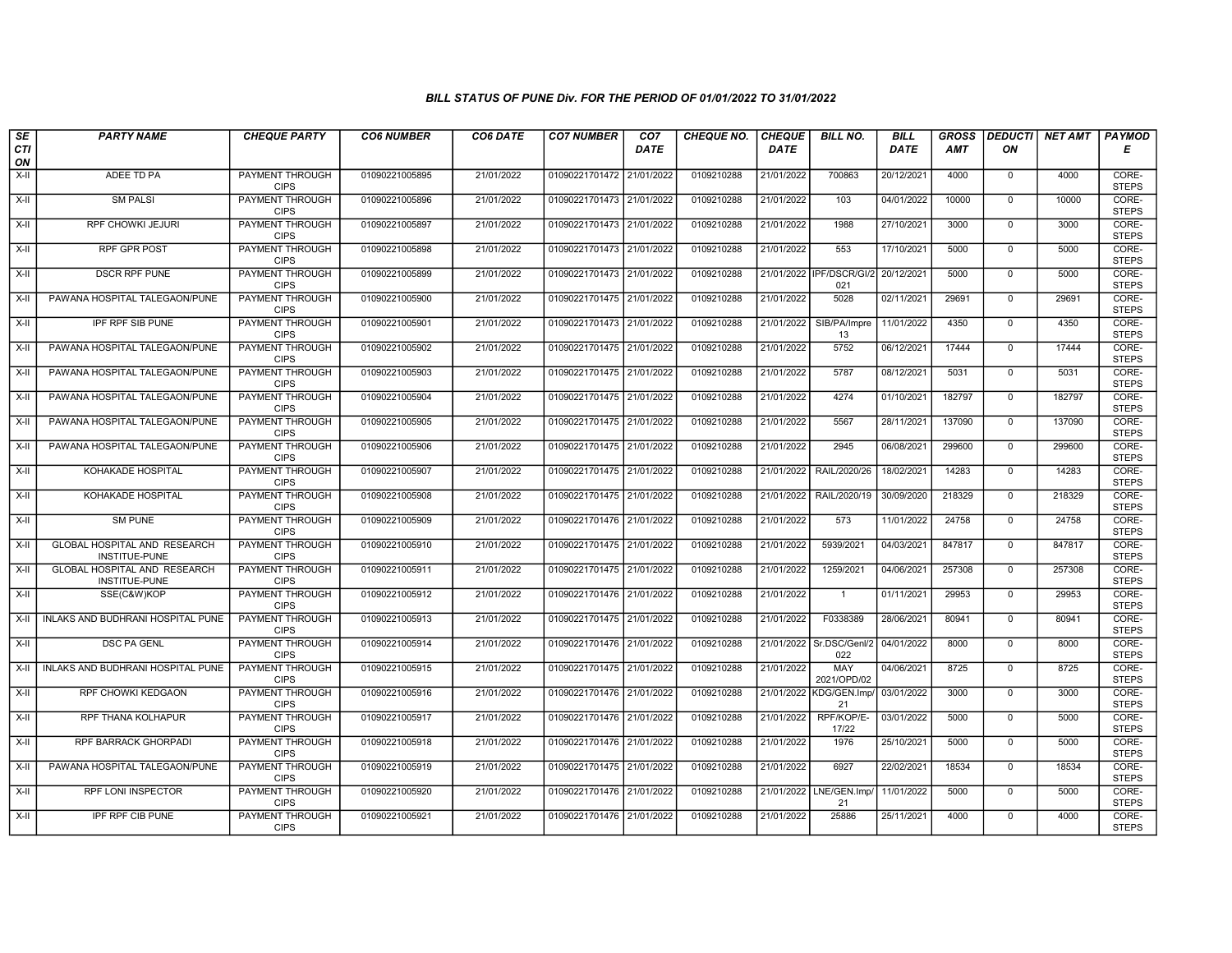| SE               | <b>PARTY NAME</b>            | <b>CHEQUE PARTY</b>                   | <b>CO6 NUMBER</b> | CO6 DATE   | <b>CO7 NUMBER</b>         | CO <sub>7</sub> | <b>CHEQUE NO.</b> | <b>CHEQUE</b> | <b>BILL NO.</b>          | <b>BILL</b> | <b>GROSS</b> | <b>DEDUCTI</b> | NET AMT | <b>PAYMOD</b>         |
|------------------|------------------------------|---------------------------------------|-------------------|------------|---------------------------|-----------------|-------------------|---------------|--------------------------|-------------|--------------|----------------|---------|-----------------------|
| <b>CTI</b><br>ON |                              |                                       |                   |            |                           | <b>DATE</b>     |                   | DATE          |                          | DATE        | <b>AMT</b>   | ΟN             |         | Е                     |
| $X-H$            | TADIWALA ROAD BARRACK        | PAYMENT THROUGH<br><b>CIPS</b>        | 01090221005922    | 21/01/2022 | 01090221701476            | 21/01/2022      | 0109210288        | 21/01/2022    | <b>IPF/RES</b><br>COY/PA | 04/01/2022  | 4999         | $\mathbf 0$    | 4999    | CORE-<br><b>STEPS</b> |
| $X-H$            | <b>IPF RPF THANA RESERVE</b> | PAYMENT THROUGH<br><b>CIPS</b>        | 01090221005923    | 21/01/2022 | 01090221701476 21/01/2022 |                 | 0109210288        | 21/01/2022    | <b>IPF/RES</b><br>COY/PA | 04/01/2022  | 5000         | $\mathbf 0$    | 5000    | CORE-<br><b>STEPS</b> |
| X-II             | SANGAM PARK BARRACK          | PAYMENT THROUGH<br><b>CIPS</b>        | 01090221005924    | 21/01/2022 | 01090221701476 21/01/2022 |                 | 0109210288        | 21/01/2022    | 066                      | 15/11/2021  | 4989         | $\mathbf 0$    | 4989    | CORE-<br><b>STEPS</b> |
| $X-H$            | RPF THANA PUNE               | PAYMENT THROUGH<br><b>CIPS</b>        | 01090221005925    | 21/01/2022 | 01090221701476 21/01/2022 |                 | 0109210288        | 21/01/2022    | 891                      | 27/12/2021  | 5000         | $\overline{0}$ | 5000    | CORE-<br><b>STEPS</b> |
| $X-H$            | <b>SM SALPA</b>              | <b>PAYMENT THROUGH</b><br><b>CIPS</b> | 01090221005926    | 21/01/2022 | 01090221701479 25/01/2022 |                 | 0109210291        | 25/01/2022    | 513                      | 06/01/2022  | 10000        | $\mathbf 0$    | 10000   | CORE-<br><b>STEPS</b> |
| $X-II$           | <b>SM TARGAON</b>            | <b>PAYMENT THROUGH</b><br><b>CIPS</b> | 01090221005927    | 21/01/2022 | 01090221701479 25/01/2022 |                 | 0109210291        | 25/01/2022    | 411                      | 02/09/2021  | 10000        | $\mathbf{0}$   | 10000   | CORE-<br><b>STEPS</b> |
| $X-II$           | <b>SM NANDRE</b>             | PAYMENT THROUGH<br><b>CIPS</b>        | 01090221005928    | 21/01/2022 | 01090221701479            | 25/01/2022      | 0109210291        | 25/01/2022    | 51                       | 10/01/2022  | 6841         | $\mathbf 0$    | 6841    | CORE-<br><b>STEPS</b> |
| $X-H$            | <b>SM RUKADI</b>             | PAYMENT THROUGH<br><b>CIPS</b>        | 01090221005929    | 21/01/2022 | 01090221701479            | 25/01/2022      | 0109210291        | 25/01/2022    | 103                      | 14/01/2022  | 9647         | $\mathbf 0$    | 9647    | CORE-<br><b>STEPS</b> |
| $X-H$            | <b>SM MALWALI</b>            | <b>PAYMENT THROUGH</b><br><b>CIPS</b> | 01090221005930    | 21/01/2022 | 01090221701479 25/01/2022 |                 | 0109210291        | 25/01/2022    | 3838                     | 02/01/2022  | 19472        | $\mathbf 0$    | 19472   | CORE-<br><b>STEPS</b> |
| $X-H$            | <b>SM SHIRWADE</b>           | <b>PAYMENT THROUGH</b><br><b>CIPS</b> | 01090221005932    | 21/01/2022 | 01090221701479 25/01/2022 |                 | 0109210291        | 25/01/2022    | 136                      | 31/12/2021  | 10000        | $\mathbf 0$    | 10000   | CORE-<br><b>STEPS</b> |
| $X-II$           | SM JEJURI                    | PAYMENT THROUGH<br><b>CIPS</b>        | 01090221005933    | 21/01/2022 | 01090221701479 25/01/2022 |                 | 0109210291        | 25/01/2022    | 655                      | 03/01/2022  | 8932         | $\mathbf 0$    | 8932    | CORE-<br><b>STEPS</b> |
| X-II             | <b>SM SHIWAJINAGAR</b>       | PAYMENT THROUGH<br><b>CIPS</b>        | 01090221005934    | 21/01/2022 | 01090221701479 25/01/2022 |                 | 0109210291        | 25/01/2022    | 7081                     | 12/11/2021  | 18124        | $\mathbf 0$    | 18124   | CORE-<br><b>STEPS</b> |
| $X-H$            | <b>SM PIMPRI</b>             | PAYMENT THROUGH<br><b>CIPS</b>        | 01090221005935    | 21/01/2022 | 01090221701479            | 25/01/2022      | 0109210291        | 25/01/2022    | 648                      | 04/01/2022  | 19834        | $\mathbf 0$    | 19834   | CORE-<br><b>STEPS</b> |
| $X-H$            | LT187221012073               | <b>PAYMENT THROUGH</b><br><b>CIPS</b> | 01090221005936    | 21/01/2022 | 01090221701481 25/01/2022 |                 | 0109210291        | 25/01/2022    | 187221012073             | 13/01/2022  | 550          | $\mathbf{0}$   | 550     | CORE-<br><b>STEPS</b> |
| $X-H$            | LT203690595361               | PAYMENT THROUGH<br><b>CIPS</b>        | 01090221005937    | 21/01/2022 | 01090221701481 25/01/2022 |                 | 0109210291        |               | 25/01/2022 203690595361  | 11/01/2022  | 570          | $\mathbf 0$    | 570     | CORE-<br><b>STEPS</b> |
| $X-II$           | LT211240092841               | <b>PAYMENT THROUGH</b><br><b>CIPS</b> | 01090221005938    | 21/01/2022 | 01090221701481 25/01/2022 |                 | 0109210291        |               | 25/01/2022 211240092841  | 13/01/2022  | 3990         | $\overline{0}$ | 3990    | CORE-<br><b>STEPS</b> |
| X-II             | LT181130091827               | <b>PAYMENT THROUGH</b><br><b>CIPS</b> | 01090221005939    | 21/01/2022 | 01090221701481 25/01/2022 |                 | 0109210291        | 25/01/2022    | 181130091827             | 13/01/2022  | 510          | $\mathbf{0}$   | 510     | CORE-<br><b>STEPS</b> |
| $X-H$            | LT183870143793               | <b>PAYMENT THROUGH</b><br><b>CIPS</b> | 01090221005940    | 21/01/2022 | 01090221701481            | 25/01/2022      | 0109210291        | 25/01/2022    | 183870143793             | 13/01/2022  | 5330         | $\mathbf 0$    | 5330    | CORE-<br><b>STEPS</b> |
| $X-II$           | LT181133519381               | PAYMENT THROUGH<br><b>CIPS</b>        | 01090221005941    | 21/01/2022 | 01090221701481 25/01/2022 |                 | 0109210291        |               | 25/01/2022 181133519381  | 13/01/2022  | 9720         | $\mathbf{0}$   | 9720    | CORE-<br><b>STEPS</b> |
| X-II             | LT202600577672               | PAYMENT THROUGH<br><b>CIPS</b>        | 01090221005942    | 21/01/2022 | 01090221701481            | 25/01/2022      | 0109210291        | 25/01/2022    | 202600577672             | 13/01/2022  | 19870        | $\mathbf 0$    | 19870   | CORE-<br><b>STEPS</b> |
| $X-H$            | LT198404184053               | <b>PAYMENT THROUGH</b><br><b>CIPS</b> | 01090221005943    | 21/01/2022 | 01090221701481 25/01/2022 |                 | 0109210291        | 25/01/2022    | 198404184053             | 14/01/2022  | 940          | $\overline{0}$ | 940     | CORE-<br><b>STEPS</b> |
| X-II             | SSE(C&W)MRJ                  | <b>PAYMENT THROUGH</b><br><b>CIPS</b> | 01090221005944    | 21/01/2022 | 01090221701479 25/01/2022 |                 | 0109210291        | 25/01/2022    | S38                      | 19/01/2022  | 18547        | $\mathbf{0}$   | 18547   | CORE-<br><b>STEPS</b> |
| $X-II$           | LT170251903304               | PAYMENT THROUGH<br><b>CIPS</b>        | 01090221005945    | 21/01/2022 | 01090221701481 25/01/2022 |                 | 0109210291        | 25/01/2022    | 170251903304             | 15/01/2022  | 6650         | 0              | 6650    | CORE-<br><b>STEPS</b> |
| $X-H$            | LT187720002461               | PAYMENT THROUGH<br><b>CIPS</b>        | 01090221005946    | 21/01/2022 | 01090221701481 25/01/2022 |                 | 0109210291        | 25/01/2022    | 187720002461             | 14/01/2022  | 660          | $\mathbf{0}$   | 660     | CORE-<br><b>STEPS</b> |
| $X-H$            | LT198400125745               | PAYMENT THROUGH<br><b>CIPS</b>        | 01090221005947    | 21/01/2022 | 01090221701481 25/01/2022 |                 | 0109210291        | 25/01/2022    | 198400125745             | 14/01/2022  | 34770        | $\mathbf 0$    | 34770   | CORE-<br><b>STEPS</b> |
| $X-H$            | LT284390055909               | <b>PAYMENT THROUGH</b><br><b>CIPS</b> | 01090221005948    | 21/01/2022 | 01090221701481 25/01/2022 |                 | 0109210291        |               | 25/01/2022 284390055909  | 12/01/2022  | 9930         | $\mathbf 0$    | 9930    | CORE-<br><b>STEPS</b> |
| X-II             | LT197420052756               | <b>PAYMENT THROUGH</b><br><b>CIPS</b> | 01090221005949    | 21/01/2022 | 01090221701481 25/01/2022 |                 | 0109210291        |               | 25/01/2022 197420052756  | 14/01/2022  | 13220        | $\mathbf 0$    | 13220   | CORE-<br><b>STEPS</b> |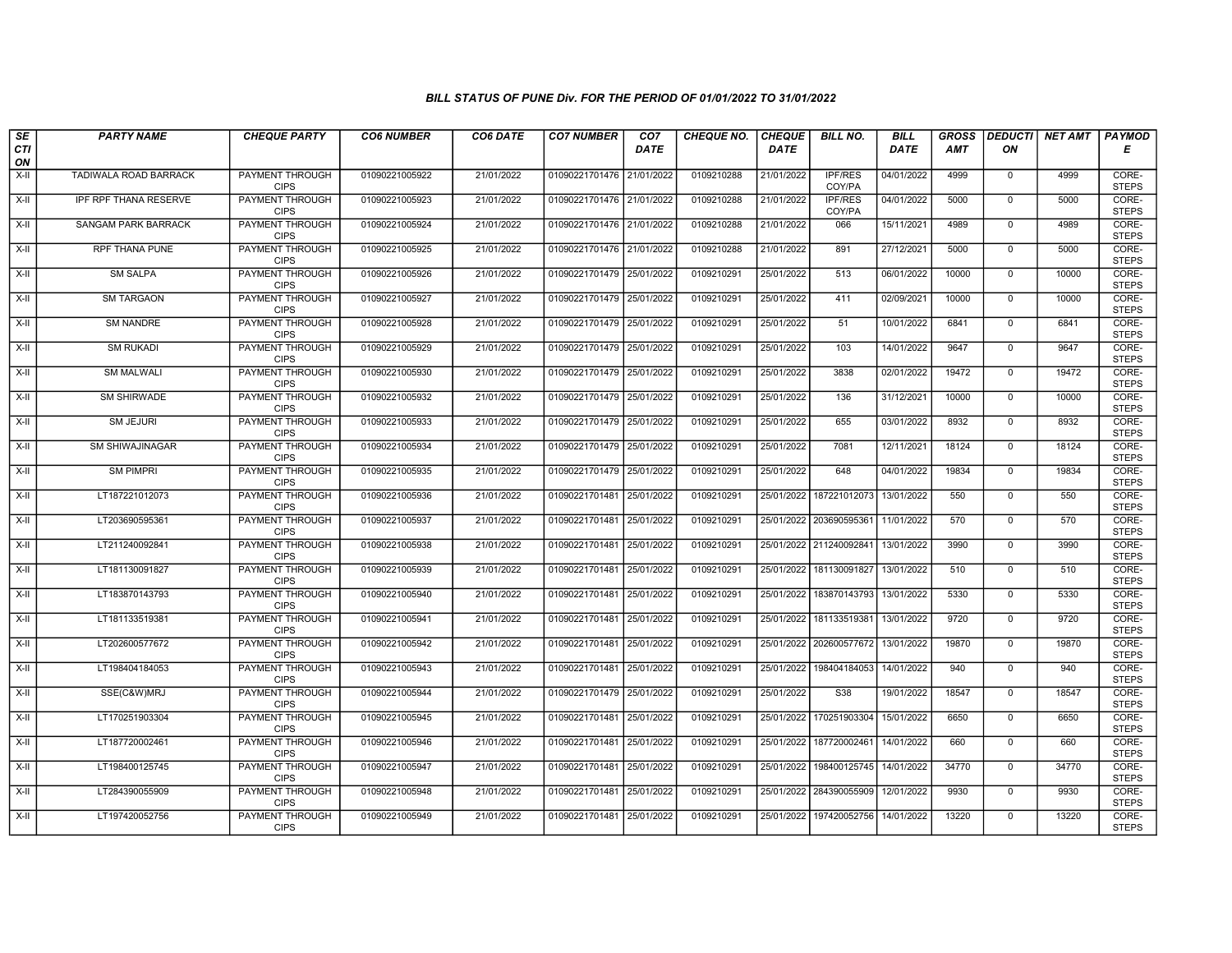| SE                 | <b>PARTY NAME</b>                                       | <b>CHEQUE PARTY</b>                                  | <b>CO6 NUMBER</b> | CO6 DATE   | <b>CO7 NUMBER</b>         | CO <sub>7</sub> | <b>CHEQUE NO.</b> | <b>CHEQUE</b> | <b>BILL NO.</b>                            | <b>BILL</b> | <b>GROSS</b> | <b>DEDUCTI</b> | <b>NET AMT</b> | <b>PAYMOD</b>                |
|--------------------|---------------------------------------------------------|------------------------------------------------------|-------------------|------------|---------------------------|-----------------|-------------------|---------------|--------------------------------------------|-------------|--------------|----------------|----------------|------------------------------|
| <b>CTI</b><br>ON   |                                                         |                                                      |                   |            |                           | <b>DATE</b>     |                   | <b>DATE</b>   |                                            | <b>DATE</b> | AMT          | ON             |                | Е                            |
| $X-H$              | LT282030814172                                          | PAYMENT THROUGH<br><b>CIPS</b>                       | 01090221005950    | 21/01/2022 | 01090221701481 25/01/2022 |                 | 0109210291        |               | 25/01/2022 282030814172                    | 12/01/2022  | 5730         | $\mathbf 0$    | 5730           | CORE-<br><b>STEPS</b>        |
| $X-H$              | LT279940112022                                          | <b>PAYMENT THROUGH</b><br><b>CIPS</b>                | 01090221005951    | 21/01/2022 | 01090221701481 25/01/2022 |                 | 0109210291        | 25/01/2022    | 279940112022                               | 15/01/2022  | 820          | $\mathbf 0$    | 820            | CORE-<br><b>STEPS</b>        |
| $X-II$             | LT279950004562                                          | PAYMENT THROUGH<br><b>CIPS</b>                       | 01090221005952    | 21/01/2022 | 01090221701481 25/01/2022 |                 | 0109210291        |               | 25/01/2022 279950004562                    | 15/01/2022  | 1690         | $\mathbf{0}$   | 1690           | CORE-<br><b>STEPS</b>        |
| X-II               | LT284460175028                                          | PAYMENT THROUGH<br><b>CIPS</b>                       | 01090221005953    | 21/01/2022 | 01090221701481 25/01/2022 |                 | 0109210291        | 25/01/2022    | 284460175028                               | 15/01/2022  | 25340        | $\mathbf{0}$   | 25340          | CORE-<br><b>STEPS</b>        |
| X-II               | SHARADA CATERING AND SERVICES-<br><b>PUNE</b>           | <b>PAYMENT THROUGH</b><br><b>CIPS</b>                | 01090221005954    | 24/01/2022 | 01090221701483 27/01/2022 |                 | 0109210293        | 28/01/2022    | 145061                                     | 05/01/2022  | 6600         | $\mathbf 0$    | 6600           | CORE-<br><b>STEPS</b>        |
| $X-H$              | <b>SSTW IMPREST</b>                                     | <b>PAYMENT THROUGH</b><br><b>CIPS</b>                | 01090221005956    | 24/01/2022 | 01090221701489 28/01/2022 |                 | 0109210293        | 28/01/2022    | SSTW/HS/78                                 | 07/01/2022  | 6065         | $\overline{0}$ | 6065           | CORE-<br><b>STEPS</b>        |
| X-II               | CMS PA STORES                                           | PAYMENT THROUGH<br><b>CIPS</b>                       | 01090221005957    | 24/01/2022 | 01090221701480            | 25/01/2022      | 0109210291        | 25/01/2022    | <b>IMPREST</b>                             | 13/01/2022  | 69399        | $\mathbf 0$    | 69399          | CORE-<br><b>STEPS</b>        |
| $X-H$              | DRM(W)PA GENL                                           | <b>PAYMENT THROUGH</b><br><b>CIPS</b>                | 01090221005958    | 24/01/2022 | 01090221701478 24/01/2022 |                 | 0109210289        | 24/01/2022    | 518665                                     | 21/01/2022  | 15000        | $\mathbf{0}$   | 15000          | CORE-<br><b>STEPS</b>        |
| $\overline{x}$ -II | <b>SSE PW YD PA</b>                                     | <b>PAYMENT THROUGH</b><br><b>CIPS</b>                | 01090221005959    | 24/01/2022 | 01090221701480 25/01/2022 |                 | 0109210291        | 25/01/2022    | 05 IMP                                     | 06/10/2021  | 10000        | $\mathbf 0$    | 10000          | CORE-<br><b>STEPS</b>        |
| $X-H$              | <b>SM CHINCHWAD</b>                                     | <b>PAYMENT THROUGH</b><br><b>CIPS</b>                | 01090221005960    | 24/01/2022 | 01090221701480 25/01/2022 |                 | 0109210291        | 25/01/2022    | 3887                                       | 04/01/2022  | 19892        | $\overline{0}$ | 19892          | CORE-<br><b>STEPS</b>        |
| X-II               | SM DEHUROAD                                             | PAYMENT THROUGH<br><b>CIPS</b>                       | 01090221005961    | 24/01/2022 | 01090221701480            | 25/01/2022      | 0109210291        | 25/01/2022    | 513                                        | 18/12/2021  | 18495        | $\mathbf{0}$   | 18495          | CORE-<br><b>STEPS</b>        |
| $X-H$              | ART MRJ (CRANE MAINTENANCE)                             | <b>PAYMENT THROUGH</b><br><b>CIPS</b>                | 01090221005962    | 24/01/2022 | 01090221701480 25/01/2022 |                 | 0109210291        | 25/01/2022    | 7B                                         | 19/01/2022  | 14042        | $\mathsf 0$    | 14042          | CORE-<br><b>STEPS</b>        |
| $X-H$              | ADEN DD FUEL                                            | <b>PAYMENT THROUGH</b><br><b>CIPS</b>                | 01090221005963    | 24/01/2022 | 01090221701480 25/01/2022 |                 | 0109210291        |               | 25/01/2022 DD/PTRL/IMP                     | 08/01/2022  | 9268         | $\mathbf 0$    | 9268           | CORE-<br><b>STEPS</b>        |
| X-II               | SR DCM PA UTS PRS                                       | <b>PAYMENT THROUGH</b><br><b>CIPS</b>                | 01090221005964    | 24/01/2022 | 01090221701480 25/01/2022 |                 | 0109210291        | 25/01/2022    | 660                                        | 26/07/2021  | 9765         | $\mathbf 0$    | 9765           | CORE-<br><b>STEPS</b>        |
| X-II               | SR DSTE(W)PA                                            | PAYMENT THROUGH<br><b>CIPS</b>                       | 01090221005965    | 24/01/2022 | 01090221701480            | 25/01/2022      | 0109210291        |               | 25/01/2022 PA.NM.IMP.12                    | 19/01/2022  | 1995         | $\mathbf 0$    | 1995           | CORE-<br><b>STEPS</b>        |
| X-II               | ARME SPL GPR ((HRD)                                     | PAYMENT THROUGH<br><b>CIPS</b>                       | 01090221005966    | 24/01/2022 | 01090221701480            | 25/01/2022      | 0109210291        | 25/01/2022    | arme/scale-<br>$1$ /pa                     | 20/01/2022  | 9548         | $\overline{0}$ | 9548           | CORE-<br><b>STEPS</b>        |
| X-II               | <b>RCD PA</b>                                           | <b>PAYMENT THROUGH</b><br><b>CIPS</b>                | 01090221005967    | 24/01/2022 | 01090221701480 25/01/2022 |                 | 0109210291        | 25/01/2022    | General<br>Imprest                         | 19/01/2022  | 2669         | $\mathbf 0$    | 2669           | CORE-<br><b>STEPS</b>        |
| $X-H$              | DME/CDO PA MARUTI VAN                                   | <b>PAYMENT THROUGH</b><br><b>CIPS</b>                | 01090221005968    | 24/01/2022 | 01090221701480 25/01/2022 |                 | 0109210291        | 25/01/2022    | PA/Mech/Imp                                | 19/01/2022  | 6000         | $\mathbf 0$    | 6000           | CORE-<br><b>STEPS</b>        |
| X-II               | SR DMO MRJ(HU)                                          | PAYMENT THROUGH<br><b>CIPS</b>                       | 01090221005969    | 24/01/2022 | 01090221701498            | 28/01/2022      | 0109210297        |               | 01/02/2022 HU/MRJ/GI/NO<br>V <sub>21</sub> | 17/01/2022  | 1900         | $\mathsf 0$    | 1900           | CORE-<br><b>STEPS</b>        |
| $X-H$              | <b>BPCLE CMS</b>                                        | PAYMENT THROUGH<br><b>CIPS</b>                       | 01090221005970    | 24/01/2022 | 01090221701477 24/01/2022 |                 | 0109210289        | 24/01/2022    | ttm imprest                                | 24/01/2022  | 494278       | $\overline{0}$ | 494278         | CORE-<br><b>STEPS</b>        |
| X-II               | ASC RPF PA STORE                                        | <b>PAYMENT THROUGH</b><br><b>CIPS</b>                | 01090221005972    | 25/01/2022 | 01090221701480 25/01/2022 |                 | 0109210291        | 25/01/2022    | 13                                         | 24/01/2022  | 15000        | $\mathbf 0$    | 15000          | CORE-<br><b>STEPS</b>        |
|                    | X-II   DIVISIONAL CASHIER(CONSTRUCTION) C<br><b>RLY</b> | <b>DIVISIONAL</b><br>CASHIER(CONSTRUCTI<br>ON) C RLY | 01090221005973    | 25/01/2022 | 01090221701482 25/01/2022 |                 | 970368            | 25/01/2022    | 464244                                     | 24/01/2022  | 165200       | $\mathbf{0}$   | 165200         | <b>BANK</b><br><b>CHEQUE</b> |
| $X-H$              | SSE(C&W)PA TOOL VAN                                     | <b>PAYMENT THROUGH</b><br><b>CIPS</b>                | 01090221005974    | 25/01/2022 | 01090221701484 27/01/2022 |                 | 0109210292        | 27/01/2022    | Imprest                                    | 04/01/2022  | 8185         | $\mathbf{0}$   | 8185           | CORE-<br><b>STEPS</b>        |
| $X-H$              | <b>SM BHILWADI</b>                                      | <b>PAYMENT THROUGH</b><br><b>CIPS</b>                | 01090221005975    | 25/01/2022 | 01090221701484 27/01/2022 |                 | 0109210292        | 27/01/2022    | 57                                         | 10/01/2022  | 10000        | $\mathbf 0$    | 10000          | CORE-<br><b>STEPS</b>        |
| X-II               | <b>ASC RPF PA STORE</b>                                 | <b>PAYMENT THROUGH</b><br><b>CIPS</b>                | 01090221005976    | 25/01/2022 | 01090221701484 27/01/2022 |                 | 0109210292        | 27/01/2022    | DQM/GI/2021                                | 20/01/2022  | 6000         | $\mathbf 0$    | 6000           | CORE-<br><b>STEPS</b>        |
| X-II               | R R SATARA                                              | PAYMENT THROUGH<br><b>CIPS</b>                       | 01090221005977    | 25/01/2022 | 01090221701484 27/01/2022 |                 | 0109210292        |               | 27/01/2022 IMPREST BILL                    | 23/01/2022  | 7900         | $\mathbf 0$    | 7900           | CORE-<br><b>STEPS</b>        |
| $X-H$              | <b>SM HADAPSAR</b>                                      | PAYMENT THROUGH<br><b>CIPS</b>                       | 01090221005979    | 25/01/2022 | 01090221701484 27/01/2022 |                 | 0109210292        | 27/01/2022    | 1524                                       | 20/12/2021  | 9945         | $\mathbf 0$    | 9945           | CORE-<br><b>STEPS</b>        |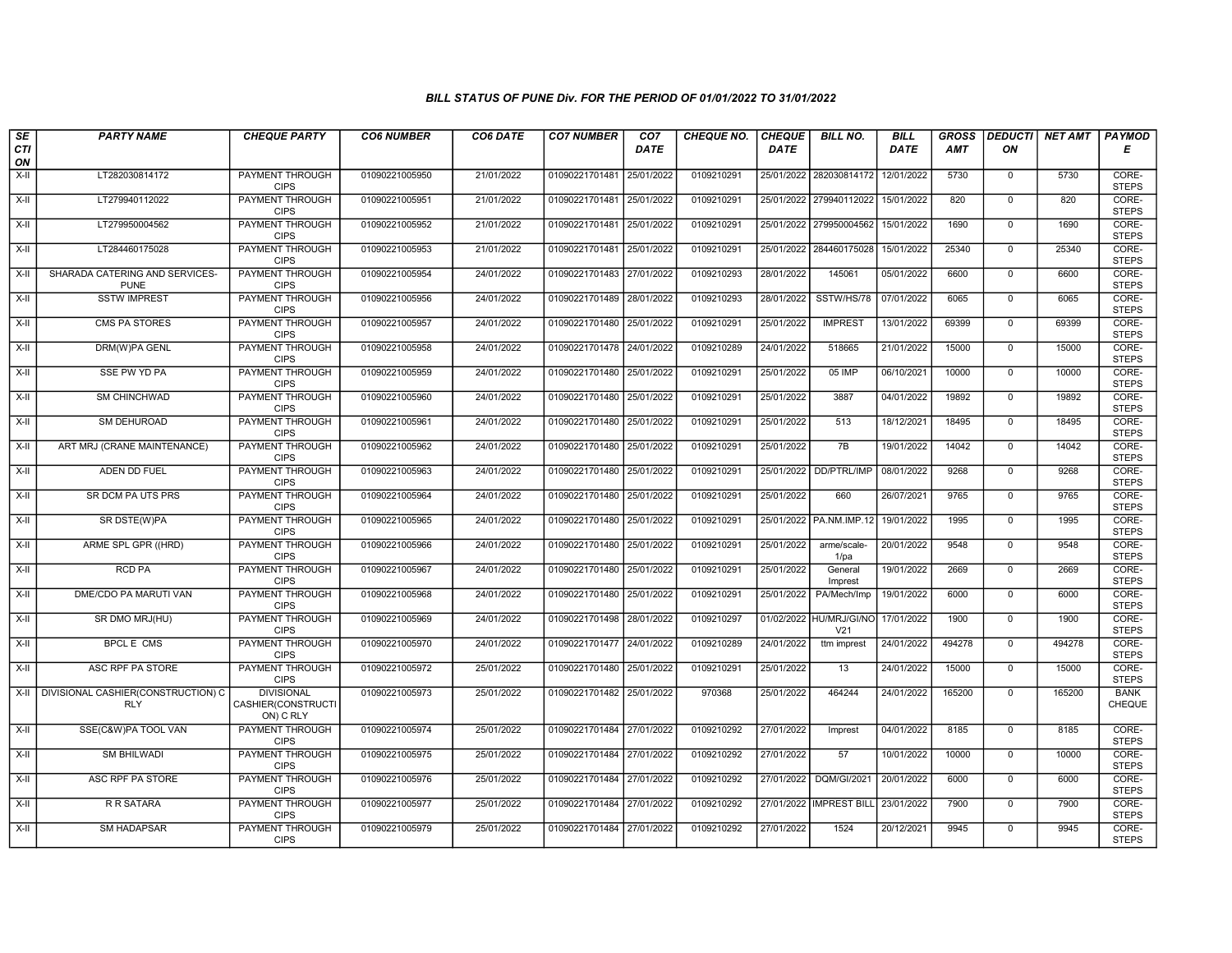| SE               | <b>PARTY NAME</b>                                    | <b>CHEQUE PARTY</b>                   | <b>CO6 NUMBER</b> | CO6 DATE   | <b>CO7 NUMBER</b>         | CO <sub>7</sub> | <b>CHEQUE NO.</b> | <b>CHEQUE</b> | <b>BILL NO.</b>                      | <b>BILL</b> | <b>GROSS</b> |                | <b>DEDUCTI NET AMT</b> | <b>PAYMOD</b>                |
|------------------|------------------------------------------------------|---------------------------------------|-------------------|------------|---------------------------|-----------------|-------------------|---------------|--------------------------------------|-------------|--------------|----------------|------------------------|------------------------------|
| <b>CTI</b><br>ON |                                                      |                                       |                   |            |                           | <b>DATE</b>     |                   | <b>DATE</b>   |                                      | <b>DATE</b> | <b>AMT</b>   | ON             |                        | Е                            |
| $X-H$            | <b>R R MRJ KOP</b>                                   | <b>PAYMENT THROUGH</b><br><b>CIPS</b> | 01090221005980    | 25/01/2022 | 01090221701495            | 28/01/2022      | 0109210293        |               | 28/01/2022   IMPREST BILL            | 18/01/2022  | 22410        | $\mathbf 0$    | 22410                  | CORE-<br><b>STEPS</b>        |
| $X-H$            | <b>CCCOR LOBBY MRJ</b>                               | <b>PAYMENT THROUGH</b><br><b>CIPS</b> | 01090221005981    | 25/01/2022 | 01090221701484 27/01/2022 |                 | 0109210292        |               | 27/01/2022 IMPREST BILL 18/01/2022   |             | 3000         | $\mathbf 0$    | 3000                   | CORE-<br><b>STEPS</b>        |
| X-II             | R R GPR                                              | PAYMENT THROUGH<br><b>CIPS</b>        | 01090221005982    | 25/01/2022 | 01090221701484 27/01/2022 |                 | 0109210292        |               | 27/01/2022   IMPREST BILL 23/01/2022 |             | 8000         | $\mathbf 0$    | 8000                   | CORE-<br><b>STEPS</b>        |
| X-II             | ADEN(S)PA GENL                                       | <b>PAYMENT THROUGH</b><br><b>CIPS</b> | 01090221005983    | 25/01/2022 | 01090221701495 28/01/2022 |                 | 0109210293        | 28/01/2022    | PA/S/03 Genl<br>Imp                  | 12/01/2022  | 9975         | 266.94         | 9708                   | CORE-<br><b>STEPS</b>        |
| $X-H$            | <b>SSE TL AC PA</b>                                  | <b>PAYMENT THROUGH</b><br><b>CIPS</b> | 01090221005984    | 25/01/2022 | 01090221701484 27/01/2022 |                 | 0109210292        | 27/01/2022    | sse/tl/ac/pune                       | 06/01/2022  | 29284        | $\mathbf{0}$   | 29284                  | CORE-<br><b>STEPS</b>        |
| X-II             | INLAKS AND BUDHRANI HOSPITAL PUNE                    | <b>PAYMENT THROUGH</b><br><b>CIPS</b> | 01090221005985    | 27/01/2022 | 01090221701492 28/01/2022 |                 | 0109210293        | 28/01/2022    | F0337009                             | 22/06/2021  | 105286       | $\Omega$       | 105286                 | CORE-<br><b>STEPS</b>        |
| X-II             | <b>GLOBAL HOSPITAL AND RESEARCH</b><br>INSTITUE-PUNE | PAYMENT THROUGH<br><b>CIPS</b>        | 01090221005986    | 27/01/2022 | 01090221701492 28/01/2022 |                 | 0109210293        | 28/01/2022    | 2062/2021                            | 20/08/2021  | 118949       | $\mathbf{0}$   | 118949                 | CORE-<br><b>STEPS</b>        |
| $X-H$            | SR DME FR & OP PA FUEL                               | PAYMENT THROUGH<br><b>CIPS</b>        | 01090221005987    | 27/01/2022 | 01090221701486 27/01/2022 |                 | 0109210292        | 27/01/2022    | SrDME OP<br>Imprest                  | 25/01/2022  | 6000         | $\overline{0}$ | 6000                   | CORE-<br><b>STEPS</b>        |
| $X-H$            | WANLESS HOSPITAL MIRAJ                               | <b>PAYMENT THROUGH</b><br><b>CIPS</b> | 01090221005988    | 27/01/2022 | 01090221701492 28/01/2022 |                 | 0109210293        | 28/01/2022    | 280724                               | 26/09/2020  | 15722        | $\mathbf 0$    | 15722                  | CORE-<br><b>STEPS</b>        |
| $X-H$            | <b>CCCOR LOBBY PA</b>                                | <b>PAYMENT THROUGH</b><br><b>CIPS</b> | 01090221005989    | 27/01/2022 | 01090221701486 27/01/2022 |                 | 0109210292        | 27/01/2022    | General<br>Imprest                   | 25/01/2022  | 2960         | 0              | 2960                   | CORE-<br><b>STEPS</b>        |
| X-II             | WANLESS HOSPITAL MIRAJ                               | <b>PAYMENT THROUGH</b><br><b>CIPS</b> | 01090221005990    | 27/01/2022 | 01090221701492 28/01/2022 |                 | 0109210293        | 28/01/2022    | 286382                               | 28/07/2021  | 6029         | $\mathbf 0$    | 6029                   | CORE-<br><b>STEPS</b>        |
| X-II             | <b>SRDCM PUNE</b>                                    | PAYMENT THROUGH<br><b>CIPS</b>        | 01090221005991    | 27/01/2022 | 01090221701486 27/01/2022 |                 | 0109210292        | 27/01/2022    | 321335                               | 24/01/2022  | 17350        | $\mathbf{0}$   | 17350                  | CORE-<br><b>STEPS</b>        |
| $X-H$            | WANLESS HOSPITAL MIRAJ                               | <b>PAYMENT THROUGH</b><br><b>CIPS</b> | 01090221005992    | 27/01/2022 | 01090221701492 28/01/2022 |                 | 0109210293        | 28/01/2022    | 286115                               | 02/08/2021  | 10181        | $\mathbf 0$    | 10181                  | CORE-<br><b>STEPS</b>        |
| $X-H$            | WANLESS HOSPITAL MIRAJ                               | PAYMENT THROUGH<br><b>CIPS</b>        | 01090221005993    | 27/01/2022 | 01090221701492 28/01/2022 |                 | 0109210293        | 28/01/2022    | 285857                               | 17/07/2021  | 115037       | $\mathbf 0$    | 115037                 | CORE-<br><b>STEPS</b>        |
| X-II             | WANLESS HOSPITAL MIRAJ                               | PAYMENT THROUGH<br><b>CIPS</b>        | 01090221005994    | 27/01/2022 | 01090221701492 28/01/2022 |                 | 0109210293        | 28/01/2022    | 286290                               | 13/08/2021  | 21010        | $\mathbf 0$    | 21010                  | CORE-<br><b>STEPS</b>        |
| X-II             | WANLESS HOSPITAL MIRAJ                               | PAYMENT THROUGH<br><b>CIPS</b>        | 01090221005995    | 27/01/2022 | 01090221701491 28/01/2022 |                 | 0109210293        | 28/01/2022    | 285287                               | 08/05/2021  | 66983        | $\mathbf{0}$   | 66983                  | CORE-<br><b>STEPS</b>        |
| X-II             | WANLESS HOSPITAL MIRAJ                               | <b>PAYMENT THROUGH</b><br><b>CIPS</b> | 01090221005996    | 27/01/2022 | 01090221701491 28/01/2022 |                 | 0109210293        | 28/01/2022    | 285203                               | 31/05/2021  | 82932        | $\mathbf 0$    | 82932                  | CORE-<br><b>STEPS</b>        |
| X-II             | KOHAKADE HOSPITAL                                    | <b>PAYMENT THROUGH</b><br><b>CIPS</b> | 01090221005997    | 27/01/2022 | 01090221701491            | 28/01/2022      | 0109210293        | 28/01/2022    | RAIL/2020/00                         | 10/09/2020  | 45188        | $\mathbf 0$    | 45188                  | CORE-<br><b>STEPS</b>        |
| X-II             | PAWANA HOSPITAL TALEGAON/PUNE                        | <b>PAYMENT THROUGH</b><br><b>CIPS</b> | 01090221005998    | 27/01/2022 | 01090221701491 28/01/2022 |                 | 0109210293        | 28/01/2022    | 996                                  | 05/05/2021  | 18125        | $\mathbf 0$    | 18125                  | CORE-<br><b>STEPS</b>        |
| X-II             | PAWANA HOSPITAL TALEGAON/PUNE                        | PAYMENT THROUGH<br><b>CIPS</b>        | 01090221005999    | 27/01/2022 | 01090221701491 28/01/2022 |                 | 0109210293        | 28/01/2022    | 7666                                 | 21/03/2021  | 34419        | $\mathbf 0$    | 34419                  | CORE-<br><b>STEPS</b>        |
| X-II             | Yourself for D.D                                     | Yourself for D.D                      | 01090221006000    | 27/01/2022 | 01090221701500 31/01/2022 |                 | 970375            | 01/02/2022    | 186841457770                         | 14/01/2022  | 310          | $\mathbf{0}$   | 310                    | <b>BANK</b><br><b>CHEQUE</b> |
| X-II             | <b>SR DOM PA</b>                                     | PAYMENT THROUGH<br><b>CIPS</b>        | 01090221006001    | 27/01/2022 | 01090221701486 27/01/2022 |                 | 0109210292        | 27/01/2022    | 1221                                 | 07/11/2021  | 13345        | $\mathbf 0$    | 13345                  | CORE-<br><b>STEPS</b>        |
| X-II             | KOTHRUD DIALYSIS CENTER PUNE                         | PAYMENT THROUGH<br><b>CIPS</b>        | 01090221006002    | 27/01/2022 | 01090221701491            | 28/01/2022      | 0109210293        | 28/01/2022    | 35                                   | 31/10/2021  | 288376       | $\mathbf 0$    | 288376                 | CORE-<br><b>STEPS</b>        |
| X-II             | KOTHRUD DIALYSIS CENTER PUNE                         | <b>PAYMENT THROUGH</b><br><b>CIPS</b> | 01090221006003    | 27/01/2022 | 01090221701491            | 28/01/2022      | 0109210293        | 28/01/2022    | 36                                   | 30/11/2021  | 271964       | $\mathbf{0}$   | 271964                 | CORE-<br><b>STEPS</b>        |
| X-II             | PAWANA HOSPITAL TALEGAON/PUNE                        | PAYMENT THROUGH<br><b>CIPS</b>        | 01090221006004    | 27/01/2022 | 01090221701491 28/01/2022 |                 | 0109210293        | 28/01/2022    | 1037                                 | 07/05/2021  | 38935        | $\mathbf 0$    | 38935                  | CORE-<br><b>STEPS</b>        |
| $X-H$            | PAWANA HOSPITAL TALEGAON/PUNE                        | <b>PAYMENT THROUGH</b><br><b>CIPS</b> | 01090221006005    | 27/01/2022 | 01090221701491 28/01/2022 |                 | 0109210293        | 28/01/2022    | 5286                                 | 15/11/2021  | 78591        | $\mathbf 0$    | 78591                  | CORE-<br><b>STEPS</b>        |
| X-II             | GLOBAL HOSPITAL AND RESEARCH<br>INSTITUE-PUNE        | PAYMENT THROUGH<br><b>CIPS</b>        | 01090221006006    | 27/01/2022 | 01090221701492 28/01/2022 |                 | 0109210293        | 28/01/2022    | 1013/2021                            | 20/05/2021  | 879289       | $\mathbf 0$    | 879289                 | CORE-<br><b>STEPS</b>        |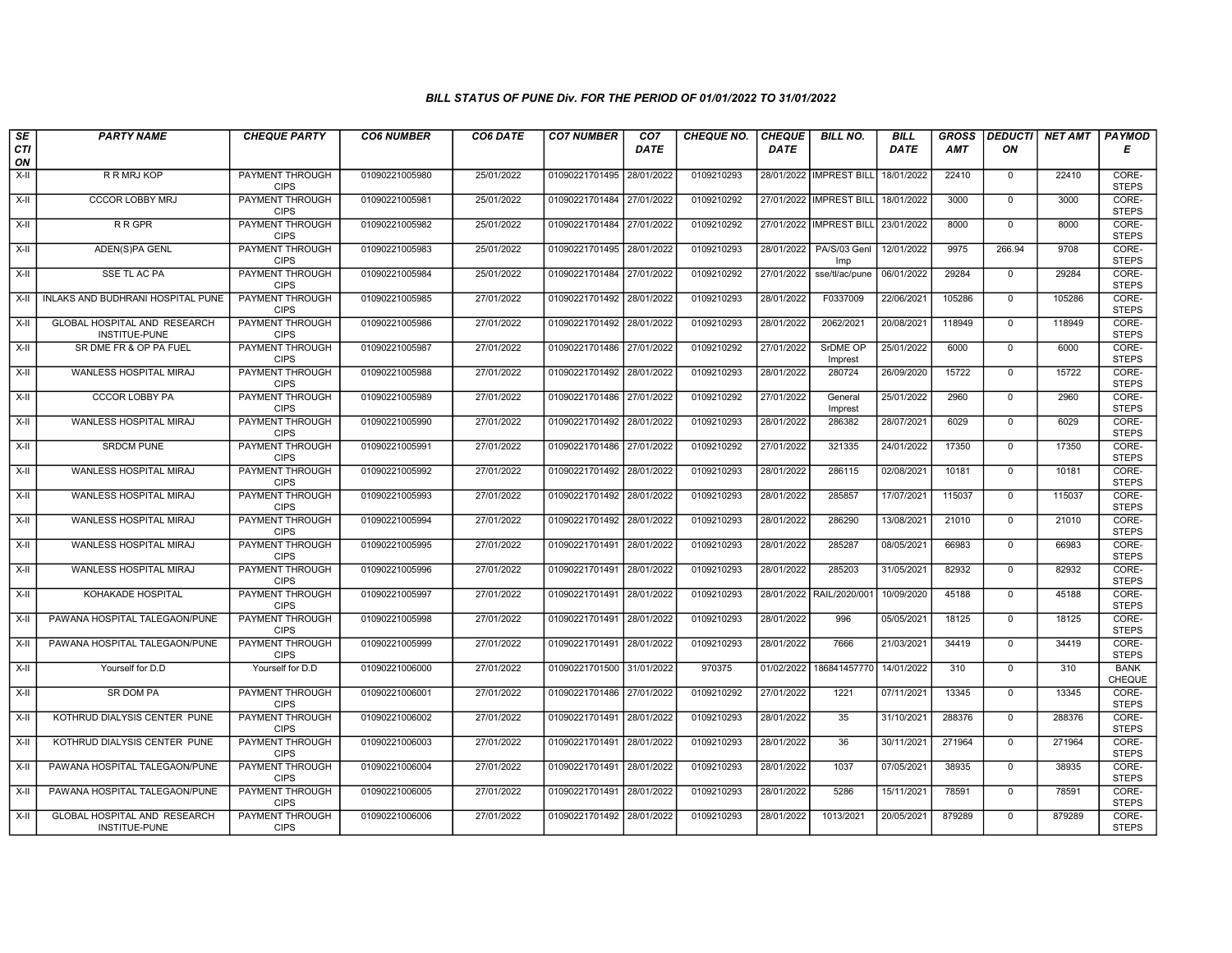| SE               | <b>PARTY NAME</b>                                           | <b>CHEQUE PARTY</b>                   | <b>CO6 NUMBER</b> | CO6 DATE   | <b>CO7 NUMBER</b>         | CO <sub>7</sub> | <b>CHEQUE NO.</b> | <b>CHEQUE</b> | <b>BILL NO.</b>            | <b>BILL</b> | <b>GROSS</b> | <b>DEDUCTI</b> | NET AMT  | <b>PAYMOD</b>         |
|------------------|-------------------------------------------------------------|---------------------------------------|-------------------|------------|---------------------------|-----------------|-------------------|---------------|----------------------------|-------------|--------------|----------------|----------|-----------------------|
| <b>CTI</b><br>ON |                                                             |                                       |                   |            |                           | <b>DATE</b>     |                   | <b>DATE</b>   |                            | DATE        | <b>AMT</b>   | ΟN             |          | Е                     |
| X-II             | CHEIF CONTROLLER OPERATING                                  | PAYMENT THROUGH<br><b>CIPS</b>        | 01090221006007    | 27/01/2022 | 01090221701486            | 27/01/2022      | 0109210292        | 27/01/2022    | 1215                       | 14/10/2021  | 8835         | $\mathbf 0$    | 8835     | CORE-<br><b>STEPS</b> |
| $X-H$            | <b>CCCOR LOBBY GPR</b>                                      | <b>PAYMENT THROUGH</b><br><b>CIPS</b> | 01090221006008    | 27/01/2022 | 01090221701486 27/01/2022 |                 | 0109210292        | 27/01/2022    | General<br>Imprest         | 24/11/2021  | 2964         | $\Omega$       | 2964     | CORE-<br><b>STEPS</b> |
| X-II             | PAWANA HOSPITAL TALEGAON/PUNE                               | PAYMENT THROUGH<br><b>CIPS</b>        | 01090221006009    | 27/01/2022 | 01090221701492            | 28/01/2022      | 0109210293        | 28/01/2022    | 3766                       | 10/09/2021  | 84377        | $\mathbf 0$    | 84377    | CORE-<br><b>STEPS</b> |
| $X-II$           | PAWANA HOSPITAL TALEGAON/PUNE                               | PAYMENT THROUGH<br><b>CIPS</b>        | 01090221006010    | 27/01/2022 | 01090221701492            | 28/01/2022      | 0109210293        | 28/01/2022    | 6768                       | 15/02/2021  | 139045       | $\mathbf 0$    | 139045   | CORE-<br><b>STEPS</b> |
| X-II             | PAWANA HOSPITAL TALEGAON/PUNE                               | PAYMENT THROUGH<br><b>CIPS</b>        | 01090221006011    | 27/01/2022 | 01090221701492 28/01/2022 |                 | 0109210293        | 28/01/2022    | 7300                       | 08/03/2021  | 15314        | $\mathbf 0$    | 15314    | CORE-<br><b>STEPS</b> |
| $X-II$           | ADEN(M)PA GENL                                              | <b>PAYMENT THROUGH</b><br><b>CIPS</b> | 01090221006012    | 27/01/2022 | 01090221701486 27/01/2022 |                 | 0109210292        | 27/01/2022    | PA/M/GEN<br><b>IMPREST</b> | 14/01/2022  | 54666        | $\mathbf 0$    | 54666    | CORE-<br><b>STEPS</b> |
| X-II             | <b>VERMA ENTERPRISES</b>                                    | PAYMENT THROUGH<br><b>CIPS</b>        | 01090221006014    | 27/01/2022 | 01090221701488            | 28/01/2022      | 0109210293        | 28/01/2022    | 35                         | 03/01/2022  | 542021.2     | 9187.2         | 532834   | CORE-<br><b>STEPS</b> |
| X-II             | GLOBAL HOSPITAL AND RESEARCH<br>INSTITUE-PUNE               | PAYMENT THROUGH<br><b>CIPS</b>        | 01090221006015    | 27/01/2022 | 01090221701491            | 28/01/2022      | 0109210293        | 28/01/2022    | 2025/2021                  | 15/08/2021  | 460942       | $\mathbf 0$    | 460942   | CORE-<br><b>STEPS</b> |
| $X-II$           | PAWANA HOSPITAL TALEGAON/PUNE                               | <b>PAYMENT THROUGH</b><br><b>CIPS</b> | 01090221006016    | 28/01/2022 | 01090221701492 28/01/2022 |                 | 0109210293        | 28/01/2022    | 4952                       | 29/10/2021  | 146488       | $\Omega$       | 146488   | CORE-<br><b>STEPS</b> |
| X-II             | GLOBAL HOSPITAL AND RESEARCH<br><b>INSTITUE-PUNE</b>        | <b>PAYMENT THROUGH</b><br><b>CIPS</b> | 01090221006017    | 28/01/2022 | 01090221701492 28/01/2022 |                 | 0109210293        | 28/01/2022    | 2068/2021                  | 21/08/2021  | 38138        | $\mathbf 0$    | 38138    | CORE-<br><b>STEPS</b> |
| X-II             | PAWANA HOSPITAL TALEGAON/PUNE                               | PAYMENT THROUGH<br><b>CIPS</b>        | 01090221006018    | 28/01/2022 | 01090221701492 28/01/2022 |                 | 0109210293        | 28/01/2022    | 5562                       | 28/11/2021  | 32208        | $\mathbf{0}$   | 32208    | CORE-<br><b>STEPS</b> |
| X-II             | INLAKS AND BUDHRANI HOSPITAL PUNE                           | PAYMENT THROUGH<br><b>CIPS</b>        | 01090221006019    | 28/01/2022 | 01090221701490 28/01/2022 |                 | 0109210293        | 28/01/2022    | F0339252                   | 20/07/2021  | 400380       | $\Omega$       | 400380   | CORE-<br><b>STEPS</b> |
| X-II             | GLOBAL HOSPITAL AND RESEARCH<br>INSTITUE-PUNE               | <b>PAYMENT THROUGH</b><br><b>CIPS</b> | 01090221006020    | 28/01/2022 | 01090221701490            | 28/01/2022      | 0109210293        | 28/01/2022    | 2149/2021                  | 30/08/2021  | 144900       | $\mathbf 0$    | 144900   | CORE-<br><b>STEPS</b> |
| $X-H$            | <b>IRICEN OFFICE GARDEN IMPREST</b>                         | PAYMENT THROUGH<br><b>CIPS</b>        | 01090221006021    | 28/01/2022 | 01090221701489 28/01/2022 |                 | 0109210293        |               | 28/01/2022 Garden imprest  | 26/01/2022  | 14998        | $\mathbf 0$    | 14998    | CORE-<br><b>STEPS</b> |
| X-II             | GLOBAL HOSPITAL AND RESEARCH<br><b>INSTITUE-PUNE</b>        | PAYMENT THROUGH<br><b>CIPS</b>        | 01090221006022    | 28/01/2022 | 01090221701490 28/01/2022 |                 | 0109210293        | 28/01/2022    | 1495/2021                  | 22/06/2021  | 154753       | $\Omega$       | 154753   | CORE-<br><b>STEPS</b> |
| X-II             | GLOBAL HOSPITAL AND RESEARCH<br>INSTITUE-PUNE               | PAYMENT THROUGH<br><b>CIPS</b>        | 01090221006023    | 28/01/2022 | 01090221701490 28/01/2022 |                 | 0109210293        | 28/01/2022    | 1509/2021                  | 23/06/2021  | 151537       | $\mathbf{0}$   | 151537   | CORE-<br><b>STEPS</b> |
| X-II             | <b>GLOBAL HOSPITAL AND RESEARCH</b><br><b>INSTITUE-PUNE</b> | PAYMENT THROUGH<br><b>CIPS</b>        | 01090221006024    | 28/01/2022 | 01090221701490 28/01/2022 |                 | 0109210293        | 28/01/2022    | 787/2021                   | 08/05/2021  | 233879       | $\mathbf 0$    | 233879   | CORE-<br><b>STEPS</b> |
| X-II             | HINDUSTAN PETROLEUM CORPORATION<br>LIMITED                  | <b>PAYMENT THROUGH</b><br><b>CIPS</b> | 01090221006025    | 28/01/2022 | 01090221701487            | 28/01/2022      | 0109210293        | 28/01/2022    | 32019                      | 24/01/2022  | 13297581     | $\mathbf 0$    | 13297581 | CORE-<br><b>STEPS</b> |
| $X-II$           | <b>GLOBAL HOSPITAL AND RESEARCH</b><br>INSTITUE-PUNE        | PAYMENT THROUGH<br><b>CIPS</b>        | 01090221006026    | 28/01/2022 | 01090221701490 28/01/2022 |                 | 0109210293        | 28/01/2022    | 1573/2021                  | 25/06/2021  | 58848        | $\Omega$       | 58848    | CORE-<br><b>STEPS</b> |
| X-II             | GLOBAL HOSPITAL AND RESEARCH<br>INSTITUE-PUNE               | PAYMENT THROUGH<br><b>CIPS</b>        | 01090221006027    | 28/01/2022 | 01090221701490            | 28/01/2022      | 0109210293        | 28/01/2022    | 2227/2021                  | 07/09/2021  | 115223       | $\mathbf 0$    | 115223   | CORE-<br><b>STEPS</b> |
| $X-II$           | <b>GLOBAL HOSPITAL AND RESEARCH</b><br>INSTITUE-PUNE        | <b>PAYMENT THROUGH</b><br><b>CIPS</b> | 01090221006028    | 28/01/2022 | 01090221701490 28/01/2022 |                 | 0109210293        | 28/01/2022    | 21/2021                    | 01/04/2021  | 108946       | $\mathbf 0$    | 108946   | CORE-<br><b>STEPS</b> |
| X-II             | SR DSTE PA GENERAL                                          | <b>PAYMENT THROUGH</b><br><b>CIPS</b> | 01090221006029    | 28/01/2022 | 01090221701495 28/01/2022 |                 | 0109210293        | 28/01/2022    | PA.NM.Imp-10               | 26/12/2021  | 47498        | $\Omega$       | 47498    | CORE-<br><b>STEPS</b> |
| X-II             | GLOBAL HOSPITAL AND RESEARCH<br>INSTITUE-PUNE               | PAYMENT THROUGH<br><b>CIPS</b>        | 01090221006030    | 28/01/2022 | 01090221701490            | 28/01/2022      | 0109210293        | 28/01/2022    | 2806/2021                  | 13/10/2021  | 103320       | $\mathbf 0$    | 103320   | CORE-<br><b>STEPS</b> |
| X-II             | GLOBAL HOSPITAL AND RESEARCH<br>INSTITUE-PUNE               | PAYMENT THROUGH<br><b>CIPS</b>        | 01090221006031    | 28/01/2022 | 01090221701490            | 28/01/2022      | 0109210293        | 28/01/2022    | 1982/2021                  | 10/08/2021  | 11903        | $\mathbf 0$    | 11903    | CORE-<br><b>STEPS</b> |
| X-II             | GLOBAL HOSPITAL AND RESEARCH<br>INSTITUE-PUNE               | PAYMENT THROUGH<br><b>CIPS</b>        | 01090221006032    | 28/01/2022 | 01090221701490            | 28/01/2022      | 0109210293        | 28/01/2022    | 1277/2021                  | 05/06/2021  | 118949       | $\Omega$       | 118949   | CORE-<br><b>STEPS</b> |
| $X-H$            | <b>GLOBAL HOSPITAL AND RESEARCH</b><br>INSTITUE-PUNE        | <b>PAYMENT THROUGH</b><br><b>CIPS</b> | 01090221006033    | 28/01/2022 | 01090221701496 28/01/2022 |                 | 0109210293        | 28/01/2022    | 2245/2021                  | 08/09/2021  | 124781       | $\mathbf 0$    | 124781   | CORE-<br><b>STEPS</b> |
| $X-H$            | CMS PA GENL                                                 | PAYMENT THROUGH<br><b>CIPS</b>        | 01090221006034    | 28/01/2022 | 01090221701495 28/01/2022 |                 | 0109210293        | 28/01/2022    | 464237                     | 05/01/2022  | 10000        | $\mathbf 0$    | 10000    | CORE-<br><b>STEPS</b> |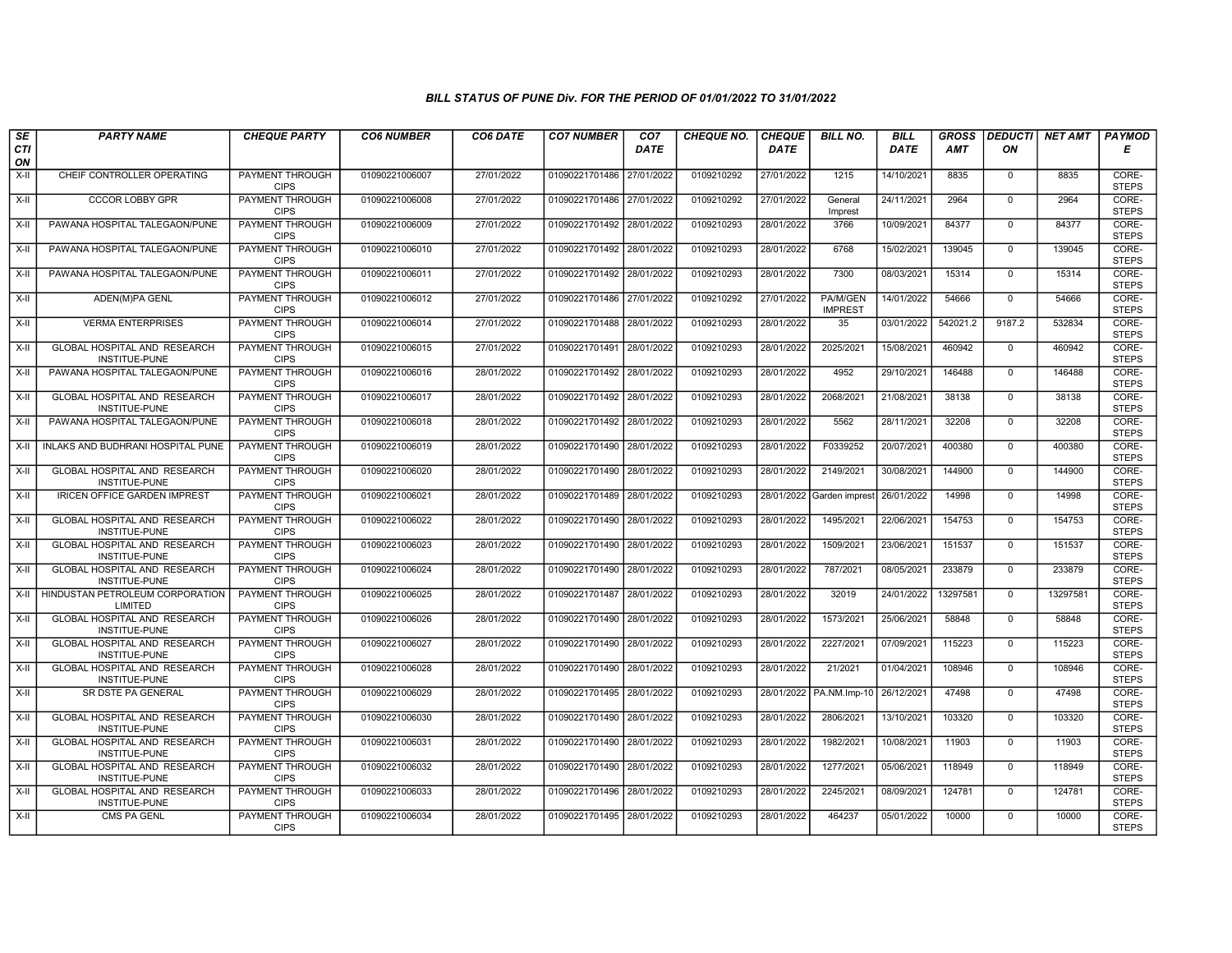| SE        | <b>PARTY NAME</b>                                          | <b>CHEQUE PARTY</b>                   | <b>CO6 NUMBER</b> | CO6 DATE   | <b>CO7 NUMBER</b>         | CO <sub>7</sub> | CHEQUE NO. | <b>CHEQUE</b> | <b>BILL NO.</b>                                      | <b>BILL</b> | <b>GROSS</b> | <b>DEDUCTI</b> | NET AMT | <b>PAYMOD</b>         |
|-----------|------------------------------------------------------------|---------------------------------------|-------------------|------------|---------------------------|-----------------|------------|---------------|------------------------------------------------------|-------------|--------------|----------------|---------|-----------------------|
| CTI<br>ON |                                                            |                                       |                   |            |                           | <b>DATE</b>     |            | <b>DATE</b>   |                                                      | DATE        | <b>AMT</b>   | ON             |         | Е                     |
| $X-H$     | NOBLE HOSPITALS PVT.LTD.-<br>HADAPSAR/PUNE                 | <b>PAYMENT THROUGH</b><br><b>CIPS</b> | 01090221006035    | 28/01/2022 | 01090221701496            | 28/01/2022      | 0109210293 | 28/01/2022    | 2938                                                 | 05/08/2021  | 85407        | $\mathbf{0}$   | 85407   | CORE-<br><b>STEPS</b> |
| $X-H$     | <b>IPF RPF CIB</b>                                         | <b>PAYMENT THROUGH</b><br><b>CIPS</b> | 01090221006036    | 28/01/2022 | 01090221701495 28/01/2022 |                 | 0109210293 | 28/01/2022    | IPF/CIB/PA/E-<br>14/                                 | 14/01/2022  | 5000         | $\Omega$       | 5000    | CORE-<br><b>STEPS</b> |
| $X-II$    | SR DPO PA                                                  | PAYMENT THROUGH<br><b>CIPS</b>        | 01090221006037    | 28/01/2022 | 01090221701495 28/01/2022 |                 | 0109210293 | 28/01/2022    | 808617                                               | 27/01/2021  | 971          | $\mathbf 0$    | 971     | CORE-<br><b>STEPS</b> |
| $X-H$     | <b>DMO SATARA</b>                                          | <b>PAYMENT THROUGH</b><br><b>CIPS</b> | 01090221006038    | 28/01/2022 | 01090221701495 28/01/2022 |                 | 0109210293 | 28/01/2022    | 539798465                                            | 06/01/2022  | 918          | $\overline{0}$ | 918     | CORE-<br><b>STEPS</b> |
| $X-H$     | DRM(W)PA SR DEN(CO)PA FUEL                                 | <b>PAYMENT THROUGH</b><br><b>CIPS</b> | 01090221006039    | 28/01/2022 | 01090221701493 28/01/2022 |                 | 0109210293 | 28/01/2022    | Fuel imprest                                         | 20/01/2022  | 10000        | $\Omega$       | 10000   | CORE-<br><b>STEPS</b> |
| X-II      | XEN TM PA                                                  | <b>PAYMENT THROUGH</b><br><b>CIPS</b> | 01090221006040    | 28/01/2022 | 01090221701493 28/01/2022 |                 | 0109210293 | 28/01/2022    | 2010526941                                           | 05/01/2022  | 1515         | $\mathbf{0}$   | 1515    | CORE-<br><b>STEPS</b> |
| X-II      | <b>SR DPO PA</b>                                           | PAYMENT THROUGH<br><b>CIPS</b>        | 01090221006041    | 28/01/2022 | 01090221701493            | 28/01/2022      | 0109210293 | 28/01/2022    | pa/p/store                                           | 27/07/2021  | 7970         | $\Omega$       | 7970    | CORE-<br><b>STEPS</b> |
| $X-II$    | CMS PA OXYGEN                                              | <b>PAYMENT THROUGH</b><br><b>CIPS</b> | 01090221006042    | 28/01/2022 | 01090221701494            | 28/01/2022      | 0109210293 | 28/01/2022    | 397                                                  | 15/01/2022  | 30879        | $\mathbf 0$    | 30879   | CORE-<br><b>STEPS</b> |
| $X-H$     | SR DEE TR PA MATADORMFC 821                                | PAYMENT THROUGH<br><b>CIPS</b>        | 01090221006043    | 28/01/2022 | 01090221701494 28/01/2022 |                 | 0109210293 |               | 28/01/2022 L/TR/PA/IMP/5<br>04                       | 25/01/2022  | 4000         | $\Omega$       | 4000    | CORE-<br><b>STEPS</b> |
| $X-H$     | <b>RPF SATARA</b>                                          | <b>PAYMENT THROUGH</b><br><b>CIPS</b> | 01090221006044    | 28/01/2022 | 01090221701494 28/01/2022 |                 | 0109210293 |               | 28/01/2022   IPF/RPF/STR/I   11/01/2022<br><b>MP</b> |             | 4986         | $\Omega$       | 4986    | CORE-<br><b>STEPS</b> |
| X-II      | <b>RPF THANA SVJR</b>                                      | PAYMENT THROUGH<br><b>CIPS</b>        | 01090221006045    | 28/01/2022 | 01090221701493 28/01/2022 |                 | 0109210293 |               | 28/01/2022 IPF/RPF/SVJR 21/12/2021<br>/GI            |             | 5000         | $\mathbf{0}$   | 5000    | CORE-<br><b>STEPS</b> |
|           | X-II   DEEPALI DILIP SATAV DILIP RAGHUNATH<br><b>SATAV</b> | PAYMENT THROUGH<br><b>CIPS</b>        | 01090221006046    | 28/01/2022 | 01090221701493 28/01/2022 |                 | 0109210293 | 28/01/2022    | 0 <sub>5</sub>                                       | 31/12/2021  | 841          | $\Omega$       | 841     | CORE-<br><b>STEPS</b> |
|           | X-II   DEEPALI DILIP SATAV DILIP RAGHUNATH<br>SATAV        | <b>PAYMENT THROUGH</b><br><b>CIPS</b> | 01090221006047    | 28/01/2022 | 01090221701493 28/01/2022 |                 | 0109210293 | 28/01/2022    | 04                                                   | 31/12/2021  | 841          | $\mathbf 0$    | 841     | CORE-<br><b>STEPS</b> |
|           | X-II IDEEPALI DILIP SATAV DILIP RAGHUNATH<br>SATAV         | <b>PAYMENT THROUGH</b><br><b>CIPS</b> | 01090221006048    | 28/01/2022 | 01090221701493            | 28/01/2022      | 0109210293 | 28/01/2022    | 02                                                   | 30/11/2021  | 1542         | $\mathbf 0$    | 1542    | CORE-<br><b>STEPS</b> |
| X-II      | <b>RPF DEHR</b>                                            | PAYMENT THROUGH<br><b>CIPS</b>        | 01090221006049    | 28/01/2022 | 01090221701494 28/01/2022 |                 | 0109210293 | 28/01/2022    | $\overline{27}$                                      | 11/01/2022  | 5000         | $\Omega$       | 5000    | CORE-<br><b>STEPS</b> |
| $X-II$    | RPF BARRACK KOLHAPUR                                       | <b>PAYMENT THROUGH</b><br><b>CIPS</b> | 01090221006050    | 28/01/2022 | 01090221701493 28/01/2022 |                 | 0109210293 | 28/01/2022    | RPF/KOP/E-<br>17/22                                  | 15/01/2022  | 5000         | $\overline{0}$ | 5000    | CORE-<br><b>STEPS</b> |
| X-II      | INSPECTOR RPF CIB (T) PUNE                                 | <b>PAYMENT THROUGH</b><br><b>CIPS</b> | 01090221006051    | 28/01/2022 | 01090221701493 28/01/2022 |                 | 0109210293 | 28/01/2022    | Imprest                                              | 07/01/2022  | 4000         | $\Omega$       | 4000    | CORE-<br><b>STEPS</b> |
| X-II      | RPF CHOWKI TALEGAON                                        | <b>PAYMENT THROUGH</b><br><b>CIPS</b> | 01090221006052    | 28/01/2022 | 01090221701494            | 28/01/2022      | 0109210293 | 28/01/2022    | Imprest                                              | 07/01/2022  | 3000         | $\mathbf 0$    | 3000    | CORE-<br><b>STEPS</b> |
| X-II      | RPF CHOWKI KHADKI                                          | PAYMENT THROUGH<br><b>CIPS</b>        | 01090221006053    | 28/01/2022 | 01090221701494 28/01/2022 |                 | 0109210293 | 28/01/2022    | SIPF/RPF/KK                                          | 05/12/2021  | 3000         | $\Omega$       | 3000    | CORE-<br><b>STEPS</b> |
| $X-H$     | <b>IPFRPFRCT PA</b>                                        | PAYMENT THROUGH<br><b>CIPS</b>        | 01090221006054    | 28/01/2022 | 01090221701494 28/01/2022 |                 | 0109210293 | 28/01/2022    | IPF/RCT/GI/20<br>$\overline{2}$                      | 20/01/2022  | 9000         | $\mathbf 0$    | 9000    | CORE-<br><b>STEPS</b> |
| $X-II$    | SMM D PA                                                   | <b>PAYMENT THROUGH</b><br><b>CIPS</b> | 01090221006055    | 28/01/2022 | 01090221701494 28/01/2022 |                 | 0109210293 | 28/01/2022    | 10/2021                                              | 10/12/2021  | 3850         | $\overline{0}$ | 3850    | CORE-<br><b>STEPS</b> |
| X-II      | Yourself for D.D                                           | Yourself for D.D                      | 01090221006056    | 28/01/2022 | 01090221701495 28/01/2022 |                 | 970369     | 28/01/2022    | 659879                                               | 27/01/2022  | 1748         | $\Omega$       | 1748    | <b>BANK</b><br>CHEQUE |
| $X-II$    | SR DFM PA GENL                                             | PAYMENT THROUGH<br><b>CIPS</b>        | 01090221006058    | 28/01/2022 | 01090221701493            | 28/01/2022      | 0109210293 | 28/01/2022    | <b>IMPREST</b>                                       | 27/01/2021  | 5524         | $\mathbf 0$    | 5524    | CORE-<br><b>STEPS</b> |
| X-II      | Yourself for D.D                                           | Yourself for D.D                      | 01090221006059    | 28/01/2022 | 01090221701495            | 28/01/2022      | 970369     | 28/01/2022    | 659878                                               | 25/01/2022  | 970          | $\Omega$       | 970     | <b>BANK</b><br>CHEQUE |
| X-II      | PAWANA HOSPITAL TALEGAON/PUNE                              | PAYMENT THROUGH<br><b>CIPS</b>        | 01090221006060    | 28/01/2022 | 01090221701497 28/01/2022 |                 | 0109210293 | 28/01/2022    | 2748                                                 | 28/07/2021  | 185582       | $\Omega$       | 185582  | CORE-<br><b>STEPS</b> |
| $X-H$     | PAWANA HOSPITAL TALEGAON/PUNE                              | <b>PAYMENT THROUGH</b><br><b>CIPS</b> | 01090221006061    | 28/01/2022 | 01090221701496 28/01/2022 |                 | 0109210293 | 28/01/2022    | 5527                                                 | 27/11/2021  | 111988       | $\Omega$       | 111988  | CORE-<br><b>STEPS</b> |
| X-II      | LT170016897011                                             | <b>PAYMENT THROUGH</b><br><b>CIPS</b> | 01090221006062    | 28/01/2022 | 01090221701500 31/01/2022 |                 | 0109210297 | 01/02/2022    | 170016897011                                         | 12/01/2022  | 8640         | $\mathbf{0}$   | 8640    | CORE-<br><b>STEPS</b> |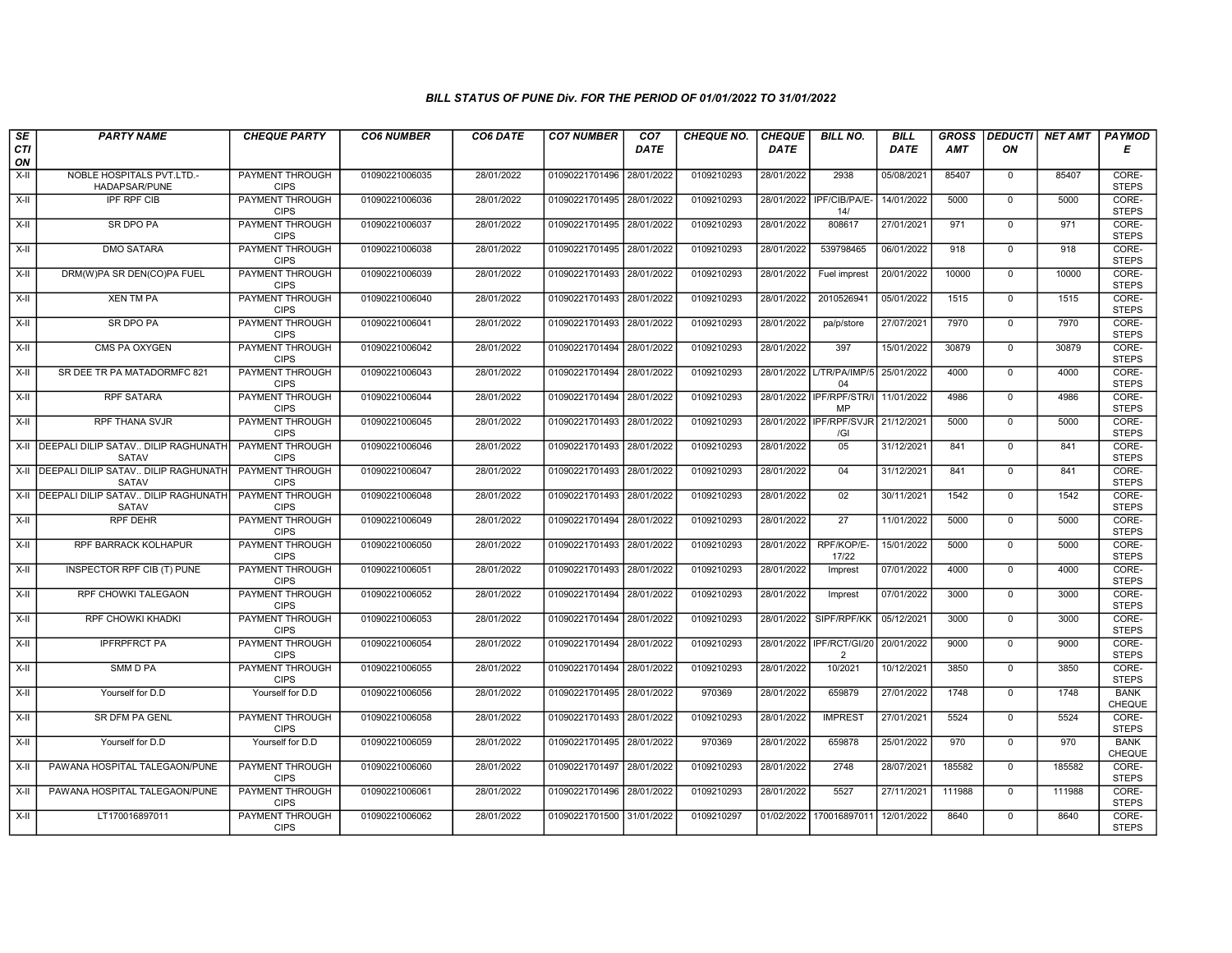| SE               | <b>PARTY NAME</b>                                    | <b>CHEQUE PARTY</b>                   | <b>CO6 NUMBER</b> | CO6 DATE   | <b>CO7 NUMBER</b>         | CO <sub>7</sub> | <b>CHEQUE NO.</b> | <b>CHEQUE</b> | <b>BILL NO.</b>                          | <b>BILL</b> | <b>GROSS</b> | <b>DEDUCTI</b> | NET AMT | <b>PAYMOD</b>                |
|------------------|------------------------------------------------------|---------------------------------------|-------------------|------------|---------------------------|-----------------|-------------------|---------------|------------------------------------------|-------------|--------------|----------------|---------|------------------------------|
| <b>CTI</b><br>ON |                                                      |                                       |                   |            |                           | <b>DATE</b>     |                   | <b>DATE</b>   |                                          | <b>DATE</b> | <b>AMT</b>   | ON             |         | Е                            |
| $X-H$            | DR D Y PATIL HOSPITAL AND RESEARCH<br>CENTRE         | <b>PAYMENT THROUGH</b><br><b>CIPS</b> | 01090221006063    | 28/01/2022 | 01090221701496            | 28/01/2022      | 0109210293        | 28/01/2022    | RLWY 10                                  | 27/08/2021  | 172457       | $\overline{0}$ | 172457  | CORE-<br><b>STEPS</b>        |
| $X-H$            | LT187121392405                                       | PAYMENT THROUGH<br><b>CIPS</b>        | 01090221006064    | 28/01/2022 | 01090221701500 31/01/2022 |                 | 0109210297        | 01/02/2022    | 187121392405                             | 12/01/2022  | 260          | $\Omega$       | 260     | CORE-<br><b>STEPS</b>        |
| X-II             | PAWANA HOSPITAL TALEGAON/PUNE                        | PAYMENT THROUGH<br><b>CIPS</b>        | 01090221006065    | 28/01/2022 | 01090221701496 28/01/2022 |                 | 0109210293        | 28/01/2022    | 4511                                     | 11/10/2021  | 110109       | $\mathbf 0$    | 110109  | CORE-<br><b>STEPS</b>        |
| $X-II$           | LT170270037839                                       | PAYMENT THROUGH<br><b>CIPS</b>        | 01090221006066    | 28/01/2022 | 01090221701500            | 31/01/2022      | 0109210297        | 01/02/2022    | 170270037839                             | 11/01/2022  | 36540        | $\mathbf{0}$   | 36540   | CORE-<br><b>STEPS</b>        |
| X-II             | ASG HOSPITAL PVT LTD                                 | <b>PAYMENT THROUGH</b><br><b>CIPS</b> | 01090221006067    | 28/01/2022 | 01090221701496 28/01/2022 |                 | 0109210293        |               | 28/01/2022 PUNE/22/HI/68<br>$\mathbf{1}$ | 08/09/2021  | 21624        | $\mathbf 0$    | 21624   | CORE-<br><b>STEPS</b>        |
| X-II             | ASG HOSPITAL PVT LTD                                 | <b>PAYMENT THROUGH</b><br><b>CIPS</b> | 01090221006068    | 28/01/2022 | 01090221701496            | 28/01/2022      | 0109210293        | 28/01/2022    | PUNE/22/HI/64<br>$\mathsf{R}$            | 04/09/2021  | 21624        | $\Omega$       | 21624   | CORE-<br><b>STEPS</b>        |
| X-II             | LT170015594899                                       | PAYMENT THROUGH<br><b>CIPS</b>        | 01090221006069    | 28/01/2022 | 01090221701500 31/01/2022 |                 | 0109210297        | 01/02/2022    | 170015594899                             | 15/01/2022  | 15740        | $\mathbf{0}$   | 15740   | CORE-<br><b>STEPS</b>        |
| $X-II$           | LT170270041721                                       | <b>PAYMENT THROUGH</b><br><b>CIPS</b> | 01090221006070    | 28/01/2022 | 01090221701500 31/01/2022 |                 | 0109210297        | 01/02/2022    | 170270041721                             | 14/01/2022  | 870          | $\overline{0}$ | 870     | CORE-<br><b>STEPS</b>        |
| $X-H$            | PTDA CONSULTANT OPC PVT LTD                          | <b>PAYMENT THROUGH</b><br><b>CIPS</b> | 01090221006071    | 28/01/2022 | 01090221701494 28/01/2022 |                 | 0109210293        | 28/01/2022    | PTDA/21-<br>22/037                       | 27/01/2022  | 54457        | 904            | 53553   | CORE-<br><b>STEPS</b>        |
| $X-H$            | PTDA CONSULTANT OPC PVT LTD                          | <b>PAYMENT THROUGH</b><br><b>CIPS</b> | 01090221006072    | 28/01/2022 | 01090221701494 28/01/2022 |                 | 0109210293        | 28/01/2022    | PTDA/21-<br>22/036                       | 27/01/2022  | 1511.58      | 21.58          | 1490    | CORE-<br><b>STEPS</b>        |
| X-II             | GLOBAL HOSPITAL AND RESEARCH<br>INSTITUE-PUNE        | PAYMENT THROUGH<br><b>CIPS</b>        | 01090221006073    | 28/01/2022 | 01090221701497 28/01/2022 |                 | 0109210293        | 28/01/2022    | 2534/2021                                | 02/10/2021  | 77613        | $\mathbf{0}$   | 77613   | CORE-<br><b>STEPS</b>        |
| $X-H$            | <b>GLOBAL HOSPITAL AND RESEARCH</b><br>INSTITUE-PUNE | PAYMENT THROUGH<br><b>CIPS</b>        | 01090221006074    | 28/01/2022 | 01090221701497 28/01/2022 |                 | 0109210293        | 28/01/2022    | 780/2021                                 | 07/05/2021  | 151143       | $\Omega$       | 151143  | CORE-<br><b>STEPS</b>        |
| X-II             | GLOBAL HOSPITAL AND RESEARCH<br>INSTITUE-PUNE        | <b>PAYMENT THROUGH</b><br><b>CIPS</b> | 01090221006076    | 28/01/2022 | 01090221701497            | 28/01/2022      | 0109210293        | 28/01/2022    | 2299/2021                                | 14/09/2021  | 11903        | $\mathbf 0$    | 11903   | CORE-<br><b>STEPS</b>        |
| $X-H$            | <b>DRM(W)PA GENL</b>                                 | <b>PAYMENT THROUGH</b><br><b>CIPS</b> | 01090221006077    | 28/01/2022 | 01090221701498            | 28/01/2022      | 0109210297        | 01/02/2022    | 10759                                    | 12/01/2022  | 10643        | $\mathbf{0}$   | 10643   | CORE-<br><b>STEPS</b>        |
| $X-H$            | <b>ADME PA</b>                                       | PAYMENT THROUGH<br><b>CIPS</b>        | 01090221006078    | 28/01/2022 | 01090221701498            | 28/01/2022      | 0109210297        | 01/02/2022    | PA/Mech/Imp                              | 04/01/2022  | 6902         | $\Omega$       | 6902    | CORE-<br><b>STEPS</b>        |
| $X-II$           | <b>SRDCM PUNE</b>                                    | <b>PAYMENT THROUGH</b><br><b>CIPS</b> | 01090221006079    | 28/01/2022 | 01090221701498 28/01/2022 |                 | 0109210297        | 01/02/2022    | 321336                                   | 28/01/2022  | 1764         | $\Omega$       | 1764    | CORE-<br><b>STEPS</b>        |
| X-II             | PAWANA HOSPITAL TALEGAON/PUNE                        | PAYMENT THROUGH<br><b>CIPS</b>        | 01090221006080    | 28/01/2022 | 01090221701497 28/01/2022 |                 | 0109210293        | 28/01/2022    | 495                                      | 16/04/2021  | 27823        | $\mathbf{0}$   | 27823   | CORE-<br><b>STEPS</b>        |
| $X-H$            | PAWANA HOSPITAL TALEGAON/PUNE                        | <b>PAYMENT THROUGH</b><br><b>CIPS</b> | 01090221006081    | 28/01/2022 | 01090221701497            | 28/01/2022      | 0109210293        | 28/01/2022    | 4300                                     | 02/10/2021  | 53177        | $\mathbf 0$    | 53177   | CORE-<br><b>STEPS</b>        |
| X-II             | SR DOM PA                                            | PAYMENT THROUGH<br><b>CIPS</b>        | 01090221006082    | 28/01/2022 | 01090221701498            | 28/01/2022      | 0109210297        | 01/02/2022    | 788928                                   | 05/01/2022  | 1000         | $\Omega$       | 1000    | CORE-<br><b>STEPS</b>        |
| $X-II$           | PAWANA HOSPITAL TALEGAON/PUNE                        | <b>PAYMENT THROUGH</b><br><b>CIPS</b> | 01090221006083    | 28/01/2022 | 01090221701501 31/01/2022 |                 | 0109210297        | 01/02/2022    | 89                                       | 30/04/2021  | 328783       | $\overline{0}$ | 328783  | CORE-<br><b>STEPS</b>        |
| $X-II$           | PAWANA HOSPITAL TALEGAON/PUNE                        | <b>PAYMENT THROUGH</b><br><b>CIPS</b> | 01090221006084    | 28/01/2022 | 01090221701501 31/01/2022 |                 | 0109210297        | 01/02/2022    | 2812                                     | 31/07/2021  | 91130        | $\mathbf 0$    | 91130   | CORE-<br><b>STEPS</b>        |
| $X-H$            | PAWANA HOSPITAL TALEGAON/PUNE                        | <b>PAYMENT THROUGH</b><br><b>CIPS</b> | 01090221006085    | 28/01/2022 | 01090221701501 31/01/2022 |                 | 0109210297        | 01/02/2022    | 2936                                     | 05/08/2021  | 27323        | $\overline{0}$ | 27323   | CORE-<br><b>STEPS</b>        |
| $X-II$           | PAWANA HOSPITAL TALEGAON/PUNE                        | <b>PAYMENT THROUGH</b><br><b>CIPS</b> | 01090221006086    | 28/01/2022 | 01090221701501            | 31/01/2022      | 0109210297        | 01/02/2022    | 1666                                     | 05/06/2021  | 32168        | $\mathbf 0$    | 32168   | CORE-<br><b>STEPS</b>        |
| $X-II$           | PAWANA HOSPITAL TALEGAON/PUNE                        | PAYMENT THROUGH<br><b>CIPS</b>        | 01090221006087    | 28/01/2022 | 01090221701501 31/01/2022 |                 | 0109210297        | 01/02/2022    | 4903                                     | 27/10/2021  | 211400       | $\mathbf{0}$   | 211400  | CORE-<br><b>STEPS</b>        |
| X-II             | PAWANA HOSPITAL TALEGAON/PUNE                        | <b>PAYMENT THROUGH</b><br><b>CIPS</b> | 01090221006088    | 28/01/2022 | 01090221701501 31/01/2022 |                 | 0109210297        | 01/02/2022    | 6508                                     | 05/02/2021  | 69111        | $\mathbf{0}$   | 69111   | CORE-<br><b>STEPS</b>        |
| X-II             | Yourself for D.D                                     | Yourself for D.D                      | 01090221006089    | 29/01/2022 | 01090221701500 31/01/2022 |                 | 970375            | 01/02/2022    | 170003595407                             | 15/01/2022  | 350          | $\mathbf 0$    | 350     | <b>BANK</b><br><b>CHEQUE</b> |
| X-II             | Yourself for D.D                                     | Yourself for D.D                      | 01090221006090    | 29/01/2022 | 01090221701500 31/01/2022 |                 | 970375            | 01/02/2022    | 17003595334                              | 15/01/2022  | 340          | $\mathbf 0$    | 340     | <b>BANK</b><br>CHEQUE        |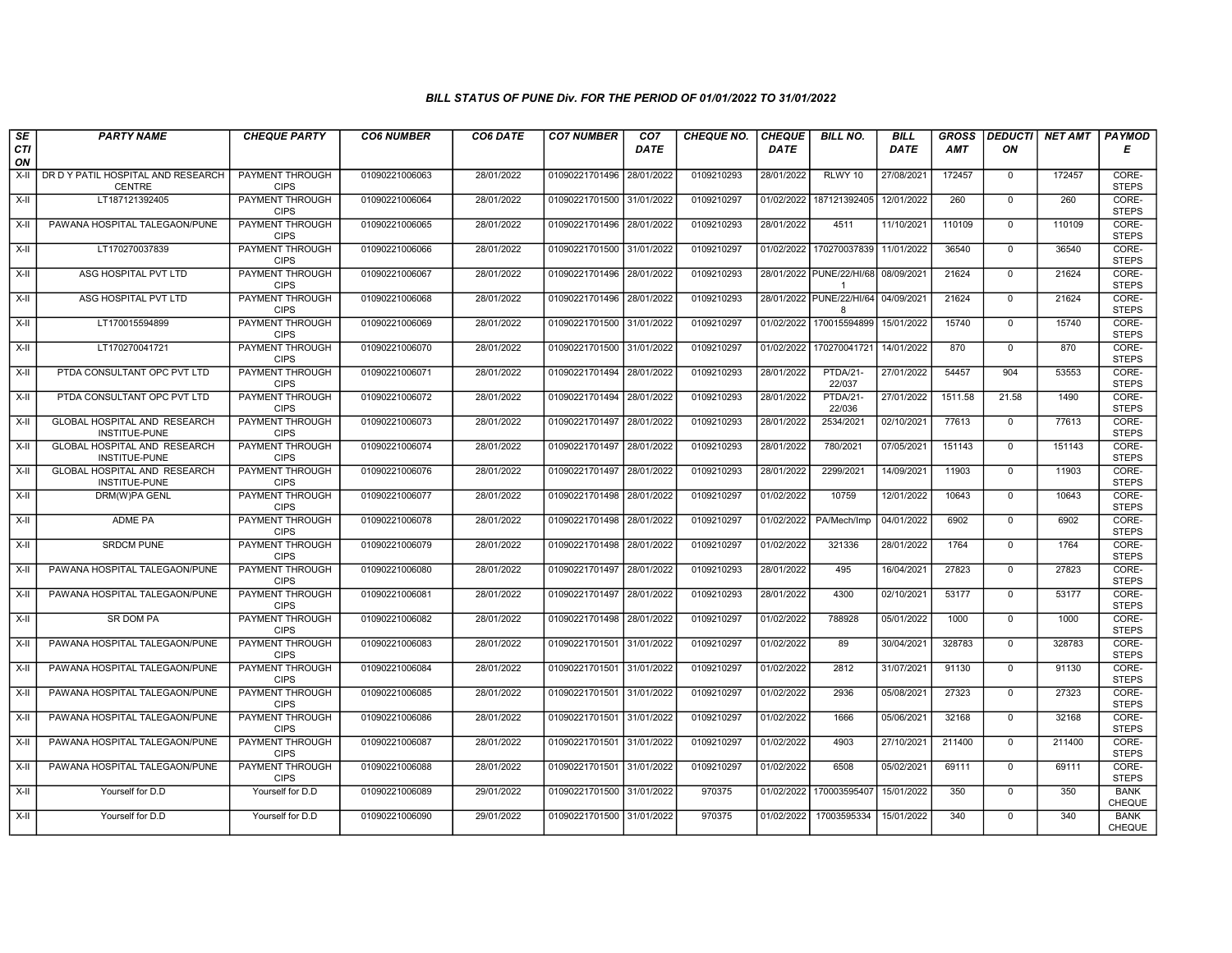| SE               | <b>PARTY NAME</b> | <b>CHEQUE PARTY</b>                   | <b>CO6 NUMBER</b> | CO6 DATE   | <b>CO7 NUMBER</b>         | CO <sub>7</sub> | CHEQUE NO. | <b>CHEQUE</b> | <b>BILL NO.</b>         | <b>BILL</b> | <b>GROSS</b> |                | DEDUCTI NET AMT | <b>PAYMOD</b>                |
|------------------|-------------------|---------------------------------------|-------------------|------------|---------------------------|-----------------|------------|---------------|-------------------------|-------------|--------------|----------------|-----------------|------------------------------|
| <b>CTI</b><br>ON |                   |                                       |                   |            |                           | <b>DATE</b>     |            | <b>DATE</b>   |                         | <b>DATE</b> | <b>AMT</b>   | ON             |                 | Е                            |
| $X-H$            | Yourself for D.D  | Yourself for D.D                      | 01090221006091    | 29/01/2022 | 01090221701500 31/01/2022 |                 | 970375     | 01/02/2022    | 186841457842            | 14/01/2022  | 320          | 0              | 320             | <b>BANK</b><br><b>CHEQUE</b> |
| $X-H$            | Yourself for D.D  | Yourself for D.D                      | 01090221006092    | 29/01/2022 | 01090221701500 31/01/2022 |                 | 970375     | 01/02/2022    | 186841457800            | 14/01/2022  | 310          | $\mathbf{0}$   | 310             | <b>BANK</b><br>CHEQUE        |
| $X-H$            | Yourself for D.D  | Yourself for D.D                      | 01090221006093    | 29/01/2022 | 01090221701500 31/01/2022 |                 | 970375     | 01/02/2022    | 186841457796            | 14/01/2022  | 310          | $\mathbf 0$    | 310             | <b>BANK</b><br>CHEQUE        |
| $X-H$            | LT266511073464    | <b>PAYMENT THROUGH</b><br><b>CIPS</b> | 01090221006094    | 29/01/2022 | 01090221701500 31/01/2022 |                 | 0109210297 | 01/02/2022    | 266511073464            | 15/01/2022  | 19880        | $\mathbf 0$    | 19880           | CORE-<br><b>STEPS</b>        |
| $X-H$            | LT252580292851    | <b>PAYMENT THROUGH</b><br><b>CIPS</b> | 01090221006095    | 29/01/2022 | 01090221701500 31/01/2022 |                 | 0109210297 |               | 01/02/2022 252580292851 | 10/01/2022  | 18420        | $\mathbf{0}$   | 18420           | CORE-<br><b>STEPS</b>        |
| $X-H$            | LT250170114031    | <b>PAYMENT THROUGH</b><br><b>CIPS</b> | 01090221006096    | 29/01/2022 | 01090221701500 31/01/2022 |                 | 0109210297 |               | 01/02/2022 250170114031 | 13/01/2022  | 13380        | $\mathbf 0$    | 13380           | CORE-<br><b>STEPS</b>        |
| $X-II$           | LT266514094951    | PAYMENT THROUGH<br><b>CIPS</b>        | 01090221006097    | 29/01/2022 | 01090221701500 31/01/2022 |                 | 0109210297 |               | 01/02/2022 266514094951 | 12/01/2022  | 11210        | $\mathbf 0$    | 11210           | CORE-<br><b>STEPS</b>        |
| $X-H$            | LT250570138908    | <b>PAYMENT THROUGH</b><br><b>CIPS</b> | 01090221006098    | 29/01/2022 | 01090221701500 31/01/2022 |                 | 0109210297 | 01/02/2022    | 250570138908            | 14/01/2022  | 370          | $\overline{0}$ | 370             | CORE-<br><b>STEPS</b>        |
| X-II             | LT250170003302    | PAYMENT THROUGH<br><b>CIPS</b>        | 01090221006099    | 29/01/2022 | 01090221701500 31/01/2022 |                 | 0109210297 |               | 01/02/2022 250170003302 | 14/01/2022  | 760          | $\mathbf{0}$   | 760             | CORE-<br><b>STEPS</b>        |
| $X-H$            | LT250570009415    | <b>PAYMENT THROUGH</b><br><b>CIPS</b> | 01090221006100    | 29/01/2022 | 01090221701500 31/01/2022 |                 | 0109210297 |               | 01/02/2022 250570009415 | 14/01/2022  | 1770         | $\overline{0}$ | 1770            | CORE-<br><b>STEPS</b>        |
| $X-II$           | LT170003595458    | PAYMENT THROUGH<br><b>CIPS</b>        | 01090221006101    | 29/01/2022 | 01090221701500            | 31/01/2022      | 0109210297 | 01/02/2022    | 170003595458            | 15/01/2022  | 1550         | $\mathbf 0$    | 1550            | CORE-<br><b>STEPS</b>        |
| $X-H$            | LT160230720123    | PAYMENT THROUGH<br><b>CIPS</b>        | 01090221006102    | 29/01/2022 | 01090221701500 31/01/2022 |                 | 0109210297 | 01/02/2022    | 160230720123            | 15/01/2022  | 800          | $\mathbf 0$    | 800             | CORE-<br><b>STEPS</b>        |
| $X-H$            | LT186841457818    | <b>PAYMENT THROUGH</b><br><b>CIPS</b> | 01090221006103    | 29/01/2022 | 01090221701500 31/01/2022 |                 | 0109210297 | 01/02/2022    | 186841457818            | 14/01/2022  | 730          | $\overline{0}$ | 730             | CORE-<br><b>STEPS</b>        |
| X-II             | LT186841457869    | <b>PAYMENT THROUGH</b><br><b>CIPS</b> | 01090221006104    | 29/01/2022 | 01090221701500 31/01/2022 |                 | 0109210297 | 01/02/2022    | 186841457869            | 14/01/2022  | 1050         | $\mathbf 0$    | 1050            | CORE-<br><b>STEPS</b>        |
| $X-H$            | LT186841446999    | PAYMENT THROUGH<br><b>CIPS</b>        | 01090221006105    | 29/01/2022 | 01090221701500 31/01/2022 |                 | 0109210297 | 01/02/2022    | 186841446999            | 14/01/2022  | 3320         | $\mathbf{0}$   | 3320            | CORE-<br><b>STEPS</b>        |
| $X-II$           | LT186840579073    | PAYMENT THROUGH<br><b>CIPS</b>        | 01090221006106    | 29/01/2022 | 01090221701500 31/01/2022 |                 | 0109210297 | 01/02/2022    | 186840579073            | 14/01/2022  | 470          | $\mathbf 0$    | 470             | CORE-<br><b>STEPS</b>        |
| $X-H$            | LT173732550251    | PAYMENT THROUGH<br><b>CIPS</b>        | 01090221006107    | 29/01/2022 | 01090221701500 31/01/2022 |                 | 0109210297 | 01/02/2022    | 173732550251            | 15/01/2022  | 370          | $\mathsf{O}$   | 370             | CORE-<br><b>STEPS</b>        |
| $X-H$            | LT173240006270    | <b>PAYMENT THROUGH</b><br><b>CIPS</b> | 01090221006108    | 29/01/2022 | 01090221701500 31/01/2022 |                 | 0109210297 | 01/02/2022    | 173240006270            | 14/01/2022  | 5960         | $\mathbf 0$    | 5960            | CORE-<br><b>STEPS</b>        |
| $X-H$            | LT173240030006    | PAYMENT THROUGH<br><b>CIPS</b>        | 01090221006109    | 29/01/2022 | 01090221701500 31/01/2022 |                 | 0109210297 |               | 01/02/2022 173240030006 | 14/01/2022  | 2620         | $\mathbf 0$    | 2620            | CORE-<br><b>STEPS</b>        |
| $X-H$            | LT173310003184    | PAYMENT THROUGH<br><b>CIPS</b>        | 01090221006110    | 29/01/2022 | 01090221701500 31/01/2022 |                 | 0109210297 | 01/02/2022    | 173310003184            | 13/01/2022  | 630          | $\overline{0}$ | 630             | CORE-<br><b>STEPS</b>        |
| $X-H$            | LT173797501435    | PAYMENT THROUGH<br><b>CIPS</b>        | 01090221006111    | 29/01/2022 | 01090221701500 31/01/2022 |                 | 0109210297 | 01/02/2022    | 173797501435 08/01/2022 |             | 2350         | $\mathsf{O}$   | 2350            | CORE-<br><b>STEPS</b>        |
| $X-H$            | LT173797501427    | <b>PAYMENT THROUGH</b><br><b>CIPS</b> | 01090221006112    | 29/01/2022 | 01090221701500 31/01/2022 |                 | 0109210297 | 01/02/2022    | 173797501427            | 15/01/2022  | 440          | $\mathbf 0$    | 440             | CORE-<br><b>STEPS</b>        |
| $X-II$           | LT173552578351    | PAYMENT THROUGH<br><b>CIPS</b>        | 01090221006113    | 29/01/2022 | 01090221701500 31/01/2022 |                 | 0109210297 | 01/02/2022    | 173552578351            | 13/01/2022  | 1730         | $\mathbf 0$    | 1730            | CORE-<br><b>STEPS</b>        |
| $X-II$           | LT170272012370    | PAYMENT THROUGH<br><b>CIPS</b>        | 01090221006114    | 29/01/2022 | 01090221701500 31/01/2022 |                 | 0109210297 |               | 01/02/2022 170272012370 | 14/01/2022  | 1620         | $\mathbf{0}$   | 1620            | CORE-<br><b>STEPS</b>        |
| $X-H$            | LT192532211278    | PAYMENT THROUGH<br><b>CIPS</b>        | 01090221006115    | 29/01/2022 | 01090221701500 31/01/2022 |                 | 0109210297 | 01/02/2022    | 192532211278            | 12/01/2022  | 500          | $\mathbf 0$    | 500             | CORE-<br><b>STEPS</b>        |
| $X-H$            | LT170014508808    | <b>PAYMENT THROUGH</b><br><b>CIPS</b> | 01090221006116    | 29/01/2022 | 01090221701500 31/01/2022 |                 | 0109210297 | 01/02/2022    | 170014508808            | 13/01/2022  | 3430         | $\mathbf 0$    | 3430            | CORE-<br><b>STEPS</b>        |
| $X-H$            | LT181213519420    | <b>PAYMENT THROUGH</b><br><b>CIPS</b> | 01090221006117    | 29/01/2022 | 01090221701500 31/01/2022 |                 | 0109210297 | 01/02/2022    | 181213519420            | 13/01/2022  | 370          | $\mathsf{O}$   | 370             | CORE-<br><b>STEPS</b>        |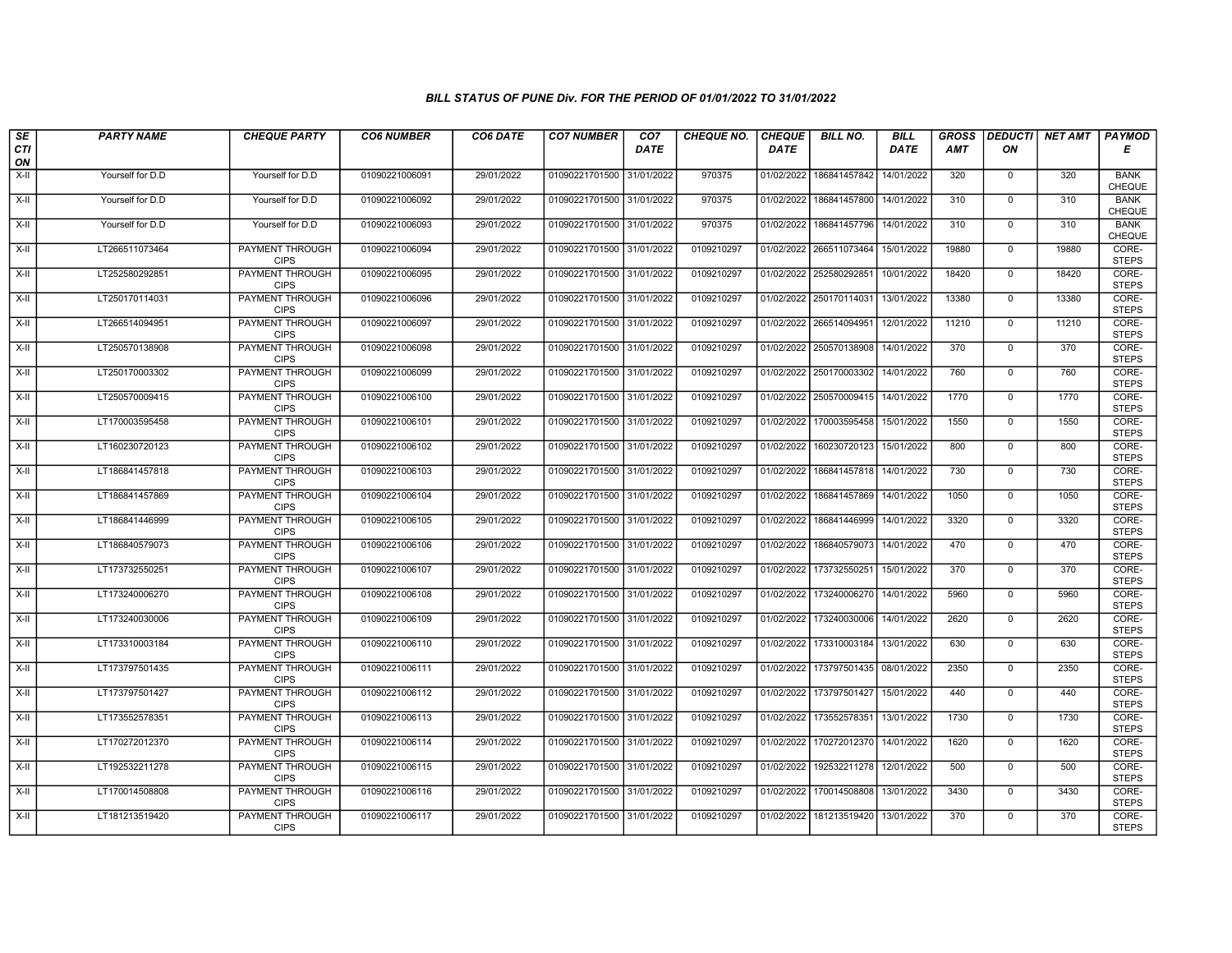| SE               | <b>PARTY NAME</b> | <b>CHEQUE PARTY</b>                   | <b>CO6 NUMBER</b> | CO6 DATE   | <b>CO7 NUMBER</b>         | CO <sub>7</sub> | CHEQUE NO. | <b>CHEQUE</b> | <b>BILL NO.</b>         | <b>BILL</b> | <b>GROSS</b> |                | DEDUCTI NET AMT | <b>PAYMOD</b>         |
|------------------|-------------------|---------------------------------------|-------------------|------------|---------------------------|-----------------|------------|---------------|-------------------------|-------------|--------------|----------------|-----------------|-----------------------|
| <b>CTI</b><br>ON |                   |                                       |                   |            |                           | <b>DATE</b>     |            | <b>DATE</b>   |                         | <b>DATE</b> | <b>AMT</b>   | ON             |                 | Е                     |
| $X-H$            | LT181043519403    | <b>PAYMENT THROUGH</b><br><b>CIPS</b> | 01090221006118    | 30/01/2022 | 01090221701500 31/01/2022 |                 | 0109210297 | 01/02/2022    | 181043519403            | 13/01/2022  | 390          | 0              | 390             | CORE-<br><b>STEPS</b> |
| $X-H$            | LT280070004596    | <b>PAYMENT THROUGH</b><br><b>CIPS</b> | 01090221006119    | 30/01/2022 | 01090221701500 31/01/2022 |                 | 0109210297 |               | 01/02/2022 280070004596 | 17/01/2022  | 480          | $\mathbf{0}$   | 480             | CORE-<br><b>STEPS</b> |
| $X-H$            | LT280070005355    | PAYMENT THROUGH<br><b>CIPS</b>        | 01090221006120    | 30/01/2022 | 01090221701500 31/01/2022 |                 | 0109210297 | 01/02/2022    | 280070005355            | 15/01/2022  | 265360       | $\mathbf 0$    | 265360          | CORE-<br><b>STEPS</b> |
| $X-H$            | LT284460006889    | PAYMENT THROUGH<br><b>CIPS</b>        | 01090221006121    | 30/01/2022 | 01090221701500 31/01/2022 |                 | 0109210297 | 01/02/2022    | 284460006889            | 10/01/2022  | 840          | $\mathbf 0$    | 840             | CORE-<br><b>STEPS</b> |
| $X-H$            | LT279947499763    | <b>PAYMENT THROUGH</b><br><b>CIPS</b> | 01090221006122    | 30/01/2022 | 01090221701500 31/01/2022 |                 | 0109210297 |               | 01/02/2022 279947499763 | 17/01/2022  | 6330         | $\mathbf{0}$   | 6330            | CORE-<br><b>STEPS</b> |
| $X-H$            | LT284460177853    | <b>PAYMENT THROUGH</b><br><b>CIPS</b> | 01090221006123    | 30/01/2022 | 01090221701500 31/01/2022 |                 | 0109210297 |               | 01/02/2022 284460177853 | 15/01/2022  | 5570         | $\mathbf 0$    | 5570            | CORE-<br><b>STEPS</b> |
| $X-II$           | LT197420057464    | PAYMENT THROUGH<br><b>CIPS</b>        | 01090221006124    | 30/01/2022 | 01090221701500 31/01/2022 |                 | 0109210297 | 01/02/2022    | 197420057464            | 14/01/2022  | 4660         | $\mathbf 0$    | 4660            | CORE-<br><b>STEPS</b> |
| $X-H$            | LT279940131370    | <b>PAYMENT THROUGH</b><br><b>CIPS</b> | 01090221006125    | 30/01/2022 | 01090221701500 31/01/2022 |                 | 0109210297 | 01/02/2022    | 279940131370            | 14/01/2022  | 19320        | $\overline{0}$ | 19320           | CORE-<br><b>STEPS</b> |
| X-II             | LT279940539174    | PAYMENT THROUGH<br><b>CIPS</b>        | 01090221006126    | 30/01/2022 | 01090221701500 31/01/2022 |                 | 0109210297 |               | 01/02/2022 279940539174 | 14/01/2022  | 8910         | $\mathbf{0}$   | 8910            | CORE-<br><b>STEPS</b> |
| $X-H$            | LT198400138235    | <b>PAYMENT THROUGH</b><br><b>CIPS</b> | 01090221006127    | 30/01/2022 | 01090221701500 31/01/2022 |                 | 0109210297 | 01/02/2022    | 198400138235            | 14/01/2022  | 27170        | $\overline{0}$ | 27170           | CORE-<br><b>STEPS</b> |
| $X-II$           | LT203890001325    | PAYMENT THROUGH<br><b>CIPS</b>        | 01090221006128    | 30/01/2022 | 01090221701500            | 31/01/2022      | 0109210297 | 01/02/2022    | 203890001325            | 17/01/2022  | 5890         | $\mathbf 0$    | 5890            | CORE-<br><b>STEPS</b> |
| $X-H$            | LT187190101048    | PAYMENT THROUGH<br><b>CIPS</b>        | 01090221006129    | 30/01/2022 | 01090221701500 31/01/2022 |                 | 0109210297 | 01/02/2022    | 187190101048            | 17/01/2022  | 20580        | $\mathbf 0$    | 20580           | CORE-<br><b>STEPS</b> |
| $X-H$            | LT197210004589    | <b>PAYMENT THROUGH</b><br><b>CIPS</b> | 01090221006130    | 30/01/2022 | 01090221701500 31/01/2022 |                 | 0109210297 | 01/02/2022    | 197210004589            | 11/01/2022  | 3790         | $\overline{0}$ | 3790            | CORE-<br><b>STEPS</b> |
| X-II             | LT203520123341    | <b>PAYMENT THROUGH</b><br><b>CIPS</b> | 01090221006131    | 30/01/2022 | 01090221701500 31/01/2022 |                 | 0109210297 |               | 01/02/2022 203520123341 | 08/01/2022  | 44390        | $\mathbf 0$    | 44390           | CORE-<br><b>STEPS</b> |
| $X-H$            | LT170143330993    | PAYMENT THROUGH<br><b>CIPS</b>        | 01090221006132    | 30/01/2022 | 01090221701500 31/01/2022 |                 | 0109210297 | 01/02/2022    | 170143330993            | 19/01/2022  | 8030         | $\mathbf 0$    | 8030            | CORE-<br><b>STEPS</b> |
| $X-II$           | LT170146527429    | PAYMENT THROUGH<br><b>CIPS</b>        | 01090221006133    | 30/01/2022 | 01090221701500 31/01/2022 |                 | 0109210297 | 01/02/2022    | 170146527429            | 19/01/2022  | 860          | $\mathbf 0$    | 860             | CORE-<br><b>STEPS</b> |
| $X-H$            | LT170015842353    | PAYMENT THROUGH<br><b>CIPS</b>        | 01090221006134    | 30/01/2022 | 01090221701500 31/01/2022 |                 | 0109210297 | 01/02/2022    | 170015842353            | 18/01/2022  | 810          | $\mathsf{O}$   | 810             | CORE-<br><b>STEPS</b> |
| $X-H$            | LT170014461968    | <b>PAYMENT THROUGH</b><br><b>CIPS</b> | 01090221006135    | 30/01/2022 | 01090221701500 31/01/2022 |                 | 0109210297 | 01/02/2022    | 170014461968            | 19/01/2022  | 790          | $\mathbf 0$    | 790             | CORE-<br><b>STEPS</b> |
| $X-H$            | LT170014443641    | PAYMENT THROUGH<br><b>CIPS</b>        | 01090221006136    | 30/01/2022 | 01090221701500 31/01/2022 |                 | 0109210297 |               | 01/02/2022 170014443641 | 19/01/2022  | 920          | $\mathbf{0}$   | 920             | CORE-<br><b>STEPS</b> |
| $X-H$            | LT170014346492    | PAYMENT THROUGH<br><b>CIPS</b>        | 01090221006137    | 30/01/2022 | 01090221701500 31/01/2022 |                 | 0109210297 | 01/02/2022    | 170014346492            | 19/01/2022  | 1190         | $\mathbf{0}$   | 1190            | CORE-<br><b>STEPS</b> |
| $X-H$            | LT170014344767    | PAYMENT THROUGH<br><b>CIPS</b>        | 01090221006138    | 30/01/2022 | 01090221701500 31/01/2022 |                 | 0109210297 | 01/02/2022    | 170014344767            | 19/01/2022  | 1290         | $\mathsf{O}$   | 1290            | CORE-<br><b>STEPS</b> |
| X-II             | LT160140011131    | <b>PAYMENT THROUGH</b><br><b>CIPS</b> | 01090221006139    | 30/01/2022 | 01090221701500 31/01/2022 |                 | 0109210297 | 01/02/2022    | 160140011131            | 19/01/2022  | 2300         | $\mathbf 0$    | 2300            | CORE-<br><b>STEPS</b> |
| $X-II$           | LT160234899161    | PAYMENT THROUGH<br><b>CIPS</b>        | 01090221006140    | 30/01/2022 | 01090221701500 31/01/2022 |                 | 0109210297 | 01/02/2022    | 160234899161            | 19/01/2022  | 3520         | $\mathbf 0$    | 3520            | CORE-<br><b>STEPS</b> |
| $X-II$           | LT160234899152    | PAYMENT THROUGH<br><b>CIPS</b>        | 01090221006141    | 30/01/2022 | 01090221701500 31/01/2022 |                 | 0109210297 | 01/02/2022    | 160234899152            | 19/01/2022  | 1370         | $\mathbf{0}$   | 1370            | CORE-<br><b>STEPS</b> |
| $X-H$            | LT160238822707    | PAYMENT THROUGH<br><b>CIPS</b>        | 01090221006142    | 30/01/2022 | 01090221701500 31/01/2022 |                 | 0109210297 | 01/02/2022    | 160238822707            | 19/01/2022  | 9430         | $\mathbf 0$    | 9430            | CORE-<br><b>STEPS</b> |
| $X-H$            | LT173988506071    | <b>PAYMENT THROUGH</b><br><b>CIPS</b> | 01090221006143    | 30/01/2022 | 01090221701500 31/01/2022 |                 | 0109210297 | 01/02/2022    | 173988506071            | 19/01/2022  | 770          | $\mathbf 0$    | 770             | CORE-<br><b>STEPS</b> |
| $X-H$            | LT186841351564    | <b>PAYMENT THROUGH</b><br><b>CIPS</b> | 01090221006144    | 30/01/2022 | 01090221701500 31/01/2022 |                 | 0109210297 | 01/02/2022    | 186841351564            | 20/01/2022  | 850          | $\mathsf{O}$   | 850             | CORE-<br><b>STEPS</b> |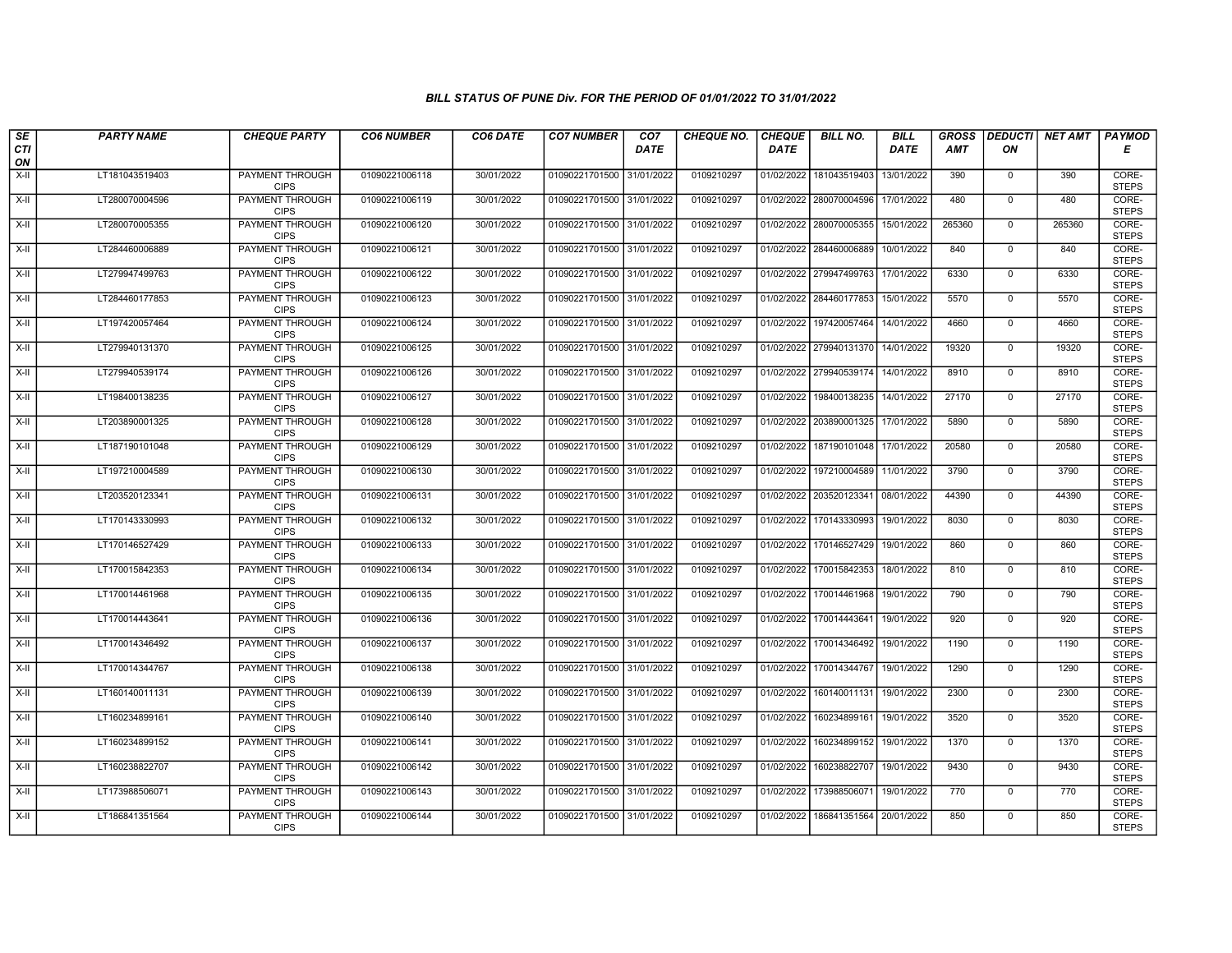| SE               | <b>PARTY NAME</b>                      | <b>CHEQUE PARTY</b>                   | <b>CO6 NUMBER</b> | CO6 DATE   | <b>CO7 NUMBER</b>         | CO <sub>7</sub> | <b>CHEQUE NO.</b> | <b>CHEQUE</b> | <b>BILL NO.</b>                 | <b>BILL</b> | <b>GROSS</b> |                | DEDUCTI NET AMT | <b>PAYMOD</b>                |
|------------------|----------------------------------------|---------------------------------------|-------------------|------------|---------------------------|-----------------|-------------------|---------------|---------------------------------|-------------|--------------|----------------|-----------------|------------------------------|
| <b>CTI</b><br>ON |                                        |                                       |                   |            |                           | <b>DATE</b>     |                   | <b>DATE</b>   |                                 | <b>DATE</b> | <b>AMT</b>   | ON             |                 | Е                            |
| $X-H$            | LT186840413507                         | <b>PAYMENT THROUGH</b><br><b>CIPS</b> | 01090221006145    | 30/01/2022 | 01090221701500            | 31/01/2022      | 0109210297        | 01/02/2022    | 186840413507                    | 19/01/2022  | 770          | 0              | 770             | CORE-<br><b>STEPS</b>        |
| $X-H$            | LT192210053189                         | <b>PAYMENT THROUGH</b><br><b>CIPS</b> | 01090221006146    | 30/01/2022 | 01090221701500 31/01/2022 |                 | 0109210297        | 01/02/2022    | 192210053189                    | 15/01/2022  | 17350        | $\mathbf{0}$   | 17350           | CORE-<br><b>STEPS</b>        |
| $X-H$            | LT192190030471                         | PAYMENT THROUGH<br><b>CIPS</b>        | 01090221006147    | 30/01/2022 | 01090221701500 31/01/2022 |                 | 0109210297        | 01/02/2022    | 192190030471                    | 15/01/2022  | 5200         | $\mathbf 0$    | 5200            | CORE-<br><b>STEPS</b>        |
| $X-H$            | LT210361940461                         | PAYMENT THROUGH<br><b>CIPS</b>        | 01090221006148    | 30/01/2022 | 01090221701500 31/01/2022 |                 | 0109210297        | 01/02/2022    | 210361940461                    | 15/01/2022  | 350          | $\mathbf 0$    | 350             | CORE-<br><b>STEPS</b>        |
| $X-H$            | LT192440123054                         | <b>PAYMENT THROUGH</b><br><b>CIPS</b> | 01090221006149    | 30/01/2022 | 01090221701500 31/01/2022 |                 | 0109210297        | 01/02/2022    | 192440123054                    | 15/01/2022  | 15430        | $\mathbf{0}$   | 15430           | CORE-<br><b>STEPS</b>        |
| $X-H$            | LT211752266221                         | <b>PAYMENT THROUGH</b><br><b>CIPS</b> | 01090221006150    | 30/01/2022 | 01090221701500 31/01/2022 |                 | 0109210297        |               | 01/02/2022 211752266221         | 18/01/2022  | 5000         | $\mathbf 0$    | 5000            | CORE-<br><b>STEPS</b>        |
| $X-II$           | LT187191573610                         | PAYMENT THROUGH<br><b>CIPS</b>        | 01090221006151    | 30/01/2022 | 01090221701500 31/01/2022 |                 | 0109210297        | 01/02/2022    | 187191573610                    | 18/01/2022  | 4870         | $\mathbf 0$    | 4870            | CORE-<br><b>STEPS</b>        |
| $X-H$            | LT187191583399                         | <b>PAYMENT THROUGH</b><br><b>CIPS</b> | 01090221006152    | 30/01/2022 | 01090221701500 31/01/2022 |                 | 0109210297        | 01/02/2022    | 187191583399                    | 18/01/2022  | 770          | $\overline{0}$ | 770             | CORE-<br><b>STEPS</b>        |
| X-II             | LT187191573628                         | PAYMENT THROUGH<br><b>CIPS</b>        | 01090221006153    | 30/01/2022 | 01090221701500 31/01/2022 |                 | 0109210297        | 01/02/2022    | 187191573628                    | 18/01/2022  | 3490         | $\mathbf{0}$   | 3490            | CORE-<br><b>STEPS</b>        |
| $X-H$            | LT187400104347                         | <b>PAYMENT THROUGH</b><br><b>CIPS</b> | 01090221006154    | 30/01/2022 | 01090221701500 31/01/2022 |                 | 0109210297        |               | 01/02/2022 187400104347         | 22/01/2022  | 910          | $\overline{0}$ | 910             | CORE-<br><b>STEPS</b>        |
| $X-II$           | LT203520000311                         | PAYMENT THROUGH<br><b>CIPS</b>        | 01090221006155    | 30/01/2022 | 01090221701500            | 31/01/2022      | 0109210297        | 01/02/2022    | 203520000311                    | 21/01/2022  | 1140         | $\mathbf 0$    | 1140            | CORE-<br><b>STEPS</b>        |
| $X-H$            | LT190650002125                         | PAYMENT THROUGH<br><b>CIPS</b>        | 01090221006156    | 30/01/2022 | 01090221701500 31/01/2022 |                 | 0109210297        | 01/02/2022    | 190650002125                    | 22/01/2022  | 450          | 0              | 450             | CORE-<br><b>STEPS</b>        |
| $X-H$            | Yourself for D.D                       | Yourself for D.D                      | 01090221006157    | 30/01/2022 | 01090221701500 31/01/2022 |                 | 970375            | 01/02/2022    | 170014461739                    | 19/01/2022  | 110          | $\overline{0}$ | 110             | <b>BANK</b><br>CHEQUE        |
| X-II             | LT160238820798                         | <b>PAYMENT THROUGH</b><br><b>CIPS</b> | 01090221006158    | 30/01/2022 | 01090221701500 31/01/2022 |                 | 0109210297        | 01/02/2022    | 160238820798                    | 24/01/2022  | 2150         | $\mathbf 0$    | 2150            | CORE-<br><b>STEPS</b>        |
| $X-H$            | LT170018372871                         | PAYMENT THROUGH<br><b>CIPS</b>        | 01090221006159    | 30/01/2022 | 01090221701500 31/01/2022 |                 | 0109210297        | 01/02/2022    | 170018372871                    | 22/01/2022  | 1860         | $\mathbf 0$    | 1860            | CORE-<br><b>STEPS</b>        |
| $X-II$           | LT170018394840                         | PAYMENT THROUGH<br><b>CIPS</b>        | 01090221006160    | 30/01/2022 | 01090221701500 31/01/2022 |                 | 0109210297        | 01/02/2022    | 170018394840                    | 22/01/2022  | 600          | $\mathbf 0$    | 600             | CORE-<br><b>STEPS</b>        |
| $X-H$            | LT170018231215                         | PAYMENT THROUGH<br><b>CIPS</b>        | 01090221006161    | 30/01/2022 | 01090221701500 31/01/2022 |                 | 0109210297        | 01/02/2022    | 170018231215                    | 22/01/2022  | 5320         | $\mathsf{O}$   | 5320            | CORE-<br><b>STEPS</b>        |
| $X-H$            | LT170016896589                         | PAYMENT THROUGH<br><b>CIPS</b>        | 01090221006162    | 30/01/2022 | 01090221701500 31/01/2022 |                 | 0109210297        | 01/02/2022    | 170016896589                    | 22/01/2022  | 380          | $\mathbf 0$    | 380             | CORE-<br><b>STEPS</b>        |
| $X-H$            | Yourself for D.D                       | Yourself for D.D                      | 01090221006163    | 30/01/2022 | 01090221701500 31/01/2022 |                 | 970375            |               | 01/02/2022 170018394785         | 22/01/2022  | 390          | $\mathbf 0$    | 390             | <b>BANK</b><br><b>CHEQUE</b> |
| $X-H$            | Yourself for D.D                       | Yourself for D.D                      | 01090221006164    | 30/01/2022 | 01090221701500 31/01/2022 |                 | 970375            | 01/02/2022    | 170018394815                    | 22/01/2022  | 450          | $\overline{0}$ | 450             | <b>BANK</b><br>CHEQUE        |
| $X-H$            | Yourself for D.D                       | Yourself for D.D                      | 01090221006165    | 30/01/2022 | 01090221701500 31/01/2022 |                 | 970375            | 01/02/2022    | 160232011561 24/01/2022         |             | 80           | $\mathsf{O}$   | 80              | <b>BANK</b><br>CHEQUE        |
| $X-H$            | Yourself for D.D                       | Yourself for D.D                      | 01090221006166    | 30/01/2022 | 01090221701500 31/01/2022 |                 | 970375            | 01/02/2022    | 160010095341                    | 24/01/2022  | 350          | $\mathbf 0$    | 350             | <b>BANK</b><br>CHEQUE        |
| $X-II$           | Yourself for D.D                       | Yourself for D.D                      | 01090221006167    | 30/01/2022 | 01090221701500 31/01/2022 |                 | 970375            | 01/02/2022    | 160232011588                    | 24/01/2022  | 120          | $\mathbf 0$    | 120             | <b>BANK</b><br>CHEQUE        |
| $X-II$           | <b>DFM IRICEN</b>                      | PAYMENT THROUGH<br><b>CIPS</b>        | 01090221006168    | 31/01/2022 | 01090221701499 31/01/2022 |                 | 0109210297        |               | 01/02/2022 ADFM/IRICEN/<br>PA/I | 28/01/2022  | 500          | $\mathbf{0}$   | 500             | CORE-<br><b>STEPS</b>        |
| X-II             | <b>IRICEN OFFICE SPORTS</b>            | PAYMENT THROUGH<br><b>CIPS</b>        | 01090221006169    | 31/01/2022 | 01090221701499 31/01/2022 |                 | 0109210297        | 01/02/2022    | Sports imprest                  | 28/01/2022  | 9700         | $\mathbf 0$    | 9700            | CORE-<br><b>STEPS</b>        |
| $X-H$            | SHUBHAM ENTERPRISES                    | <b>PAYMENT THROUGH</b><br><b>CIPS</b> | 01090221006170    | 31/01/2022 | 01090221701503 01/02/2022 |                 | 0109210298        | 01/02/2022    | 2021/STR/03                     | 12/01/2022  | 74368        | 2161           | 72207           | CORE-<br><b>STEPS</b>        |
|                  | SBS   MAXWORTH RUBBERS (P) LTD.-HOWRAH | PAYMENT THROUGH<br><b>CIPS</b>        | 01090321000039    | 12/01/2022 | 01090321700019 12/01/2022 |                 | 0109210284        | 18/01/2022    | 186/21-22                       | 23/07/2021  | 11088        | $\mathsf{O}$   | 11088           | CORE-<br><b>STEPS</b>        |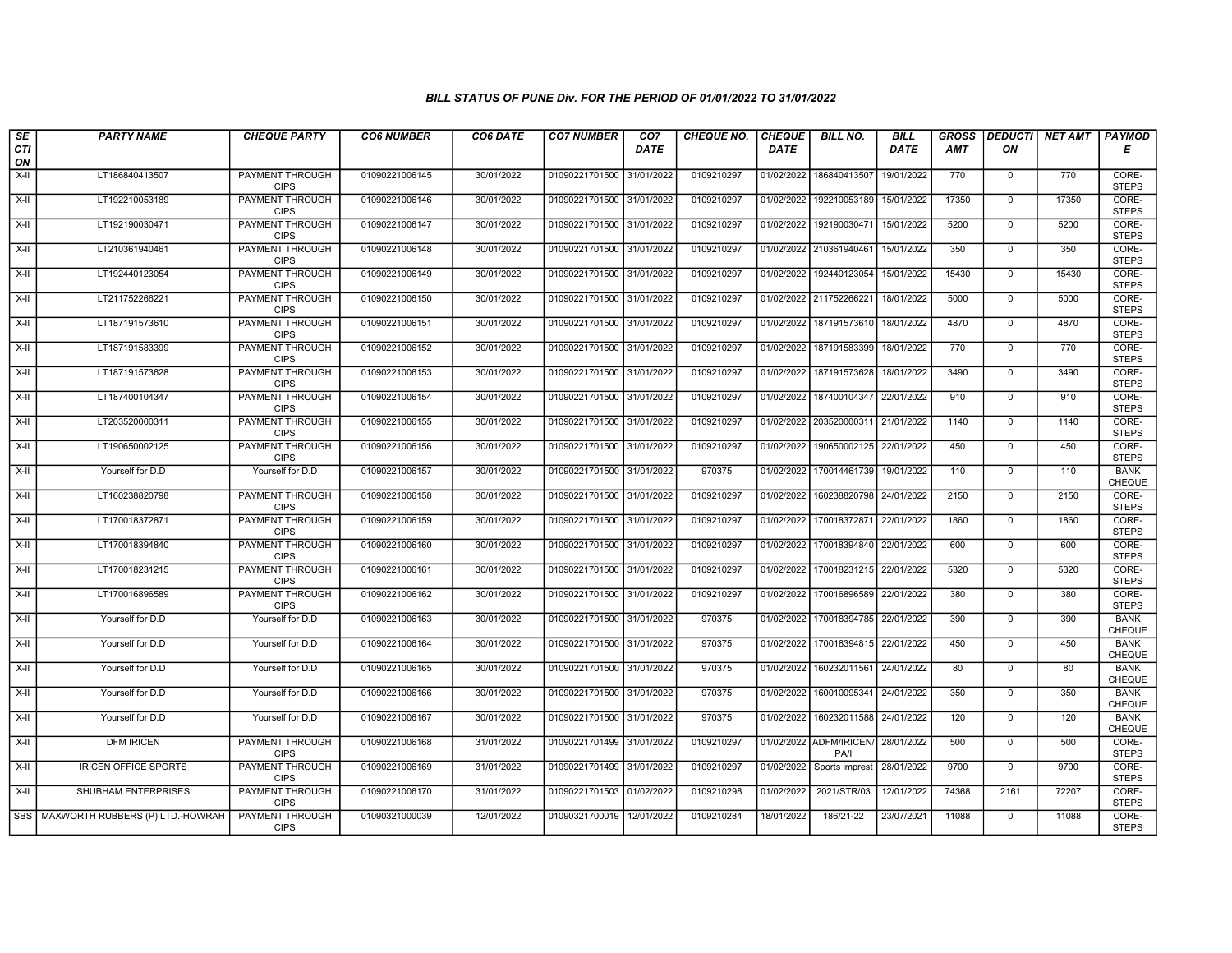| SE                         | <b>PARTY NAME</b>                                                         | <b>CHEQUE PARTY</b>                   | <b>CO6 NUMBER</b> | CO6 DATE   | <b>CO7 NUMBER</b>         | CO <sub>7</sub> | <b>CHEQUE NO.</b> | <b>CHEQUE</b> | <b>BILL NO.</b>          | <b>BILL</b> | <b>GROSS</b>    | <b>DEDUCTI</b> | <b>NET AMT</b> | <b>PAYMOD</b>         |
|----------------------------|---------------------------------------------------------------------------|---------------------------------------|-------------------|------------|---------------------------|-----------------|-------------------|---------------|--------------------------|-------------|-----------------|----------------|----------------|-----------------------|
| CTI<br>ON                  |                                                                           |                                       |                   |            |                           | DATE            |                   | <b>DATE</b>   |                          | DATE        | AMT             | ON             |                | Е                     |
| <b>SBS</b>                 | MA DURGA ENGINEERING WORKS-<br><b>HOWRAH</b>                              | <b>PAYMENT THROUGH</b><br><b>CIPS</b> | 01090321000040    | 12/01/2022 | 01090321700019 12/01/2022 |                 | 0109210284        | 18/01/2022    | 049/2021-22              | 23/09/2021  | 33712           | 34             | 33678          | CORE-<br><b>STEPS</b> |
| <b>SBS</b>                 | CENTRAL GASKET COMPANY-MUMBAI                                             | <b>PAYMENT THROUGH</b><br><b>CIPS</b> | 01090321000041    | 17/01/2022 | 01090321700021            | 17/01/2022      | 0109210283        | 17/01/2022    | 2429                     | 05/10/2021  | 5334            | 113            | 5221           | CORE-<br><b>STEPS</b> |
| <b>SBS</b>                 | JAYBEE ENGINEERING ENTERPRISE-<br><b>MUMBAI</b>                           | PAYMENT THROUGH<br><b>CIPS</b>        | 01090321000042    | 17/01/2022 | 01090321700022            | 17/01/2022      | 0109210283        | 17/01/2022    | 133/2019-20              | 13/01/2020  | 30105.6         | 0.6            | 30105          | CORE-<br><b>STEPS</b> |
| SBS                        | J.K.WADHWA AND COMPANY-MUMBAI                                             | PAYMENT THROUGH<br><b>CIPS</b>        | 01090321000043    | 17/01/2022 | 01090321700022            | 17/01/2022      | 0109210283        | 17/01/2022    | 4/2021-2022              | 04/04/2021  | 49825.5         | 50.5           | 49775          | CORE-<br><b>STEPS</b> |
| <b>SBS</b>                 | VINKO AUTO INDUSTRIES LTD.-NEW<br>DELHI                                   | <b>PAYMENT THROUGH</b><br><b>CIPS</b> | 01090321000044    | 31/01/2022 | 01090321700023 31/01/2022 |                 | 0109210297        | 01/02/2022    | ING1750/21-22            | 16/06/2021  | 601092          | 10789          | 590303         | CORE-<br><b>STEPS</b> |
| <b>SBN</b><br>S            | <b>GALAXY ENTERPRISES-PUNE</b>                                            | <b>PAYMENT THROUGH</b><br><b>CIPS</b> | 01090421000706    | 04/01/2022 | 01090421700287            | 04/01/2022      | 0109210275        | 05/01/2022    | Gal/21-22/32             | 24/12/2021  | 394120          | 6680           | 387440         | CORE-<br><b>STEPS</b> |
| <b>SBN</b><br>S            | SHARDA ASSOCIATES AND SUPPLIERS-<br><b>PUNE</b>                           | PAYMENT THROUGH<br><b>CIPS</b>        | 01090421000707    | 04/01/2022 | 01090421700286            | 04/01/2022      | 0109210274        | 04/01/2022    | 31/21-22                 | 16/11/2021  | 65997.4         | 0.4            | 65997          | CORE-<br><b>STEPS</b> |
| <b>SBN</b><br>S            | <b>COMPUTER PLANET-PUNE</b>                                               | <b>PAYMENT THROUGH</b><br><b>CIPS</b> | 01090421000708    | 04/01/2022 | 01090421700289 04/01/2022 |                 | 0109210274        | 04/01/2022    | 205                      | 16/09/2021  | 21714           | $\mathbf 0$    | 21714          | CORE-<br><b>STEPS</b> |
| <b>SBN</b><br><sub>S</sub> | <b>GOLKONDA ENGINEERING ENTERPRISES</b><br>LIMITED-SECUNDERABAD           | <b>PAYMENT THROUGH</b><br><b>CIPS</b> | 01090421000709    | 04/01/2022 | 01090421700288 04/01/2022 |                 | 0109210274        | 04/01/2022    | 691/92/93                | 16/12/2021  | 11266649.<br>-5 | 200420.75      | 11066229       | CORE-<br><b>STEPS</b> |
| <b>SBN</b><br>S            | RAVI INDUSTRIES-SONIPAT                                                   | <b>PAYMENT THROUGH</b><br><b>CIPS</b> | 01090421000710    | 06/01/2022 | 01090421700290 07/01/2022 |                 | 0109210277        | 07/01/2022    | 201/21-22                | 02/09/2021  | 1099093.75      | 19727.75       | 1079366        | CORE-<br><b>STEPS</b> |
| <b>SBN</b><br>S            | <b>GAlaxy Enterprises</b>                                                 | PAYMENT THROUGH<br><b>CIPS</b>        | 01090421000712    | 07/01/2022 | 01090421700291            | 07/01/2022      | 0109210277        | 07/01/2022    | GAL/21-22/28             | 27/11/2021  | 50473.5         | 0.5            | 50473          | CORE-<br><b>STEPS</b> |
| <b>SBN</b><br>S            | <b>GAlaxy Enterprises</b>                                                 | <b>PAYMENT THROUGH</b><br><b>CIPS</b> | 01090421000713    | 07/01/2022 | 01090421700291            | 07/01/2022      | 0109210277        | 07/01/2022    | GAL/21-22/24             | 08/11/2021  | 98681.64        | 0.64           | 98681          | CORE-<br><b>STEPS</b> |
| <b>SBN</b><br>S            | <b>Tushar Tours and Travels</b>                                           | <b>PAYMENT THROUGH</b><br><b>CIPS</b> | 01090421000714    | 07/01/2022 | 01090421700292            | 10/01/2022      | 0109210278        | 10/01/2022    | <b>GEM/18</b>            | 12/09/2021  | 205939.56       | 1030.56        | 204909         | CORE-<br><b>STEPS</b> |
| <b>SBN</b><br>S            | Z Plus Enterprises                                                        | <b>PAYMENT THROUGH</b><br><b>CIPS</b> | 01090421000715    | 10/01/2022 | 01090421700292            | 10/01/2022      | 0109210278        | 10/01/2022    | Z/005                    | 30/10/2021  | 68250           | $\mathbf 0$    | 68250          | CORE-<br><b>STEPS</b> |
| <b>SBN</b><br>S            | <b>TRISHLA SALES</b>                                                      | PAYMENT THROUGH<br><b>CIPS</b>        | 01090421000716    | 10/01/2022 | 01090421700292            | 10/01/2022      | 0109210278        | 10/01/2022    | 23                       | 15/10/2021  | 198948          | $\mathbf 0$    | 198948         | CORE-<br><b>STEPS</b> |
| <b>SBN</b><br>S            | Z Plus Enterprises                                                        | <b>PAYMENT THROUGH</b><br><b>CIPS</b> | 01090421000717    | 10/01/2022 | 01090421700292            | 10/01/2022      | 0109210278        | 10/01/2022    | Z/006                    | 05/11/2021  | 23600           | $\mathbf 0$    | 23600          | CORE-<br><b>STEPS</b> |
| <b>SBN</b><br>$\mathsf S$  | SUPAN SALES-AHMEDABAD                                                     | <b>PAYMENT THROUGH</b><br><b>CIPS</b> | 01090421000718    | 10/01/2022 | 01090421700293            | 10/01/2022      | 0109210279        | 11/01/2022    | 161/037                  | 06/12/2021  | 120038          | $\mathbf 0$    | 120038         | CORE-<br><b>STEPS</b> |
| <b>SBN</b><br>S            | <b>VERMA ENTERPRISES</b>                                                  | <b>PAYMENT THROUGH</b><br><b>CIPS</b> | 01090421000719    | 10/01/2022 | 01090421700294 11/01/2022 |                 | 0109210279        | 11/01/2022    | 34                       | 15/12/2021  | 213734.94       | 0.94           | 213734         | CORE-<br><b>STEPS</b> |
| SBN<br>S                   | SHAH SEATING SYSTEM-PUNE                                                  | <b>PAYMENT THROUGH</b><br><b>CIPS</b> | 01090421000720    | 10/01/2022 | 01090421700294            | 11/01/2022      | 0109210279        | 11/01/2022    | 393                      | 13/12/2021  | 46199.84        | 0.84           | 46199          | CORE-<br><b>STEPS</b> |
| <b>SBN</b><br>S            | POWER TECHNOLOGIES CORPORATION-<br><b>DEHRADUN</b>                        | <b>PAYMENT THROUGH</b><br><b>CIPS</b> | 01090421000721    | 10/01/2022 | 01090421700294 11/01/2022 |                 | 0109210279        | 11/01/2022    | 201                      | 09/12/2021  | 77644           | 3183           | 74461          | CORE-<br><b>STEPS</b> |
| <b>SBN</b><br>S            | <b>MODSONIC INSTRUMENTS</b><br>MANUFACTURING COMPANY PRIVATE<br>LIMITED-A | <b>PAYMENT THROUGH</b><br><b>CIPS</b> | 01090421000722    | 10/01/2022 | 01090421700298            | 13/01/2022      | 0109210281        | 13/01/2022    | 974                      | 03/12/2021  | 22644.2         | 23.2           | 22621          | CORE-<br><b>STEPS</b> |
| SBN<br>S                   | ANJALI ENTERPRISES-SOLAPUR                                                | PAYMENT THROUGH<br><b>CIPS</b>        | 01090421000723    | 11/01/2022 | 01090421700294 11/01/2022 |                 | 0109210279        | 11/01/2022    | 84                       | 29/10/2021  | 24697           | $\Omega$       | 24697          | CORE-<br><b>STEPS</b> |
| <b>SBN</b><br>S            | TIRUPATI MARKETING AND SERVICES-<br><b>KOLKATA</b>                        | PAYMENT THROUGH<br><b>CIPS</b>        | 01090421000724    | 11/01/2022 | 01090421700294 11/01/2022 |                 | 0109210279        | 11/01/2022    | <b>TMS/301</b>           | 13/11/2021  | 298124.64       | 5351.64        | 292773         | CORE-<br><b>STEPS</b> |
| <b>SBN</b><br>S            | A AND S CORPORATION                                                       | <b>PAYMENT THROUGH</b><br><b>CIPS</b> | 01090421000725    | 11/01/2022 | 01090421700296            | 11/01/2022      | 0109210279        | 11/01/2022    | ASC/21-22/08             | 04/12/2021  | 699899.9        | 11862.9        | 688037         | CORE-<br><b>STEPS</b> |
| <b>SBN</b><br>S            | SNT ENGINEERS-GAUTAM BUDHH NAGAR                                          | <b>PAYMENT THROUGH</b><br><b>CIPS</b> | 01090421000726    | 11/01/2022 | 01090421700295 11/01/2022 |                 | 0109210279        | 11/01/2022    | 19/2021-22               | 23/11/2021  | 2389500         | 42890          | 2346610        | CORE-<br><b>STEPS</b> |
| SBN<br>S                   | <b>TRISHLA SALES</b>                                                      | PAYMENT THROUGH<br><b>CIPS</b>        | 01090421000727    | 11/01/2022 | 01090421700296            | 11/01/2022      | 0109210279        | 11/01/2022    | 19                       | 30/08/2021  | 9900            | $\Omega$       | 9900           | CORE-<br><b>STEPS</b> |
| <b>SBN</b><br>S            | A AND S CORPORATION                                                       | PAYMENT THROUGH<br><b>CIPS</b>        | 01090421000728    | 11/01/2022 | 01090421700296 11/01/2022 |                 | 0109210279        |               | 11/01/2022 ASC/21-22/079 | 29/11/2021  | 641999.9        | 10881.9        | 631118         | CORE-<br><b>STEPS</b> |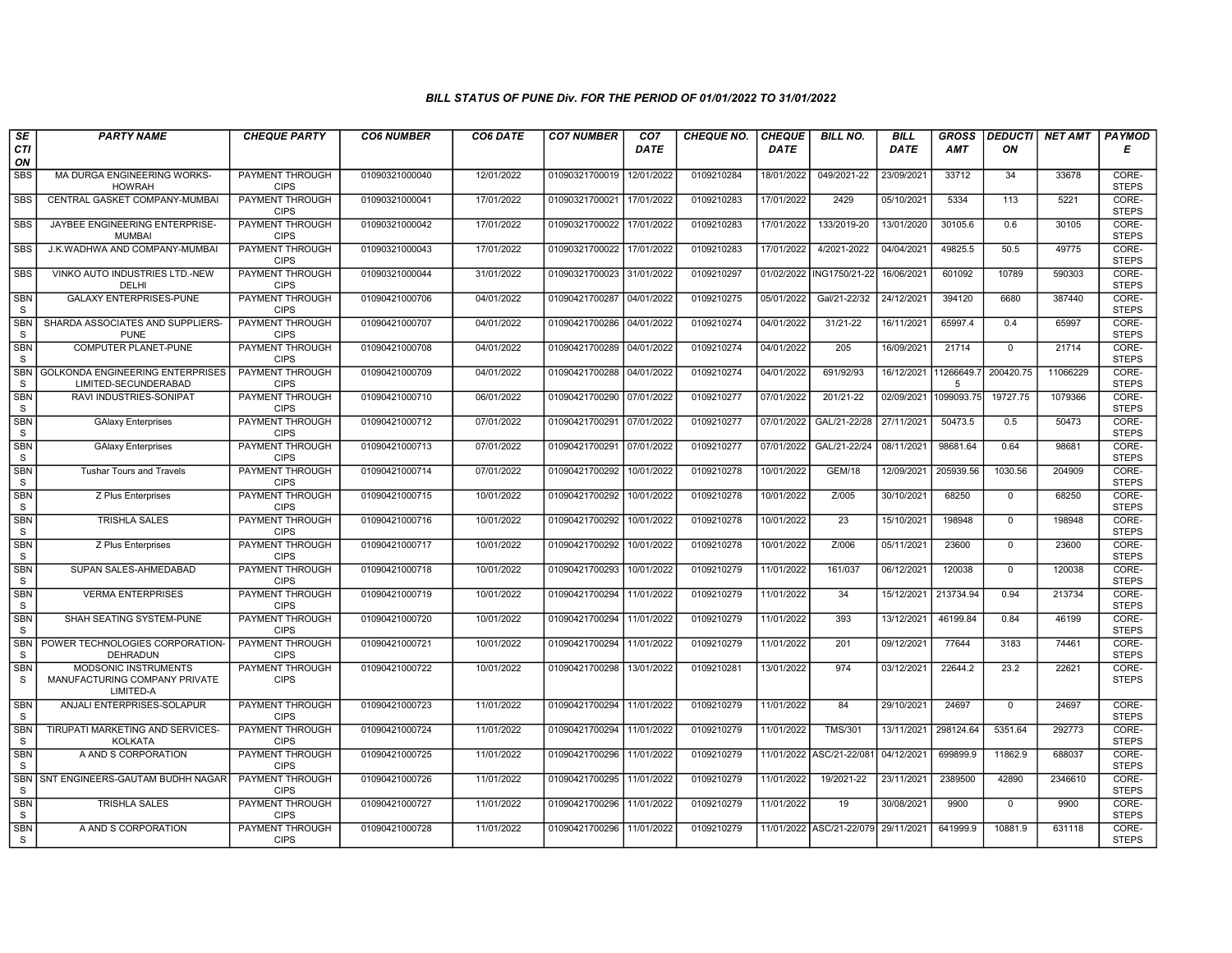| SE                         | <b>PARTY NAME</b>                                            | <b>CHEQUE PARTY</b>                   | <b>CO6 NUMBER</b> | CO6 DATE   | <b>CO7 NUMBER</b>         | CO <sub>7</sub> | <b>CHEQUE NO.</b> | <b>CHEQUE</b> | <b>BILL NO.</b>                | <b>BILL</b> | <b>GROSS</b> | <b>DEDUCTI</b> | NET AMT | <b>PAYMOD</b>         |
|----------------------------|--------------------------------------------------------------|---------------------------------------|-------------------|------------|---------------------------|-----------------|-------------------|---------------|--------------------------------|-------------|--------------|----------------|---------|-----------------------|
| CTI<br>ON                  |                                                              |                                       |                   |            |                           | <b>DATE</b>     |                   | <b>DATE</b>   |                                | <b>DATE</b> | <b>AMT</b>   | ON             |         | Е                     |
| <b>SBN</b><br>S            | <b>ELECTRONICS INDUSTRIAL</b><br>CORPORATION-KOLKATA         | <b>PAYMENT THROUGH</b><br><b>CIPS</b> | 01090421000729    | 12/01/2022 | 01090421700297            | 12/01/2022      | 0109210280        | 12/01/2022    | EIC/21-22/07                   | 22/10/2021  | 35400        | $\mathbf 0$    | 35400   | CORE-<br><b>STEPS</b> |
| <b>SBN</b><br>S            | <b>MEGHA TRADERS</b>                                         | <b>PAYMENT THROUGH</b><br><b>CIPS</b> | 01090421000730    | 13/01/2022 | 01090421700304            | 17/01/2022      | 0109210284        | 18/01/2022    | MT/21-22/85                    | 18/09/2021  | 22799.62     | 0.62           | 22799   | CORE-<br><b>STEPS</b> |
| <b>SBN</b><br>S            | <b>MEGHA TRADERS</b>                                         | <b>PAYMENT THROUGH</b><br><b>CIPS</b> | 01090421000731    | 13/01/2022 | 01090421700311            | 19/01/2022      | 0109210286        | 20/01/2022    | MT/21-22/86                    | 18/09/2021  | 17999.94     | 0.94           | 17999   | CORE-<br><b>STEPS</b> |
| <b>SBN</b><br>S            | DECCAN SALES CORPORATION-<br><b>SOLAPUR</b>                  | PAYMENT THROUGH<br><b>CIPS</b>        | 01090421000732    | 13/01/2022 | 01090421700299            | 13/01/2022      | 0109210281        | 13/01/2022    | DSC/21-22/008                  | 25/06/2021  | 67840.56     | 0.56           | 67840   | CORE-<br><b>STEPS</b> |
| <b>SBN</b><br>S            | <b>G.K ENTERPRISES-AGRA</b>                                  | <b>PAYMENT THROUGH</b><br><b>CIPS</b> | 01090421000733    | 13/01/2022 | 01090421700299            | 13/01/2022      | 0109210281        | 13/01/2022    | 07/21-22                       | 14/07/2021  | 46610        | 47             | 46563   | CORE-<br><b>STEPS</b> |
| SBN<br>S                   | NED ENERGY LIMITED-MEDCHAL                                   | <b>PAYMENT THROUGH</b><br><b>CIPS</b> | 01090421000734    | 13/01/2022 | 01090421700299            | 13/01/2022      | 0109210281        | 13/01/2022    | <b>NED/M/21-</b><br>22/0126    | 09/07/2021  | 86016        | 86             | 85930   | CORE-<br><b>STEPS</b> |
| <b>SBN</b><br><sub>S</sub> | <b>Tushar Tours and Travels</b>                              | <b>PAYMENT THROUGH</b><br><b>CIPS</b> | 01090421000735    | 14/01/2022 | 01090421700301            | 14/01/2022      | 0109210282        | 14/01/2022    | <b>GEM/26</b>                  | 07/12/2021  | 9820         | $\mathbf 0$    | 9820    | CORE-<br><b>STEPS</b> |
| <b>SBN</b><br>S            | S. S. ENGINEERING-HOWRAH                                     | <b>PAYMENT THROUGH</b><br><b>CIPS</b> | 01090421000736    | 14/01/2022 | 01090421700302            | 14/01/2022      | 0109210282        | 14/01/2022    | 28/21-22                       | 25/10/2021  | 17700        | 9508           | 8192    | CORE-<br><b>STEPS</b> |
| <b>SBN</b><br>S            | S. S. UDYOG-New Delhi                                        | <b>PAYMENT THROUGH</b><br><b>CIPS</b> | 01090421000737    | 14/01/2022 | 01090421700301            | 14/01/2022      | 0109210282        |               | 14/01/2022 SSU/029/21-22       | 24/08/2021  | 12679        | 836            | 11843   | CORE-<br><b>STEPS</b> |
| <b>SBN</b><br>S            | PROGRESS RAIL INNOVATIONS PRIVATE<br>LIMITED-NOIDA           | <b>PAYMENT THROUGH</b><br><b>CIPS</b> | 01090421000739    | 14/01/2022 | 01090421700302            | 14/01/2022      | 0109210282        |               | 14/01/2022 GIUP20219000<br>096 | 24/06/2021  | 128714.4     | 13000.4        | 115714  | CORE-<br><b>STEPS</b> |
| SBN<br>-S                  | STELLAR CABLES AND INFRASTRUCTURE<br>PRIVATE LIMITED-LUCKNOW | PAYMENT THROUGH<br><b>CIPS</b>        | 01090421000740    | 14/01/2022 | 01090421700302            | 14/01/2022      | 0109210282        | 14/01/2022    | 14                             | 29/06/2021  | 395488.8     | 7098.8         | 388390  | CORE-<br><b>STEPS</b> |
| <b>SBN</b><br>S            | CENTRAL GASKET COMPANY-MUMBAI                                | <b>PAYMENT THROUGH</b><br><b>CIPS</b> | 01090421000741    | 17/01/2022 | 01090421700303            | 17/01/2022      | 0109210283        | 17/01/2022    | 2421                           | 30/09/2021  | 8958.88      | 144.88         | 8814    | CORE-<br><b>STEPS</b> |
| SBN<br>S                   | <b>BALAJI ENTERPRISES-ITARSI</b>                             | PAYMENT THROUGH<br><b>CIPS</b>        | 01090421000742    | 17/01/2022 | 01090421700303            | 17/01/2022      | 0109210283        | 17/01/2022    | 77                             | 06/06/2021  | 21504        | 1505           | 19999   | CORE-<br><b>STEPS</b> |
| <b>SBN</b><br>S            | COMMERCIAL ENTERPRISES-KOLKATA                               | <b>PAYMENT THROUGH</b><br><b>CIPS</b> | 01090421000743    | 17/01/2022 | 01090421700303            | 17/01/2022      | 0109210283        | 17/01/2022    | 092                            | 24/06/2021  | 1203.6       | 0.6            | 1203    | CORE-<br><b>STEPS</b> |
| <b>SBN</b><br>S            | HIND ENTERPRISES-MUMBAI                                      | <b>PAYMENT THROUGH</b><br><b>CIPS</b> | 01090421000745    | 17/01/2022 | 01090421700303            | 17/01/2022      | 0109210283        | 17/01/2022    | 184/2021-22                    | 29/10/2021  | 201850.8     | 202.8          | 201648  | CORE-<br><b>STEPS</b> |
| <b>SBN</b><br>S            | SINGHAM ENTERPRISES-KATNI                                    | <b>PAYMENT THROUGH</b><br><b>CIPS</b> | 01090421000746    | 17/01/2022 | 01090421700303            | 17/01/2022      | 0109210283        | 17/01/2022    | 167                            | 12/10/2021  | 132419.6     | 0.6            | 132419  | CORE-<br><b>STEPS</b> |
| <b>SBN</b><br><sub>S</sub> | TITANIA ENGINEERING WORKS-HOWRAH                             | PAYMENT THROUGH<br><b>CIPS</b>        | 01090421000747    | 17/01/2022 | 01090421700303            | 17/01/2022      | 0109210283        | 17/01/2022    | TEW/21-22/09                   | 04/08/2021  | 5297.6       | 0.6            | 5297    | CORE-<br><b>STEPS</b> |
| SBN<br><sub>S</sub>        | RAILWAY EQUIPMENTS-HOWRAH                                    | PAYMENT THROUGH<br><b>CIPS</b>        | 01090421000748    | 17/01/2022 | 01090421700303            | 17/01/2022      | 0109210283        | 17/01/2022    | 11/2021-2022                   | 08/10/2021  | 35840        | 1971           | 33869   | CORE-<br><b>STEPS</b> |
| <b>SBN</b><br><sub>S</sub> | IMPERIAL AUTO INDUSTRIES LIMITED-<br><b>FARIDABAD</b>        | <b>PAYMENT THROUGH</b><br><b>CIPS</b> | 01090421000749    | 17/01/2022 | 01090421700303            | 17/01/2022      | 0109210283        | 17/01/2022    | 210118749                      | 14/09/2021  | 43008        | $\mathbf 0$    | 43008   | CORE-<br><b>STEPS</b> |
| <b>SBN</b><br>S            | PRINCEP SUPPLY AGENCY-KOLKATA                                | <b>PAYMENT THROUGH</b><br><b>CIPS</b> | 01090421000750    | 17/01/2022 | 01090421700305            | 18/01/2022      | 0109210284        | 18/01/2022    | PSA/0045/21-<br>22             | 24/11/2021  | 40120        | $\mathbf 0$    | 40120   | CORE-<br><b>STEPS</b> |
| SBN<br>S                   | SIPANI ENERGY LIMITED-BENGALURU                              | <b>PAYMENT THROUGH</b><br><b>CIPS</b> | 01090421000751    | 17/01/2022 | 01090421700305            | 18/01/2022      | 0109210284        | 18/01/2022    | S-0773                         | 01/12/2021  | 8960         | 9              | 8951    | CORE-<br><b>STEPS</b> |
| SBN<br><sub>S</sub>        | S D ENTERPRISE-KOLKATA                                       | PAYMENT THROUGH<br><b>CIPS</b>        | 01090421000752    | 17/01/2022 | 01090421700305            | 18/01/2022      | 0109210284        | 18/01/2022    | SD/B10/20-21                   | 06/10/2021  | 87360        | 16603          | 70757   | CORE-<br><b>STEPS</b> |
| <b>SBN</b><br><sub>S</sub> | SAMRIDDHI GLOBAL AGENCY-KOLKATA                              | <b>PAYMENT THROUGH</b><br><b>CIPS</b> | 01090421000753    | 17/01/2022 | 01090421700305            | 18/01/2022      | 0109210284        |               | 18/01/2022 SGA/21-22/072       | 04/12/2021  | 315401.94    | 5243.94        | 310158  | CORE-<br><b>STEPS</b> |
| <b>SBN</b><br><sub>S</sub> | <b>MARUTI CATERERS-PUNE</b>                                  | <b>PAYMENT THROUGH</b><br><b>CIPS</b> | 01090421000754    | 18/01/2022 | 01090421700306            | 18/01/2022      | 0109210284        | 18/01/2022    | 87                             | 15/12/2021  | 18940        | $\mathbf 0$    | 18940   | CORE-<br><b>STEPS</b> |
| <b>SBN</b><br>S            | BHASIN PACKARD ELECTRONICS PVT.<br>LTD.-MOHALI               | <b>PAYMENT THROUGH</b><br><b>CIPS</b> | 01090421000755    | 18/01/2022 | 01090421700306 18/01/2022 |                 | 0109210284        | 18/01/2022    | 00293                          | 20/01/2021  | 84960        | 85             | 84875   | CORE-<br><b>STEPS</b> |
| SBN<br><sub>S</sub>        | SMALL TOOLS AND HARDWARE SUPPLY<br>AGENCY-THANE              | PAYMENT THROUGH<br><b>CIPS</b>        | 01090421000756    | 18/01/2022 | 01090421700307            | 18/01/2022      | 0109210284        | 18/01/2022    | 0035                           | 28/07/2021  | 13269        | 7552           | 5717    | CORE-<br><b>STEPS</b> |
| <b>SBN</b><br><sub>S</sub> | SHREE GANESH ENTERPRISES-THANE                               | <b>PAYMENT THROUGH</b><br><b>CIPS</b> | 01090421000757    | 18/01/2022 | 01090421700308            | 18/01/2022      | 0109210285        | 19/01/2022    | SGE/2020-<br>21/001            | 20/10/2020  | 3024         | $\mathbf 0$    | 3024    | CORE-<br><b>STEPS</b> |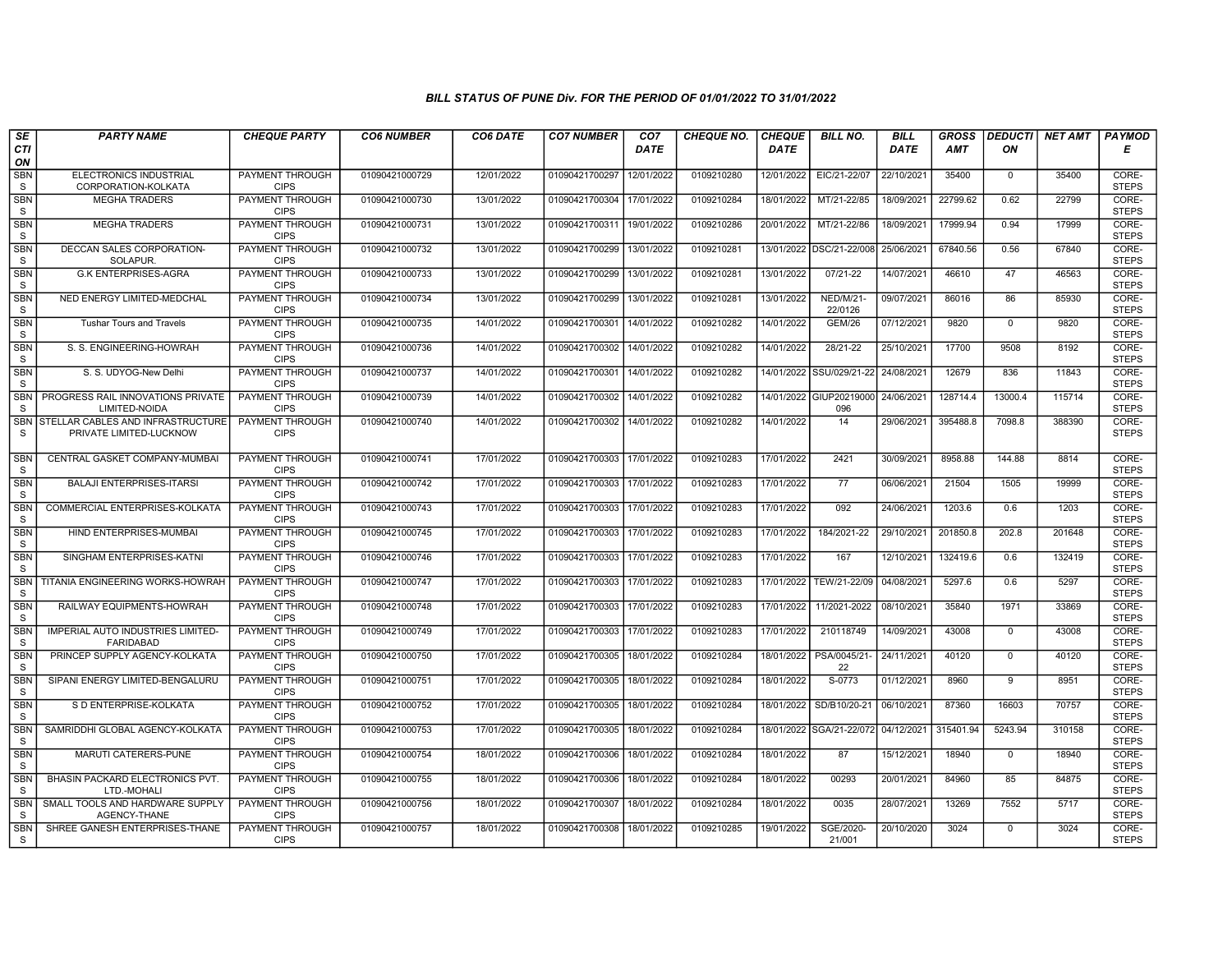| SE                         | <b>PARTY NAME</b>                                               | <b>CHEQUE PARTY</b>                   | <b>CO6 NUMBER</b> | CO6 DATE   | <b>CO7 NUMBER</b>         | CO <sub>7</sub> | <b>CHEQUE NO.</b> | <b>CHEQUE</b> | <b>BILL NO.</b>                     | <b>BILL</b> | <b>GROSS</b> | <b>DEDUCTI</b> | NET AMT | <b>PAYMOD</b>         |
|----------------------------|-----------------------------------------------------------------|---------------------------------------|-------------------|------------|---------------------------|-----------------|-------------------|---------------|-------------------------------------|-------------|--------------|----------------|---------|-----------------------|
| <b>CTI</b><br>ON           |                                                                 |                                       |                   |            |                           | <b>DATE</b>     |                   | <b>DATE</b>   |                                     | <b>DATE</b> | <b>AMT</b>   | ON             |         | Е                     |
| <b>SBN</b><br>S            | R. C. ENTERPRISE-KOLKATA                                        | <b>PAYMENT THROUGH</b><br><b>CIPS</b> | 01090421000759    | 19/01/2022 | 01090421700309            | 19/01/2022      | 0109210285        |               | 19/01/2022 RCPUNE/022/<br>$21 - 22$ | 14/09/2021  | 94400        | $\mathbf 0$    | 94400   | CORE-<br><b>STEPS</b> |
| <b>SBN</b><br>S            | T.M.JAYALAKSHMI AND CO-THANE                                    | PAYMENT THROUGH<br><b>CIPS</b>        | 01090421000760    | 19/01/2022 | 01090421700309            | 19/01/2022      | 0109210285        | 19/01/2022    | 56                                  | 26/10/2021  | 96768        | $\Omega$       | 96768   | CORE-<br><b>STEPS</b> |
| SBN<br>S                   | SARASWATI ENTERPRISES-MUMBAI                                    | PAYMENT THROUGH<br><b>CIPS</b>        | 01090421000762    | 19/01/2022 | 01090421700309            | 19/01/2022      | 0109210285        | 19/01/2022    | SE/21-22/076                        | 18/11/2021  | 139299.56    | 140.56         | 139159  | CORE-<br><b>STEPS</b> |
| <b>SBN</b><br>S            | <b>VERMA ENTERPRISES</b>                                        | <b>PAYMENT THROUGH</b><br><b>CIPS</b> | 01090421000763    | 19/01/2022 | 01090421700313            | 20/01/2022      | 0109210286        | 20/01/2022    | 09                                  | 14/09/2021  | 16490        | $\mathbf 0$    | 16490   | CORE-<br><b>STEPS</b> |
| <b>SBN</b><br>S            | ECONOMIC ELECTRICALS-KOLKATA                                    | PAYMENT THROUGH<br><b>CIPS</b>        | 01090421000764    | 19/01/2022 | 01090421700309            | 19/01/2022      | 0109210285        | 19/01/2022    | 058/21-22                           | 13/11/2021  | 51566        | 52             | 51514   | CORE-<br><b>STEPS</b> |
| <b>SBN</b><br>S            | <b>VERMA ENTERPRISES</b>                                        | <b>PAYMENT THROUGH</b><br><b>CIPS</b> | 01090421000765    | 19/01/2022 | 01090421700313            | 20/01/2022      | 0109210286        | 20/01/2022    | 11                                  | 14/09/2021  | 34984        | $\Omega$       | 34984   | CORE-<br><b>STEPS</b> |
| <b>SBN</b><br>S            | Pooja Trading & Co                                              | PAYMENT THROUGH<br><b>CIPS</b>        | 01090421000766    | 19/01/2022 | 01090421700313            | 20/01/2022      | 0109210286        | 20/01/2022    | 07                                  | 14/09/2021  | 10450        | $\mathbf{0}$   | 10450   | CORE-<br><b>STEPS</b> |
| <b>SBN</b><br>S            | <b>VERMA ENTERPRISES</b>                                        | <b>PAYMENT THROUGH</b><br><b>CIPS</b> | 01090421000767    | 19/01/2022 | 01090421700310            | 19/01/2022      | 0109210285        | 19/01/2022    | 10                                  | 14/09/2021  | 19879.98     | 0.98           | 19879   | CORE-<br><b>STEPS</b> |
| <b>SBN</b><br>S            | <b>VERMA ENTERPRISES</b>                                        | <b>PAYMENT THROUGH</b><br><b>CIPS</b> | 01090421000769    | 19/01/2022 | 01090421700314            | 20/01/2022      | 0109210286        | 20/01/2022    | 33                                  | 15/12/2021  | 463109.88    | 7849.88        | 455260  | CORE-<br><b>STEPS</b> |
| <b>SBN</b><br>S            | <b>ATLANTA INC</b>                                              | <b>PAYMENT THROUGH</b><br><b>CIPS</b> | 01090421000770    | 19/01/2022 | 01090421700312 20/01/2022 |                 | 0109210286        | 20/01/2022    | GST203                              | 27/04/2021  | 6867.98      | 0.98           | 6867    | CORE-<br><b>STEPS</b> |
| <b>SBN</b><br>S            | AADHYA ENTERPRISES-MUMBAI                                       | PAYMENT THROUGH<br><b>CIPS</b>        | 01090421000772    | 20/01/2022 | 01090421700312            | 20/01/2022      | 0109210286        | 20/01/2022    | AE/21-22/067                        | 22/11/2021  | 149999.82    | 150.82         | 149849  | CORE-<br><b>STEPS</b> |
| <b>SBN</b><br>S            | REGENT ENGINEERING ENTERPRISE-<br><b>KOLKATA</b>                | PAYMENT THROUGH<br><b>CIPS</b>        | 01090421000773    | 20/01/2022 | 01090421700312            | 20/01/2022      | 0109210286        | 20/01/2022    | REE05121-<br>22975                  | 05/10/2021  | 526988       | 8932           | 518056  | CORE-<br><b>STEPS</b> |
| <b>SBN</b><br>$\mathbb S$  | <b>BALAJI CABLE INDUSTRIES-DELHI</b>                            | PAYMENT THROUGH<br><b>CIPS</b>        | 01090421000775    | 20/01/2022 | 01090421700312            | 20/01/2022      | 0109210286        | 20/01/2022    | 97                                  | 27/10/2021  | 37760        | 38             | 37722   | CORE-<br><b>STEPS</b> |
| <b>SBN</b><br>S            | SAROJ ENTERPRISE                                                | <b>PAYMENT THROUGH</b><br><b>CIPS</b> | 01090421000776    | 20/01/2022 | 01090421700312            | 20/01/2022      | 0109210286        | 20/01/2022    | SE/101                              | 27/09/2021  | 5831.8       | 0.8            | 5831    | CORE-<br><b>STEPS</b> |
| SBN<br>S                   | TECHMECH ENGINEERS-BANGALORE                                    | PAYMENT THROUGH<br><b>CIPS</b>        | 01090421000777    | 20/01/2022 | 01090421700312 20/01/2022 |                 | 0109210286        | 20/01/2022    | GST/3024/21<br>22                   | 18/09/2021  | 10399.96     | 0.96           | 10399   | CORE-<br><b>STEPS</b> |
| <b>SBN</b><br>S            | <b>EASTERN LAMINATION PVT LTD-KOLKATA</b>                       | PAYMENT THROUGH<br><b>CIPS</b>        | 01090421000778    | 20/01/2022 | 01090421700315 21/01/2022 |                 | 0109210288        | 21/01/2022    | 137/2021-22                         | 25/11/2021  | 6726         | $\mathbf{0}$   | 6726    | CORE-<br><b>STEPS</b> |
| <b>SBN</b><br>S            | <b>VINAYAK INDUSTRIES-JAIPUR</b>                                | PAYMENT THROUGH<br><b>CIPS</b>        | 01090421000779    | 20/01/2022 | 01090421700315 21/01/2022 |                 | 0109210288        | 21/01/2022    | 165                                 | 21/10/2021  | 526988       | 11567          | 515421  | CORE-<br><b>STEPS</b> |
| <b>SBN</b><br>S            | <b>INDER INDUSTRIES-JALANDHAR</b>                               | <b>PAYMENT THROUGH</b><br><b>CIPS</b> | 01090421000782    | 20/01/2022 | 01090421700315            | 21/01/2022      | 0109210288        | 21/01/2022    | T/21-22/3566                        | 09/12/2021  | 51625        | 3614           | 48011   | CORE-<br><b>STEPS</b> |
| <b>SBN</b><br>S            | BHASIN PACKARD ELECTRONICS PVT.<br>LTD.-MOHALI                  | <b>PAYMENT THROUGH</b><br><b>CIPS</b> | 01090421000784    | 20/01/2022 | 01090421700315 21/01/2022 |                 | 0109210288        | 21/01/2022    | 00030                               | 03/05/2021  | 113280       | 113            | 113167  | CORE-<br><b>STEPS</b> |
| <b>SBN</b><br>S            | <b>GLOW RAIL POWER-KOLKATA</b>                                  | PAYMENT THROUGH<br><b>CIPS</b>        | 01090421000785    | 21/01/2022 | 01090421700316 21/01/2022 |                 | 0109210288        | 21/01/2022    | GR/2021/050                         | 23/05/2021  | 944000       | 16944          | 927056  | CORE-<br><b>STEPS</b> |
| <b>SBN</b><br>S            | SNT ENGINEERS-GAUTAM BUDHH NAGAR                                | <b>PAYMENT THROUGH</b><br><b>CIPS</b> | 01090421000786    | 21/01/2022 | 01090421700316 21/01/2022 |                 | 0109210288        | 21/01/2022    | 17/2021-22                          | 25/09/2021  | 277536       | 4982           | 272554  | CORE-<br><b>STEPS</b> |
| <b>SBN</b><br>S            | <b>GOLKONDA ENGINEERING ENTERPRISES</b><br>LIMITED-SECUNDERABAD | <b>PAYMENT THROUGH</b><br><b>CIPS</b> | 01090421000787    | 21/01/2022 | 01090421700316 21/01/2022 |                 | 0109210288        | 21/01/2022    | 340                                 | 21/08/2021  | 266946.68    | 4791.68        | 262155  | CORE-<br><b>STEPS</b> |
| SBN<br>S                   | INDUSTRIAL INSTRUMENTS AND<br>CONTROLS-KANPUR                   | PAYMENT THROUGH<br><b>CIPS</b>        | 01090421000788    | 21/01/2022 | 01090421700317 21/01/2022 |                 | 0109210288        | 21/01/2022    | 12                                  | 02/08/2021  | 226294.5     | 0.5            | 226294  | CORE-<br><b>STEPS</b> |
| <b>SBN</b><br>S            | <b>GENERAL AUTO ELECTRIC</b><br>CORPORATION-MUMBAI              | PAYMENT THROUGH<br><b>CIPS</b>        | 01090421000789    | 21/01/2022 | 01090421700316            | 21/01/2022      | 0109210288        | 21/01/2022    | $C-21-028$                          | 03/07/2021  | 940460       | 16880          | 923580  | CORE-<br><b>STEPS</b> |
| <b>SBN</b><br>S            | <b>GENERAL AUTO ELECTRIC</b><br>CORPORATION-MUMBAI              | <b>PAYMENT THROUGH</b><br><b>CIPS</b> | 01090421000790    | 21/01/2022 | 01090421700317 21/01/2022 |                 | 0109210288        | 21/01/2022    | $C-21-022$                          | 02/07/2021  | 901992       | 16190          | 885802  | CORE-<br><b>STEPS</b> |
| <b>SBN</b><br>S            | ANKUR ELECTRONICS-MUMBAI                                        | <b>PAYMENT THROUGH</b><br><b>CIPS</b> | 01090421000791    | 21/01/2022 | 01090421700317 21/01/2022 |                 | 0109210288        | 21/01/2022    | 20                                  | 13/07/2021  | 179360       | $\mathbf 0$    | 179360  | CORE-<br><b>STEPS</b> |
| <b>SBN</b><br><sub>S</sub> | ANKUR ELECTRONICS-MUMBAI                                        | PAYMENT THROUGH<br><b>CIPS</b>        | 01090421000792    | 21/01/2022 | 01090421700317 21/01/2022 |                 | 0109210288        | 21/01/2022    | 012                                 | 11/06/2021  | 199084.88    | 0.88           | 199084  | CORE-<br><b>STEPS</b> |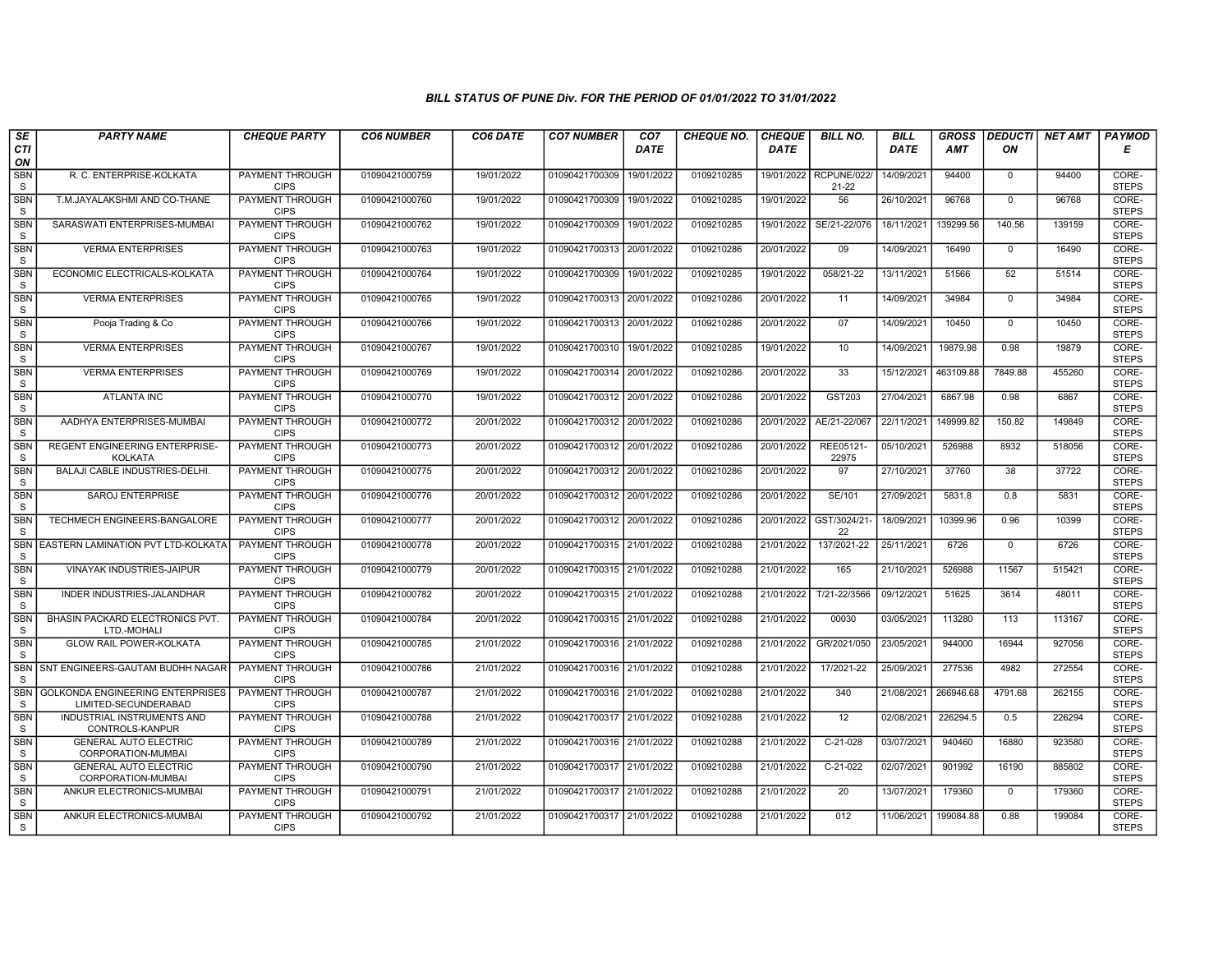| SE         | <b>PARTY NAME</b>                       | <b>CHEQUE PARTY</b> | <b>CO6 NUMBER</b> | CO6 DATE   | <b>CO7 NUMBER</b>         | CO <sub>7</sub> | <b>CHEQUE NO.</b> | <b>CHEQUE</b> | <b>BILL NO.</b>        | <b>BILL</b> | <b>GROSS</b>    | <b>DEDUCTI</b> | <b>NET AMT</b> | PAYMOD       |
|------------|-----------------------------------------|---------------------|-------------------|------------|---------------------------|-----------------|-------------------|---------------|------------------------|-------------|-----------------|----------------|----------------|--------------|
| l CTI      |                                         |                     |                   |            |                           | <b>DATE</b>     |                   | DATE          |                        | <b>DATE</b> | AM <sub>7</sub> | ΟN             |                |              |
| l on       |                                         |                     |                   |            |                           |                 |                   |               |                        |             |                 |                |                |              |
|            | SBN ONYX TECHNO SYSTEM PRIVATE LIMITED- | PAYMENT THROUGH     | 01090421000793    | 21/01/2022 | 01090421700317 21/01/2022 |                 | 0109210288        |               | 21/01/2022 OTSPL/15/21 | 29/10/2021  | 374461          | 44168          | 330293         | CORE-        |
|            | MUMBAI.                                 | <b>CIPS</b>         |                   |            |                           |                 |                   |               | 22                     |             |                 |                |                | <b>STEPS</b> |
| l SBN l    | AP ENTERPRISES AP STEEL                 | PAYMENT THROUGH     | 01090421000794    | 27/01/2022 | 01090421700318 28/01/2022 |                 | 0109210293        | 28/01/2022    | AP-01                  | 18/01/2022  | 559384.73       | 21843.73       | 53754          | CORE-        |
|            |                                         | <b>CIPS</b>         |                   |            |                           |                 |                   |               |                        |             |                 |                |                | <b>STEPS</b> |
| <b>SBN</b> | CHETAAN INC.-THANE                      | PAYMENT THROUGH     | 01090421000796    | 28/01/2022 | 01090421700320 01/02/2022 |                 | 0109210298        | 01/02/2022    | $07/21 -$              | 07/07/2021  | 234997          |                | 234997         | CORE-        |
|            |                                         | <b>CIPS</b>         |                   |            |                           |                 |                   |               | 22/GST/MUM             |             |                 |                |                | <b>STEPS</b> |
| l SBN      | ANAND SALES CORPORATION-PUNE            | PAYMENT THROUGH     | 01090421000797    | 31/01/2022 | 01090421700319 31/01/2022 |                 | 0109210297        | 01/02/2022    | 01                     | 03/06/2020  | 98648           |                | 98648          | CORE-        |
|            |                                         | <b>CIPS</b>         |                   |            |                           |                 |                   |               |                        |             |                 |                |                | <b>STEPS</b> |